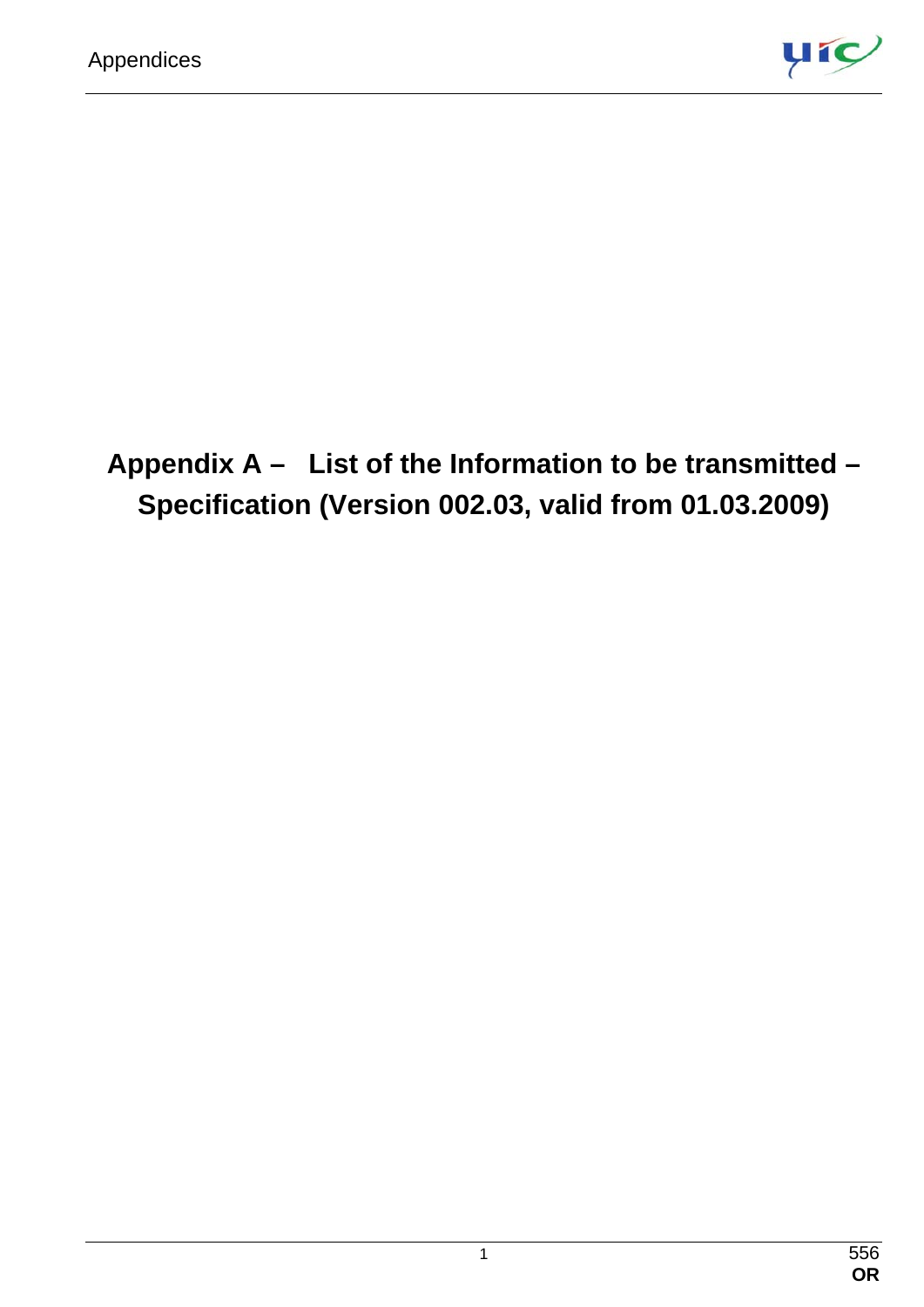

|                |                                               |          | Information             | route                    |                    | <b>Type</b>        |                                                                                                                                                                                                 |                            | Display and processing               |           |                |                |     |
|----------------|-----------------------------------------------|----------|-------------------------|--------------------------|--------------------|--------------------|-------------------------------------------------------------------------------------------------------------------------------------------------------------------------------------------------|----------------------------|--------------------------------------|-----------|----------------|----------------|-----|
| Seria<br>I No. | Purpose                                       |          | Source<br>Fctn Veh      |                          | Target<br>Veh Fctn | of<br>teleg<br>ram | Origin of<br>information                                                                                                                                                                        | Meaning                    | Data<br>type/<br>extent of<br>values | Oct<br>et | Bit            | Code/<br>Value | Use |
| 1              | $\overline{2}$                                | 13       | 3                       | 9a                       | 14                 | $10$               | 15                                                                                                                                                                                              | 16                         | 16a                                  | 17        | 18             | 19             | 20  |
| 1              | <b>Doors</b>                                  |          |                         |                          |                    |                    |                                                                                                                                                                                                 |                            |                                      |           |                |                |     |
| 1.1/1          | Close all entry doors                         | 10<br>01 | MM<br>64<br>ldg.<br>veh | 67<br>all<br>coach<br>es | 10                 | R <sub>3</sub>     | Operation by<br>conductor -<br>remote switch<br>or<br>Operation by<br>driver door<br>closing remote<br>switch                                                                                   | All doors close            | BITSET8                              | 20        | 0              | $\mathbf{1}$   |     |
|                |                                               |          |                         |                          |                    |                    |                                                                                                                                                                                                 | inactive                   |                                      | 20        | 0              | $\pmb{0}$      |     |
| 1.1/2          | Cancellation of the remote<br>control command | 10<br>01 | MM<br>64<br>Idg<br>.veh | 67<br>all<br>coach<br>es | 10                 | R <sub>3</sub>     | Operation by<br>conductor-<br>remote switch<br>or<br>Operation by<br>driver door<br>closing remote<br>switch                                                                                    | Interrupt door<br>closing  | BITSET8                              | 20        | $\mathbf{1}$   | $\mathbf{1}$   |     |
|                |                                               |          |                         |                          |                    |                    |                                                                                                                                                                                                 | inactive                   |                                      | 20        | $\mathbf{1}$   | $\pmb{0}$      |     |
| 1.2            | All entry doors on left<br>locked/released    | 01<br>10 | 64<br>ldg.<br>veh<br>MM | 67<br>all<br>coach<br>es | 10                 | R <sub>3</sub>     | Position of the<br>door control<br>switch of the<br>leading vehicle<br>or<br>Operation of the<br>conductor's<br>door control<br>switch,<br>cancellation<br>after 10' or at V<br>$> 5$ km/h $\,$ | Lock all left doors        | BITSET8                              | 20        | $\mathbf{2}$   | $\mathbf{1}$   |     |
|                |                                               |          |                         |                          |                    |                    |                                                                                                                                                                                                 | Release all left<br>doors  |                                      | 20        | $\overline{c}$ | $\mathbf 0$    |     |
| 1.3            | All entry doors on right<br>locked/released   | 01<br>10 | 64<br>Idg<br>.veh<br>MM | 67<br>all<br>coach<br>es | 10                 | R <sub>3</sub>     | Position of the<br>door control<br>switch of the<br>leading vehicle<br>or<br>Operation of the<br>conductor's<br>door control<br>switch,<br>cancellation<br>after 10' or at<br>$V > 5$ km/h      | Lock all right doors       | BITSET8                              | 20        | 3              | $\mathbf{1}$   |     |
|                |                                               |          |                         |                          |                    |                    |                                                                                                                                                                                                 | Release all right<br>doors |                                      | 20        | 3              | $\mathbf 0$    |     |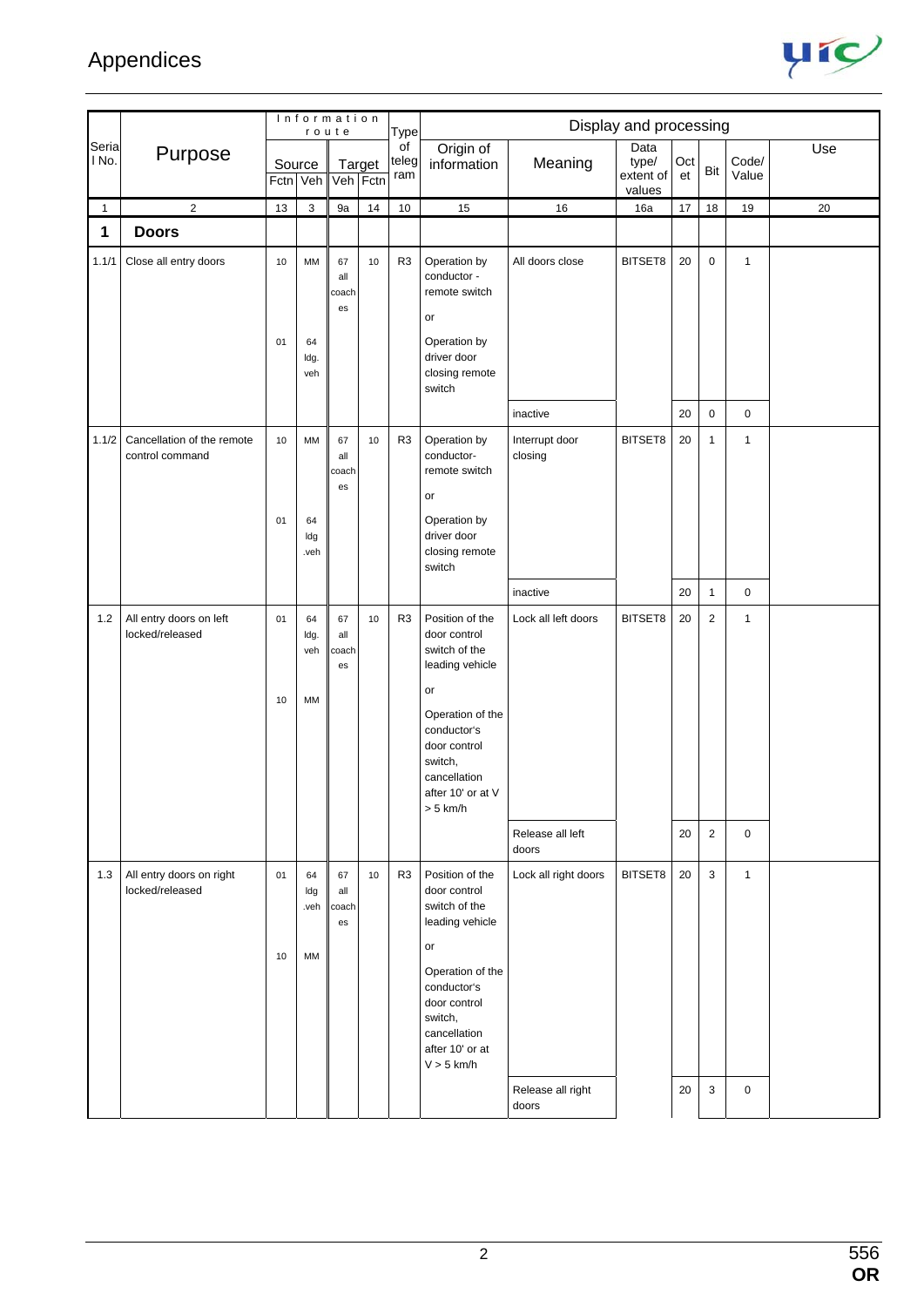

|                |                                                                                             |                |                             | Information<br>route                |                    | Type               |                                                                                             |                                                         | Display and processing               |           |                |                |     |
|----------------|---------------------------------------------------------------------------------------------|----------------|-----------------------------|-------------------------------------|--------------------|--------------------|---------------------------------------------------------------------------------------------|---------------------------------------------------------|--------------------------------------|-----------|----------------|----------------|-----|
| Seria<br>l No. | Purpose                                                                                     | Source<br>Fctn | Veh                         |                                     | Target<br>Veh Fctn | of<br>teleg<br>ram | Origin of<br>information                                                                    | Meaning                                                 | Data<br>type/<br>extent of<br>values | Oct<br>et | Bit            | Code/<br>Value | Use |
| $\mathbf{1}$   | $\overline{2}$                                                                              | 13             | 3                           | 9a                                  | 14                 | 10                 | 15                                                                                          | 16                                                      | 16a                                  | 17        | 18             | 19             | 20  |
| 1.7            | All entry doors of the<br>sleeping cars locked                                              | 10             | MM<br>Sleep-<br>ing<br>cars | 92<br>all<br>sleepi<br>ng<br>cars   | 10                 | E                  | Operation of the<br>special<br>conductor's<br>door control<br>switch in the<br>sleeping car | All doors of the<br>sleeping cars                       | ENUM8                                | $7 + 8$   |                | 0x1007         |     |
|                |                                                                                             |                |                             |                                     |                    |                    |                                                                                             | Locked                                                  | ENUM8                                | 9         |                | $\mathbf 0$    |     |
|                |                                                                                             |                |                             |                                     |                    |                    |                                                                                             | released                                                |                                      | 9         |                | $\mathbf{1}$   |     |
| 1.7A           | Information 1.7 received<br>and processed                                                   | 10             | 92                          | <b>MM</b>                           | 10                 | E                  |                                                                                             |                                                         | ENUM8                                | $7 + 8$   |                | 0x1A07         |     |
|                |                                                                                             |                |                             |                                     |                    |                    |                                                                                             | <b>Status</b>                                           | ENUM8                                | 9         |                | HH             |     |
| 1.9            | All left entry doors locked                                                                 | 10             | 67<br>all<br>coach<br>es    | 66<br>all<br>ehicle<br>$\mathsf{s}$ | 10<br>01           | R <sub>3</sub>     | Position of door<br>control switch                                                          | All left doors locked                                   |                                      | 20        | $\overline{4}$ | 1              |     |
|                |                                                                                             |                |                             |                                     |                    |                    |                                                                                             | At least one left<br>door is open                       |                                      | 20        | $\overline{4}$ | $\mathbf 0$    |     |
| 1.10           | All right entry doors locked                                                                | 10             | 67<br>all<br>coach<br>es    | 66<br>all<br>ehicle<br>$\mathsf{s}$ | 10<br>01           | R <sub>3</sub>     | Position of door<br>control switch                                                          | All right doors locked                                  |                                      | 20        | 5              | 1              |     |
|                |                                                                                             |                |                             |                                     |                    |                    |                                                                                             | At least one right<br>door is open                      |                                      | 20        | 5              | $\mathbf 0$    |     |
| 1.11           | Release of the footstep<br>extending device                                                 | 01             | 64<br>ldg.<br>veh           | 67<br>all<br>coach<br>es            | 10                 | R <sub>3</sub>     | Process control<br>leading vehicle<br>(operation by<br>driver or                            | Extend footstep<br>(coupled with doors)                 |                                      | 20        | 6              | $\mathbf{1}$   |     |
|                |                                                                                             |                |                             |                                     |                    |                    | signalling)                                                                                 | Not extend footstep                                     |                                      | 20        | 6              | 0              |     |
|                | 1.12 Neighbouring<br>interconnecting doors of<br>two adjacent vehicles<br>operated together | 10             | MM                          | <b>NN</b>                           | 10                 | E                  | Opening of an<br>interconnecting<br>door in the<br>coach                                    | Interconnecting door<br>in direction of the<br>NM coach | ENUM8                                | $7 + 8$   |                | (NM)<br>0x1012 |     |
|                |                                                                                             |                |                             |                                     |                    |                    | $NM = NN +/-1$                                                                              | Open                                                    | ENUM8                                | 9         |                | $\mathbf{1}$   |     |
|                |                                                                                             |                |                             |                                     |                    |                    |                                                                                             | Close                                                   |                                      |           |                | $\pmb{0}$      |     |
| 1.12A          | Information 1.12 received<br>and processed                                                  | 10             | <b>NN</b>                   | MM                                  | 10                 | Е                  |                                                                                             |                                                         | ENUM8                                | $7 + 8$   |                | 0x1A12         |     |
|                |                                                                                             |                |                             |                                     |                    |                    |                                                                                             | <b>Status</b>                                           | ENUM8                                | 9         |                | HH             |     |
| 1.13           | Interconnecting doors to<br>sleeping cars<br>locked/released                                | 10             | MM<br>Sleep-<br>ing         | 92<br>all<br>sleep-                 | 10                 | E                  | Operation of the<br>special<br>conductor's-                                                 | Interconnecting<br>doors to the<br>"sleeping car" group | ENUM8                                | $7 + 8$   |                | 0x1013         |     |
|                |                                                                                             |                | cars                        | ing<br>cars                         |                    |                    | door control<br>switch in the                                                               | locked                                                  | ENUM8                                | 9         |                | $\mathbf 0$    |     |
|                |                                                                                             |                |                             |                                     |                    |                    | sleeping car                                                                                | released                                                |                                      | 9         |                | $\mathbf{1}$   |     |
|                | 1.13A Information 1.13 received                                                             | 10             | 92                          | MМ                                  | 10                 | E                  |                                                                                             |                                                         | ENUM8                                | $7 + 8$   |                | 0x1A13         |     |
|                | and processed                                                                               |                |                             |                                     |                    |                    |                                                                                             | <b>Status</b>                                           | ENUM8                                | 9         |                | HH             |     |
| 1.15           | WC-use<br>prevented/released                                                                | 01             | 64<br>Ldg.                  | 67<br>all                           | 10                 | Е                  | Operation by<br>driver                                                                      | WC doors                                                | ENUM8                                | $7 + 8$   |                | 0x1015         |     |
|                |                                                                                             |                | veh                         | coach                               |                    |                    |                                                                                             | Lock                                                    | ENUM8                                | 9         |                | $\pmb{0}$      |     |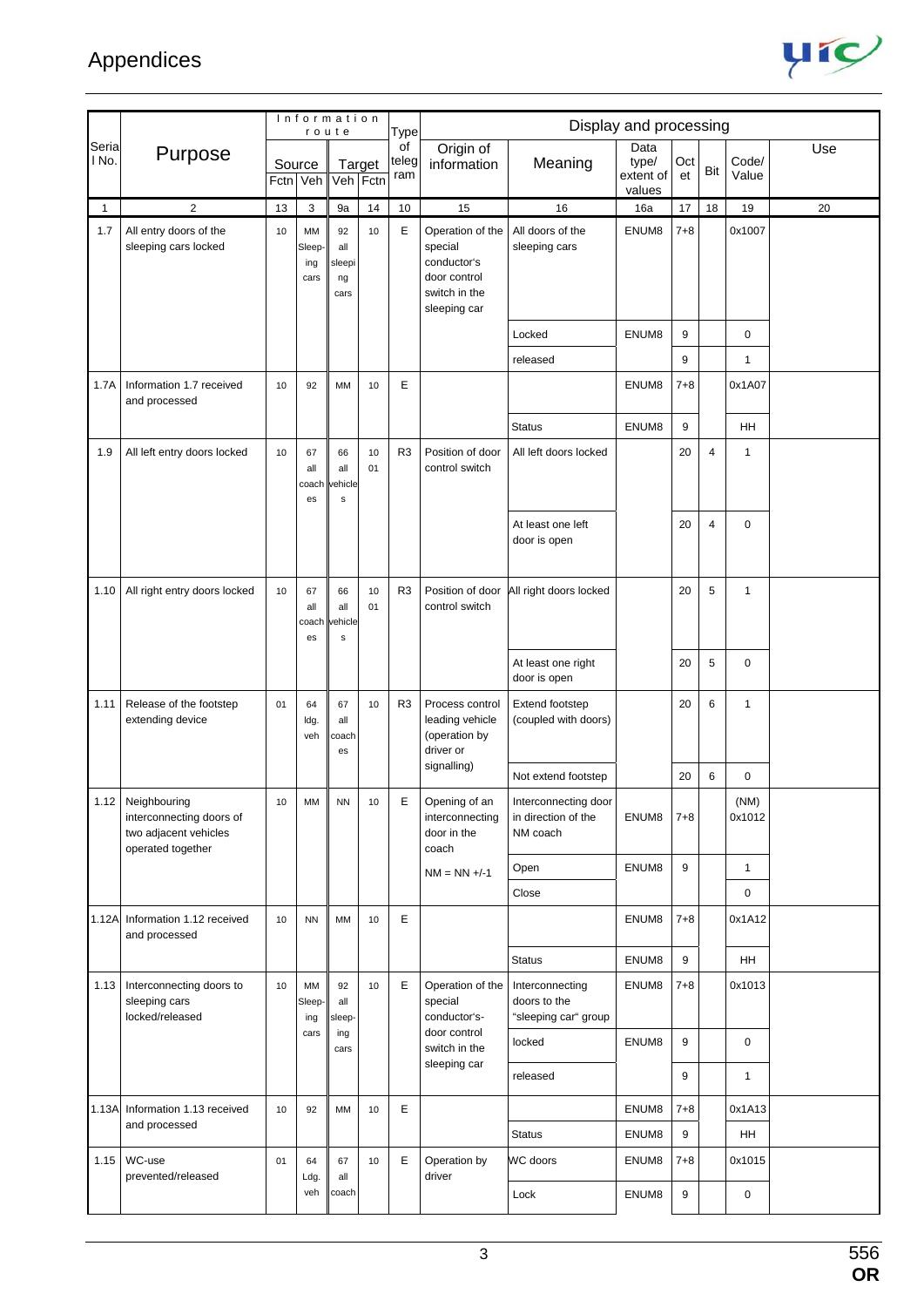

|                |                                                                               |          |                          | Information<br>route                |          | <b>Type</b>        |                                        |                                                                                           | Display and processing               |           |                |                |                                                                                                            |
|----------------|-------------------------------------------------------------------------------|----------|--------------------------|-------------------------------------|----------|--------------------|----------------------------------------|-------------------------------------------------------------------------------------------|--------------------------------------|-----------|----------------|----------------|------------------------------------------------------------------------------------------------------------|
| Seria<br>I No. | Purpose                                                                       |          | Source<br>Fctn Veh       | Veh Fctn                            | Target   | of<br>teleg<br>ram | Origin of<br>information               | Meaning                                                                                   | Data<br>type/<br>extent of<br>values | Oct<br>et | Bit            | Code/<br>Value | Use                                                                                                        |
| 1              | $\overline{2}$                                                                | 13       | 3                        | 9a                                  | 14       | 10                 | 15                                     | 16                                                                                        | 16a                                  | 17        | 18             | 19             | 20                                                                                                         |
|                |                                                                               |          |                          | es                                  |          |                    |                                        | release                                                                                   |                                      | 9         |                | 1              |                                                                                                            |
| 1.15A          | Information 1.15 received<br>and processed                                    | 10       | 67<br>all<br>coach<br>es | MM                                  | 01       | E                  |                                        |                                                                                           | ENUM8                                | $7 + 8$   |                | 0x1A15         |                                                                                                            |
|                |                                                                               |          |                          |                                     |          |                    |                                        | <b>Status</b>                                                                             | ENUM8                                | 9         |                | HH             |                                                                                                            |
| 1.16           | Side selective door locking                                                   | 02<br>10 | <b>NN</b>                | 66<br>all<br>ehicle<br>$\mathsf{s}$ | 10       | R <sub>3</sub>     | Door control                           | Side selective door<br>blocking is in<br>operation                                        | BITSET8                              | 20        | $\overline{7}$ | 1              |                                                                                                            |
|                |                                                                               |          |                          |                                     |          |                    |                                        | Side selective door<br>blocking is not in<br>operation                                    |                                      | 20        | $\overline{7}$ | 0              |                                                                                                            |
| 1.17           | Central closing                                                               | 10       | MM                       | 64<br>Ldg.<br>veh                   | 10       | R <sub>3</sub>     | doorcontrol                            | Central closing<br>command to the<br>selective door control<br>module                     | BITSET8                              | 30        | 0              | 1              |                                                                                                            |
|                |                                                                               |          |                          |                                     |          |                    |                                        | inactive                                                                                  |                                      |           |                | $\mathbf 0$    |                                                                                                            |
| 1.18           | Reset central closing for the<br>right side                                   | 10       | MM                       | 64<br>Ldg.<br>veh                   | 10       | R <sub>3</sub>     | doorcontrol                            | Reset of central<br>closing for the right<br>side to the selective<br>door control module | BITSET8                              | 30        | $\mathbf{1}$   | 1              |                                                                                                            |
|                |                                                                               |          |                          |                                     |          |                    |                                        | inactive                                                                                  |                                      |           |                | $\mathbf 0$    |                                                                                                            |
| 1.19           | Reset central closing for the<br>left side                                    | 10       | MM                       | 64<br>Ldg.<br>veh                   | 10       | R <sub>3</sub>     | doorcontrol                            | Reset of central<br>closing for the left<br>side to the selective<br>door control module  | BITSET8                              | 30        | 2              | 1              |                                                                                                            |
|                |                                                                               |          |                          |                                     |          |                    |                                        | inactive                                                                                  |                                      |           |                | $\mathbf 0$    |                                                                                                            |
| $\overline{2}$ | Lighting                                                                      |          |                          |                                     |          |                    |                                        |                                                                                           |                                      |           |                |                |                                                                                                            |
| 2.1            | Lighting control for normal<br>and special lighting (e.g.<br>cleaning lights) | 11       | MM                       | 67<br>all<br>coach                  | 11       | E                  | Operation of the<br>train light switch | light:                                                                                    | ENUM8                                | $7 + 8$   |                | 0x2001         | The train lighting is<br>switched on on the driven<br>ractive units (passenger                             |
|                |                                                                               |          |                          | es                                  |          |                    |                                        | On!                                                                                       | ENUM8                                | 9         |                | $\mathbf{1}$   | room lighting)                                                                                             |
|                |                                                                               |          |                          |                                     |          |                    |                                        | Off!                                                                                      |                                      |           |                | $\mathbf 0$    |                                                                                                            |
|                |                                                                               |          |                          |                                     |          |                    |                                        | Special light!                                                                            |                                      |           |                | $\overline{2}$ |                                                                                                            |
| 2.1A           | Information 2.1 received<br>and processed                                     | 11       | 67<br>all<br>coach<br>es | MM                                  | 11       | E                  |                                        |                                                                                           | ENUM8                                | $7 + 8$   |                | 0x2A01         |                                                                                                            |
|                |                                                                               |          |                          |                                     |          |                    |                                        | <b>Status</b>                                                                             | ENUM8                                | 9         |                | HH             |                                                                                                            |
| 2.2            | Report of the passenger<br>saloon lighting                                    | 07       | <b>NN</b>                | 66<br>all<br>ehicle                 | 02<br>07 | R <sub>3</sub>     | Lighting control                       | passenger<br>compartment<br>lighting is on                                                | BITSET8                              | 19        | $\overline{4}$ | $\mathbf{1}$   | f this message isn't send<br>by a vehicle which has<br>this function, then the<br>eading vehicle shows the |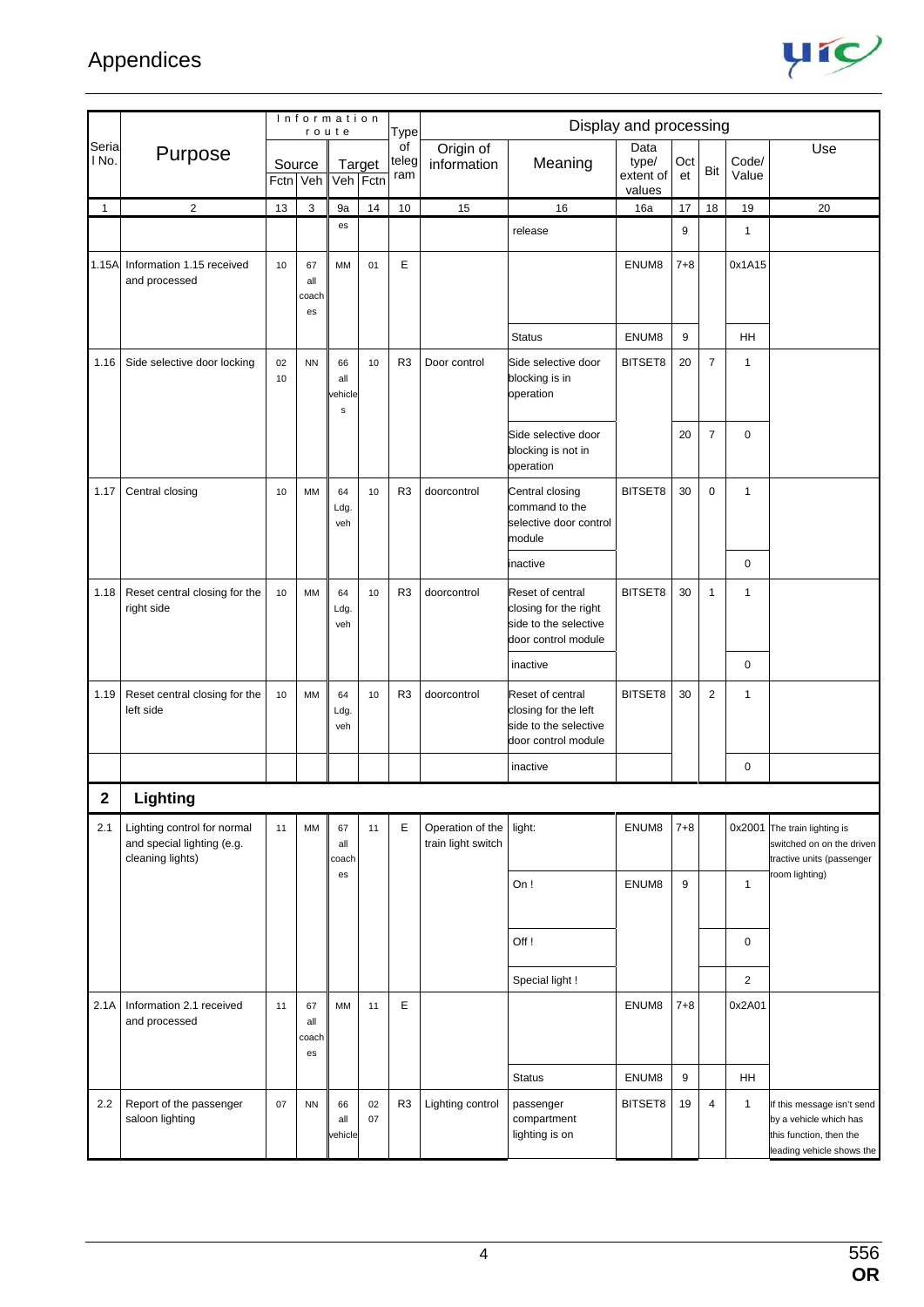

|                |                                                                                                                                                |                | Information<br>route                             |                          |                    | <b>Type</b>        |                                                        |                                                                                                 | Display and processing               |           |                |                |                                 |
|----------------|------------------------------------------------------------------------------------------------------------------------------------------------|----------------|--------------------------------------------------|--------------------------|--------------------|--------------------|--------------------------------------------------------|-------------------------------------------------------------------------------------------------|--------------------------------------|-----------|----------------|----------------|---------------------------------|
| Seria<br>I No. | Purpose                                                                                                                                        | Source<br>Fctn | Veh                                              |                          | Target<br>Veh Fctn | of<br>teleg<br>ram | Origin of<br>information                               | Meaning                                                                                         | Data<br>type/<br>extent of<br>values | Oct<br>et | Bit            | Code/<br>Value | Use                             |
| $\mathbf{1}$   | $\overline{c}$                                                                                                                                 | 13             | 3                                                | 9a                       | 14                 | 10                 | 15                                                     | 16                                                                                              | 16a                                  | 17        | 18             | 19             | 20                              |
|                |                                                                                                                                                |                |                                                  | $\mathsf{s}$             |                    |                    |                                                        | passenger<br>compartment<br>lighting is off                                                     |                                      |           | $\overline{4}$ | $\mathbf 0$    | message "train lighting<br>on?" |
| 3              | <b>Public address</b>                                                                                                                          |                |                                                  |                          |                    |                    |                                                        |                                                                                                 |                                      |           |                |                |                                 |
| 3.1            | Internal loudspeaker<br>selected reception                                                                                                     | 12             | MM                                               | 67<br>all<br>coach<br>es | 12                 | R <sub>3</sub>     | Operation of<br>corresponding<br>switch                | Switch internal<br>loudspeaker to<br>wires $5+6$                                                | BITSET8                              | 21        | 0              | $\mathbf{1}$   |                                 |
|                |                                                                                                                                                |                |                                                  |                          |                    |                    |                                                        | inactive                                                                                        |                                      |           | 0              | $\mathbf 0$    |                                 |
| 3.2            | Internal loudspeaker<br>obligatory reception                                                                                                   | 12             | <b>MM</b>                                        | 67<br>all<br>coach<br>es | 12                 | R3                 | Operation of<br>corresponding<br>switch                | Switch internal<br>loudspeaker to<br>wires 7+8                                                  | BITSET8                              | 21        | 1              | $\mathbf{1}$   |                                 |
|                |                                                                                                                                                |                |                                                  |                          |                    |                    |                                                        | inactive                                                                                        |                                      |           | $\mathbf{1}$   | $\mathbf 0$    |                                 |
| 3.3            | Speech connection to the<br>tractive vehicle driver on<br>leading vehicle (from any<br>vehicle which can also be a<br>driven tractive vehicle) | 12             | MM<br>also:<br>65<br>driven<br>tractiv<br>e unit | 64<br>ldg.<br>veh        | 12                 | R <sub>3</sub>     | Operation of<br>corresponding<br>switch                | Switch internal<br>loudspeaker to<br>wires $3+4$                                                | BITSET8                              | 21        | $\overline{2}$ | $\mathbf{1}$   |                                 |
|                |                                                                                                                                                |                |                                                  |                          |                    |                    |                                                        | inactive                                                                                        |                                      |           | $\overline{2}$ | $\mathbf 0$    |                                 |
| 3.4            | Speech connection<br>between tractive vehicle<br>driver on leading vehicle<br>and driven tractive vehicle                                      | 12             | 64<br>ldg.<br>veh                                | 65<br>driven<br>tractiv  | 12                 | R <sub>3</sub>     | Operation of<br>corresponding<br>switch                | Switch internal<br>loudspeaker to<br>wires $3+4$                                                | BITSET8                              | 21        | 3              | $\mathbf{1}$   |                                 |
|                |                                                                                                                                                |                |                                                  | e unit                   |                    |                    |                                                        | inactive                                                                                        |                                      |           | 3              | $\mathbf 0$    |                                 |
| 3.5            | External loudspeaker left                                                                                                                      | 12             | 64<br>ldg.<br>veh                                | 66<br>all<br>vehicle     | 12                 | R3                 | Operation of<br>corresponding<br>switch                | Switch external left<br>loudspeaker to<br>wires 7+8                                             | BITSET8                              | 21        | 4              | $\mathbf{1}$   |                                 |
|                |                                                                                                                                                |                |                                                  | $\mathbf s$              |                    |                    |                                                        | inactive                                                                                        |                                      |           | 4              | $\pmb{0}$      |                                 |
| 3.6            | External loudspeaker right                                                                                                                     | 12             | 64<br>ldg.<br>veh                                | 66<br>all<br>vehicle     | 12                 | R3                 | Operation of<br>corresponding<br>switch                | Switch external right<br>loudspeaker to<br>wires 7+8                                            | BITSET8                              | 21        | 5              | $\mathbf{1}$   |                                 |
|                |                                                                                                                                                |                |                                                  | $\mathbf s$              |                    |                    |                                                        | inactive                                                                                        |                                      |           | 5              | $\mathbf 0$    |                                 |
| 3.7            | Public address of individual<br>coaches or groups of<br>coaches                                                                                | 12             | MM                                               | <b>NN</b>                | 12                 | R3                 | Operation of<br>public address<br>equipment            | If vehicle listens to<br>the address NNN:<br>switch the internal<br>loudspeaker to<br>wires 7+8 | Unsignet8<br>$NNN =$<br>0.255        | 22        |                | <b>NNN</b>     |                                 |
| 4              | <b>Traction</b>                                                                                                                                |                |                                                  |                          |                    |                    |                                                        |                                                                                                 |                                      |           |                |                |                                 |
| 4.1            | Report that remote control<br>is ready                                                                                                         | 03<br>05       | 70<br>all<br>ractve<br>veh                       | 64<br>ldg.<br>veh.       | 02                 | R <sub>2</sub>     | Process control<br>of the tractive<br>unit or trainset | Remote control<br>readiness has been<br>produced                                                | BITSET8                              | 47        | $\mathbf 0$    | 1              |                                 |
|                |                                                                                                                                                |                |                                                  |                          |                    |                    |                                                        | Remote control<br>readiness has not<br>been produced                                            |                                      |           | 0              | 0              |                                 |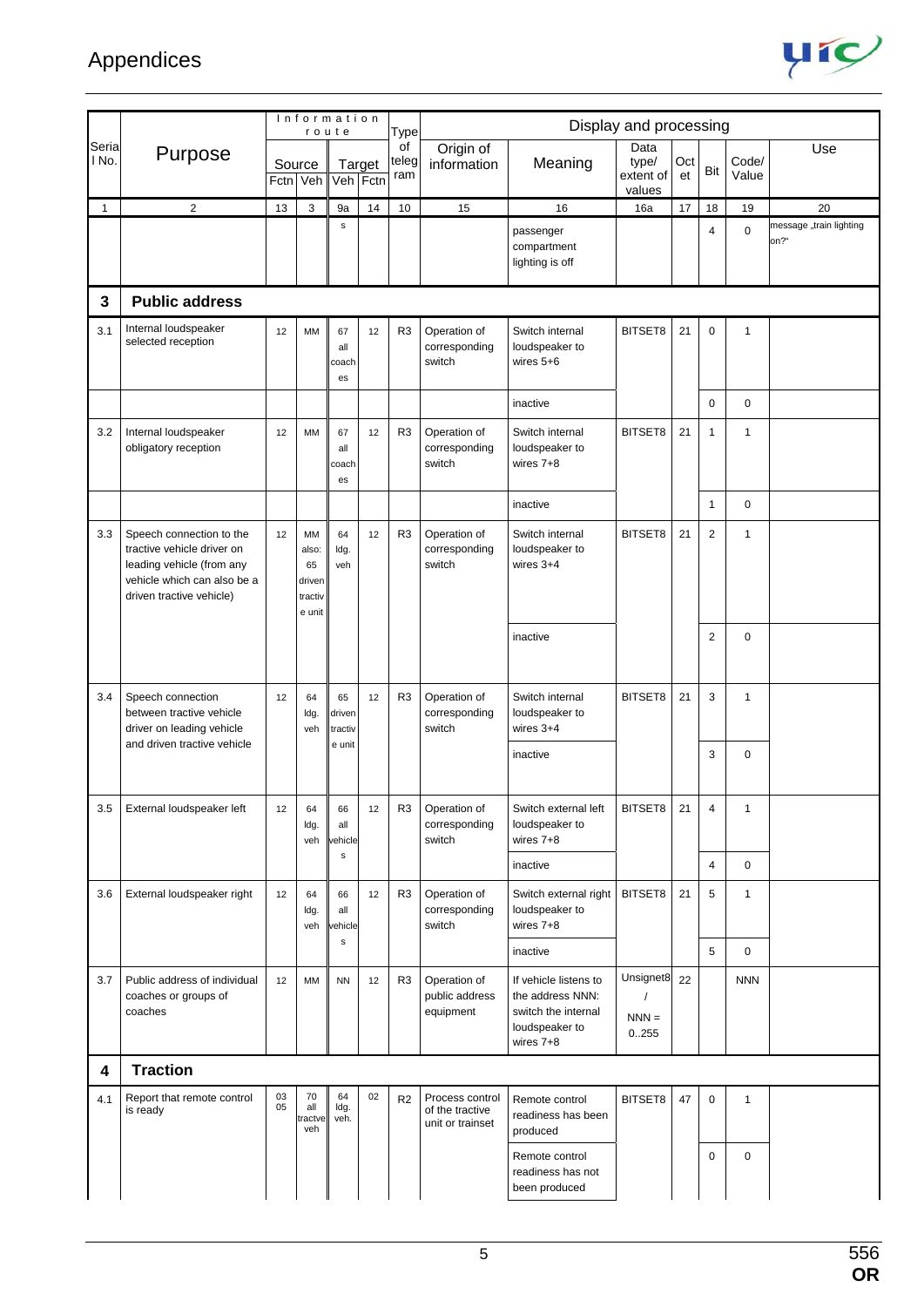

|                         |                                                                       |      | Information                       | route                              |          | <b>Type</b>        |                                                                     |                                                                                                                                                   | Display and processing               |           |              |                |     |
|-------------------------|-----------------------------------------------------------------------|------|-----------------------------------|------------------------------------|----------|--------------------|---------------------------------------------------------------------|---------------------------------------------------------------------------------------------------------------------------------------------------|--------------------------------------|-----------|--------------|----------------|-----|
| Seria<br>I No.          | Purpose                                                               | Fctn | Source<br>Veh                     | Veh Fctn                           | Target   | of<br>teleg<br>ram | Origin of<br>information                                            | Meaning                                                                                                                                           | Data<br>type/<br>extent of<br>values | Oct<br>et | Bit          | Code/<br>Value | Use |
| 1                       | $\overline{2}$                                                        | 13   | 3                                 | 9a                                 | 14       | 10                 | 15                                                                  | 16                                                                                                                                                | 16a                                  | 17        | 18           | 19             | 20  |
| 4.2R<br>1e              | Command:<br>Traction release for remote<br>control type 1e            | 02   | 64<br>ldg.<br>veh.                | 70<br>if 4.1<br>$\, =$<br>"1"      | 03       | R <sub>1</sub>     | Process control<br>of the leading<br>vehicle                        | Start remote control<br>type 1e, traction<br>release                                                                                              | BITSET8                              | 47        | $\mathbf{1}$ | $\mathbf{1}$   |     |
|                         |                                                                       |      |                                   |                                    |          |                    |                                                                     | Leave status<br>unchanged                                                                                                                         |                                      |           | 1            | $\mathbf 0$    |     |
| 4.2R/<br>1 <sub>d</sub> | Command:<br>Traction release for remote<br>control type 1d            | 02   | 64<br>ldg.<br>veh.                | 70<br>if 4.1<br>$\equiv$<br>,, 1,, | 03       | R <sub>1</sub>     | Process control<br>of the leading<br>vehicle                        | Start remote control<br>type 1d, traction<br>release                                                                                              | BITSET8                              | 47        | 2            | $\mathbf{1}$   |     |
|                         |                                                                       |      |                                   |                                    |          |                    |                                                                     | Leave status<br>unchanged                                                                                                                         |                                      |           | 2            | $\mathbf 0$    |     |
| 4.2R/<br>2              | Command:<br>Remote control type 2<br>support                          | 02   | 64<br>ldg.<br>veh.                | 70<br>if 4.1<br>$\equiv$<br>,, 1,, | 03       | R1                 | Process control<br>of the leading<br>vehicle                        | Start remote control<br>type 2                                                                                                                    | BITSET8                              | 47        | 3            | 1              |     |
|                         |                                                                       |      |                                   |                                    |          |                    |                                                                     | Leave status<br>unchanged                                                                                                                         |                                      |           | 3            | $\mathbf 0$    |     |
| 4.2R/<br>3              | Command:<br>Remote control type 3<br>support                          | 02   | 64<br>ldg.<br>veh.                | 70<br>if 4.1<br>$\equiv$           | 03       | R1                 | Process control<br>of the leading<br>vehicle                        | Start remote control<br>type 3                                                                                                                    | BITSET8                              | 47        | 5            | $\mathbf{1}$   |     |
|                         |                                                                       |      |                                   | ,, 1,,                             |          |                    |                                                                     | Leave status<br>unchanged                                                                                                                         |                                      |           | 5            | $\mathbf 0$    |     |
| $\overline{4}$          | 4.2R/Command:<br>Remote control type 4<br>support                     | 02   | 64<br>ldg.<br>veh.                | 70<br>if 4.1<br>$\equiv$           | 03       | R <sub>1</sub>     | Process control<br>of the leading<br>vehicle                        | Start remote control<br>type 4                                                                                                                    | <b>BOOLEAN</b>                       | 64        | $\mathbf{1}$ | $\mathbf{1}$   |     |
|                         |                                                                       |      |                                   | "1"                                |          |                    |                                                                     | Leave status<br>unchanged                                                                                                                         |                                      |           | 1            | $\mathbf 0$    |     |
| 4.2                     | Traction blocked for all<br>tractive vehicles of the train            | 03   | 65<br>driven<br>tractiv<br>e unit | 66<br>all<br>ehicle<br>${\sf s}$   | 02<br>03 | R <sub>2</sub>     | Process control<br>of the driven<br>vehicle                         | <b>Traction release</b><br>cancelled, stop all<br>traction activity                                                                               | BITSET8                              | 47        | 5            | $\mathbf 0$    |     |
|                         |                                                                       |      |                                   |                                    |          |                    |                                                                     | Leave status<br>unchanged                                                                                                                         |                                      |           | 5            | $\mathbf{1}$   |     |
| 4.2E                    | Selective cancellation and<br>(re)granting of the traction<br>release | 02   | 64<br>ldg.<br>veh.                | <b>NN</b>                          | 03       | E                  | Process control<br>of the leading<br>vehicle                        |                                                                                                                                                   | ENUM8                                | $7 + 8$   |              | 0x4002         |     |
|                         |                                                                       |      |                                   |                                    |          |                    |                                                                     | Traction release for<br>tractive vehicle or<br>trainset NN<br>cancelled (has<br>precedence over<br>4.2R/1e, 4.2R/1d<br>and $4.2$ )                | ENUM8                                | 9         |              | $\mathbf 0$    |     |
|                         |                                                                       |      |                                   |                                    |          |                    |                                                                     | Traction release for<br>tractive vehicle or<br>trainset NN<br>(re)granted<br>(does not have<br>precedence over<br>4.2R/1e, 4.2R/1d<br>and $4.2$ ) |                                      |           |              | $\mathbf{1}$   |     |
| 4.2A                    | Telegram 4.2E/0 received<br>and carried out                           | 03   | <b>NN</b>                         | 64<br>ldg.<br>veh.                 | 02       | E                  | Process control<br>of the tractive<br>unit or trainset<br><b>NN</b> |                                                                                                                                                   | ENUM8                                | $7 + 8$   |              | 0x4A02         |     |
|                         |                                                                       |      |                                   |                                    |          |                    |                                                                     | Traction blocked in<br>the tractive unit or<br>trainset NN                                                                                        | ENUM8                                | 9         |              | $\mathbf 0$    |     |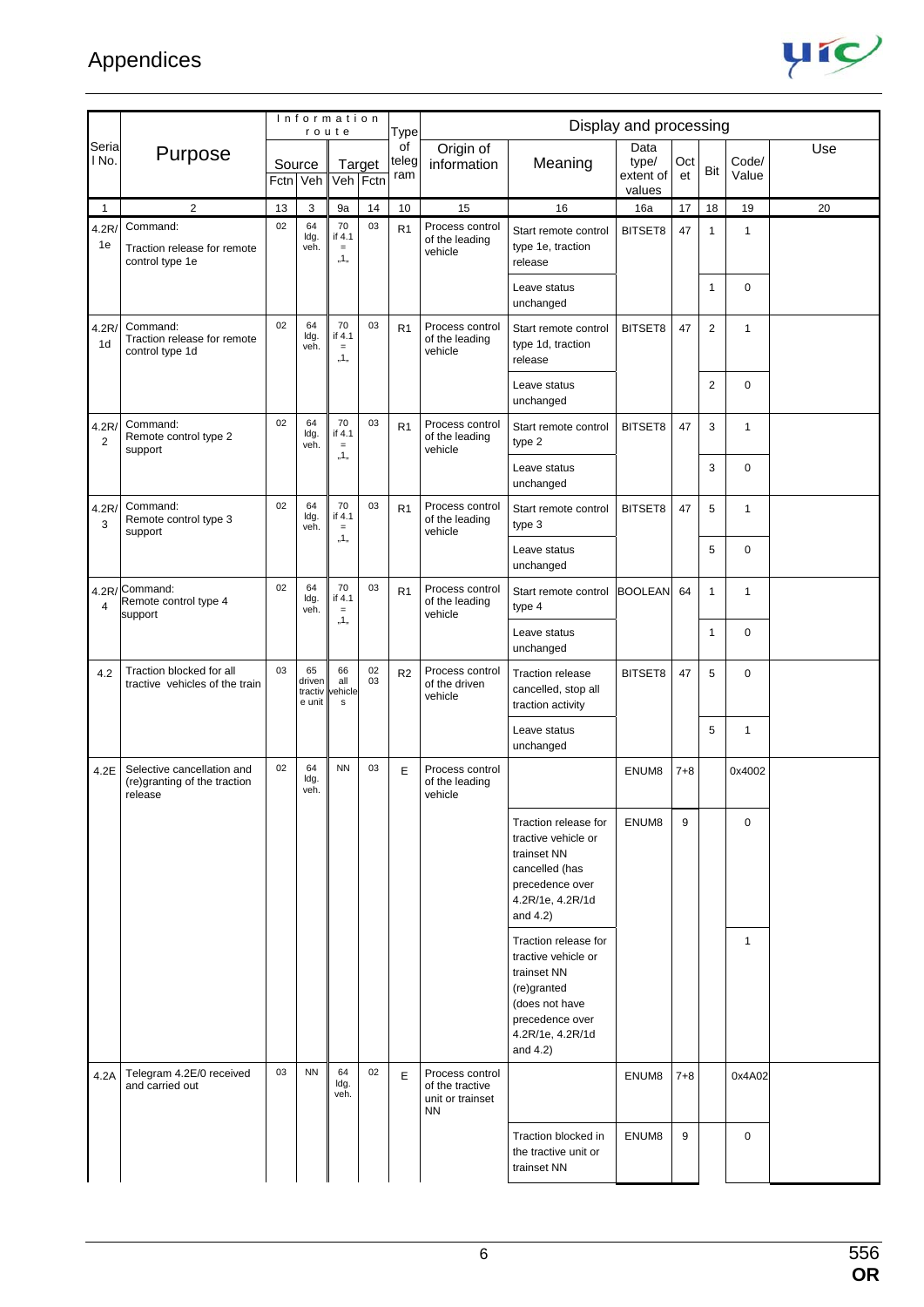

|                         |                                                                                 | Information<br>route |                                   |                                   |        | Type               |                                                                  |                                                                                                               | Display and processing               |           |                |                                        |     |
|-------------------------|---------------------------------------------------------------------------------|----------------------|-----------------------------------|-----------------------------------|--------|--------------------|------------------------------------------------------------------|---------------------------------------------------------------------------------------------------------------|--------------------------------------|-----------|----------------|----------------------------------------|-----|
| Seria<br>I No.          | Purpose                                                                         | Fctn                 | Source<br>Veh                     | Veh Fctn                          | Target | of<br>teleg<br>ram | Origin of<br>information                                         | Meaning                                                                                                       | Data<br>type/<br>extent of<br>values | Oct<br>et | Bit            | Code/<br>Value                         | Use |
| $\overline{1}$          | $\overline{2}$                                                                  | 13                   | 3                                 | 9a                                | 14     | 10                 | 15                                                               | 16                                                                                                            | 16a                                  | 17        | 18             | 19                                     | 20  |
|                         |                                                                                 |                      |                                   |                                   |        |                    |                                                                  | <b>Traction commands</b><br>are (again) carried<br>out in the tractive<br>vehicle or trainset<br><b>NN</b>    |                                      |           |                | $\mathbf{1}$                           |     |
| 4.2M/<br>1              | Report:<br>Remote control type 1 is<br>switched on, commands<br>are carried out | 03                   | 65<br>driven<br>tractiv<br>e unit | 64<br>ldg.<br>veh.                | 02     | R <sub>2</sub>     | Process control<br>of the driven<br>tractive unit or<br>trainset | Remote control type<br>1 is switched on,<br>commands are<br>carried out                                       | BITSET8                              | 47        | $\mathbf{1}$   | $\mathbf{1}$                           |     |
|                         |                                                                                 |                      |                                   |                                   |        |                    |                                                                  | Remote control type<br>1 is switched off                                                                      |                                      |           | $\mathbf{1}$   | $\mathbf 0$                            |     |
| 4.2M/<br>$\overline{2}$ | Report:<br>Remote control type 2 is<br>switched on, commands<br>are carried out | 03                   | 65<br>driven<br>tractiv<br>e unit | 64<br>ldg.<br>veh.                | 02     | R <sub>2</sub>     | Process control<br>of the driven<br>tractive unit or<br>trainset | Remote control type<br>2 is switched on,<br>commands are<br>carried out                                       | BITSET8                              | 47        | $\overline{2}$ | 1                                      |     |
|                         |                                                                                 |                      |                                   |                                   |        |                    |                                                                  | Remote control type<br>2 is switched off                                                                      |                                      |           | $\overline{2}$ | $\mathbf 0$                            |     |
| 4.2M/<br>3              | Report:<br>Report control type 3 is<br>switched on, commands<br>are carried out | 03                   | 65<br>driven<br>tractiv           | 64<br>ldg.<br>veh.                | 02     | R <sub>2</sub>     | Process control<br>of the driven<br>tractive unit or<br>trainset | Remote control type<br>3 is switched on,<br>commands are<br>carried out                                       | BITSET8                              | 47        | 3              | 1                                      |     |
|                         |                                                                                 |                      | e unit                            |                                   |        |                    |                                                                  | Remote control type<br>3 is switched off                                                                      |                                      |           | 3              | $\mathbf 0$                            |     |
| $\overline{4}$          | 4.2M/Report:<br>Remote control type 4 is<br>available                           | 03                   | 65<br>driven<br>tractiv           | 64<br>Idg.<br>veh.                | 02     | R <sub>2</sub>     | Process control<br>of the driven<br>tractive unit or             | Remote control type<br>4 available                                                                            | BITSET8                              | 71        | $\mathbf{1}$   | 1                                      |     |
|                         |                                                                                 |                      | e unit                            |                                   |        |                    | trainset                                                         | Remote control type<br>4 not available                                                                        |                                      |           | 1              | $\mathbf 0$                            |     |
| 4.3                     | Primary energy E-traction:<br>Select current system                             | 02                   | 64<br>ldg.<br>veh.                | 65<br>driven<br>tractiv<br>e unit | 03     | R1                 | Process control<br>of the leading<br>vehicle                     | All driven tractive<br>vehicles or trainset<br>shall be switched to<br>the following<br>voltage system:       | ENUM4                                | 54        | $0 - 3$        |                                        |     |
|                         |                                                                                 |                      |                                   |                                   |        |                    |                                                                  | 1,5<br>$kV =$<br>3<br>$kV =$<br>$kV \sim$<br>15<br>$kV \sim$<br>25<br>$V =$<br>600<br>750<br>$V =$<br>Reserve |                                      |           |                | 1<br>2<br>3<br>4<br>5<br>6<br>$7 - 13$ |     |
|                         |                                                                                 |                      |                                   |                                   |        |                    |                                                                  | (value blocked)                                                                                               |                                      |           |                | 14                                     |     |
|                         |                                                                                 |                      |                                   |                                   |        |                    |                                                                  | Manual adjustment                                                                                             |                                      |           |                | 15                                     |     |
|                         |                                                                                 |                      |                                   |                                   |        |                    |                                                                  | No E-operation                                                                                                |                                      |           |                | $\mathbf 0$                            |     |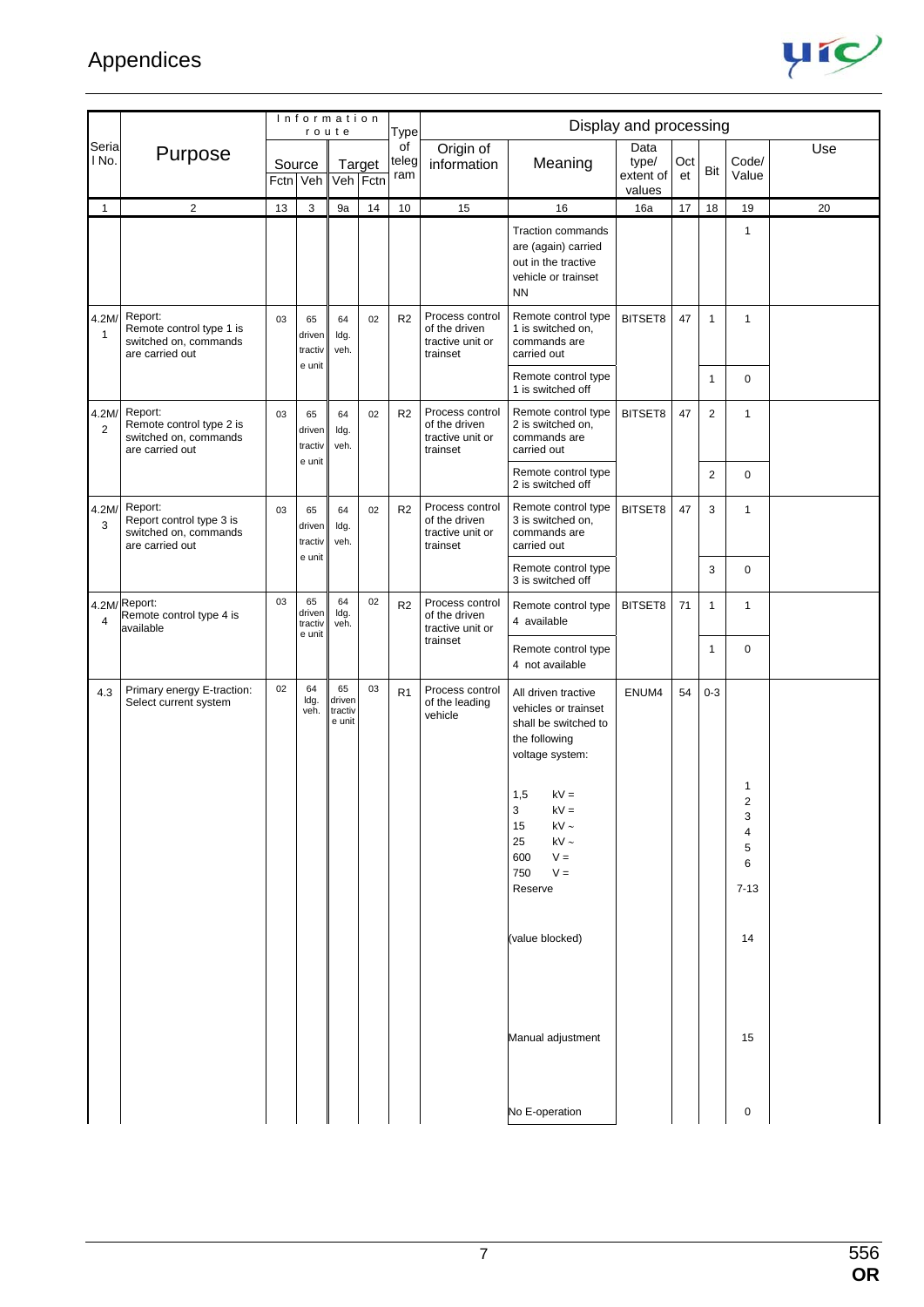

|               |                                                               |    | Information                       | route                             |        | Type               |                                                                  |                                                                                                                              | Display and processing               |           |         |                                                                    |                                                                                                                                 |
|---------------|---------------------------------------------------------------|----|-----------------------------------|-----------------------------------|--------|--------------------|------------------------------------------------------------------|------------------------------------------------------------------------------------------------------------------------------|--------------------------------------|-----------|---------|--------------------------------------------------------------------|---------------------------------------------------------------------------------------------------------------------------------|
| Seria<br>∣No. | Purpose                                                       |    | Source<br>Fctn Veh                | Veh Fctn                          | Target | of<br>teleg<br>ram | Origin of<br>information                                         | Meaning                                                                                                                      | Data<br>type/<br>extent of<br>values | Oct<br>et | Bit     | Code/<br>Value                                                     | Use                                                                                                                             |
| 1             | $\sqrt{2}$                                                    | 13 | 3                                 | 9a                                | 14     | 10                 | 15                                                               | 16                                                                                                                           | 16a                                  | 17        | 18      | 19                                                                 | 20                                                                                                                              |
| 4.4           | Report on current system                                      | 03 | 65<br>driven<br>tractiv<br>e unit | 64<br>Idg.<br>veh.                | 02     | R2                 | Process control<br>of the driven<br>tractive unit or<br>trainset | Driven tractive<br>vehicle or trainset is<br>set to the following<br>voltage system:<br>1,5<br>$kV =$                        | ENUM4                                | 53        | $0 - 3$ | 1                                                                  |                                                                                                                                 |
|               |                                                               |    |                                   |                                   |        |                    |                                                                  | $kV =$<br>3<br>$kV \sim$<br>15<br>25<br>$kV \sim$<br>$V =$<br>600<br>$V =$<br>750<br>Reserve                                 |                                      |           |         | 2<br>3<br>4<br>5<br>6<br>$7-13$                                    |                                                                                                                                 |
|               |                                                               |    |                                   |                                   |        |                    |                                                                  | selection not<br>available<br>Manual adjustment                                                                              |                                      |           |         | 14<br>15                                                           |                                                                                                                                 |
|               |                                                               |    |                                   |                                   |        |                    |                                                                  | No E-operation                                                                                                               |                                      |           |         | 0                                                                  |                                                                                                                                 |
| 4.5           | Primary energy E-traction:<br>Choice of pantograph            | 02 | 64<br>ldg.<br>veh.                | 65<br>driven<br>tractiv<br>e unit | 03     | R1                 | Process control<br>of the driving<br>vehicle                     | Following<br>pantograph(s) is<br>(are) to be selected:<br>none<br>the leading<br>the trailing<br>both<br>automatic selection | ENUM4                                | 54        | $4 - 7$ | 0<br>1<br>2<br>3<br>4                                              |                                                                                                                                 |
| 4.5/1         | Collective command:<br>UIC country code of the<br>pantographs | 02 | 64<br>ldg.<br>veh.                | 65<br>driven<br>tractiv<br>e unit | 03     | R <sub>1</sub>     | Process control<br>of the driving<br>vehicle                     | select the<br>pantograph(s) with<br>the given UIC code                                                                       | ENUM8<br>$NNN=0$<br>255              | 65        |         |                                                                    |                                                                                                                                 |
|               |                                                               |    |                                   |                                   |        |                    |                                                                  | No selection                                                                                                                 |                                      |           |         | $\mathbf 0$                                                        |                                                                                                                                 |
|               |                                                               |    |                                   |                                   |        |                    |                                                                  | Country code                                                                                                                 |                                      |           |         | <b>NNN</b>                                                         |                                                                                                                                 |
| 4.5/2         | Report:<br>UIC country code of the<br>pantograph              | 03 | 65<br>driven<br>tractiv<br>e unit | 64<br>ldg.<br>veh.                | 02     | R2                 | Process control<br>of the driven<br>tractive unit or<br>trainset | Pantograph(s) with<br>the given UIC code<br>was (were) selected                                                              | ENUM8<br>$NNN=1$<br>255              | 65        |         |                                                                    |                                                                                                                                 |
|               |                                                               |    |                                   |                                   |        |                    |                                                                  | No selection                                                                                                                 |                                      |           |         | $\mathbf 0$                                                        |                                                                                                                                 |
|               |                                                               |    |                                   |                                   |        |                    |                                                                  | Country code                                                                                                                 |                                      |           |         | <b>NNN</b>                                                         |                                                                                                                                 |
| 4.5/3         | Collective command:<br>Design of the pantograph               | 02 | 64<br>ldg.<br>veh.                | 65<br>driven<br>tractiv<br>e unit | 03     | R <sub>1</sub>     | Process control<br>of the driving<br>vehicle                     | Select the<br>Pantograph(s) with<br>the given design<br>Standard design<br>B                                                 | ENUM4                                | 66        | $0 - 3$ | $\pmb{0}$<br>$\mathbf{1}$<br>$\overline{2}$<br>3<br>$\overline{4}$ | To be used if the UIC<br>code is equal and the<br>voltage system is equal,<br>but there are two allowed<br>speeds<br>(e.g. TSI) |
|               |                                                               |    |                                   |                                   |        |                    |                                                                  | reserve<br>Not available                                                                                                     |                                      |           |         | 514<br>15                                                          |                                                                                                                                 |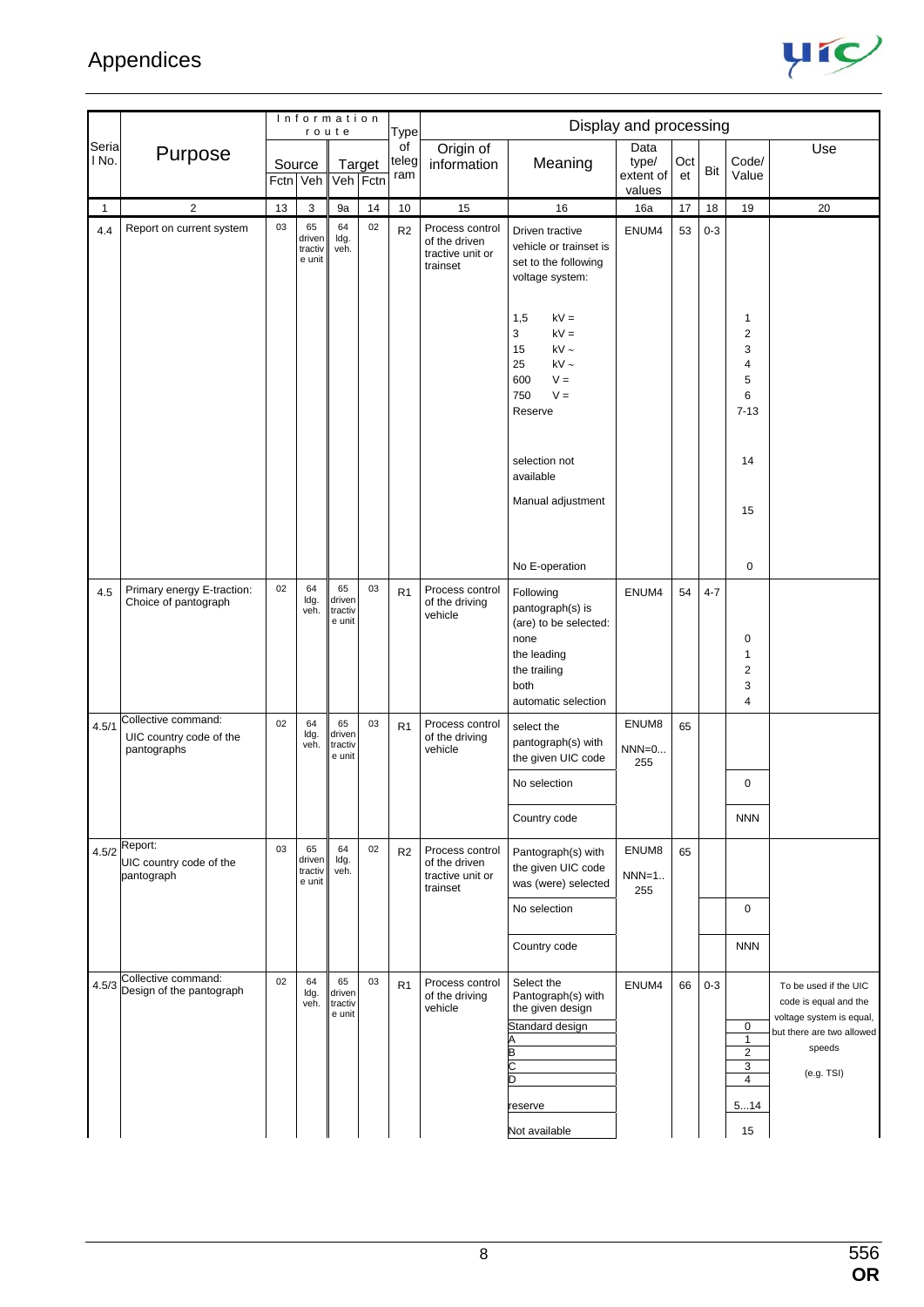

|                |                                       |    | Information                       | route                             |          | <b>Type</b>        |                                                                  |                                                                   | Display and processing     |           |                |                     |                                                                                                                                 |
|----------------|---------------------------------------|----|-----------------------------------|-----------------------------------|----------|--------------------|------------------------------------------------------------------|-------------------------------------------------------------------|----------------------------|-----------|----------------|---------------------|---------------------------------------------------------------------------------------------------------------------------------|
| Seria<br>I No. | Purpose                               |    | Source                            |                                   | Target   | of<br>teleg<br>ram | Origin of<br>information                                         | Meaning                                                           | Data<br>type/<br>extent of | Oct<br>et | Bit            | Code/<br>Value      | Use                                                                                                                             |
|                |                                       |    | Fctn Veh                          |                                   | Veh Fctn |                    |                                                                  |                                                                   | values                     |           |                |                     |                                                                                                                                 |
| $\mathbf{1}$   | $\overline{2}$                        | 13 | 3                                 | 9a                                | 14       | 10                 | 15                                                               | 16                                                                | 16a                        | 17        | 18             | 19                  | 20                                                                                                                              |
|                | 4.5/4 Design of the pantograph        | 03 | 65<br>driven<br>tractiv<br>e unit | 64<br>ldg.<br>veh.                | 02       | R <sub>2</sub>     | Process control<br>of the driven<br>tractive unit or<br>trainset | Selected<br>pantograph(s) with<br>the given design                | ENUM4                      | 66        | $0 - 3$        |                     | To be used if the UIC<br>code is equal and the<br>voltage system is equal,<br>but there are two allowed<br>speeds<br>(e.g. TSI) |
|                |                                       |    |                                   |                                   |          |                    |                                                                  | Standard design                                                   |                            |           |                | 0                   |                                                                                                                                 |
|                |                                       |    |                                   |                                   |          |                    |                                                                  | Α                                                                 |                            |           |                | $\mathbf{1}$        |                                                                                                                                 |
|                |                                       |    |                                   |                                   |          |                    |                                                                  | $\overline{B}$<br>$\overline{C}$                                  |                            |           |                | $\overline{c}$<br>3 |                                                                                                                                 |
|                |                                       |    |                                   |                                   |          |                    |                                                                  | D                                                                 |                            |           |                | $\overline{4}$      |                                                                                                                                 |
|                |                                       |    |                                   |                                   |          |                    |                                                                  | reserve                                                           |                            |           |                | 514                 |                                                                                                                                 |
|                |                                       |    |                                   |                                   |          |                    |                                                                  | Not available                                                     |                            |           |                | 15                  |                                                                                                                                 |
| 4.5/5          | command:<br>disturbing current demand | 02 | 64<br>ldg.<br>veh.                | 65<br>driven<br>tractiv<br>e unit | 03       | R <sub>1</sub>     | Process control<br>of the driving<br>vehicle                     | Select net<br>particularities<br>Standard<br>special<br>demands   | BITSET8                    | 64        | $\overline{2}$ | 0<br>1              |                                                                                                                                 |
| 4.5/6          | report:<br>disturbing current demand  | 03 | 65<br>driven<br>tractiv<br>e unit | 64<br>ldg.<br>veh.                | 02       | R <sub>2</sub>     | Process control<br>of the driven<br>tractive unit or<br>trainset | Selected net<br>particularities<br>Standard<br>special<br>demands | BITSET8                    | 71        | 2              | $\mathbf 0$<br>1    |                                                                                                                                 |
| 4.5 E          | command: detected voltage             | 02 | 64                                | <b>NN</b>                         | 03       | E                  | Process control                                                  |                                                                   | ENUM8                      | $7 + 8$   |                | 0x4005              |                                                                                                                                 |
|                | demand                                |    | ldg.<br>veh.                      |                                   |          |                    | of the driving<br>vehicle                                        | Demand to report<br>the detected<br>voltage                       | ENUM8                      | 9         |                | 1                   |                                                                                                                                 |
|                | 4.5 A report: detected voltage        | 03 | <b>NN</b>                         | 64<br>ldg.<br>veh.                | 02       | E                  | Process control<br>of the driven                                 |                                                                   | ENUM8                      | $7 + 8$   |                | 0x4A05              |                                                                                                                                 |
|                |                                       |    |                                   |                                   |          |                    | tractive unit or<br>trainset                                     | Report of the<br>detected voltage                                 | ENUM8                      | 9         |                |                     |                                                                                                                                 |
|                |                                       |    |                                   |                                   |          |                    |                                                                  | 1,5<br>$kV =$                                                     |                            |           |                | $\mathbf{1}$        |                                                                                                                                 |
|                |                                       |    |                                   |                                   |          |                    |                                                                  | 3<br>$kV =$                                                       |                            |           |                | 2                   |                                                                                                                                 |
|                |                                       |    |                                   |                                   |          |                    |                                                                  | kV $\sim$<br>15                                                   |                            |           |                | 3                   |                                                                                                                                 |
|                |                                       |    |                                   |                                   |          |                    |                                                                  | 25<br>$kV \sim$                                                   |                            |           |                | $\overline{4}$      |                                                                                                                                 |
|                |                                       |    |                                   |                                   |          |                    |                                                                  | $V =$<br>600                                                      |                            |           |                | 5                   |                                                                                                                                 |
|                |                                       |    |                                   |                                   |          |                    |                                                                  | 750<br>$V =$                                                      |                            |           |                | 6                   |                                                                                                                                 |
|                |                                       |    |                                   |                                   |          |                    |                                                                  | Reserve                                                           |                            |           |                | 713                 |                                                                                                                                 |
|                |                                       |    |                                   |                                   |          |                    |                                                                  | Report not possible                                               |                            |           |                | 14                  |                                                                                                                                 |
|                |                                       |    |                                   |                                   |          |                    |                                                                  |                                                                   |                            |           |                |                     |                                                                                                                                 |
|                |                                       |    |                                   |                                   |          |                    |                                                                  | No E-operation<br>free                                            |                            |           |                | 0<br>15             |                                                                                                                                 |
| 4.6            | Report on pantograph<br>choice        | 03 | 65<br>driven<br>tractiv<br>e unit | 64<br>ldg.<br>veh.                | 02       | R <sub>2</sub>     | Process control<br>of the driven<br>tractive unit or<br>trainset | Following<br>pantograph(s) is<br>(are) to be selected:<br>none    | ENUM4                      | 53        | $4 - 7$        | 0                   |                                                                                                                                 |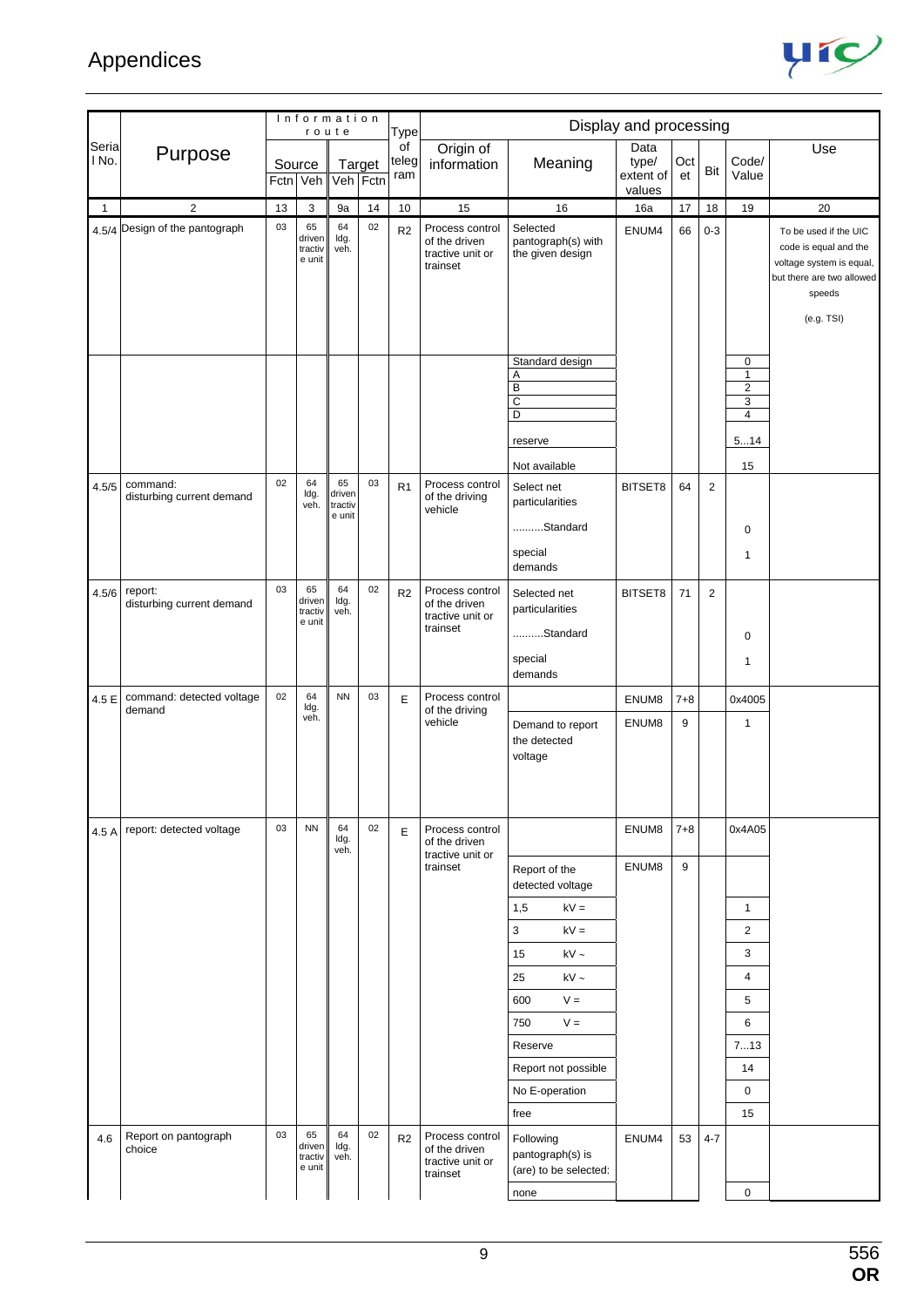

|                |                                                                        |    |                    | Information<br>route |                    | <b>Type</b>        |                                         |                                                                                          | Display and processing               |              |         |                                 |     |
|----------------|------------------------------------------------------------------------|----|--------------------|----------------------|--------------------|--------------------|-----------------------------------------|------------------------------------------------------------------------------------------|--------------------------------------|--------------|---------|---------------------------------|-----|
| Seria<br>I No. | Purpose                                                                |    | Source<br>Fctn Veh |                      | Target<br>Veh Fctn | of<br>teleg<br>ram | Origin of<br>information                | Meaning                                                                                  | Data<br>type/<br>extent of<br>values | Oct<br>et    | Bit     | Code/<br>Value                  | Use |
| $\mathbf{1}$   | $\mathbf{2}$                                                           | 13 | 3                  | 9a                   | 14                 | 10                 | 15                                      | 16                                                                                       | 16a                                  | 17           | 18      | 19                              | 20  |
|                |                                                                        |    |                    |                      |                    |                    |                                         | The leading<br>The trailing<br>both                                                      |                                      |              |         | $\mathbf{1}$<br>$\sqrt{2}$<br>3 |     |
| 4.6E           | Individual command:<br>Report available<br>pantographs with attributes | 02 | 64<br>ldg.<br>veh. | <b>NN</b>            | 03                 | E                  | Control equipt<br>of leading<br>vehicle | Request for the<br>available<br>pantographs with<br>their UIC country<br>code and design | ENUM8<br>ENUM8                       | $7 + 8$<br>9 |         | 0x4006<br>$\mathbf{1}$          |     |
| 4.6A           | report: available<br>pantographs with attributes                       | 03 | <b>NN</b>          | 64<br>ldg.<br>veh.   | 02                 | E                  | Control equipt<br>of led vehicle        | Report of the<br>available<br>pantographs with<br>their UIC country                      | ENUM8<br>ENUM8                       | $7 + 8$<br>9 |         | 0x4A06<br>$\mathbf{1}$          |     |
|                |                                                                        |    |                    |                      |                    |                    |                                         | code and design<br>Number of<br>pantographs                                              | ENUM4                                | 11           |         | 015                             |     |
|                |                                                                        |    |                    |                      |                    |                    |                                         | Vehicle number<br>iside of the trainset                                                  | ENUM4                                | 12           | $0 - 3$ | 015                             |     |
|                |                                                                        |    |                    |                      |                    |                    |                                         | Position of the<br>pantograph                                                            | ENUM4                                |              | $4 - 7$ |                                 |     |
|                |                                                                        |    |                    |                      |                    |                    |                                         | front                                                                                    |                                      |              |         | $\mathbf{1}$                    |     |
|                |                                                                        |    |                    |                      |                    |                    |                                         | rear                                                                                     |                                      |              |         | $\overline{2}$                  |     |
|                |                                                                        |    |                    |                      |                    |                    |                                         | middle                                                                                   |                                      |              |         | 3                               |     |
|                |                                                                        |    |                    |                      |                    |                    |                                         | reserve                                                                                  |                                      |              |         | 415                             |     |
|                |                                                                        |    |                    |                      |                    |                    |                                         | UIC country code                                                                         | ENUM8<br>$NNN=1$<br>255              | 13           |         |                                 |     |
|                |                                                                        |    |                    |                      |                    |                    |                                         | No code                                                                                  |                                      |              |         | $\mathbf 0$                     |     |
|                |                                                                        |    |                    |                      |                    |                    |                                         | Country code                                                                             |                                      |              |         | <b>NNN</b>                      |     |
|                |                                                                        |    |                    |                      |                    |                    |                                         | design                                                                                   | ENUM4                                | 14           | $0-3$   |                                 |     |
|                |                                                                        |    |                    |                      |                    |                    |                                         | Standard design                                                                          |                                      |              |         | $\mathbf 0$                     |     |
|                |                                                                        |    |                    |                      |                    |                    |                                         | А                                                                                        |                                      |              |         | $\mathbf{1}$                    |     |
|                |                                                                        |    |                    |                      |                    |                    |                                         | B                                                                                        |                                      |              |         | $\overline{2}$                  |     |
|                |                                                                        |    |                    |                      |                    |                    |                                         | ${\bf C}$                                                                                |                                      |              |         | 3                               |     |
|                |                                                                        |    |                    |                      |                    |                    |                                         | D                                                                                        |                                      |              |         | 4                               |     |
|                |                                                                        |    |                    |                      |                    |                    |                                         | Reserve                                                                                  |                                      |              |         | 514                             |     |
|                |                                                                        |    |                    |                      |                    |                    |                                         | Not available                                                                            |                                      |              |         | 15                              |     |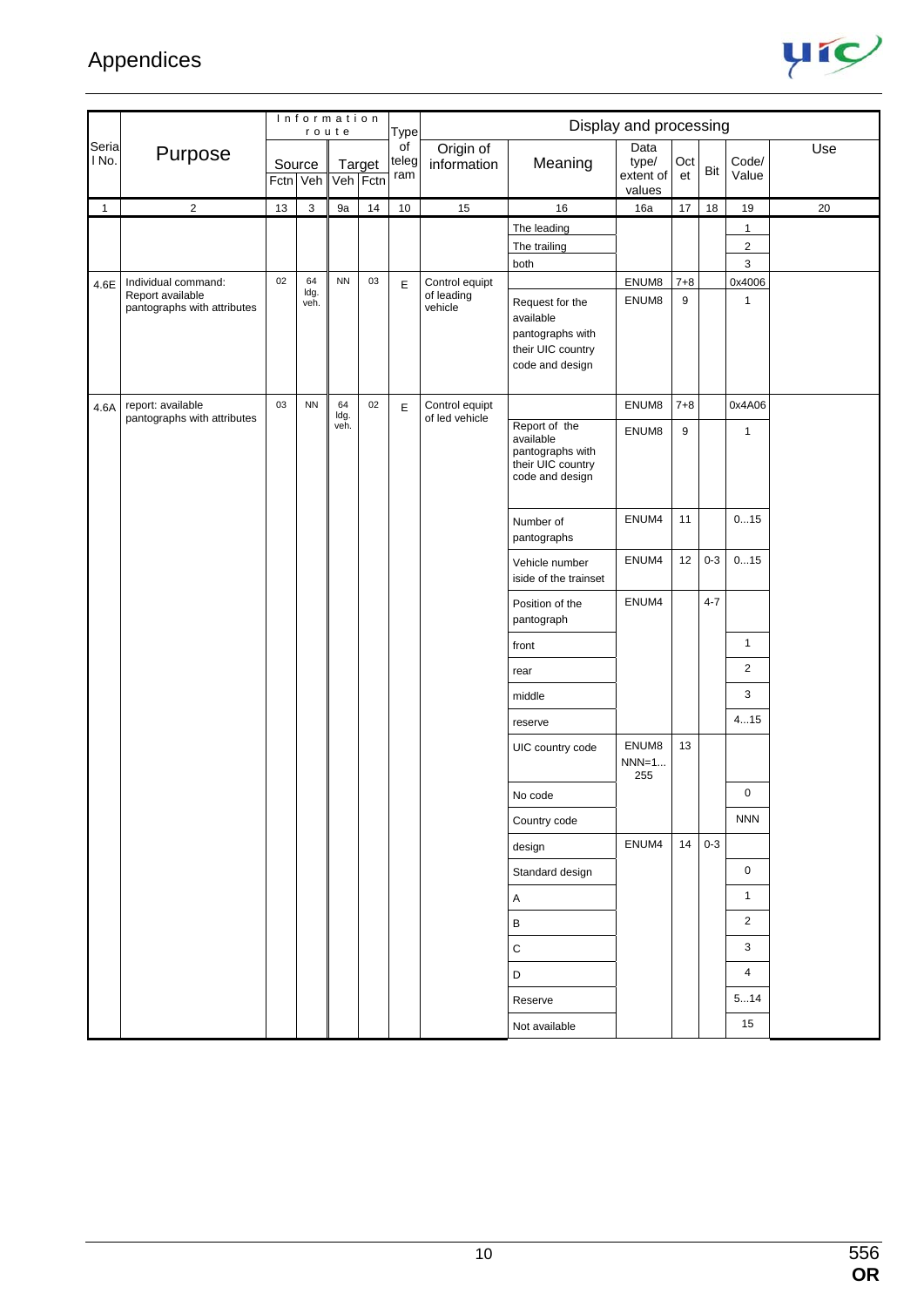

|                |                                                                                 |    |                    | Information<br>route              |                    | <b>Type</b>        |                                              |                                                                                                                              | Display and processing               |           |         |                                                         |                                                                                                                                                                                                                                                                             |
|----------------|---------------------------------------------------------------------------------|----|--------------------|-----------------------------------|--------------------|--------------------|----------------------------------------------|------------------------------------------------------------------------------------------------------------------------------|--------------------------------------|-----------|---------|---------------------------------------------------------|-----------------------------------------------------------------------------------------------------------------------------------------------------------------------------------------------------------------------------------------------------------------------------|
| Seria<br>I No. | Purpose                                                                         |    | Source<br>Fctn Veh |                                   | Target<br>Veh Fctn | of<br>teleg<br>ram | Origin of<br>information                     | Meaning                                                                                                                      | Data<br>type/<br>extent of<br>values | Oct<br>et | Bit     | Code/<br>Value                                          | Use                                                                                                                                                                                                                                                                         |
| $\mathbf{1}$   | $\overline{\mathbf{c}}$                                                         | 13 | 3                  | 9a                                | 14                 | 10                 | 15                                           | 16                                                                                                                           | 16a                                  | 17        | $18$    | 19                                                      | 20                                                                                                                                                                                                                                                                          |
|                |                                                                                 |    |                    |                                   |                    |                    |                                              | voltage system<br>1,5<br>$kV =$<br>3<br>$kV =$<br>$kV \sim$<br>15<br>25<br>$kV -$<br>600<br>$V =$<br>$V =$<br>750<br>Reserve | ENUM4                                |           | $4 - 7$ | 1<br>$\overline{\mathbf{c}}$<br>3<br>4<br>5<br>6<br>713 |                                                                                                                                                                                                                                                                             |
|                |                                                                                 |    |                    |                                   |                    |                    |                                              | Report not possible                                                                                                          |                                      |           |         | 14                                                      |                                                                                                                                                                                                                                                                             |
|                |                                                                                 |    |                    |                                   |                    |                    |                                              | free<br>No E-operation                                                                                                       |                                      |           |         | 15<br>$\pmb{0}$                                         |                                                                                                                                                                                                                                                                             |
|                |                                                                                 |    |                    |                                   |                    |                    |                                              | Vehicle number<br>iside of the trainset                                                                                      | ENUM4                                | 15        | $0 - 3$ | 015                                                     |                                                                                                                                                                                                                                                                             |
|                |                                                                                 |    |                    |                                   |                    |                    |                                              | $\ddotsc$                                                                                                                    | $\cdots$                             | $\cdots$  |         | $\ldots$                                                |                                                                                                                                                                                                                                                                             |
| 4.7R           | Collective command:<br>raise/lower pantograph!                                  | 02 | 64<br>ldg.<br>veh. | 65<br>driven<br>tractiv<br>e unit | 03                 | R <sub>1</sub>     | Process control<br>of the driving<br>vehicle | Selected<br>pantograph(s):                                                                                                   | BITSET8                              | 57        | 0/1     |                                                         |                                                                                                                                                                                                                                                                             |
|                | Permanent<br>command/impuls command                                             |    |                    |                                   |                    |                    |                                              | raise!                                                                                                                       |                                      |           |         | 1/0                                                     | If there is no selection of<br>the pantograph to raise<br>on a loco, then the<br>pantograph above the<br>leading drivers<br>compartment is raised<br>If this loco is the last<br>driven loco, then the<br>pantograph above the<br>trailing drivers<br>compartment is raised |
|                |                                                                                 |    |                    |                                   |                    |                    |                                              | lower!                                                                                                                       |                                      |           |         | 0/1                                                     | The pantograph of the<br>driven loco is lowered                                                                                                                                                                                                                             |
|                |                                                                                 |    |                    |                                   |                    |                    |                                              | error                                                                                                                        |                                      |           |         | 1/1                                                     |                                                                                                                                                                                                                                                                             |
|                |                                                                                 |    |                    |                                   |                    |                    |                                              | hold                                                                                                                         |                                      |           |         | 0/0                                                     |                                                                                                                                                                                                                                                                             |
| 4.7/2          | Collective command:<br>raise/lower selected<br>pantograph(s)!<br>impuls command | 02 | 64<br>ldg.<br>veh. | 65<br>driven<br>tractiv<br>e unit | 03                 | R1                 | Process control<br>of the driving<br>vehicle | Selected<br>pantograph(s):                                                                                                   | BITSET8                              | 64        | 3/4     |                                                         |                                                                                                                                                                                                                                                                             |
|                |                                                                                 |    |                    |                                   |                    |                    |                                              | raise!                                                                                                                       |                                      |           |         | 1/0                                                     |                                                                                                                                                                                                                                                                             |
|                |                                                                                 |    |                    |                                   |                    |                    |                                              | lower!                                                                                                                       |                                      |           |         | 0/1                                                     |                                                                                                                                                                                                                                                                             |
|                |                                                                                 |    |                    |                                   |                    |                    |                                              | error                                                                                                                        |                                      |           |         | 1/1                                                     |                                                                                                                                                                                                                                                                             |
|                |                                                                                 |    |                    |                                   |                    |                    |                                              | hold                                                                                                                         |                                      |           |         | 0/0                                                     |                                                                                                                                                                                                                                                                             |
| 4.7E           | Individual command:<br>raise/lower pantograph<br>(applies independently of      | 02 | 64<br>ldg.<br>veh. | <b>NN</b>                         | 03                 | E                  | Process control<br>of the driving            | Selected<br>pantograph(s):                                                                                                   | ENUM8                                | $7 + 8$   |         | 0x4007                                                  |                                                                                                                                                                                                                                                                             |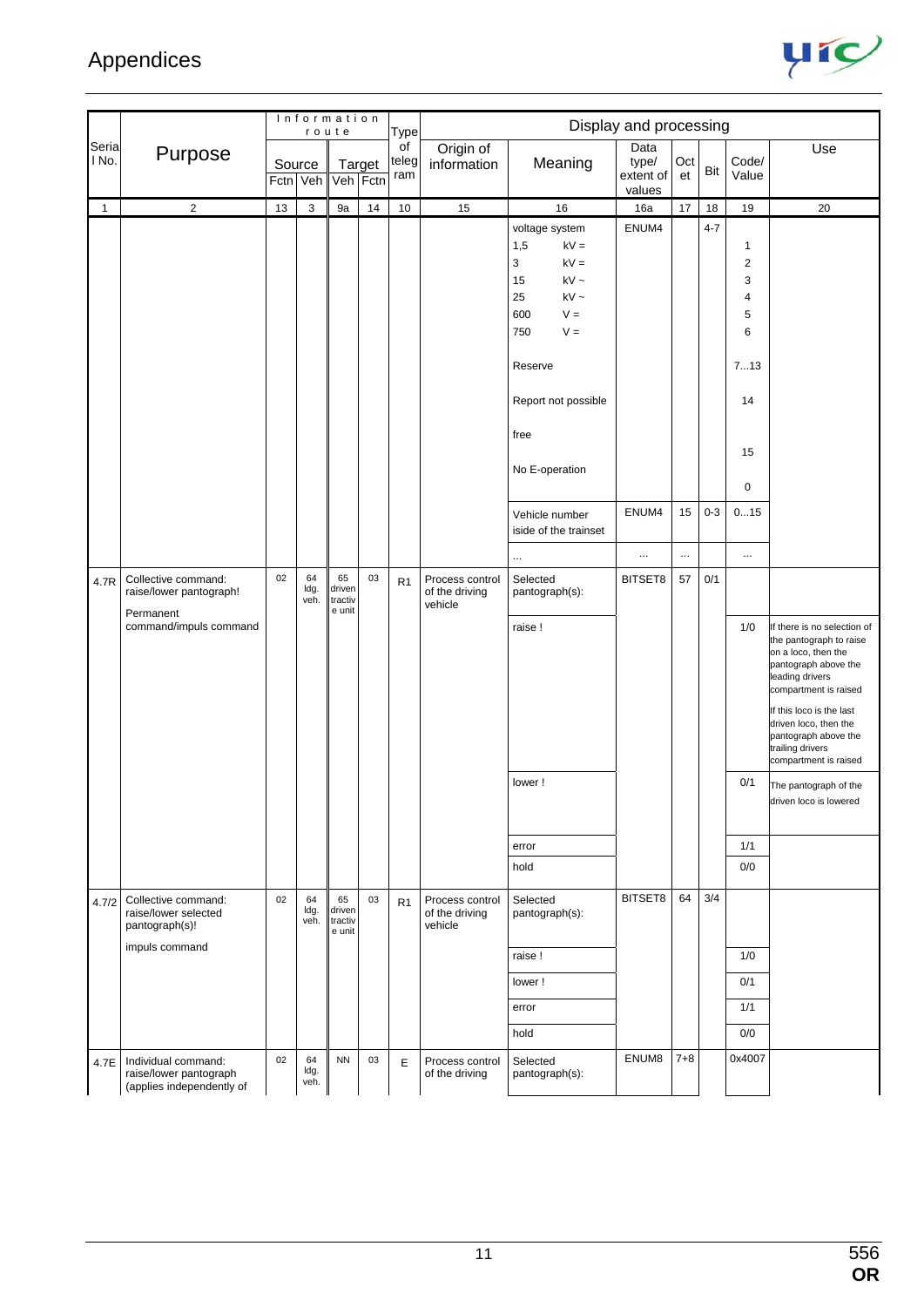

|                |                                                   |    | Information                       | route                             |                    | <b>Type</b>        |                                                                     |                                                             | Display and processing                         |           |             |                          |                                                                                                                                                                                                                                                                                                                                                                                                                                                 |
|----------------|---------------------------------------------------|----|-----------------------------------|-----------------------------------|--------------------|--------------------|---------------------------------------------------------------------|-------------------------------------------------------------|------------------------------------------------|-----------|-------------|--------------------------|-------------------------------------------------------------------------------------------------------------------------------------------------------------------------------------------------------------------------------------------------------------------------------------------------------------------------------------------------------------------------------------------------------------------------------------------------|
| Seria<br>I No. | Purpose                                           |    | Source<br>Fctn Veh                |                                   | Target<br>Veh Fctn | of<br>teleg<br>ram | Origin of<br>information                                            | Meaning                                                     | Data<br>type/<br>extent of<br>values           | Oct<br>et | Bit         | Code/<br>Value           | Use                                                                                                                                                                                                                                                                                                                                                                                                                                             |
| 1              | $\overline{2}$                                    | 13 | 3                                 | 9a                                | 14                 | 10                 | 15                                                                  | 16                                                          | 16a                                            | 17        | 18          | 19                       | 20                                                                                                                                                                                                                                                                                                                                                                                                                                              |
|                | 4.7R)                                             |    |                                   |                                   |                    |                    | vehicle                                                             | raise!                                                      | ENUM8                                          | 9         |             | $\mathbf{1}$             | If there is no selection of<br>the pantograph to raise<br>on a loco, then the<br>pantograph above the<br>leading drivers<br>compartment is raised<br>If this loco is the last<br>driven loco, then the<br>pantograph above the<br>trailing drivers<br>compartment is raised                                                                                                                                                                     |
|                |                                                   |    |                                   |                                   |                    |                    |                                                                     | lower!                                                      |                                                |           |             | $\mathbf 0$              | The pantograph of the<br>driven loco is lowered                                                                                                                                                                                                                                                                                                                                                                                                 |
| 4.7A           | Telegram 4.7E<br>received and carried out         | 03 | <b>NN</b>                         | 64<br>ldg.<br>veh.                | 02                 | E                  | Process control<br>of the driven<br>tractive unit or<br>trainset NN | selected<br>pantograph(s) are                               | ENUM8                                          | $7 + 8$   |             | 0x4A07                   |                                                                                                                                                                                                                                                                                                                                                                                                                                                 |
|                |                                                   |    |                                   |                                   |                    |                    |                                                                     | raised                                                      | ENUM8                                          | 9         |             | 1                        |                                                                                                                                                                                                                                                                                                                                                                                                                                                 |
|                |                                                   |    |                                   |                                   |                    |                    |                                                                     | lowered                                                     |                                                |           |             | 0                        |                                                                                                                                                                                                                                                                                                                                                                                                                                                 |
| 4.8/1          | Report:<br>Pantograph up/down                     | 03 | 65<br>driven<br>tractiv<br>e unit | 64<br>Idg.<br>veh.                | 02                 | R2                 | Process control<br>of the driven<br>tractive unit or<br>trainset    | [selected]<br>pantograph(s) is<br>(are) up                  | BITSET8                                        | 54        | $\mathbf 0$ | $\mathbf{1}$             | In the leading vehicle the<br>report "pantograph down"<br>is shown.                                                                                                                                                                                                                                                                                                                                                                             |
|                |                                                   |    |                                   |                                   |                    |                    |                                                                     | All pantographs are<br>down                                 |                                                |           |             | 0                        |                                                                                                                                                                                                                                                                                                                                                                                                                                                 |
| 4.8/2          | Report:<br>Overhead line voltage:<br>actual value | 03 | 65                                | 64                                | 02                 | R <sub>2</sub>     | Process control<br>of the driven<br>tractive unit or<br>trainset    | Overhead line<br>voltage<br>100%=nominal<br>voltage         | Unsigned<br>8/<br>$NNN =$<br>0.255<br>100=100% | 57        |             | <b>NNN</b>               | The driven loco report the<br>voltage of the overhead<br>line detected by itself to<br>the leading vehicle                                                                                                                                                                                                                                                                                                                                      |
| 4.9R           | Collective command: main<br>switch on/off         | 02 | 64<br>ldg.<br>veh.                | 65<br>driven<br>tractiv<br>e unit | 03                 | R <sub>1</sub>     | Process control<br>of the driving<br>vehicle                        | All main switches:<br>On!<br>Off!<br>No action<br>Not valid | BITSET8                                        | 57        | 2/3         | 1/0<br>0/1<br>0/0<br>1/1 | In WTB operation the<br>main switches of the<br>driven locos switched on<br>following this rule:<br>Leading loco: the main<br>switch of the leading loco<br>is switched on<br>immediately when the<br>driver gives the demand<br>The first driven loco: the<br>main switch of the first<br>driven loco is switched on<br>one second after the<br>demand of the driver<br>arrived.<br>driven loco: as shown<br>before, but n seconds<br>delayed. |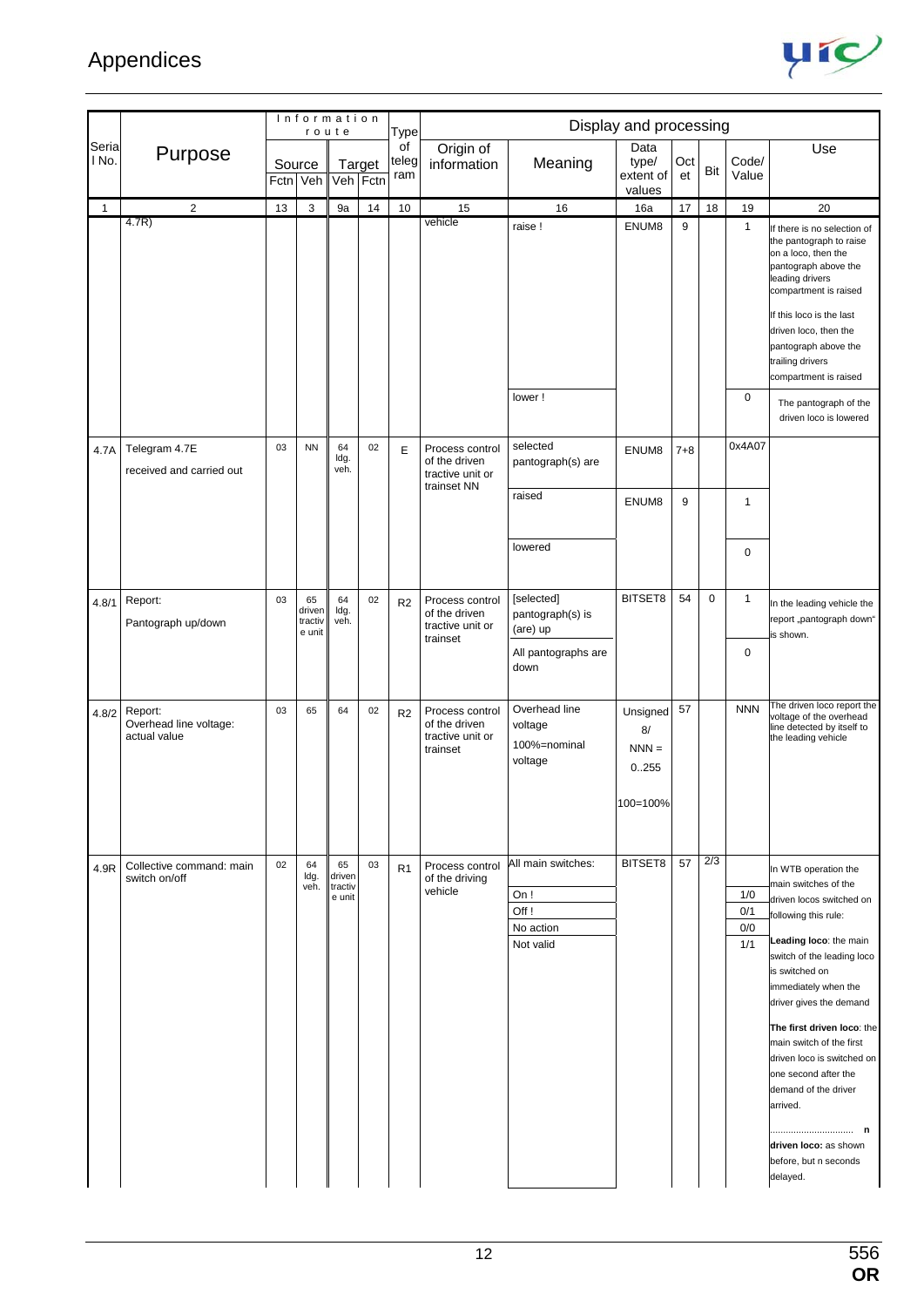

|                |                                                    |          | Information        | route              |                    | Type               |                                              |                                     | Display and processing               |           |              |                |                                                                                       |
|----------------|----------------------------------------------------|----------|--------------------|--------------------|--------------------|--------------------|----------------------------------------------|-------------------------------------|--------------------------------------|-----------|--------------|----------------|---------------------------------------------------------------------------------------|
| Seria<br>I No. | Purpose                                            |          | Source<br>Fctn Veh |                    | Target<br>Veh Fctn | of<br>teleg<br>ram | Origin of<br>information                     | Meaning                             | Data<br>type/<br>extent of<br>values | Oct<br>et | Bit          | Code/<br>Value | Use                                                                                   |
| $\mathbf{1}$   | $\sqrt{2}$                                         | 13       | 3                  | 9а                 | 14                 | 10                 | 15                                           | 16                                  | 16a                                  | 17        | 18           | 19             | 20                                                                                    |
| 4.9E           | Individual command: main                           | 02       | 64                 | <b>NN</b>          | 03                 | E                  | Process control                              | Main switch:                        | ENUM8                                | $7 + 8$   |              | 0x4009         |                                                                                       |
|                | switch on/off<br>(applies independently of         |          | ldg.<br>veh.       |                    |                    |                    | of the driving<br>vehicle                    | On                                  | ENUM8                                | 9         |              | 1              |                                                                                       |
|                | 4.9R)                                              |          |                    |                    |                    |                    |                                              | Off                                 |                                      |           |              | 0              |                                                                                       |
| 4.9A           | Telegram 4.9E                                      | 03       | <b>NN</b>          | 64                 | 02                 | E                  | Process control                              | Main switch is                      | ENUM8                                | $7 + 8$   |              | 0x4A09         |                                                                                       |
|                | received and carried out                           |          |                    | ldg.<br>veh.       |                    |                    | of the driven                                | switched on or                      | ENUM8                                | 9         |              | 1              |                                                                                       |
|                |                                                    |          |                    |                    |                    |                    | tractive unit or<br>trainset                 | switched off                        |                                      |           |              | $\mathbf 0$    |                                                                                       |
| 4.10           | Report: main switch on/off                         | 03       | 65<br>driven       | 64<br>ldg.         | 02                 | R <sub>2</sub>     | Process control<br>of the driven             | Main switch:                        | BITSET8                              | 54        | $\mathbf{1}$ | 1              |                                                                                       |
|                |                                                    |          | tractiv<br>e unit  | veh.               |                    |                    | tractive unit or                             | is on<br>is off                     |                                      |           |              | $\mathbf 0$    |                                                                                       |
|                |                                                    |          |                    |                    |                    |                    | trainset                                     |                                     |                                      |           |              |                |                                                                                       |
| 4.11R          | Primary energy<br>Diesel-traction                  | 02       | 64<br>ldg.         | 65<br>driven       | 03                 | R1                 | Process control<br>of the driving            | Diesel engine:                      | BITSET8                              | 58        | 0/1          |                |                                                                                       |
|                |                                                    |          | veh.               | tractiv<br>e unit  |                    |                    | vehicle                                      | Start                               |                                      |           |              | 1/0            |                                                                                       |
|                | Collective command: diesel<br>engine start/stop    |          |                    |                    |                    |                    |                                              | Stop                                |                                      |           |              | 0/1            |                                                                                       |
|                |                                                    |          |                    |                    |                    |                    |                                              | No action                           |                                      |           |              | 0/0            |                                                                                       |
|                |                                                    |          |                    |                    |                    |                    |                                              | Error                               |                                      |           |              | 1/1            |                                                                                       |
|                |                                                    |          |                    |                    |                    |                    |                                              |                                     |                                      |           |              |                |                                                                                       |
| 4.11E          | Individual command: diesel<br>engine start/stop    | 02       | 64<br>ldg.<br>veh. | <b>NN</b>          | 03                 | E                  | Process control<br>of the driving<br>vehicle | Diesel engine:                      | ENUM8                                | $7 + 8$   |              | 0x4011         |                                                                                       |
|                |                                                    |          |                    |                    |                    |                    |                                              | Start                               | ENUM8                                | 9         |              | 1              | The diesel engine of the<br>driven tractive unit is<br>started                        |
|                |                                                    |          |                    |                    |                    |                    |                                              | Stop                                |                                      |           |              | 0              | The diesel engine of the<br>driven tractive unit is<br>stopped                        |
| 4.11A          | Telegram 4.11E received                            | 03       | <b>NN</b>          | 64                 | 02                 | E                  | Process control                              | Diesel engine:                      | ENUM8                                | $7 + 8$   |              | 0x4A11         |                                                                                       |
|                | and carried out                                    |          |                    | ldg.<br>veh.       |                    |                    | of the driven                                | is started                          | ENUM8                                | 9         |              | 1              |                                                                                       |
|                |                                                    |          |                    |                    |                    |                    | tractive unit or<br>trainset NN              | is stopped                          |                                      |           |              | 0              |                                                                                       |
|                | 4.12/1 Report: diesel engine                       | 03       | 65<br>driven       | 64<br>ldg.         | 02                 | R <sub>2</sub>     | Process control<br>of the driven             | All diesel engines<br>are running   | 2 ea<br><b>BOOLEAN</b>               | 58        | 0/1          | 1/0            |                                                                                       |
|                |                                                    |          | tractiv<br>e unit  | veh.               |                    |                    | tractive unit or                             | $\geq$ 1 diesel engine              |                                      |           |              | 0/0            |                                                                                       |
|                |                                                    |          |                    |                    |                    |                    | trainset                                     | started or stopped                  |                                      |           |              |                |                                                                                       |
|                |                                                    |          |                    |                    |                    |                    |                                              | All diesel engines                  |                                      |           |              | 0/1            |                                                                                       |
|                |                                                    |          |                    |                    |                    |                    |                                              | stopped                             |                                      |           |              |                |                                                                                       |
|                |                                                    |          |                    |                    |                    |                    |                                              | $\geq$ 1 diesel engine              |                                      |           |              | 1/1            |                                                                                       |
|                |                                                    |          |                    |                    |                    |                    |                                              | runs and $\geq$ 1 diesel            |                                      |           |              |                |                                                                                       |
|                |                                                    | 03       | 65                 | 64                 | 02                 |                    |                                              | engine stand still<br>diesel engine | Unsigned8                            | 59        |              | <b>NNN</b>     |                                                                                       |
| 4.12/2         | Diesel engine rotation<br>speed                    |          | driven             | ldg.               |                    | R2                 | Process control<br>of the driven             | rotation speed                      | $NNN=0.$                             |           |              |                |                                                                                       |
|                |                                                    |          | tractiv<br>e unit  | veh.               |                    |                    | tractive unit or<br>trainset                 | 100%=nominal                        | 255                                  |           |              |                |                                                                                       |
|                |                                                    |          |                    |                    |                    |                    |                                              | rotation speed                      | 200=100%                             |           |              |                |                                                                                       |
| 4.13R          | Collective command:<br>parking brake apply/release | 02<br>06 | 64<br>ldg.<br>veh. | 66<br>All<br>vehs. | 06                 | R1                 | Process control<br>of the driving<br>vehicle | Parking brake:                      | BITSET8                              | 59        | 6            |                | This command is used<br>only if the<br>implementation was<br>made without UIC leaflet |
|                |                                                    |          |                    |                    |                    |                    |                                              | apply !                             |                                      |           |              | $\mathbf{1}$   | 647<br>All driven vehicles apply<br>the spring energy brake.                          |
|                |                                                    |          |                    |                    |                    |                    |                                              | release !                           |                                      |           |              | $\mathbf 0$    | All driven vehicles release<br>the spring energy brake.                               |
|                |                                                    | 02       | 64                 | <b>NN</b>          |                    |                    |                                              | Parking brake:                      | ENUM8                                | 7+8       |              | 0x4013         |                                                                                       |
| 4.13E          | Individual command:<br>parking brake apply/release | 06       | ldg.               |                    | 06                 | E                  | Process control<br>of the driving            | Apply                               | ENUM8                                | 9         |              | 1              |                                                                                       |
|                |                                                    |          | veh.               |                    |                    |                    | vehicle                                      | Release                             |                                      |           |              | $\mathbf 0$    |                                                                                       |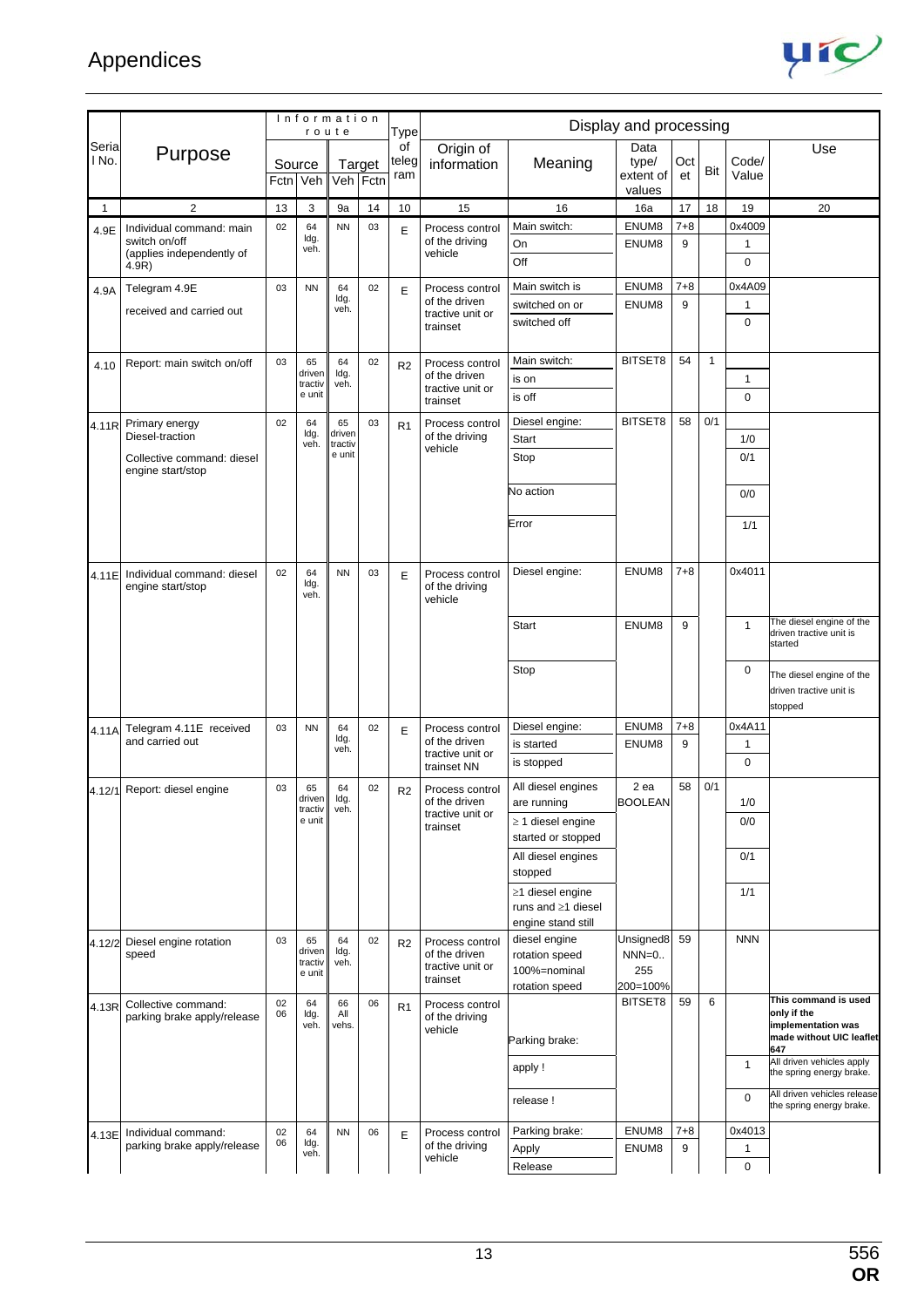

|                |                                                                |          | Information        | route                   |                    | Type               |                                                                     |                                                           | Display and processing               |              |     |                                       |                                                                                                                                                                                                                                                      |
|----------------|----------------------------------------------------------------|----------|--------------------|-------------------------|--------------------|--------------------|---------------------------------------------------------------------|-----------------------------------------------------------|--------------------------------------|--------------|-----|---------------------------------------|------------------------------------------------------------------------------------------------------------------------------------------------------------------------------------------------------------------------------------------------------|
| Seria<br>I No. | Purpose                                                        |          | Source<br>Fctn Veh |                         | Target<br>Veh Fctn | of<br>teleg<br>ram | Origin of<br>information                                            | Meaning                                                   | Data<br>type/<br>extent of<br>values | Oct<br>et    | Bit | Code/<br>Value                        | Use                                                                                                                                                                                                                                                  |
| $\mathbf{1}$   | $\overline{2}$                                                 | 13       | 3                  | 9a                      | 14                 | 10                 | 15                                                                  | 16                                                        | 16a                                  | 17           | 18  | 19                                    | 20                                                                                                                                                                                                                                                   |
| 4.13A          | Telegram 4.13E received<br>and carried out                     | 06       | <b>NN</b>          | 64<br>ldg.<br>veh.      | QF                 | E                  | Process control<br>of the driven<br>tractive unit or<br>trainset NN | Parking brake<br>is applied<br>is released                | ENUM8<br>ENUM8                       | $7 + 8$<br>9 |     | 0x4A13<br>$\mathbf{1}$<br>$\mathbf 0$ |                                                                                                                                                                                                                                                      |
| 4.14/1         | Fans and compressor<br>remote switching                        | 02<br>04 | 64<br>ldg.<br>veh. | 65<br>driven<br>tractiv | 04                 | R <sub>1</sub>     | Process control<br>of the driving                                   | fan:                                                      | 2 ea<br><b>BOOLEAN</b>               | 62           | 0/1 |                                       |                                                                                                                                                                                                                                                      |
|                |                                                                |          |                    | e unit                  |                    |                    | vehicle                                                             | on (maximum)!                                             |                                      |              |     | 1/0                                   | Fans run with the<br>maximum speed of<br>rotaion                                                                                                                                                                                                     |
|                |                                                                |          |                    |                         |                    |                    |                                                                     | Auto!                                                     |                                      |              |     | 1/1                                   | The switch for the fan of<br>the leading vehicle is in<br>position "A" (auto)<br>respectively the switch for<br>the fan do not exist.<br>Dependent on the<br>temperatur control the fan<br>of the driven tractive unit<br>run.                       |
|                |                                                                |          |                    |                         |                    |                    |                                                                     | off (minimum)!                                            |                                      |              |     | 0/1                                   | The fan of the driven<br>tractive unit is switched<br>off or runs with the<br>minimum speed of<br>rotation. The tractive unit<br>protect itself → "fan off"<br>respectively reducing the<br>fan speed only applied, if<br>the temperature allows it. |
|                |                                                                |          |                    |                         |                    |                    |                                                                     | No reaction                                               |                                      |              |     | 0/0                                   |                                                                                                                                                                                                                                                      |
|                |                                                                |          |                    |                         |                    |                    |                                                                     | Compressor:                                               | 2 ea<br><b>BOOLEAN</b>               |              | 2/3 |                                       |                                                                                                                                                                                                                                                      |
|                |                                                                |          |                    |                         |                    |                    |                                                                     | on !                                                      |                                      |              |     | 1/0                                   | The compressor of the<br>driven tractive unit is<br>switched on and will be<br>automaticaly switched off<br>if the pressure value<br>reaches 10 bar.                                                                                                 |
|                |                                                                |          |                    |                         |                    |                    |                                                                     | Auto (all<br>compressors<br>working self-<br>supporting)! |                                      |              |     | $1/1$                                 | The compressor of the<br>driven tractive unit is<br>released, if the<br>compressor of the leading<br>loco can not work.                                                                                                                              |
|                |                                                                |          |                    |                         |                    |                    |                                                                     | off!                                                      |                                      |              |     | 0/1                                   | The compressor of the<br>driven tractive unit is<br>switched off.                                                                                                                                                                                    |
|                |                                                                |          |                    |                         |                    |                    |                                                                     | No reaction                                               |                                      |              |     | 0/0                                   |                                                                                                                                                                                                                                                      |
| 4.14/2         | compressor<br>(Command comes from<br>vehicle 01 if there is no | 02<br>04 | 01                 | 65<br>driven<br>tractiv | 04                 | R <sub>2</sub>     | Process control<br>of the driven<br>tractive unit or                | Compressor:                                               | 2 ea<br><b>BOOLEAN</b>               | 60           | 0/1 |                                       | The vehicle 01 builds the<br>signal "compressor on" in<br>the R2-telegram. (in the                                                                                                                                                                   |
|                | leading vehicle in the train)                                  |          |                    | e unit                  |                    |                    | trainset                                                            | On!                                                       |                                      |              |     | 1/0                                   | case of a brake test there<br>is the possibility to                                                                                                                                                                                                  |
|                |                                                                |          |                    |                         |                    |                    |                                                                     | Auto (all<br>compressors<br>working self-<br>supporting)! |                                      |              |     | 1/1                                   | process the compressors)                                                                                                                                                                                                                             |
|                |                                                                |          |                    |                         |                    |                    |                                                                     | off!                                                      |                                      |              |     | 0/1                                   |                                                                                                                                                                                                                                                      |
|                |                                                                |          |                    |                         |                    |                    |                                                                     | No reaction                                               |                                      |              |     | 0/0                                   |                                                                                                                                                                                                                                                      |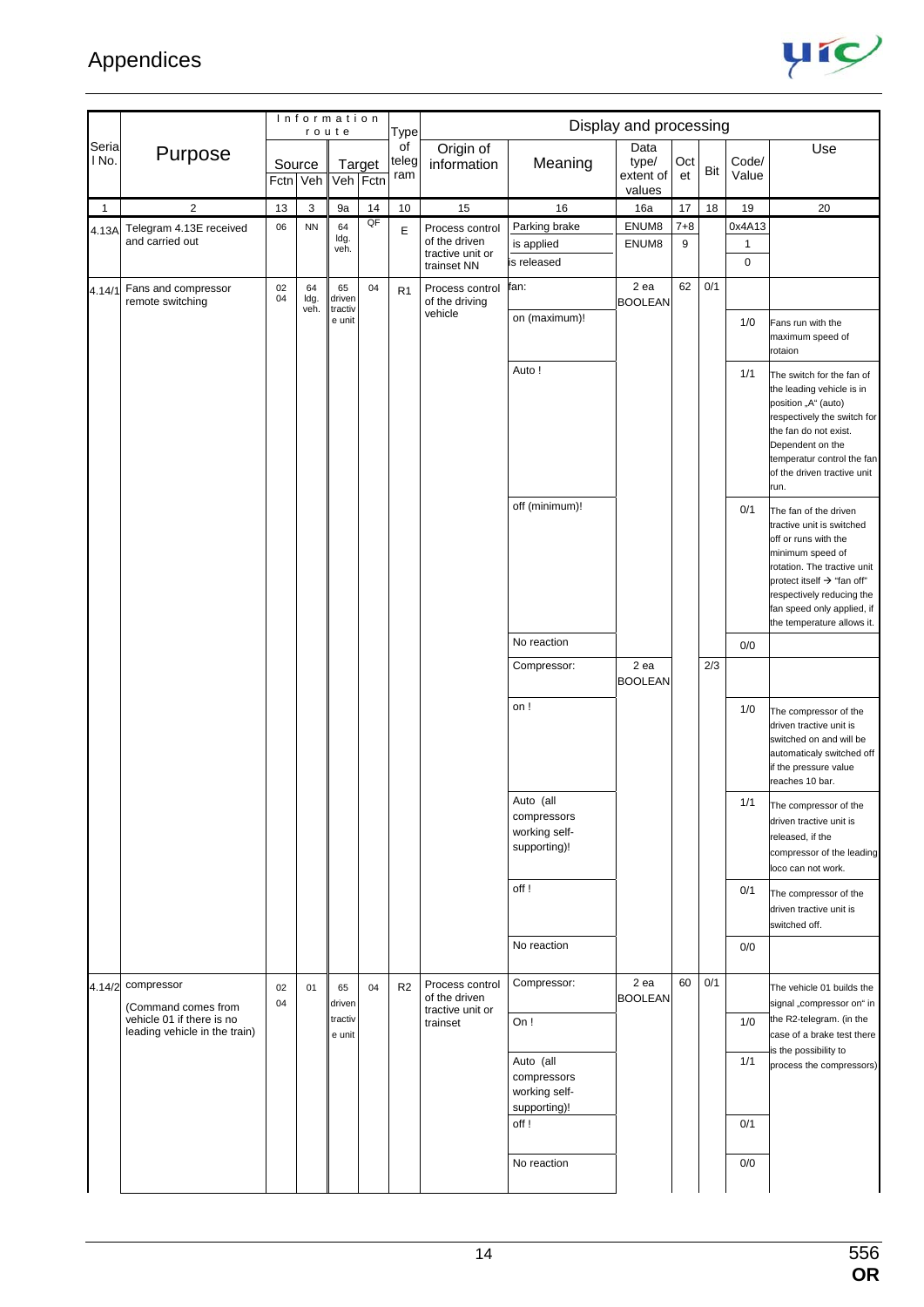

|                |                                            |          |                    | Information<br>route        |          | Type               |                                               |                       | Display and processing     |           |             |                             |                                                         |
|----------------|--------------------------------------------|----------|--------------------|-----------------------------|----------|--------------------|-----------------------------------------------|-----------------------|----------------------------|-----------|-------------|-----------------------------|---------------------------------------------------------|
| Seria<br>I No. | Purpose                                    | Source   | Fctn Veh           | Veh Fctn                    | Target   | of<br>teleg<br>ram | Origin of<br>information                      | Meaning               | Data<br>type/<br>extent of | Oct<br>et | Bit         | Code/<br>Value              | Use                                                     |
|                |                                            |          |                    |                             |          |                    |                                               |                       | values                     |           |             |                             |                                                         |
| 1              | $\overline{2}$<br>fan                      | 13<br>02 | 3<br>01            | 9a<br>65                    | 14<br>04 | 10                 | 15<br>Process control                         | 16                    | 16a<br>BITSET8             | 17<br>71  | 18<br>3/4   | 19                          | 20                                                      |
|                |                                            | 04       |                    | driven<br>tractiv<br>e unit |          | R <sub>2</sub>     | of the driven<br>tractive unit or<br>trainset | Fan                   |                            |           |             |                             |                                                         |
|                |                                            |          |                    |                             |          |                    |                                               | On!                   |                            |           |             | 1/0                         |                                                         |
|                |                                            |          |                    |                             |          |                    |                                               | Auto!                 |                            |           |             | 1/1                         |                                                         |
|                |                                            |          |                    |                             |          |                    |                                               | Off!                  |                            |           |             | 0/1                         |                                                         |
|                |                                            |          |                    |                             |          |                    |                                               | No reaction           |                            |           |             | 0/0                         |                                                         |
| 4.15R          | Collective command:<br>train line          | 02       | 64<br>ldg.<br>veh. | 65<br>driven<br>tractiv     | 07       | R1                 | Process control<br>of the driving             | Train line:           | 2 ea<br><b>BOOLEAN</b>     | 62        | 4/5         |                             | After a defined delay time<br>the train heating line is |
|                | switch on/switch off<br>Permanent command/ |          |                    | e unit                      |          |                    | vehicle                                       | on                    |                            |           |             | 1/0                         | proved to be free of<br>voltage. If this is the case,   |
|                | Impuls command                             |          |                    |                             |          |                    |                                               | off                   |                            |           |             | 0/1                         | the train heating contactor<br>is switched on (with a   |
|                |                                            |          |                    |                             |          |                    |                                               | Not valid             |                            |           |             | 1/1                         | delay of 2 sec. for each<br>driven loco).               |
|                |                                            |          |                    |                             |          |                    |                                               | hold                  |                            |           |             | 0/0                         |                                                         |
|                |                                            |          |                    |                             |          |                    |                                               |                       |                            |           |             |                             |                                                         |
| 4.15/2         | Collective command:<br>train line          | 02       | 64<br>ldg.<br>veh. | 65<br>driven<br>tractiv     | 07       | R <sub>1</sub>     | Process control<br>of the driving             |                       | BITSET8                    | 64        | 6/7         |                             |                                                         |
|                | switch on/switch off                       |          |                    | e unit                      |          |                    | vehicle                                       | OFF                   |                            |           |             | 0/1                         |                                                         |
|                | Impulsiv command                           |          |                    |                             |          |                    |                                               | ON<br>Not valid cause |                            |           |             | 1/0<br>1/1                  |                                                         |
|                |                                            |          |                    |                             |          |                    |                                               | <b>OFF</b>            |                            |           |             |                             |                                                         |
|                |                                            |          |                    |                             |          |                    |                                               | hold                  |                            |           |             | 0/0                         |                                                         |
|                |                                            |          |                    |                             |          |                    |                                               |                       |                            |           |             |                             |                                                         |
|                |                                            |          |                    |                             |          |                    |                                               |                       |                            |           |             |                             |                                                         |
|                |                                            |          |                    |                             |          |                    |                                               |                       |                            |           |             |                             |                                                         |
|                | 4.15E Individual command:                  | 02       | 64<br>ldg.         | <b>NN</b>                   | 07       | Ε                  | Process control                               | Train line :          | ENUM8                      | $7 + 8$   |             | 0x4015                      |                                                         |
|                | train line switch on/switch<br>off         |          | veh.               |                             |          |                    | of the driving<br>vehicle                     |                       |                            |           |             |                             |                                                         |
|                |                                            |          |                    |                             |          |                    |                                               | on !                  | ENUM8                      | 9         |             | $\mathbf{1}$                | After a defined delay time                              |
|                |                                            |          |                    |                             |          |                    |                                               |                       |                            |           |             |                             | the train heating line is                               |
|                |                                            |          |                    |                             |          |                    |                                               |                       |                            |           |             |                             | proved to be free of<br>voltage. If this is the case,   |
|                |                                            |          |                    |                             |          |                    |                                               |                       |                            |           |             |                             | the train heating contactor<br>is switched on (with a   |
|                |                                            |          |                    |                             |          |                    |                                               |                       |                            |           |             |                             | delay of 2 sec. for each<br>driven loco).               |
|                |                                            |          |                    |                             |          |                    |                                               | off!                  |                            |           |             | 0                           | The train heating                                       |
|                |                                            |          |                    |                             |          |                    |                                               |                       |                            |           |             |                             | contactor of all selected                               |
|                |                                            |          |                    |                             |          |                    |                                               |                       |                            |           |             |                             | tractive units is switched<br>off.                      |
|                |                                            |          |                    |                             |          |                    |                                               |                       |                            |           |             |                             |                                                         |
| 4.15A          | Telegram 4.15E received                    | 07       | <b>NN</b>          | 64                          | 02       | E                  | Process control                               | Train line            | ENUM8                      | $7 + 8$   |             | 0x4A15                      |                                                         |
|                | and carried out                            |          |                    | ldg.<br>veh.                |          |                    | of the driven<br>tractive unit or             | is switched on        |                            |           |             |                             |                                                         |
|                |                                            |          |                    |                             |          |                    | trainset NN                                   | is switched off       | ENUM8                      | 9         |             | $\mathbf{1}$<br>0           |                                                         |
| 4.16           | Report:                                    | 07       | 66                 | 64                          | 02       | R <sub>3</sub>     | Control of the                                | Train line:           | BITSET8                    | 19        | $\mathbf 0$ |                             |                                                         |
|                | Train line                                 |          | all<br>vehs        | ldg.<br>veh.                | 07       |                    | power supply                                  | is on                 |                            |           |             |                             |                                                         |
|                |                                            |          |                    |                             |          |                    |                                               | is off                |                            |           |             | $\mathbf{1}$<br>$\mathbf 0$ |                                                         |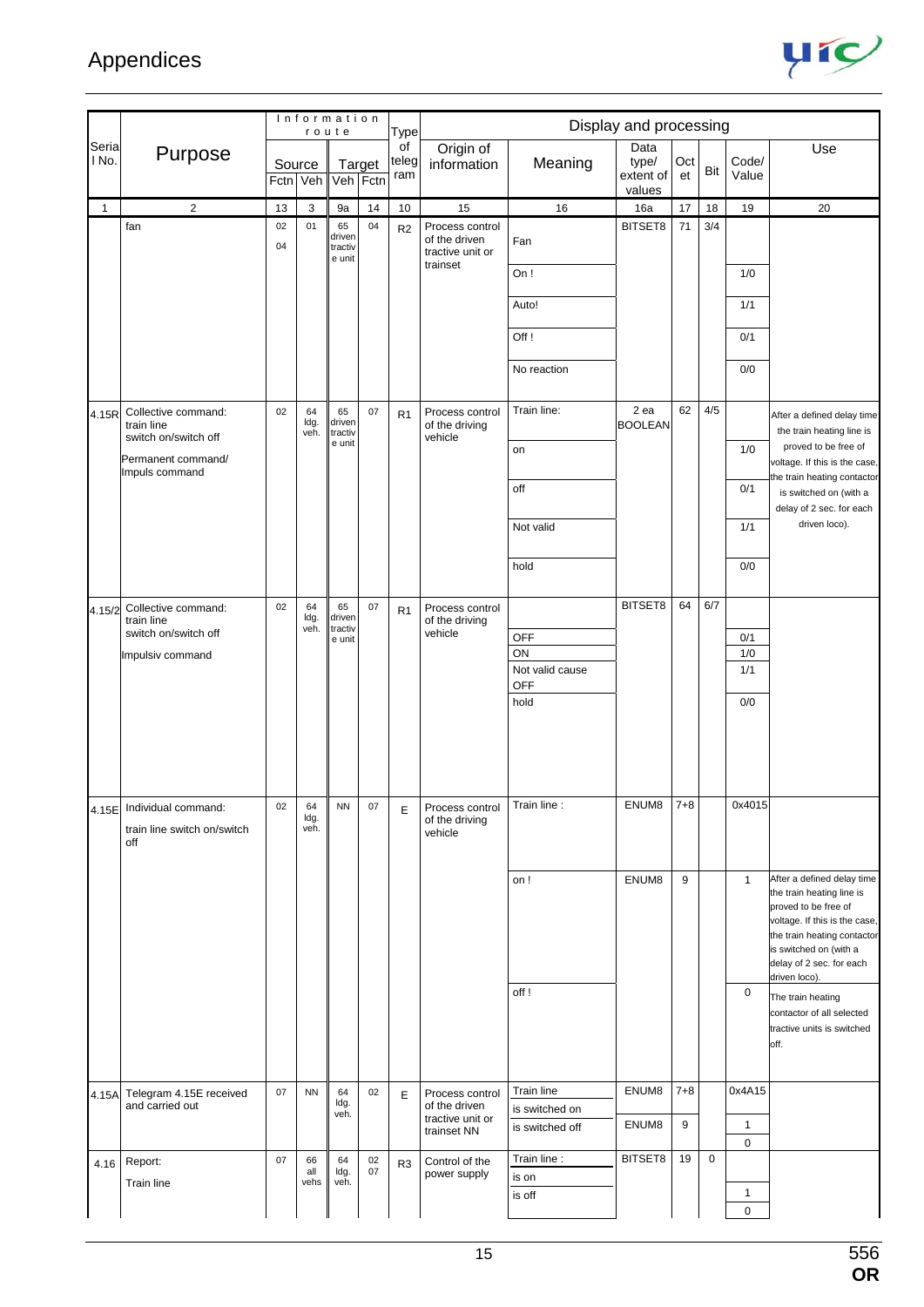

|                |                                                                    |          |                                   | Information<br>route              |                    | Type               |                                                        |                                                                        | Display and processing               |           |                |                   |                                                                                                                                          |
|----------------|--------------------------------------------------------------------|----------|-----------------------------------|-----------------------------------|--------------------|--------------------|--------------------------------------------------------|------------------------------------------------------------------------|--------------------------------------|-----------|----------------|-------------------|------------------------------------------------------------------------------------------------------------------------------------------|
| Seria<br>I No. | Purpose                                                            | Fctn     | Source<br>Veh                     |                                   | Target<br>Veh Fctn | of<br>teleg<br>ram | Origin of<br>information                               | Meaning                                                                | Data<br>type/<br>extent of<br>values | Oct<br>et | Bit            | Code/<br>Value    | Use                                                                                                                                      |
| $\mathbf{1}$   | $\overline{2}$                                                     | 13       | 3                                 | 9a                                | 14                 | 10                 | 15                                                     | 16                                                                     | 16a                                  | 17        | 18             | 19                | 20                                                                                                                                       |
| 4.17           | Report:<br><b>External supply</b><br>Train line                    | 07       | 66<br>all<br>vehs                 | 64<br>Idg.<br>veh.                | 07                 | R <sub>3</sub>     | Control of the<br>power supply                         | Train line is<br>supplied externally:<br>Yes<br>No                     | BITSET8                              | 19        | $\mathbf{1}$   | $\mathbf{1}$<br>0 |                                                                                                                                          |
|                | Report:                                                            | 07       | 66                                | 64                                | 02                 |                    | Control of the                                         | Earthing switch:                                                       | BITSET8                              | 19        | $\overline{2}$ |                   |                                                                                                                                          |
| 4.19           |                                                                    |          | all                               | Idg.                              | 07                 | R <sub>3</sub>     | power supply                                           | is closed                                                              |                                      |           |                | $\mathbf{1}$      |                                                                                                                                          |
|                | Earthing switch $($ = train line<br>is earthed)                    |          | vehs                              | veh.                              |                    |                    |                                                        | is open                                                                |                                      |           |                | $\pmb{0}$         |                                                                                                                                          |
| 4.20E          | Demand to report Traction<br>resource !                            | 02       | 64<br>ldg.<br>veh                 | 65<br>driven<br>tractiv<br>e unit | 03                 | E                  | Control equipt<br>of the leading<br>vehicle            | <b>Tration resources</b>                                               | ENUM8                                | $7 + 8$   |                | 0x4020            |                                                                                                                                          |
|                |                                                                    |          |                                   |                                   |                    |                    |                                                        | report!                                                                | ENUM <sub>8</sub>                    | 9         |                | $\mathbf{1}$      |                                                                                                                                          |
| 4.20A          | report traction resource                                           | 03       | 65<br>driven Idg.<br>tractiv      | 64<br>veh                         | 02                 | E                  | Control equipt<br>of the hauled<br>traction unit or    | Report of Traction<br>resources                                        | ENUM8                                | $7 + 8$   |                | 0x4A20            |                                                                                                                                          |
|                |                                                                    |          | e unit                            |                                   |                    |                    | trainset                                               | <b>Status</b>                                                          | ENUM <sub>8</sub>                    | 9         |                | $\mathbf{1}$      |                                                                                                                                          |
|                |                                                                    |          |                                   |                                   |                    |                    |                                                        | Total number of<br>traction converters                                 | <b>UNSIGNE</b><br>D <sub>8</sub>     | 11        |                | HH                |                                                                                                                                          |
|                |                                                                    |          |                                   |                                   |                    |                    |                                                        | Number of available<br>traction converters                             | <b>UNSIGNE</b><br>D <sub>8</sub>     | 12        |                | HH                |                                                                                                                                          |
|                |                                                                    |          |                                   |                                   |                    |                    |                                                        | Total number of<br>drive axis                                          | <b>UNSIGNE</b><br>D <sub>8</sub>     | 13        |                | <b>HH</b>         |                                                                                                                                          |
|                |                                                                    |          |                                   |                                   |                    |                    |                                                        | Number of available<br>drive axis                                      | <b>UNSIGNE</b><br>D <sub>8</sub>     | 14        |                | HH                |                                                                                                                                          |
|                |                                                                    |          |                                   |                                   |                    |                    |                                                        | Total number of<br>auxiliary converters                                | <b>UNSIGNE</b><br>D <sub>8</sub>     | 15        |                | HH                |                                                                                                                                          |
|                |                                                                    |          |                                   |                                   |                    |                    |                                                        | Number of available<br>auxiliary converters                            | <b>UNSIGNE</b><br>D <sub>8</sub>     | 16        |                | HH                |                                                                                                                                          |
|                |                                                                    |          |                                   |                                   |                    |                    |                                                        | Total number of<br>battery chargers                                    | <b>UNSIGNE</b><br>D <sub>8</sub>     | 17        |                | HH                |                                                                                                                                          |
|                |                                                                    |          |                                   |                                   |                    |                    |                                                        | Number of available<br>battery chargers                                | <b>UNSIGNE</b><br>D <sub>8</sub>     | 18        |                | HH                |                                                                                                                                          |
|                |                                                                    |          |                                   |                                   |                    |                    |                                                        | Reserve                                                                |                                      | 19        |                |                   |                                                                                                                                          |
|                |                                                                    |          |                                   |                                   |                    |                    |                                                        | Reserve                                                                |                                      | 20        |                |                   |                                                                                                                                          |
| 4.21           | Command: Intended<br>direction of travel                           | 02       | 64<br>ldg.<br>veh                 | 66<br>all<br>vehs                 | 03                 | R <sub>1</sub>     | Process control<br>of the driving<br>vehicle           | Intended direction of<br>travel in direction of<br>vehicle 01          | 2 ea<br><b>BOOLEAN</b>               | 48        | 0/1            | 1/0               | The intended direction of<br>travel of the driven<br>tractive unit is in direction<br>of the vehicle with the UIC<br>adress 01           |
|                |                                                                    |          |                                   |                                   |                    |                    |                                                        | No intended direction<br>of travel given                               |                                      |           |                | 1/1<br>0/0        | For all tractive units in the<br>train the traction is<br>forbidden                                                                      |
|                |                                                                    |          |                                   |                                   |                    |                    |                                                        | Intended direction of<br>travel in opposite<br>direction to vehicle 01 |                                      |           |                | 0/1               | The intended direction of<br>travel of the driven<br>tractive unit is in opposite<br>direction of the vehicle<br>with the UIC adress 01. |
| 4.22           | Tractive vehicle is ready to<br>haul, holding brake is<br>released | 03<br>05 | 65<br>driven<br>tractiv<br>e unit | 64<br>ldg.<br>veh.                | 02                 | R <sub>2</sub>     | Process control<br>of the tractive<br>unit or trainset | Tractive vehicle is<br>able to produce<br>tractive effort              | BITSET8                              | 47        | $\overline{4}$ | $\mathbf{1}$      |                                                                                                                                          |
|                |                                                                    |          |                                   |                                   |                    |                    |                                                        |                                                                        |                                      |           |                |                   |                                                                                                                                          |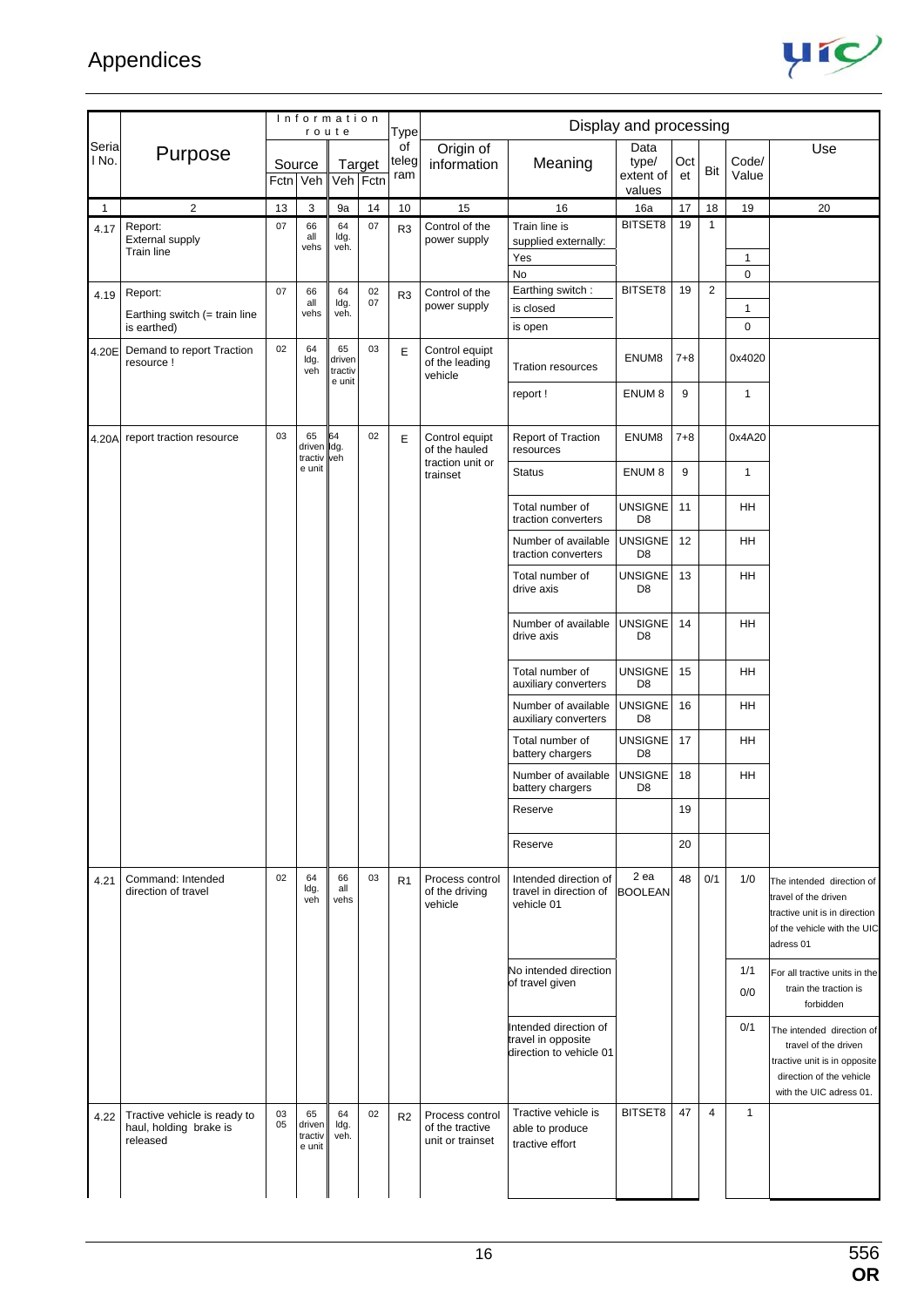

|                |                                                                                              |                | Information                                 | route                                        |                                              | Type               |                                                                                                  |                                                                                                                      | Display and processing                                |                       |                |                |                                                                                                                                                        |
|----------------|----------------------------------------------------------------------------------------------|----------------|---------------------------------------------|----------------------------------------------|----------------------------------------------|--------------------|--------------------------------------------------------------------------------------------------|----------------------------------------------------------------------------------------------------------------------|-------------------------------------------------------|-----------------------|----------------|----------------|--------------------------------------------------------------------------------------------------------------------------------------------------------|
| Seria<br>I No. | Purpose                                                                                      |                | Source<br>Fctn Veh                          |                                              | Target<br>Veh Fctn                           | οf<br>teleg<br>ram | Origin of<br>information                                                                         | Meaning                                                                                                              | Data<br>type/<br>extent of<br>values                  | Oct<br>et             | Bit            | Code/<br>Value | Use                                                                                                                                                    |
| 1              | $\overline{c}$                                                                               | 13             | 3                                           | 9a                                           | 14                                           | 10                 | 15                                                                                               | 16                                                                                                                   | 16a                                                   | 17                    | 18             | 19             | 20                                                                                                                                                     |
|                |                                                                                              |                |                                             |                                              |                                              |                    |                                                                                                  | Tractive vehicle is<br>not able to produce<br>tractive effort or/and<br>holding brake is not<br>released             |                                                       |                       |                | $\mathbf 0$    |                                                                                                                                                        |
| 4.23/1         | Traction set point (given to<br>the leading vehicle)                                         | 02             | 64<br>ldg.<br>veh                           | 65<br>driven<br>tractiv<br>e unit            | 03                                           | R1                 | Process control<br>of the leading<br>vehicle (loco<br>driver, V-<br>controller,<br>signal system | Traction set point                                                                                                   | Bipolar2.16<br>$-100\%$<br>+100%                      | 49<br>$\ddot{}$<br>50 |                | NNN,N          | In relation to the Z/B/v<br>diagram of the tractive<br>unit conversion of the<br>minimum value from % to<br>kN. Set value for the<br>traction control. |
| 4.23/2         | Traction set point (given to<br>the driven tractive vehicle<br>with V-control authorisation) | 02             | 65<br>with V<br>control<br>author<br>sation | 65<br>driven<br>tractiv<br>e unit            | 02<br>03                                     | R <sub>2</sub>     | Process control<br>of the driven<br>tractive unit or<br>trainset                                 | Traction set point of<br>the driven tractive<br>vehicle with V-<br>control<br>authorisation<br>100%=nominal<br>value | Bipolar2.16<br>$-100\%$<br>+100%                      | 49<br>$\ddot{}$<br>50 |                | NNN,N          |                                                                                                                                                        |
| 4.24           | Traction-actual value                                                                        | 03<br>05       | 65<br>driven<br>tractiv<br>e unit           | 64<br>ldg.<br>veh.                           | 02                                           | R <sub>2</sub>     | Process control<br>of the driven<br>tractive unit or<br>trainset                                 | Actual traction<br>value<br>100%)=200kN                                                                              | Bipolar2.16<br>$-100\%$<br>+100%                      | 51<br>$\ddot{}$<br>52 |                | NNN,N          |                                                                                                                                                        |
| 4.25           | Report of the V-control<br>enabling                                                          | 02             | <b>MM</b>                                   | 64<br>ldg.<br>veh.                           | 15                                           | R <sub>3</sub>     | Process control<br>of the vehicle<br>(tractive unit or<br>driving trailer)<br>or trainset        | Vehicle has an<br>operational V<br>controller                                                                        | BITSET8                                               | 9                     | 4              | $\mathbf{1}$   |                                                                                                                                                        |
|                |                                                                                              |                |                                             |                                              |                                              |                    |                                                                                                  | Vehicle has not an<br>operational V<br>controller                                                                    |                                                       |                       |                | 0              |                                                                                                                                                        |
| 4.26           | Issue of the V-control<br>authorisation                                                      | 02             | 64<br>ldg.<br>veh                           | 66<br>all<br>vehs                            | 02<br>03                                     | R <sub>1</sub>     | Process control<br>of the driving<br>vehicle                                                     | Vehicle NN is<br>authorised to<br>control the speed                                                                  | Unsigned<br>8/<br>$NN =$                              | 53                    |                | <b>NN</b>      |                                                                                                                                                        |
|                |                                                                                              |                |                                             |                                              |                                              |                    |                                                                                                  | No input of control<br>authorisation                                                                                 | 0163                                                  |                       |                | 0              |                                                                                                                                                        |
| 4.27           | Report of the active V<br>regulation                                                         | 02             | <b>NN</b>                                   | 66<br>all<br>vehs                            | 02                                           | R <sub>2</sub>     | Process control<br>of the tractive<br>unit or trainsets                                          | Vehicle controls the<br>speed                                                                                        | BITSET8                                               | 47                    | 6              | $\mathbf{1}$   |                                                                                                                                                        |
|                |                                                                                              |                |                                             |                                              |                                              |                    |                                                                                                  | Vehicle do not<br>control the speed                                                                                  |                                                       |                       |                | $\pmb{0}$      |                                                                                                                                                        |
| 4.28           | Speed target value                                                                           | 02             | 64<br>ldg.<br>veh                           | 65<br>with V-<br>control<br>author<br>sation | 03                                           | R1                 | Process control<br>of the driving<br>vehicle                                                     | V-target value for<br>vehicle NN from<br>telegram 4.26                                                               | Unipolar<br>2.16/<br>0.400%<br>$100 \% =$<br>256 km/h | 51<br>$\ddot{}$<br>52 |                | NNN,N          |                                                                                                                                                        |
| 4.29/1         | Speed actual direction of<br>travel                                                          | 16<br>02<br>03 | 66<br>all<br>vehs                           | 66<br>all<br>vehs                            | 02<br>03<br>06<br>09<br>10<br>14<br>15<br>16 | R <sub>3</sub>     | V-signal probe                                                                                   | Actual direction of<br>travel<br>In direction vehicle<br>01                                                          | BITSET8                                               | 10                    | $\overline{7}$ | $\mathbf{1}$   |                                                                                                                                                        |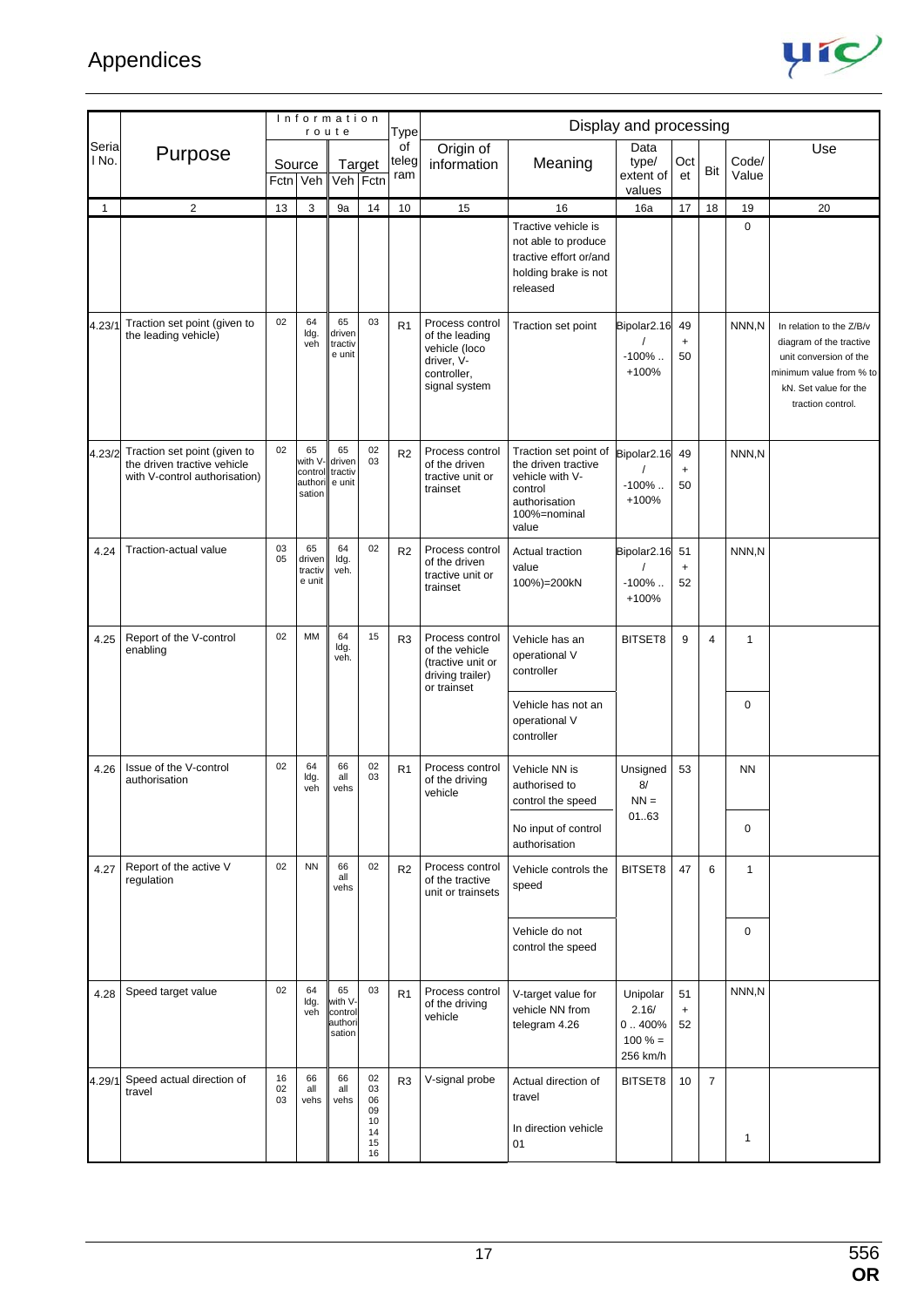

|                |                                                        |    | Information        | route                             |                    | Type               |                                                                                                   |                                                                                                     |                                                       |                       |                |                              |                                                                                                                                                                             |
|----------------|--------------------------------------------------------|----|--------------------|-----------------------------------|--------------------|--------------------|---------------------------------------------------------------------------------------------------|-----------------------------------------------------------------------------------------------------|-------------------------------------------------------|-----------------------|----------------|------------------------------|-----------------------------------------------------------------------------------------------------------------------------------------------------------------------------|
| Seria<br>l No. | Purpose                                                |    | Source<br>Fctn Veh |                                   | Target<br>Veh Fctn | of<br>teleg<br>ram | Origin of<br>information                                                                          | Meaning                                                                                             | Data<br>type/<br>extent of<br>values                  | Oct<br>et             | Bit            | Code/<br>Value               | Use                                                                                                                                                                         |
| $\mathbf{1}$   | $\overline{2}$                                         | 13 | 3                  | 9a                                | 14                 | 10                 | 15                                                                                                | 16                                                                                                  | 16a                                                   | 17                    | 18             | 19                           | 20                                                                                                                                                                          |
|                |                                                        |    |                    |                                   | 17<br>19<br>20     |                    |                                                                                                   | Not in direction<br>vehicle 01<br>(opposite direction                                               |                                                       |                       |                | 0                            |                                                                                                                                                                             |
|                |                                                        |    |                    |                                   |                    |                    |                                                                                                   | to vehicle 01 and<br>stationary)                                                                    |                                                       |                       |                |                              |                                                                                                                                                                             |
|                | 4.29/2 Speed:-<br>actual                               |    |                    |                                   |                    | R <sub>3</sub>     | V-signal<br>transducer                                                                            | V-actual value in<br>km/h                                                                           | Unipolar<br>2.16/<br>0.400%<br>$100 \% =$<br>256 km/h | 11<br>$\ddot{}$<br>12 |                | NNN,N                        |                                                                                                                                                                             |
| 4.30           | Sand                                                   | 02 | 64<br>ldg.<br>veh. | 66<br>all<br>vehs.                | 03                 | R1                 | Process control<br>of the driving<br>vehicle                                                      | Command: sand                                                                                       | BITSET8                                               | 47                    | 6              | 1                            | It is sanded at the driven<br>tractive unit.                                                                                                                                |
|                |                                                        |    |                    |                                   |                    |                    |                                                                                                   | Sand off!                                                                                           |                                                       |                       |                | 0                            |                                                                                                                                                                             |
| 4.31E          | Dealing with defects                                   | 02 | 64<br>ldg.<br>veh. | <b>NN</b>                         | 03                 | E                  | Process control<br>of the leading<br>vehicle (loco<br>driver)                                     | Derive remedial<br>measures<br>corresponding to<br>the definition for<br>that specific class        | ENUM8                                                 | $7 + 8$               |                | 0x4031                       |                                                                                                                                                                             |
|                |                                                        |    |                    |                                   |                    |                    |                                                                                                   | No remedy<br>Remedy 1<br>Remedy 2<br>Remedy n                                                       | ENUM8                                                 | 9                     |                | 0<br>1<br>2<br>$\cdots$<br>n |                                                                                                                                                                             |
| 4.31A          | Telegram 4.31E received<br>and carried out             | 03 | <b>NN</b>          | 64<br>ldg.<br>veh.                | 02                 | E                  | Process control<br>of the tractive<br>unit or trainsets                                           | Derive remedial<br>measures<br>corresponding to<br>the definition for<br>that specific class        | ENUM8                                                 | $7 + 8$               |                | 0x4A31                       |                                                                                                                                                                             |
|                |                                                        |    |                    |                                   |                    |                    |                                                                                                   | Status:<br>No remedy<br>Remedy 1<br>Remedy 2<br><br>Remedy n                                        | ENUM8                                                 | 9                     |                | 0<br>1<br>2<br><br>n         |                                                                                                                                                                             |
| 4.32           | Produce traction readiness                             | 02 | 64<br>ldg.<br>veh. | 65<br>driven<br>tractiv<br>e unit | 03                 | R1                 | Process control<br>of the leading<br>vehicle (loco<br>driver, V-<br>controller,<br>signal system  | Make ready for<br>traction<br>Make not ready for<br>traction                                        | BITSET8                                               | 47                    | $\overline{4}$ | $\mathbf{1}$<br>0            |                                                                                                                                                                             |
| 4.33/1         | Emergency off<br>(triggered by the leading<br>vehicle) | 02 | 64<br>ldg.<br>veh. | 66<br>all<br>vehs.                | 02<br>03           | R <sub>1</sub>     | Process control<br>of the leading<br>vehicle (loco<br>driver, V-<br>controller,<br>signal system) | E-loco: Main switch<br>off and pantograph<br>low<br>V-loco: engine off<br>and transmission<br>empty | BITSET8                                               | 47                    | $\overline{7}$ | 1                            | E-tractive unit: the main<br>switch is switched off<br>and the pantograph is<br>lowered.<br>V-tractive unit: the engine<br>is switched off and the<br>transmission is empty |
|                |                                                        |    |                    |                                   |                    |                    |                                                                                                   | E-loco: Main switch<br>and pantograph<br>released                                                   |                                                       |                       |                | 0                            |                                                                                                                                                                             |
|                |                                                        |    |                    |                                   |                    |                    |                                                                                                   | V-loco: engine<br>ready to start                                                                    |                                                       |                       |                |                              |                                                                                                                                                                             |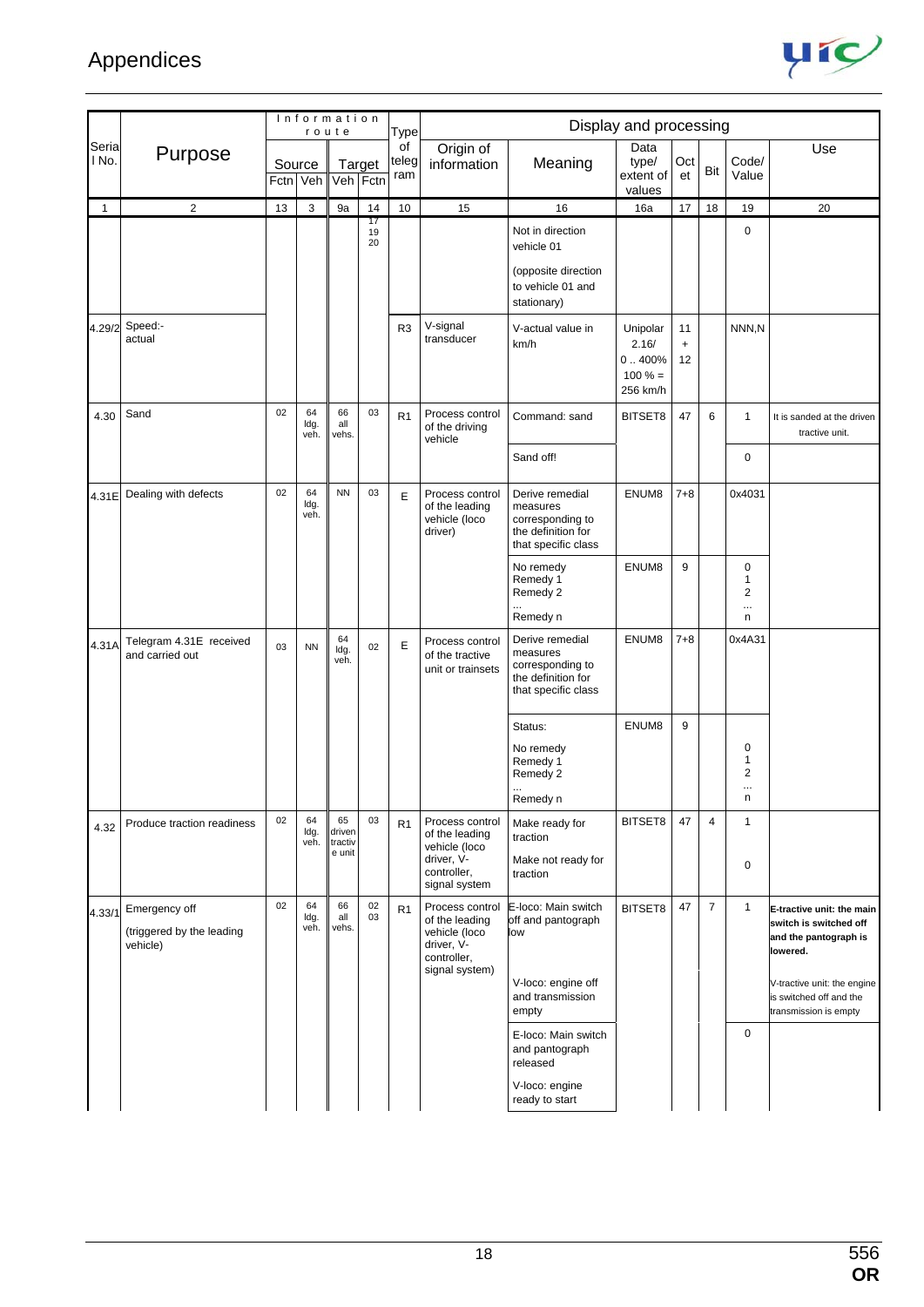

|                |                                                                  |      |                                   | Information<br>route              |          | <b>Type</b>        |                                                                                                   |                                                                                            | Display and processing                    |                       |                         |                             |                    |
|----------------|------------------------------------------------------------------|------|-----------------------------------|-----------------------------------|----------|--------------------|---------------------------------------------------------------------------------------------------|--------------------------------------------------------------------------------------------|-------------------------------------------|-----------------------|-------------------------|-----------------------------|--------------------|
| Seria<br>l No. | Purpose                                                          | Fctn | Source<br>Veh                     | Veh Fctn                          | Target   | of<br>teleg<br>ram | Origin of<br>information                                                                          | Meaning                                                                                    | Data<br>type/<br>extent of<br>values      | Oct<br>et             | Bit                     | Code/<br>Value              | Use                |
| $\mathbf{1}$   | $\overline{2}$                                                   | 13   | 3                                 | 9a                                | 14       | 10                 | 15                                                                                                | 16                                                                                         | 16a                                       | 17                    | 18                      | 19                          | 20                 |
| 4.33/2         | Emergency off<br>(triggered by the driven<br>vehicle)            | 03   | 65<br>driven<br>tractiv<br>e unit | 66<br>all<br>vehs                 | 02<br>03 | R <sub>2</sub>     | Process control<br>of the driven<br>tractive vehicle                                              | E-loco: Main switch<br>off and pantograph<br>low<br>V-loco: engine off<br>and transmission | BITSET8                                   | 47                    | $\overline{7}$          | 1                           |                    |
|                |                                                                  |      |                                   |                                   |          |                    |                                                                                                   | empty                                                                                      |                                           |                       |                         |                             |                    |
|                |                                                                  |      |                                   |                                   |          |                    |                                                                                                   | E-loco: Main switch<br>and pantograph<br>released                                          |                                           |                       |                         | 0                           |                    |
|                |                                                                  |      |                                   |                                   |          |                    |                                                                                                   | V-loco: engine<br>ready to start                                                           |                                           |                       |                         |                             |                    |
| 4.34/1         | Prepare for running or<br>braking                                | 02   | 64<br>ldg.<br>veh.                | 65<br>driven<br>tractiv           | 03       | R <sub>1</sub>     | Process control<br>of the leading<br>vehicle (loco                                                | Run or prepare to<br>run                                                                   | 2 ea<br><b>BOOLEAN</b>                    | 48                    | 2/3                     | 1/0                         | Clocking if needed |
|                |                                                                  |      |                                   | e unit                            |          |                    | driver, V-<br>controller,                                                                         | Idling                                                                                     |                                           |                       | 2/3                     | 1/1                         |                    |
|                |                                                                  |      |                                   |                                   |          |                    | signal system)                                                                                    | Brake or<br>prepare brakes                                                                 |                                           |                       | 2/3                     | 0/1                         |                    |
|                |                                                                  |      |                                   |                                   |          |                    |                                                                                                   | Not valid                                                                                  |                                           |                       | 2/3                     | 0/0                         |                    |
| 4.34/2         | Prepare for running or<br>braking                                | 03   | <b>NN</b>                         | 65<br>driven<br>tractiv<br>e unit | 02<br>03 | R <sub>2</sub>     | Process control<br>of the driven<br>tractive unit or                                              | Run or prepare to run                                                                      | 2 ea<br><b>BOOLEAN</b>                    | 48                    | 2/3                     | 1/0                         |                    |
|                | (If the speed control lies<br>with a driven vehicle $(=$<br>NN)) |      |                                   | 64<br>ldg.<br>veh.                |          |                    | trainset                                                                                          | Idling                                                                                     |                                           |                       | 2/3                     | 1/1                         |                    |
|                |                                                                  |      |                                   |                                   |          |                    |                                                                                                   | Brake or<br>prepare brakes                                                                 |                                           |                       | 2/3                     | 0/1                         |                    |
|                |                                                                  |      |                                   |                                   |          |                    |                                                                                                   | Not valid                                                                                  |                                           |                       | 2/3                     | 0/0                         |                    |
| 4.35           | Special types of operation                                       | 02   | 64<br>Idg.                        | 65<br>driven                      | 03       | R <sub>1</sub>     | Process control<br>of the leading                                                                 | Normal operation<br>Tunnel run                                                             | ENUM4                                     | 48                    | $\overline{\mathbf{4}}$ | $\mathbf 0$<br>$\mathbf{1}$ |                    |
|                |                                                                  |      | veh.                              | tractiv<br>e unit                 |          |                    | vehicle (loco<br>driver, V-                                                                       | blocked                                                                                    |                                           |                       | to<br>$\overline{7}$    | $2 - 15$                    |                    |
|                |                                                                  |      |                                   |                                   |          |                    | controller,<br>signal system                                                                      |                                                                                            |                                           |                       |                         |                             |                    |
|                |                                                                  |      |                                   |                                   |          |                    |                                                                                                   | Wash run                                                                                   | BITSET8                                   | 64                    | 5                       | $\mathbf{1}$                |                    |
|                |                                                                  |      |                                   |                                   |          |                    |                                                                                                   | inactive                                                                                   |                                           |                       |                         | $\mathbf 0$                 |                    |
| 4.36/1         | Primary energy E-traction:<br>High current limitation            | 02   | 64<br>ldg.<br>veh.                | 65<br>driven<br>tractiv<br>e unit | 03       | R1                 | Process control<br>of the leading<br>vehicle (loco<br>driver, V-<br>controller,<br>signal system) | Maximum current<br>restricted to N. NN<br>kA                                               | Unipolar<br>2.16/<br>0.400%<br>$1% = 10A$ | 55<br>$\ddot{}$<br>56 |                         | NNN,N                       |                    |
| 4.36/2         | Reporting of the high<br>current                                 | 03   | 65<br>driven<br>tractiv<br>e unit | 64<br>ldg.<br>veh.                | 02       | R2                 | Process control<br>of the driven<br>tractive unit or<br>trainset                                  | High current is<br>N,NN kA                                                                 | Unipolar<br>2.16/<br>0.400%<br>$1% = 10A$ | 55<br>$\ddot{}$<br>56 |                         | NNN,N                       |                    |
| 4.37           | Neutral zone                                                     | 02   | 64<br>ldg.<br>veh.                | 65<br>driven<br>tractiv           | 03       | R <sub>1</sub>     | Process control<br>of the leading<br>vehicle (loco                                                | Train runs through<br>neutral section                                                      | BITSET8                                   | 57                    | $\overline{4}$          | 1                           |                    |
|                |                                                                  |      |                                   | e unit                            |          |                    | driver, V-<br>controller,<br>signal system)                                                       | Not valid                                                                                  |                                           |                       |                         | 0                           |                    |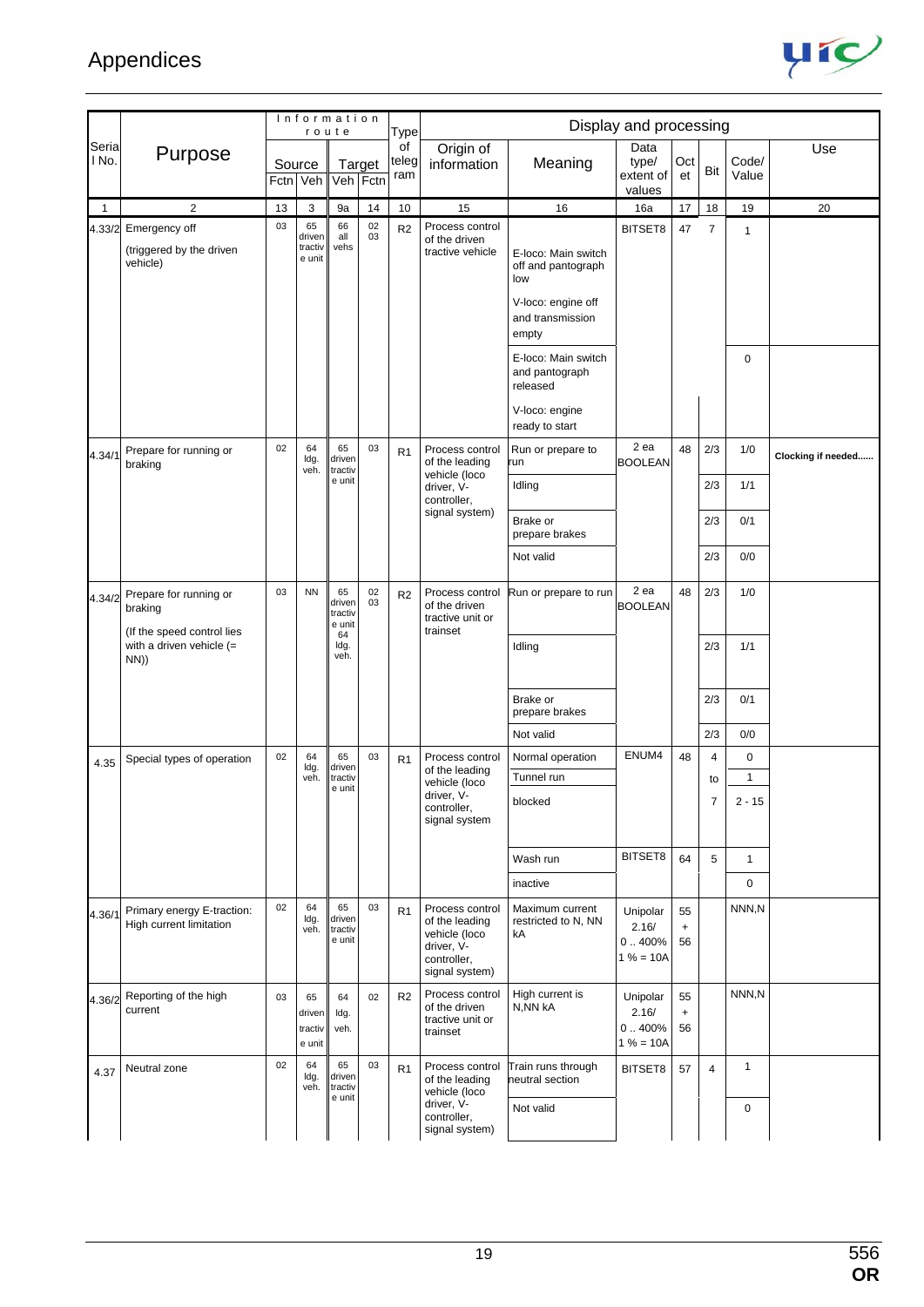

|                |                                                                                          |    | Information                       | route                             |                    | Type               |                                                                                                   |                                                               | Display and processing               |           |                |                |                                                                                      |
|----------------|------------------------------------------------------------------------------------------|----|-----------------------------------|-----------------------------------|--------------------|--------------------|---------------------------------------------------------------------------------------------------|---------------------------------------------------------------|--------------------------------------|-----------|----------------|----------------|--------------------------------------------------------------------------------------|
| Seria<br>I No. | Purpose                                                                                  |    | Source<br>Fctn Veh                |                                   | Target<br>Veh Fctn | of<br>teleg<br>ram | Origin of<br>information                                                                          | Meaning                                                       | Data<br>type/<br>extent of<br>values | Oct<br>et | Bit            | Code/<br>Value | Use                                                                                  |
| 1              | $\mathbf{2}$                                                                             | 13 | 3                                 | 9a                                | 14                 | 10                 | 15                                                                                                | 16                                                            | 16a                                  | 17        | 18             | 19             | 20                                                                                   |
| 4.38/1         | Control of the train power<br>supply<br>(on tractive units driven by<br>a diesel engine) | 02 | 64<br>ldg.<br>veh.                | 65<br>driven<br>tractiv<br>e unit | 07                 | R <sub>1</sub>     | Process control<br>of the leading<br>vehicle (loco<br>driver, V-<br>controller,<br>signal system) | Train power supply:<br>Start or switch on                     | BITSET8                              | 58        | 2/3            | 1/0            | Synchronization of the<br>train energy generation<br>with supply at the same<br>time |
|                |                                                                                          |    |                                   |                                   |                    |                    |                                                                                                   | Stop or switch off                                            |                                      |           | 2/3            | 0/1            |                                                                                      |
|                |                                                                                          |    |                                   |                                   |                    |                    |                                                                                                   | Not valid                                                     |                                      |           | 2/3            | 0/0<br>1/1     |                                                                                      |
| 4.38/2         | Report of the train power<br>supply<br>(on tractive units driven by                      | 07 | 65<br>driven<br>tractiv           | 64<br>ldg.<br>veh.                | 02                 | R <sub>2</sub>     | Process control<br>of the driven<br>tractive unit or<br>trainsets                                 | Train power supply is<br>running or is switched BOOLEAN<br>on | 2 ea                                 | 58        | 2/3            | 1/0            |                                                                                      |
|                | a diesel engine)                                                                         |    | e unit                            |                                   |                    |                    |                                                                                                   | Train power supply<br>starts or is switched<br>off            |                                      |           | 2/3            | 0/0            |                                                                                      |
|                |                                                                                          |    |                                   |                                   |                    |                    |                                                                                                   | Train power supply is<br>stopped or switched<br>off           |                                      |           | 2/3            | 0/1            |                                                                                      |
|                |                                                                                          |    |                                   |                                   |                    |                    |                                                                                                   | error                                                         |                                      |           | 2/3            | 1/1            |                                                                                      |
| 4.39           | Preheat cooling water                                                                    | 02 | 64<br>ldg.<br>veh.                | 65<br>driven<br>tractiv           | 03                 | R1                 | Process control<br>of the leading<br>vehicle (loco                                                | Preheat cooling water<br>on!                                  | BITSET8                              | 58        | $\overline{4}$ | $\mathbf{1}$   |                                                                                      |
|                |                                                                                          |    |                                   | e unit                            |                    |                    | driver, V-<br>controller,<br>signal system)                                                       | off!                                                          |                                      |           |                | $\mathbf 0$    |                                                                                      |
| 4.40           | Transmission high gear<br>/low gear                                                      | 02 | 64<br>ldg.<br>veh.                | 65<br>driven<br>tractiv<br>e unit | 03                 | R <sub>1</sub>     | Process control<br>of the leading<br>vehicle (loco<br>driver, V-                                  | Transmission high<br>gear                                     | BITSET8                              | 58        | 5              | $\mathbf{1}$   | On the leading vehicle the<br>transmission switch is in<br>the selection "high gear" |
|                |                                                                                          |    |                                   |                                   |                    |                    | controller,<br>signal system)                                                                     | Transmission low<br>gear (default)                            |                                      |           |                | 0              | On the leading vehicle the<br>ransmission switch is in<br>the selection "low gear"   |
| 4.41           | Control of tilt equipment                                                                | 02 | 64<br>ldg.<br>veh.                | 66<br>all<br>vehs.                | 20                 | R1                 | Process control<br>of the driving<br>vehicle                                                      | Release tilting<br>equipment                                  | BITSET8                              | 63        | 0              | $\mathbf{1}$   |                                                                                      |
|                |                                                                                          |    |                                   |                                   |                    |                    |                                                                                                   | lock tilting equipment                                        |                                      |           |                | 0              |                                                                                      |
|                |                                                                                          |    |                                   |                                   |                    |                    |                                                                                                   | Switch on tilting<br>equipment                                |                                      |           | $\mathbf{1}$   | 1              |                                                                                      |
|                |                                                                                          |    |                                   |                                   |                    |                    |                                                                                                   | Switch off tilting<br>equipment                               |                                      |           |                | $\mathbf 0$    |                                                                                      |
| 4.42           | Reporting of selected<br>direction of travel switched<br>on                              | 03 | 65<br>driven<br>tractiv<br>e unit | 64<br>ldg.<br>veh.                | 02                 | R <sub>2</sub>     | Process control<br>of the driven<br>tractive unit or<br>trainsets                                 | Direction of travel is<br>set in direction of<br>vehicle 01   | 2 ea<br><b>BOOLEAN</b>               | 48        | 0/1            | 1/0            |                                                                                      |
|                |                                                                                          |    |                                   |                                   |                    |                    |                                                                                                   | No direction of travel<br>is set                              |                                      |           | 0/1            | 1/1            |                                                                                      |
|                |                                                                                          |    |                                   |                                   |                    |                    |                                                                                                   | Opposite direction of<br>travel to vehicle 01 is<br>set       |                                      |           | 0/1            | 0/1            |                                                                                      |
|                |                                                                                          |    |                                   |                                   |                    |                    |                                                                                                   | Not valid                                                     |                                      |           | 0/1            | 0/0            |                                                                                      |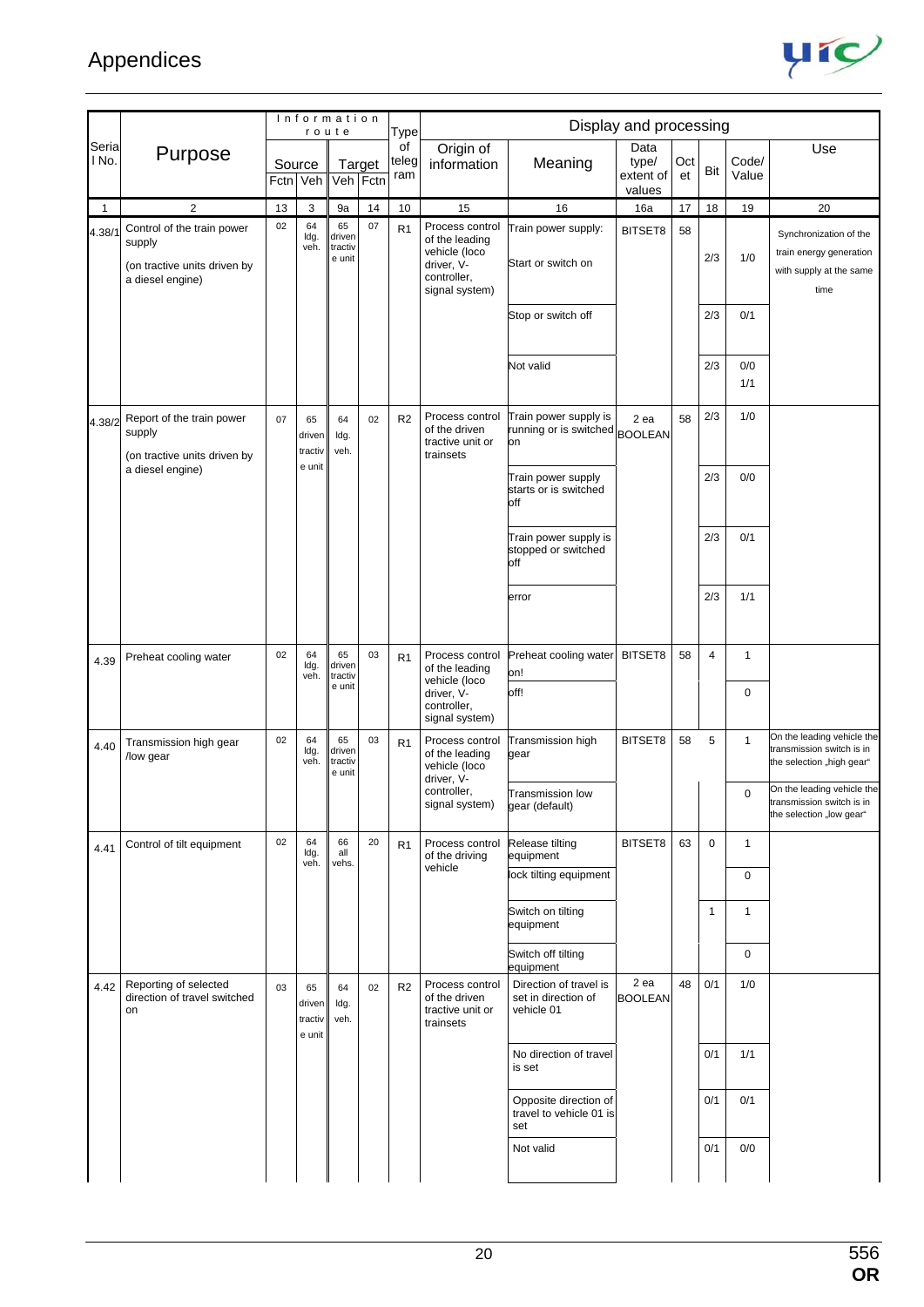

|                |                                                                                   |          | Information                       | route                             |          | Type               |                                                                  |                                                                                            | Display and processing                         |                                              |                |                        |                                                               |
|----------------|-----------------------------------------------------------------------------------|----------|-----------------------------------|-----------------------------------|----------|--------------------|------------------------------------------------------------------|--------------------------------------------------------------------------------------------|------------------------------------------------|----------------------------------------------|----------------|------------------------|---------------------------------------------------------------|
| Seria<br>I No. | Purpose                                                                           |          | Source<br>Fctn Veh                | Veh Fctn                          | Target   | of<br>teleg<br>ram | Origin of<br>information                                         | Meaning                                                                                    | Data<br>type/<br>extent of<br>values           | Oct<br>et                                    | Bit            | Code/<br>Value         | Use                                                           |
|                | $\overline{2}$                                                                    | 13       | 3                                 | 9а                                | 14       | 10                 | 15                                                               | 16                                                                                         | 16a                                            | 17                                           | 18             | 19                     | 20                                                            |
| 4.43           | Report:<br>Preheat operation                                                      | 03       | 65<br>driven<br>tractiv<br>e unit | 64<br>ldg.<br>veh.                | 02       | R <sub>2</sub>     | Process control<br>of the driven<br>tractive unit or<br>trainset | Tractive vehicle is in<br>preheating operation<br>preheating operation<br>is on!           | <b>BOOLEAN</b>                                 | 58                                           | $\overline{4}$ | $\mathbf{1}$           |                                                               |
|                |                                                                                   |          |                                   |                                   |          |                    |                                                                  | preheating operation<br>is off!                                                            |                                                |                                              |                | $\mathbf 0$            |                                                               |
| 4.44           | Report of the transmission<br>position                                            | 03       | 65<br>driven<br>tractiv           | 64<br>ldg.<br>veh.                | 02       | R <sub>2</sub>     | Process control<br>of the driven<br>tractive unit or<br>trainset | Transmission is in<br>fast gear position                                                   | <b>BOOLEAN</b>                                 | 58                                           | 5              | $\mathbf{1}$           | On the leading vehicle the<br>report "fast gear" is<br>shown. |
|                |                                                                                   |          | e unit                            |                                   |          |                    |                                                                  | Transmission is in<br>slow gear position                                                   |                                                |                                              |                | $\mathbf 0$            | On the leading vehicle the<br>report "slow gear" is<br>shown. |
| 4.45/1         | Report of the possible<br>traction power available                                | 03<br>05 | 65<br>driven<br>tractiv<br>e unit | 64<br>ldg.<br>veh.                | 02       | R2                 | Process control<br>of the driven<br>tractive unit or<br>trainset | Available traction<br>power in X%<br>X=100 if installed<br>traction power is at<br>maximum | <b>BIPOLAR</b><br>2.16/<br>$-100\%$<br>$+100%$ | 61<br>$\ddot{}$<br>62                        |                | <b>NNN</b>             |                                                               |
| 4.45/2         | Report of the possible<br>dynamic braking power<br>available                      | 03<br>05 | 65<br>driven<br>tractiv<br>e unit | 64<br>ldg.<br>veh.                | 02       | R2                 | Process control<br>of the driven<br>tractive unit or<br>trainset | Available braking<br>power in Y%<br>Y=100 if installed<br>braking power is at<br>maximum   | <b>BIPOLAR</b><br>2.16/<br>$-100\%$<br>+100%   | 63<br>$\ddot{}$<br>64                        |                | <b>NNN</b>             |                                                               |
| 4.46/1         | Tractive unit is able to apply<br>the eddy-current brake                          | 03<br>05 | 65<br>driven<br>tractiv<br>e unit | 64<br>ldg.<br>veh.                | 02       | R <sub>2</sub>     | Process control<br>of the driven<br>tractive unit or<br>trainset | Tractive unit or set<br>of wagons is able to<br>brake with the eddy-<br>current brake      | <b>BOOLEAN</b>                                 | 71                                           | $\mathbf 0$    |                        |                                                               |
|                |                                                                                   |          |                                   |                                   |          |                    |                                                                  | Is able to brake with<br>the eddy-current<br>brake                                         |                                                |                                              |                | $\mathbf{1}$           |                                                               |
|                |                                                                                   |          |                                   |                                   |          |                    |                                                                  | Is not able to brake<br>with the eddy-<br>current brake                                    |                                                |                                              |                | 0                      |                                                               |
| 4.46/2         | Target value for the eddy-<br>current brake (command<br>from the leading vehicle) | 02       | 64<br>ldg.<br>veh.                | 65<br>driven<br>tractiv<br>e unit | 03       | R <sub>1</sub>     | Process control<br>of the driving<br>vehicle                     | Target value for the<br>eddy-current brake<br>(command from the<br>leading vehicle) in %   | <b>BIPOLAR</b><br>2.16/<br>$-100\%$<br>+100%   | 67<br>$\ddot{}$<br>68                        |                |                        |                                                               |
| 4.46/3         | Eddy-current brakes<br>effective value                                            | 03<br>05 | 65<br>driven<br>tractiv<br>e unit | 64<br>ldg.<br>veh.                | 02       | R2                 | Process control<br>of the driven<br>tractive unit or<br>trainset | Eddy-current brakes<br>effective value in %                                                | <b>BIPOLAR</b><br>2.16/<br>$-100\%$<br>+100%   | 69<br>$\begin{array}{c} + \end{array}$<br>70 |                |                        |                                                               |
| 4.46/4         | Report of the available<br>possible eddy-current brake<br>force                   | 03<br>05 | 65<br>driven<br>tractiv<br>e unit | 64<br>ldg.<br>veh.                | 02       | R <sub>2</sub>     | Process control<br>of the driven<br>tractive unit or<br>trainset | max. instantly<br>possible eddy-current<br>brake force                                     | <b>BIPOLAR</b><br>2.16/<br>$-100\%$<br>$+100%$ | 67<br>$\ddot{}$<br>68                        |                |                        |                                                               |
| 4.47           | Command: call of add on<br>informations                                           | 02<br>05 | 64<br>ldg.<br>veh.                | <b>NN</b><br>driven<br>veh.       | 21       | Е                  | Process control<br>of the driving<br>vehicle                     | Command: call of add<br>on informations:                                                   | ENUM8<br>ENUM8                                 | $7 + 8$<br>9                                 |                | 0x4047<br>$\mathbf{1}$ |                                                               |
| 4.47A          | Report: add on informations                                                       | 21       | <b>NN</b>                         | 64<br>ldg.<br>veh.                | 02<br>05 | Е                  | Process control<br>of the vehicle                                |                                                                                            | ENUM8                                          | $7 + 8$                                      |                | 0x4A47                 |                                                               |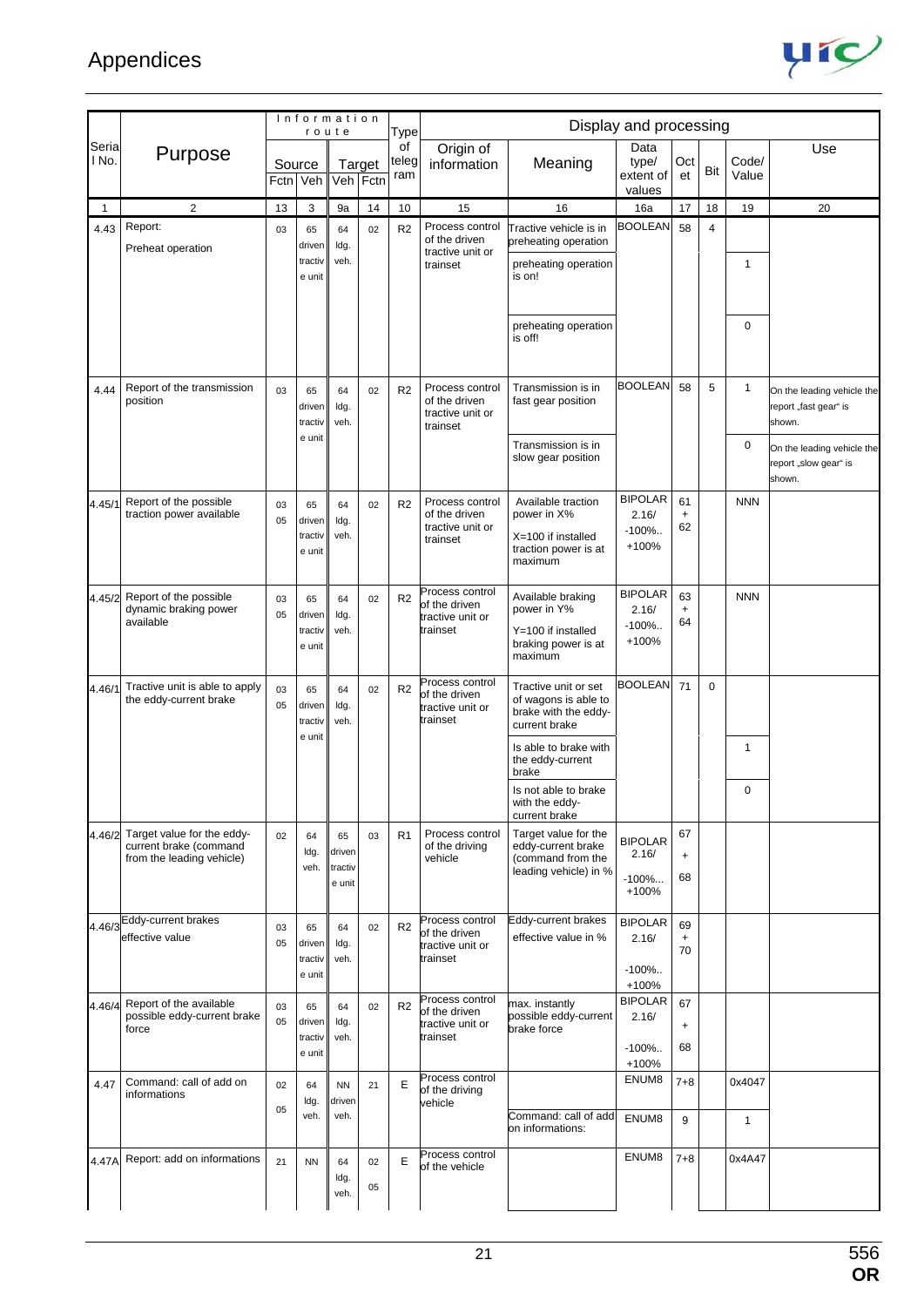

|                |                                                    |          | Information<br>route |                    |                    | Type               |                                                      |                                      | Display and processing                            |                                              |     |                |                                                                                        |
|----------------|----------------------------------------------------|----------|----------------------|--------------------|--------------------|--------------------|------------------------------------------------------|--------------------------------------|---------------------------------------------------|----------------------------------------------|-----|----------------|----------------------------------------------------------------------------------------|
| Seria<br>I No. | Purpose                                            | Source   | Fctn Veh             |                    | Target<br>Veh Fctn | of<br>teleg<br>ram | Origin of<br>information                             | Meaning                              | Data<br>type/<br>extent of<br>values              | Oct<br>et                                    | Bit | Code/<br>Value | Use                                                                                    |
| $\mathbf{1}$   | $\overline{2}$                                     | 13       | 3                    | 9a                 | 14                 | 10                 | 15                                                   | 16                                   | 16a                                               | 17                                           | 18  | 19             | 20                                                                                     |
|                |                                                    |          |                      |                    |                    |                    |                                                      | Add on informations<br>are reported: | ENUM8                                             | 9                                            |     | $\mathbf{1}$   |                                                                                        |
|                |                                                    |          |                      |                    |                    |                    |                                                      | Vmax of the vehicle                  | Unipolar<br>2.16/<br>0.400%<br>$100 \% =$         | 11<br>$\ddot{}$<br>12                        |     |                |                                                                                        |
|                |                                                    |          |                      |                    |                    |                    |                                                      | Lenght of the vehicle                | 256 km/h<br>Unipolar<br>2.16<br>0400%<br>$100% =$ | 13<br>$\begin{array}{c} + \end{array}$<br>14 |     |                |                                                                                        |
|                |                                                    |          |                      |                    |                    |                    |                                                      | Reserve                              | 10 <sub>m</sub>                                   | 15                                           |     |                |                                                                                        |
|                |                                                    |          |                      |                    |                    |                    |                                                      |                                      |                                                   | 64                                           |     |                |                                                                                        |
| 4.48           | Parking mode request                               | 02       | 64                   | 65                 | 03                 | R <sub>1</sub>     | Process control                                      | Parking Request:                     | BITSET8                                           | 69                                           | 0/1 |                |                                                                                        |
|                |                                                    |          | ldg.                 | driven             |                    |                    | of the driving<br>vehicle                            | No Parking request                   |                                                   |                                              |     | 0/0            |                                                                                        |
|                |                                                    |          | veh.                 | tractiv<br>e unit  |                    |                    |                                                      | Parking ON request                   |                                                   |                                              |     | 1/0            |                                                                                        |
|                |                                                    |          |                      |                    |                    |                    |                                                      | Parking OFF request                  |                                                   |                                              |     | 0/1            |                                                                                        |
|                |                                                    |          |                      |                    |                    |                    |                                                      | <b>Exit Parking mode</b>             |                                                   |                                              |     | 1/1            |                                                                                        |
| 4.49           | Parking mode status                                | 03       | 65<br>driven         | 64<br>ldg.         | 02                 | R2                 | Process control<br>of the driven<br>tractive unit or | Parking Status:                      | 2 ea<br><b>BOOLEAN</b>                            | 66                                           | 4/5 |                |                                                                                        |
|                |                                                    |          | tractiv              | veh.               |                    |                    | trainset                                             | Parking ON progress                  |                                                   |                                              |     | 0/1            |                                                                                        |
|                |                                                    |          | e unit               |                    |                    |                    |                                                      | Parking ON                           |                                                   |                                              |     | 1/1            |                                                                                        |
|                |                                                    |          |                      |                    |                    |                    |                                                      | Parking OFF                          |                                                   |                                              |     | 1/0            |                                                                                        |
|                |                                                    |          |                      |                    |                    |                    |                                                      | progress                             |                                                   |                                              |     |                |                                                                                        |
|                |                                                    |          |                      |                    |                    |                    |                                                      | Parking OFF                          |                                                   |                                              |     | 0/0            |                                                                                        |
| 4.50           | Collective command:<br>parking brake apply/release | 02<br>06 | 64<br>ldg.<br>veh.   | 66<br>All<br>vehs. | 06                 | R <sub>1</sub>     | Process control<br>of the driving<br>vehicle         | Parking brake:                       | BITSET8                                           | 69                                           | 2/3 |                | This command must be<br>used, if the<br>implementation is done<br>with UIC leaflet 647 |
|                |                                                    |          |                      |                    |                    |                    |                                                      | apply!                               |                                                   |                                              |     | 1/0            | All driven vehicles apply<br>the spring energy brake.                                  |
|                |                                                    |          |                      |                    |                    |                    |                                                      | release!                             |                                                   |                                              |     | 0/1            | All driven vehicles release<br>the spring energy brake.                                |
|                |                                                    |          |                      |                    |                    |                    |                                                      | Hold                                 |                                                   |                                              |     | 1/1            |                                                                                        |
|                |                                                    |          |                      |                    |                    |                    |                                                      | Error                                |                                                   |                                              |     | 0/0            |                                                                                        |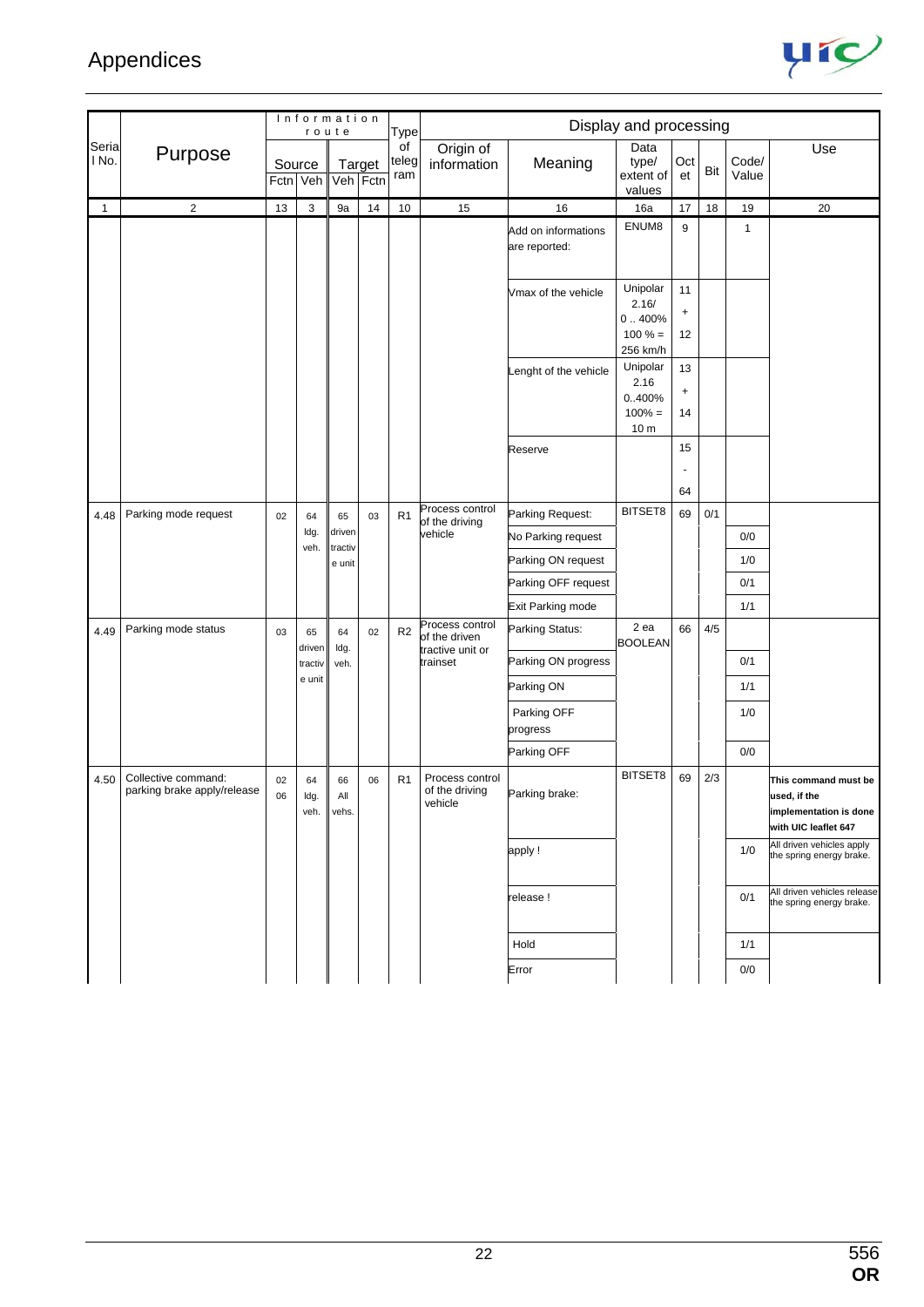

|                |                                                       |          | Information        | route                               |                    | <b>Type</b>        |                                   |                                           | Display and processing               |           |     |                |     |
|----------------|-------------------------------------------------------|----------|--------------------|-------------------------------------|--------------------|--------------------|-----------------------------------|-------------------------------------------|--------------------------------------|-----------|-----|----------------|-----|
| Seria<br>l No. | Purpose                                               |          | Source<br>Fctn Veh |                                     | Target<br>Veh Fctn | of<br>teleg<br>ram | Origin of<br>information          | Meaning                                   | Data<br>type/<br>extent of<br>values | Oct<br>et | Bit | Code/<br>Value | Use |
| $\mathbf{1}$   | $\overline{2}$                                        | $13$     | $\sqrt{3}$         | 9a                                  | 14                 | 10                 | 15                                | 16                                        | 16a                                  | 17        | 18  | 19             | 20  |
| ${\bf 5}$      | <b>Brakes</b>                                         |          |                    |                                     |                    |                    |                                   |                                           |                                      |           |     |                |     |
| 5.1            | EP-brakes                                             | 06<br>02 | 64<br>ldg.         | 66<br>all                           | 06                 | R <sub>1</sub>     | Operate brake<br>controller       | EP-brakes:                                | 2 ea<br><b>BOOLEAN</b>               | 59        | 0/1 |                |     |
|                | apply/release                                         |          | veh.               | vehs.                               |                    |                    |                                   | Apply                                     |                                      |           |     | 1/0            |     |
|                |                                                       |          |                    |                                     |                    |                    |                                   | Hold                                      |                                      |           |     | 0/0<br>1/1     |     |
|                |                                                       |          |                    |                                     |                    |                    |                                   | Release                                   |                                      |           |     | 0/1            |     |
|                |                                                       |          |                    |                                     |                    |                    |                                   |                                           |                                      |           |     |                |     |
|                |                                                       |          |                    |                                     |                    |                    |                                   | Not valid                                 |                                      |           |     | 1/1            |     |
| 5.2/1          | Set value for air-, friction<br>brakes                | 06<br>02 | 64<br>ldg.<br>veh. | 66<br>all<br>ehicle<br>$\mathbf s$  | 06                 | R <sub>1</sub>     | Operate brake<br>controller       | Set value in % of<br>the full brake force | Unsigned8<br>NNN 0-255<br>100=100%   | 60        |     | <b>NNN</b>     |     |
| 5.2/2          | Set value for the eddy-<br>current brake              | 06<br>02 | 64<br>ldg.<br>veh. | 66<br>all<br>ehicle<br>$\mathsf{s}$ | 06                 | R <sub>1</sub>     | Operate brake<br>controller       | Set value in % of<br>the full brake force | Unsigned8<br>NNN 0-255<br>100=100%   | 61        |     | <b>NNN</b>     |     |
| 5.3            | Report brake data                                     | 02       | 64<br>ldg.         | 66<br>all                           | 06                 | E                  | Operation of the<br>corresponding | Report brake data                         | ENUM8                                | $7 + 8$   |     | 0x5003         |     |
|                |                                                       |          | veh.               | ehicle<br>${\sf s}$                 |                    |                    | switch                            |                                           | ENUM8                                | 9         |     | $\mathbf{1}$   |     |
| 5.3A           | Information 5.3 received<br>and processed, brake data | 06       | 66<br>all          | 64<br>ldg.                          | 02                 | $\mathsf E$        |                                   | Vehicle NN                                | ENUM8                                | 5         |     | <b>NN</b>      |     |
|                | is reported                                           |          | ehicle<br>s        | veh.                                |                    |                    |                                   | Telegram code                             | ENUM8                                | $7 + 8$   |     | 0x5A03         |     |
|                |                                                       |          |                    |                                     |                    |                    |                                   | Type of brake in<br>use:                  | ENUM8                                | 9         |     |                |     |
|                |                                                       |          |                    |                                     |                    |                    |                                   | $R + E_{160}$                             |                                      |           |     | 1              |     |
|                |                                                       |          |                    |                                     |                    |                    |                                   | $R + E$                                   |                                      |           |     | $\overline{2}$ |     |
|                |                                                       |          |                    |                                     |                    |                    |                                   | $R + H$                                   |                                      |           |     | 3              |     |
|                |                                                       |          |                    |                                     |                    |                    |                                   | $R + Mg$                                  |                                      |           |     | 4              |     |
|                |                                                       |          |                    |                                     |                    |                    |                                   | $R + WB$                                  |                                      |           |     | 5              |     |
|                |                                                       |          |                    |                                     |                    |                    |                                   | R red                                     |                                      |           |     | 6              |     |
|                |                                                       |          |                    |                                     |                    |                    |                                   | R white                                   |                                      |           |     | $\overline{7}$ |     |
|                |                                                       |          |                    |                                     |                    |                    |                                   | $P + E$                                   |                                      |           |     | 8              |     |
|                |                                                       |          |                    |                                     |                    |                    |                                   | P                                         |                                      |           |     | 9              |     |
|                |                                                       |          |                    |                                     |                    |                    |                                   | G                                         |                                      |           |     | 10             |     |
|                |                                                       |          |                    |                                     |                    |                    |                                   |                                           |                                      |           |     |                |     |
|                |                                                       |          |                    |                                     |                    |                    |                                   | Brake switched out                        |                                      |           |     | 254            |     |
|                |                                                       |          |                    |                                     |                    |                    |                                   | Type of brake not<br>known                |                                      |           |     | 255            |     |
|                |                                                       |          |                    |                                     |                    |                    |                                   | Total weight                              | Unsigned1 11+<br>6                   | 12        |     | NNN,N          |     |
|                |                                                       |          |                    |                                     |                    |                    |                                   | <b>Braked weight</b><br>$R + E_{160}$     | Unsigned1 13+<br>6                   | 14        |     | NNN,N          |     |
|                |                                                       |          |                    |                                     |                    |                    |                                   | <b>Braked weight</b><br>$R + E$           | Unsigned1 15+<br>6                   | 16        |     | NNN,N          |     |
|                |                                                       |          |                    |                                     |                    |                    |                                   | <b>Braked weight</b><br>$R + H$           | Unsigned1 17+<br>6                   | 18        |     | NNN,N          |     |
|                |                                                       |          |                    |                                     |                    |                    |                                   | <b>Braked weight</b><br>$R + Mg$          | Unsigned1 19+<br>6                   | 20        |     | NNN,N          |     |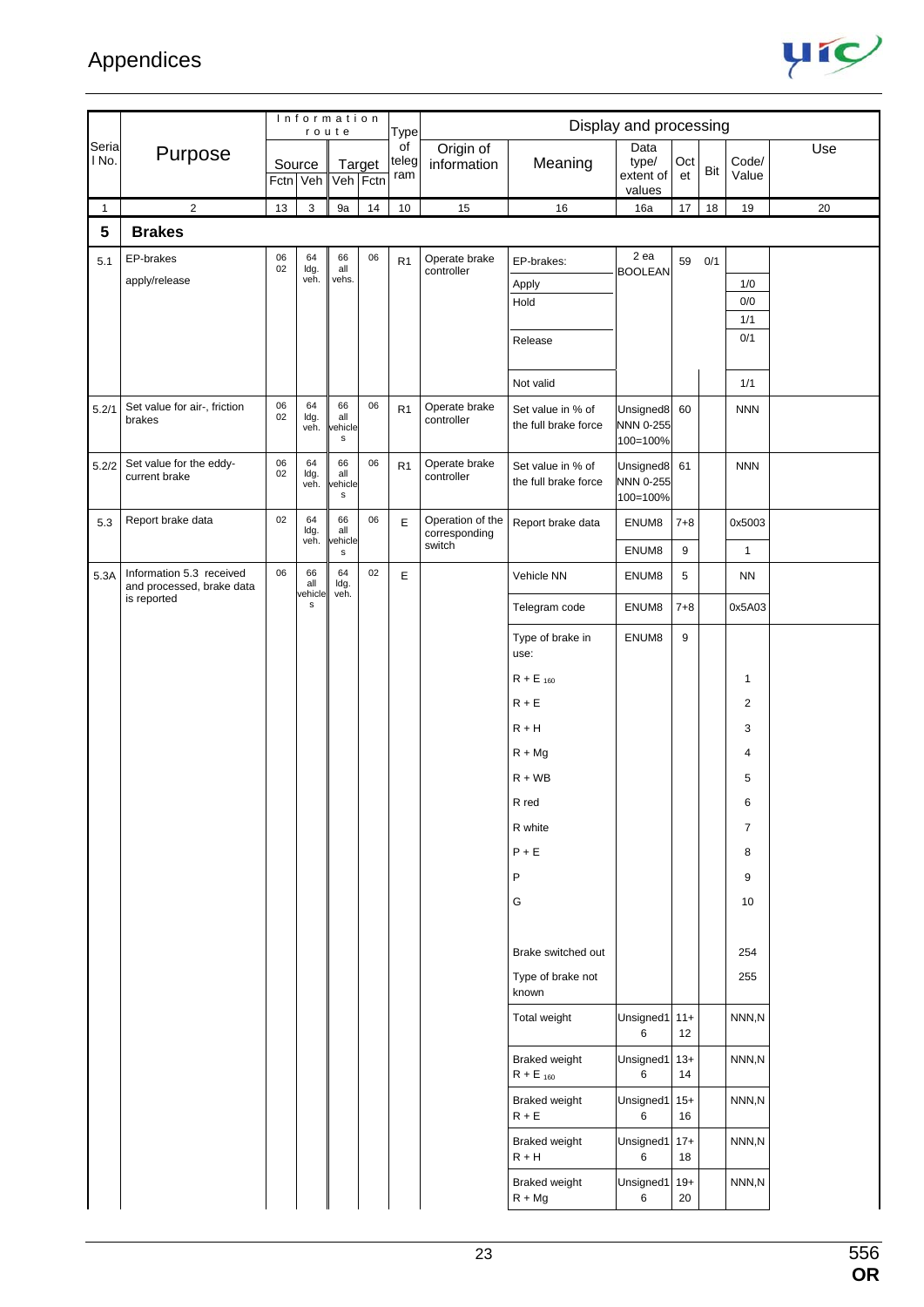

|                |                                                                               |                    | Information        | route              |                    | Type               |                                                                                                         |                                                                                           | Display and processing               |              |     |                    |                                                                                                                                                                                                                                                   |
|----------------|-------------------------------------------------------------------------------|--------------------|--------------------|--------------------|--------------------|--------------------|---------------------------------------------------------------------------------------------------------|-------------------------------------------------------------------------------------------|--------------------------------------|--------------|-----|--------------------|---------------------------------------------------------------------------------------------------------------------------------------------------------------------------------------------------------------------------------------------------|
| Seria<br>I No. | Purpose                                                                       | Source<br>Fctn Veh |                    |                    | Target<br>Veh Fctn | of<br>teleg<br>ram | Origin of<br>information                                                                                | Meaning                                                                                   | Data<br>type/<br>extent of<br>values | Oct<br>et    | Bit | Code/<br>Value     | Use                                                                                                                                                                                                                                               |
| $\mathbf{1}$   | $\sqrt{2}$                                                                    | 13                 | $\sqrt{3}$         | 9a                 | 14                 | $10$               | 15                                                                                                      | 16                                                                                        | 16a                                  | 17           | 18  | 19                 | 20                                                                                                                                                                                                                                                |
|                |                                                                               |                    |                    |                    |                    |                    |                                                                                                         | <b>Braked weight</b><br>$R + eddy current$                                                | Unsigned1<br>6                       | $21+$<br>22  |     | NNN,N              |                                                                                                                                                                                                                                                   |
|                |                                                                               |                    |                    |                    |                    |                    |                                                                                                         | <b>Braked weight</b><br>R red                                                             | Unsigned1<br>6                       | $23+$<br>24  |     | NNN,N              |                                                                                                                                                                                                                                                   |
|                |                                                                               |                    |                    |                    |                    |                    |                                                                                                         | <b>Braked weight</b><br>R white                                                           | Unsigned1<br>6                       | $25+$<br>26  |     | NNN,N              |                                                                                                                                                                                                                                                   |
|                |                                                                               |                    |                    |                    |                    |                    |                                                                                                         | <b>Braked weight</b><br>$P + E$                                                           | Unsigned1<br>6                       | $27+$<br>28  |     | NNN,N              |                                                                                                                                                                                                                                                   |
|                |                                                                               |                    |                    |                    |                    |                    |                                                                                                         | <b>Braked weight P</b>                                                                    | Unsigned1<br>6                       | $29+$<br>30  |     | NNN,N              |                                                                                                                                                                                                                                                   |
|                |                                                                               |                    |                    |                    |                    |                    |                                                                                                         | <b>Braked weight G</b>                                                                    | Unsigned1<br>6                       | $31+$<br>32  |     | NNN,N              |                                                                                                                                                                                                                                                   |
|                |                                                                               |                    |                    |                    |                    |                    |                                                                                                         | Reserve                                                                                   |                                      | $33 -$<br>36 |     |                    |                                                                                                                                                                                                                                                   |
| 5.4            | All compressed air brakes<br>or friction brakes of the<br>vehicle or trainset | 06                 | 66<br>all<br>vehs. | 64<br>ldg.<br>veh. | 01<br>02<br>06     | R <sub>3</sub>     | Sensor<br>mechanism on<br>the brakes e.g.                                                               | (Vehicle NN)                                                                              | 2 ea<br><b>BOOLEAN</b>               | 23           | 0/1 | (NN)               |                                                                                                                                                                                                                                                   |
|                | applied/released                                                              |                    |                    |                    |                    |                    | brake cylinder<br>pressure $>0,3$<br>bar/<br>$< 0.1$ bar                                                | Compressed air<br>brake or friction<br>brake:<br>Applied ( $\geq 0$ , 4 bar)              |                                      |              |     | 1/0                |                                                                                                                                                                                                                                                   |
|                |                                                                               |                    |                    |                    |                    |                    |                                                                                                         | Released ( $\leq 0, 2$<br>bar)                                                            |                                      |              |     | 0/1                | If all vehicles are sending<br>this report, then on the<br>leading vehicle the report<br>"brake released" is<br>shown. This report is only<br>shown if also all vehicles<br>are sending the report<br>"vehicle takes place on<br>the brake test". |
|                |                                                                               |                    |                    |                    |                    |                    |                                                                                                         | Switched off                                                                              |                                      |              |     | 0/0                |                                                                                                                                                                                                                                                   |
|                |                                                                               |                    |                    |                    |                    |                    |                                                                                                         | Not valid                                                                                 |                                      |              |     | 1/1                |                                                                                                                                                                                                                                                   |
| 5.5/1          | All Mg brakes of the vehicle<br>or trainset applied/released                  | 06                 | 66<br>all<br>vehs. | 64<br>Idg.<br>veh. | 01<br>02<br>06     | R <sub>3</sub>     | Sensor<br>mechanism on<br>the Mg brakes                                                                 | (Vehicle NN)<br>Mg brake:<br>Applied or lapped                                            | 2 ea.<br><b>BOOLEAN</b>              | 23           | 2/3 | (NN)<br>1/1        |                                                                                                                                                                                                                                                   |
|                |                                                                               |                    |                    |                    |                    |                    | regarding<br>flatness and<br>current flow in                                                            | Released or in                                                                            |                                      |              |     | 0/1                |                                                                                                                                                                                                                                                   |
|                |                                                                               |                    |                    |                    |                    |                    | the Mg brake                                                                                            | overcharge<br>No Mg-brakes<br>existent or all Mg-<br>brakes shut down                     |                                      |              |     | 0/0                |                                                                                                                                                                                                                                                   |
|                |                                                                               |                    |                    |                    |                    |                    |                                                                                                         | Not valid                                                                                 |                                      |              |     | 1/1                |                                                                                                                                                                                                                                                   |
| 5.5/2          | All eddy current brakes of<br>the vehicle or trainset<br>applied/released     | 06                 | 66<br>all<br>vehs. | 64<br>ldg.<br>veh. | 01<br>$02\,$<br>06 | R <sub>3</sub>     | Sensor<br>mechanism on<br>the eddy<br>current brake<br>regarding<br>flatness as well<br>as current flow | (Vehicle NN)<br>Eddy current<br>brakes:<br>Applied<br>Released                            | 2 ea.<br><b>BOOLEAN</b>              | 23           | 6/7 | (NN)<br>1/0<br>0/1 |                                                                                                                                                                                                                                                   |
|                |                                                                               |                    |                    |                    |                    |                    | in the eddy<br>current brake                                                                            | No eddy current<br>brake existent or all<br>eddy current brakes<br>shut down<br>Not valid |                                      |              |     | 0/0<br>1/1         |                                                                                                                                                                                                                                                   |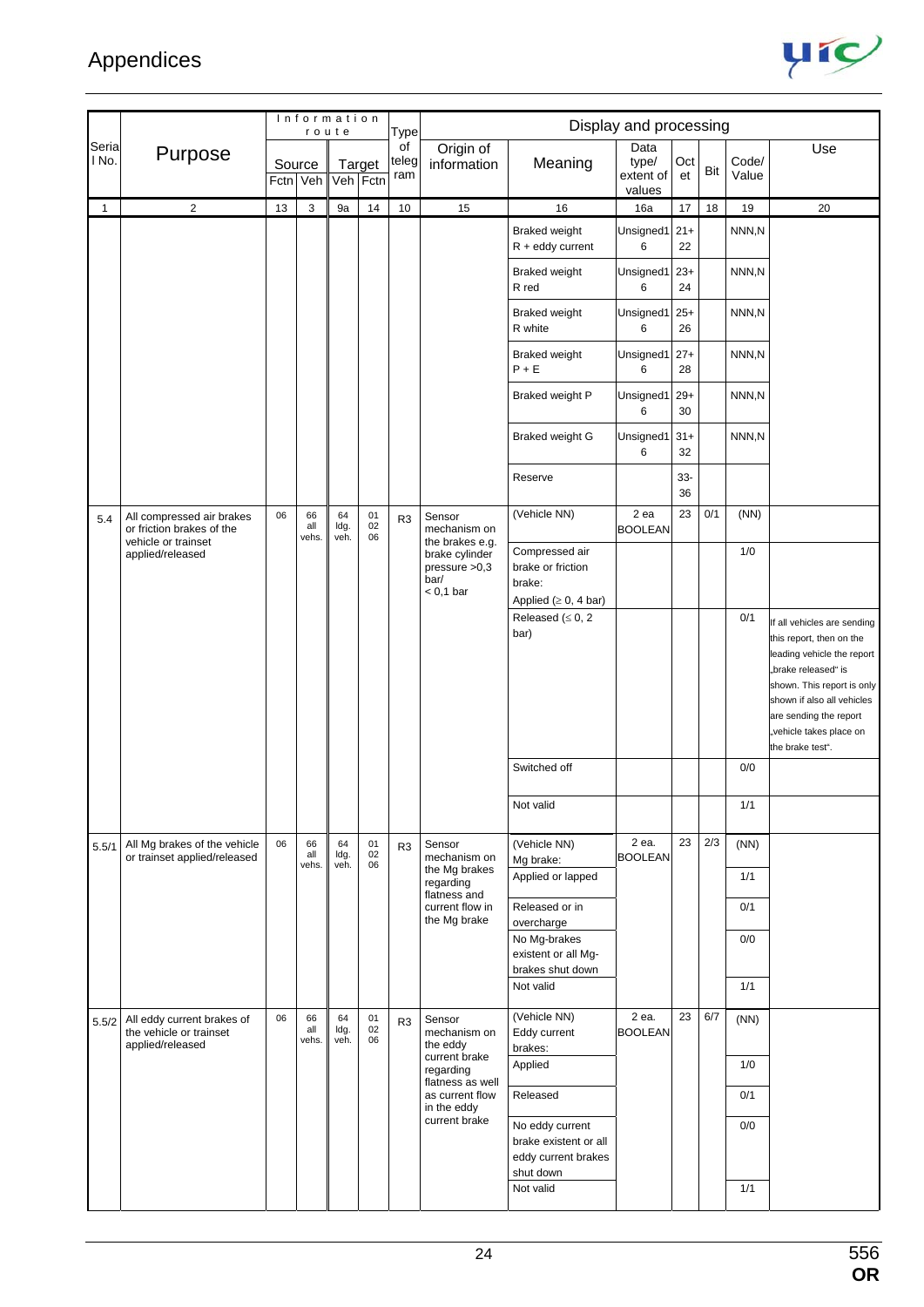

|              |                                                                    |          | Information                   | route              |                    | <b>Type</b>        |                                                                    |                                                                                                                          | Display and processing               |           |                |                           |                                                                            |
|--------------|--------------------------------------------------------------------|----------|-------------------------------|--------------------|--------------------|--------------------|--------------------------------------------------------------------|--------------------------------------------------------------------------------------------------------------------------|--------------------------------------|-----------|----------------|---------------------------|----------------------------------------------------------------------------|
| Seria<br>No. | Purpose                                                            | Fctn Veh | Source                        |                    | Target<br>Veh Fctn | of<br>teleg<br>ram | Origin of<br>information                                           | Meaning                                                                                                                  | Data<br>type/<br>extent of<br>values | Oct<br>et | Bit            | Code/<br>Value            | Use                                                                        |
| $\mathbf{1}$ | $\overline{c}$                                                     | 13       | 3                             | 9a                 | 14                 | 10                 | 15                                                                 | 16                                                                                                                       | 16a                                  | 17        | 18             | 19                        | 20                                                                         |
| 5.6          | Report: hand, parking or<br>holding brake                          | 06       | 66<br>all<br>vehs.            | 64<br>ldg.<br>veh. | 01<br>06           | R <sub>3</sub>     | Sensor<br>mechanism of<br>the hand,<br>parking or<br>holding brake | (Vehicle NN)<br>Hand, parking or<br>holding brake:<br>Applied<br>Release condition<br>Leave<br>released                  | 2 ea.<br><b>BOOLEAN</b>              | 23        | 4/5            | (NN)<br>1/0<br>1/1<br>0/1 |                                                                            |
|              |                                                                    |          |                               |                    |                    |                    |                                                                    | not available                                                                                                            |                                      |           |                | 0/0                       |                                                                            |
|              |                                                                    |          |                               |                    |                    |                    |                                                                    | or shut down                                                                                                             |                                      |           |                |                           |                                                                            |
| 5.7          | Determination of the<br>pressure in the main air<br>reservoir pipe | 06       | 66<br>all<br>vehs.            | 64<br>ldg.<br>veh. | 01<br>02<br>06     | R <sub>3</sub>     | Pressure in<br>main brake pipe<br>$> 7$ bar/<br>$< 5$ bar          | (Vehicle NN)<br>Pressure in main                                                                                         | BITSET8                              | 24        | $\overline{2}$ | (NN)                      |                                                                            |
|              |                                                                    |          |                               |                    |                    |                    |                                                                    | brake pipe                                                                                                               |                                      |           |                |                           |                                                                            |
|              |                                                                    |          |                               |                    |                    |                    |                                                                    | > 7 bar<br>$< 5$ bar                                                                                                     |                                      |           |                | $\mathbf{1}$<br>0         |                                                                            |
| 5.8          | Emergency brake applied                                            | 06       | MM                            | 64<br>ldg.<br>veh. | 06<br>01           | R <sub>3</sub>     | Operation of the<br>emergency<br>brake                             | (Vehicle NN)                                                                                                             | BITSET8                              | 24        | 1              | (NN)                      | On the leading vehicle the<br>report "emergency brake"<br>is shown and the |
|              |                                                                    |          |                               |                    |                    |                    |                                                                    | Emergency brake<br>operated                                                                                              |                                      |           |                | $\mathbf{1}$              | emergency brake is<br>applied.                                             |
|              |                                                                    |          |                               |                    |                    |                    |                                                                    | Emergency brake<br>not operated                                                                                          |                                      |           |                | 0                         |                                                                            |
| 5.9          | Emergency brake shorted                                            | 06       | 64<br>ldg.<br>veh.            | 66<br>all<br>vehs. | 06                 | R <sub>1</sub>     | Operation of the<br>emergency<br>brake release<br>by driver        | Emergency brake<br>shorted out                                                                                           | BITSET8                              | 59        | $\overline{7}$ | 1                         | On the driven vehicles an<br>applied emergency brake<br>is switched to an  |
|              |                                                                    |          |                               |                    |                    |                    |                                                                    | Emergency brake<br>not shorted out                                                                                       |                                      |           |                | $\mathbf 0$               | inoperative state                                                          |
| 5.10         | Emergency brake shorting<br>is operable                            | 06       | MM<br>each<br><i>r</i> ehicle | 66<br>all<br>vehs. | 01<br>02<br>06     | R <sub>3</sub>     | Self monitoring<br>of the NBU                                      | Vehicle NN)                                                                                                              | BITSET8                              | 24        | 0              | (NN)                      |                                                                            |
|              |                                                                    |          | fitted<br>with<br>NBÜ         |                    |                    |                    |                                                                    | Emergency brake<br>shorting is<br>operational                                                                            |                                      |           |                | 1                         |                                                                            |
|              |                                                                    |          |                               |                    |                    |                    |                                                                    | Emergency brake<br>shorting is not<br>operational or does<br>not exist                                                   |                                      |           |                | 0                         |                                                                            |
| 5.11         | NBÜ-test initiated in the last<br>coach                            | 01<br>02 | 64<br>ldg.                    | 84<br>last         | 06                 | E                  | Process control<br>of the driving                                  | Simulate emergency<br>brake (=closing of                                                                                 | ENUM8                                | $7 + 8$   |                | 0x5011                    |                                                                            |
|              |                                                                    | 06       | veh.                          | coach              |                    |                    | vehicle                                                            | the contact<br>"emergency brake<br>test")                                                                                | ENUM8                                | 9         |                | $\mathbf{1}$              |                                                                            |
| 5.11A        | information 5.11 received<br>and processed                         | 06       | 84<br>last<br>coach           | 64<br>Idg.<br>veh. | 11                 | E                  |                                                                    | Red indicator light<br>"emergency brake"<br>flashes and white<br>indicator light<br>"emergency brake<br>function" lights | ENUM8                                | $7 + 8$   |                | 0x5A11                    |                                                                            |
|              |                                                                    |          |                               |                    |                    |                    |                                                                    | <b>Status</b>                                                                                                            | ENUM8                                | 9         |                | HH                        |                                                                            |
| 5.12         | Brake test running                                                 | 06       | 64<br>ldg.<br>veh.            | 66<br>all<br>vehs. | 01<br>02<br>06     | R <sub>3</sub>     | Process control<br>of the driving<br>vehicle                       | At the time an<br>automated brake<br>test is carried out                                                                 | BITSET8                              | 24        | 3              | $\mathbf{1}$              |                                                                            |
|              |                                                                    |          |                               |                    |                    |                    |                                                                    | At the time an<br>automated brake<br>test is not carried<br>out                                                          |                                      |           |                | $\pmb{0}$                 |                                                                            |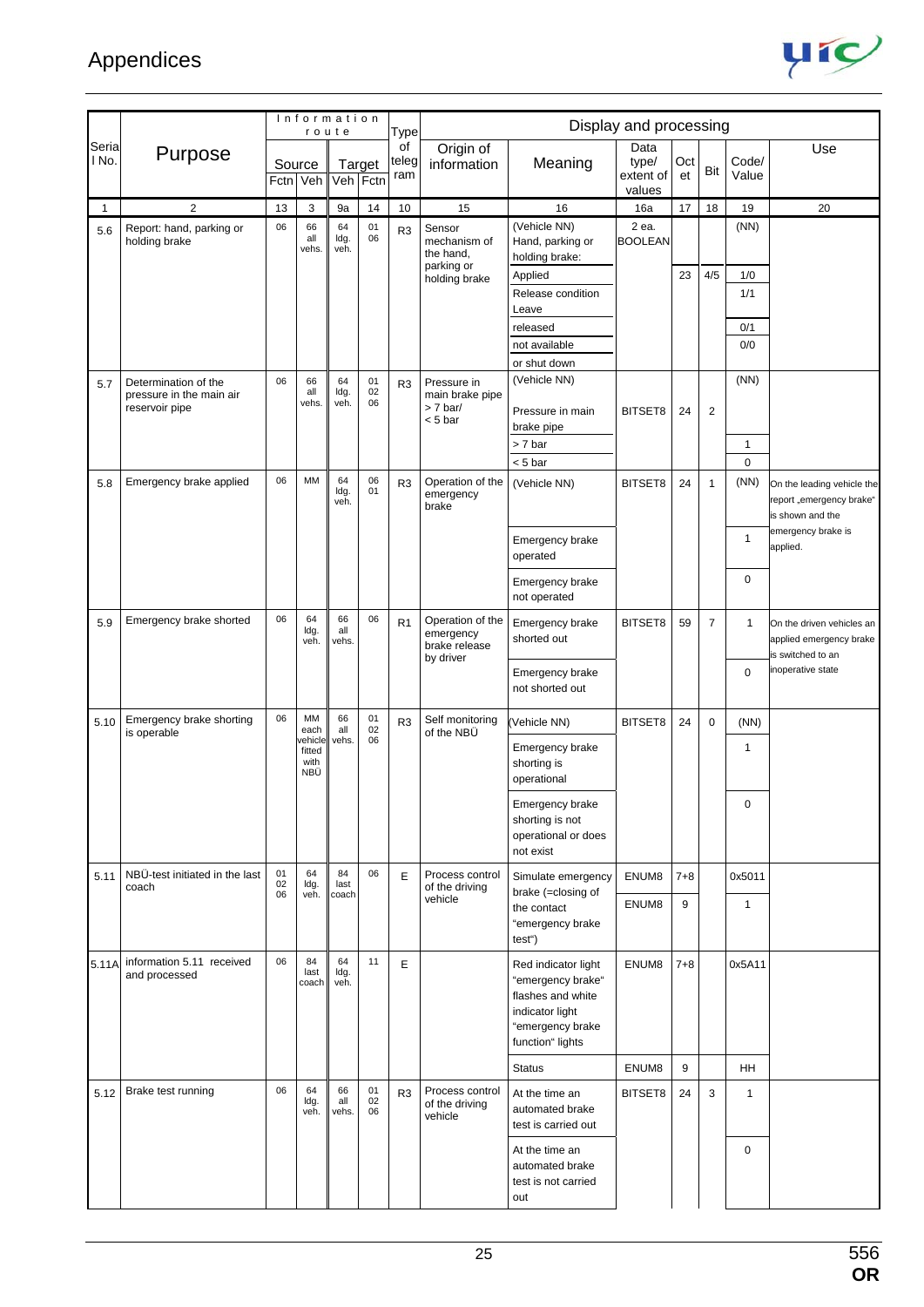

|              |                                           |          | Information           | route              |                    | <b>Type</b>        |                                                                      |                                          | Display and processing               |           |                |                |                                                                          |
|--------------|-------------------------------------------|----------|-----------------------|--------------------|--------------------|--------------------|----------------------------------------------------------------------|------------------------------------------|--------------------------------------|-----------|----------------|----------------|--------------------------------------------------------------------------|
| Seria<br>No. | Purpose                                   | Fctn     | Source<br>Veh         |                    | Target<br>Veh Fctn | of<br>teleg<br>ram | Origin of<br>information                                             | Meaning                                  | Data<br>type/<br>extent of<br>values | Oct<br>et | Bit            | Code/<br>Value | Use                                                                      |
| 1            | $\overline{2}$                            | 13       | 3                     | 9a                 | 14                 | 10                 | 15                                                                   | 16                                       | 16a                                  | 17        | 18             | 19             | 20                                                                       |
| 5.13         | Fast brake command                        | 06<br>02 | 64<br>ldg.<br>veh.    | 66<br>all<br>vehs. | 06                 | R <sub>1</sub>     | Operation of the<br>brake controller<br>or process<br>control of the | Carry out fast brake<br>application      | BITSET8                              | 59        | $\overline{2}$ | $\mathbf{1}$   | On all vehicles the fast<br>brake applies (the refilling<br>is aborted). |
|              |                                           |          |                       |                    |                    |                    | leading vehicle                                                      | Not Carry out fast<br>brake application  |                                      |           |                | $\mathbf 0$    |                                                                          |
| 5.14         | Control of the magnetic rail<br>brake     | 06<br>02 | 64<br>ldg.<br>veh.    | 66<br>all<br>vehs. | 06                 | R <sub>1</sub>     | Operation of the<br>brake controller                                 | Apply Mg brake                           |                                      |           | 3              | $\mathbf{1}$   |                                                                          |
|              |                                           |          |                       |                    |                    |                    | or process<br>control of the<br>leading vehicle                      | Release Mg brake                         |                                      |           |                | $\mathbf 0$    |                                                                          |
| 5.15         | Control of the eddy current<br>brake      | 06<br>02 | 64<br>ldg.            | 66<br>all          | 06                 | R <sub>1</sub>     | Operation of the<br>brake controller<br>or process                   | Eddy-current brake<br>for fast brake:    |                                      |           | 4              |                |                                                                          |
|              |                                           |          | veh.                  | vehs.              |                    |                    | control of the<br>leading vehicle                                    | unlocked                                 |                                      |           |                | 1              |                                                                          |
|              |                                           |          |                       |                    |                    |                    |                                                                      | locked                                   |                                      |           |                | 0              |                                                                          |
|              |                                           |          |                       |                    |                    |                    |                                                                      | Eddy-current brake<br>for service brake: |                                      |           | 5              |                |                                                                          |
|              |                                           |          |                       |                    |                    |                    |                                                                      | unlocked                                 |                                      |           |                | $\mathbf{1}$   |                                                                          |
|              |                                           |          |                       |                    |                    |                    |                                                                      | locked                                   |                                      |           |                | $\mathbf 0$    |                                                                          |
| 5.16         | Report of the motor brake                 | 03       | 65<br>driven          | 64<br>ldg.         | 02<br>06           | R2                 | Process control<br>of the driven<br>tractive vehicle                 | Motor brake is<br>operable               | <b>BOOLEAN</b>                       | 48        | 4              | $\mathbf{1}$   | On the display of the<br>eading vehicle the report                       |
|              |                                           |          | tractiv<br>e unit     | veh.               |                    |                    | or trainset                                                          | Motor brake is not<br>operable           |                                      |           |                | $\mathbf 0$    | ,E-brake" is shown. (only<br>special design series).                     |
| 6            | <b>Completeness of the train</b>          |          |                       |                    |                    |                    |                                                                      |                                          |                                      |           |                |                |                                                                          |
| 6.1          | Vehicle No. NN = last<br>vehicle present  | 11       | 68<br>last<br>vehicle | 64<br>ldg.<br>veh. | 02                 | R <sub>3</sub>     | regular sign of<br>life                                              | (Vehicle NN)<br>$=$<br>last vehicle      | BITSET16                             | 10        | $\mathbf 0$    | $\mathbf{1}$   |                                                                          |
|              |                                           |          |                       |                    |                    |                    |                                                                      | Vehicle NN is not<br>the last vehicle    |                                      |           |                | $\pmb{0}$      |                                                                          |
| 6.2          | Train tail light                          | 11       | 64<br>ldg.            | 68<br>last         | 02                 | E                  | Operation by                                                         | Train tail light:                        | ENUM8                                | $7 + 8$   |                | 0x6002         |                                                                          |
|              | switch on/switch off                      |          | veh.                  | vehicle            |                    |                    | driver                                                               | On                                       | ENUM8                                | 9         |                | $\mathbf{1}$   |                                                                          |
|              |                                           |          |                       |                    |                    |                    |                                                                      | Off                                      |                                      |           |                | $\mathbf 0$    |                                                                          |
| 6.2A         | Information 6.2 received<br>and processed | 02       | 68<br>last<br>vehicle | 64<br>ldg.<br>veh. | 11                 | E                  |                                                                      |                                          | ENUM8                                | $7 + 8$   |                | 0x6A02         |                                                                          |
|              |                                           |          |                       |                    |                    |                    |                                                                      | <b>Status</b>                            | ENUM8                                | 9         |                | HH             |                                                                          |
| 6.4          | Train tail light check                    | 11       | 68<br>last<br>vehicle | 64<br>ldg.<br>veh. | 02                 | R <sub>3</sub>     | Sensor on train<br>tail light                                        | (last Vehicle)<br>Train tail light is on | BITSET16                             | 10        | $\mathbf{1}$   | $\mathbf{1}$   |                                                                          |
|              |                                           |          |                       |                    |                    |                    |                                                                      | Train tail light is off                  |                                      |           |                | 0              |                                                                          |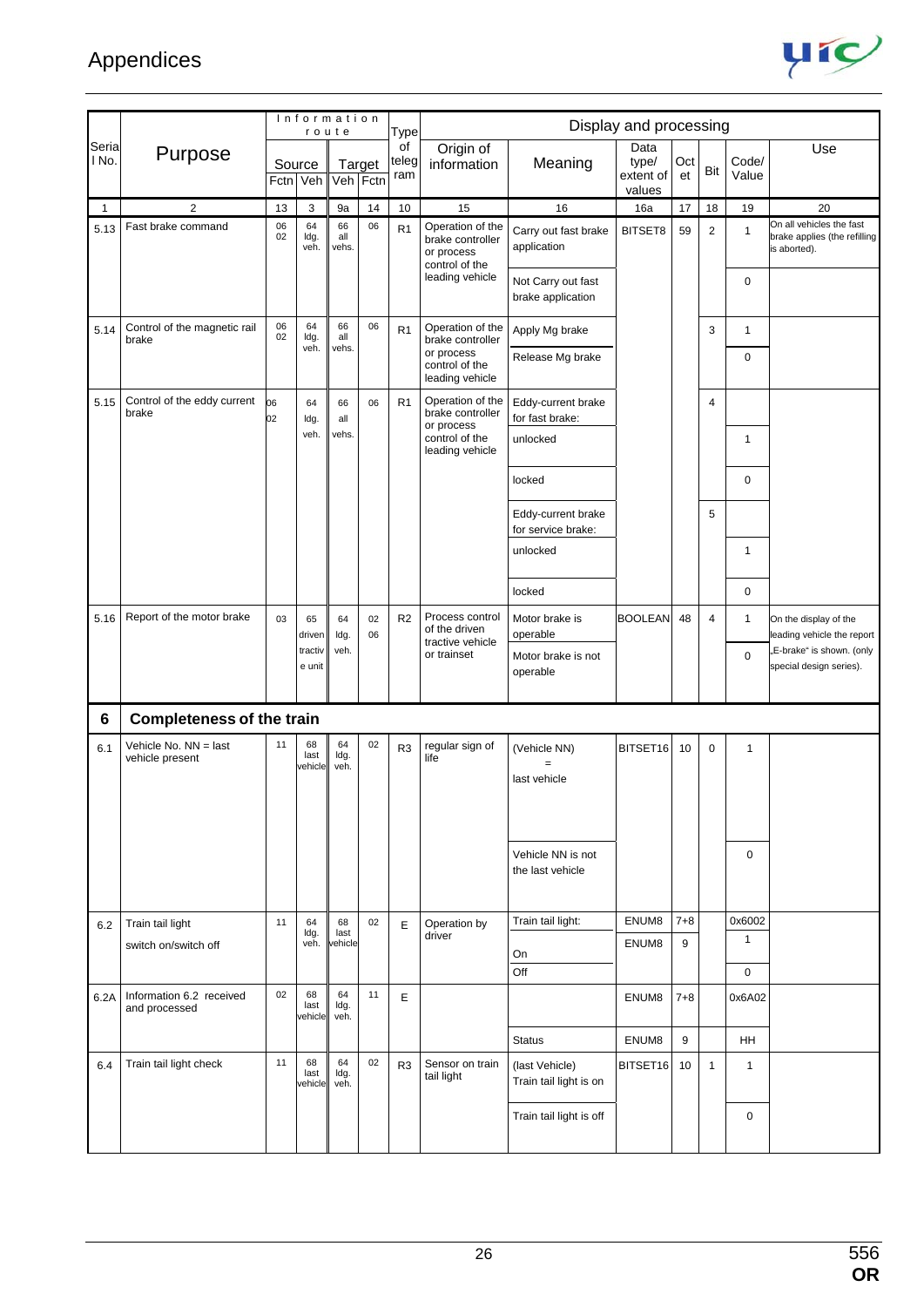

|                |                                                                                              |                    |                     | Information<br>route |        | Type               |                                                                   |                                                                                                                                                                      | Display and processing               |              |                |                     |                                                                                                                |
|----------------|----------------------------------------------------------------------------------------------|--------------------|---------------------|----------------------|--------|--------------------|-------------------------------------------------------------------|----------------------------------------------------------------------------------------------------------------------------------------------------------------------|--------------------------------------|--------------|----------------|---------------------|----------------------------------------------------------------------------------------------------------------|
| Seria<br>No.   | Purpose                                                                                      | Source<br>Fctn Veh |                     | Veh Fctn             | Target | of<br>teleg<br>ram | Origin of<br>information                                          | Meaning                                                                                                                                                              | Data<br>type/<br>extent of<br>values | Oct<br>et    | Bit            | Code/<br>Value      | Use                                                                                                            |
| 1              | $\overline{2}$                                                                               | 13                 | 3                   | 9a                   | 14     | 10                 | 15                                                                | 16                                                                                                                                                                   | 16a                                  | 17           | 18             | 19                  | 20                                                                                                             |
| 6.5            | Check connection of<br>automatic coupling                                                    | 11                 | 68<br>last<br>coach | 64<br>ldg.<br>veh.   | 02     | R <sub>3</sub>     | Sensor on the<br>automatic<br>coupling                            | (last Vehicle)<br>Automatic coupling<br>on the side turned<br>away from vehicle 01<br>occupied<br>Regarding vehicle 01<br>on the side turned<br>away from vehicle 02 |                                      | 10           | $\overline{2}$ | $\mathbf{1}$        |                                                                                                                |
|                |                                                                                              |                    |                     |                      |        |                    |                                                                   | Above named<br>couplings are not<br>occupied                                                                                                                         |                                      |              |                | $\mathbf 0$         |                                                                                                                |
| $\overline{7}$ | Air conditioning equipment                                                                   |                    |                     |                      |        |                    |                                                                   |                                                                                                                                                                      |                                      |              |                |                     |                                                                                                                |
| 7.1            | Air conditioning equipment<br>on (also preheating,<br>precooling)/off/ operational           | 13                 | <b>MM</b>           | 67                   | 13     | E                  | Operation of air<br>conditioning<br>equipment of<br>the train: On | Air conditioning<br>equipment:<br>On                                                                                                                                 | ENUM8<br>ENUM8                       | $7 + 8$<br>9 |                | $\mathbf{1}$        | 0x7001 At the leading vehicle the<br>normal operation is<br>supressed. Only frost free<br>operation is applied |
|                |                                                                                              |                    |                     |                      |        |                    |                                                                   | Off                                                                                                                                                                  |                                      |              |                | 0                   |                                                                                                                |
|                |                                                                                              |                    |                     |                      |        |                    |                                                                   | Operational                                                                                                                                                          |                                      |              |                | $\overline{2}$      |                                                                                                                |
| 7.1A           | Information 7.1<br>received and processed                                                    | 13                 | 67                  | <b>MM</b>            | 13     | E                  |                                                                   | <b>Status</b>                                                                                                                                                        | ENUM8<br>ENUM8                       | $7 + 8$<br>9 |                | 0x7A01<br>HH.       |                                                                                                                |
| 7.2            | Report air conditioning<br>equipment data                                                    | 13                 | <b>MM</b>           | 66/80                | 13     | E                  |                                                                   | Preheating/precool-<br>ing                                                                                                                                           | ENUM8<br>ENUM8                       | $7 + 8$<br>9 |                | 0x7002<br>1         |                                                                                                                |
| 7.2A           | Information 7.2 received<br>and processed, air<br>conditioning equipment<br>data is reported | 13                 | 66/80               | <b>MM</b>            | 13     | E                  |                                                                   | Vehicle NN                                                                                                                                                           | ENUM8<br>ENUM8                       | 5<br>$7 + 8$ |                | <b>NN</b><br>0x7A02 |                                                                                                                |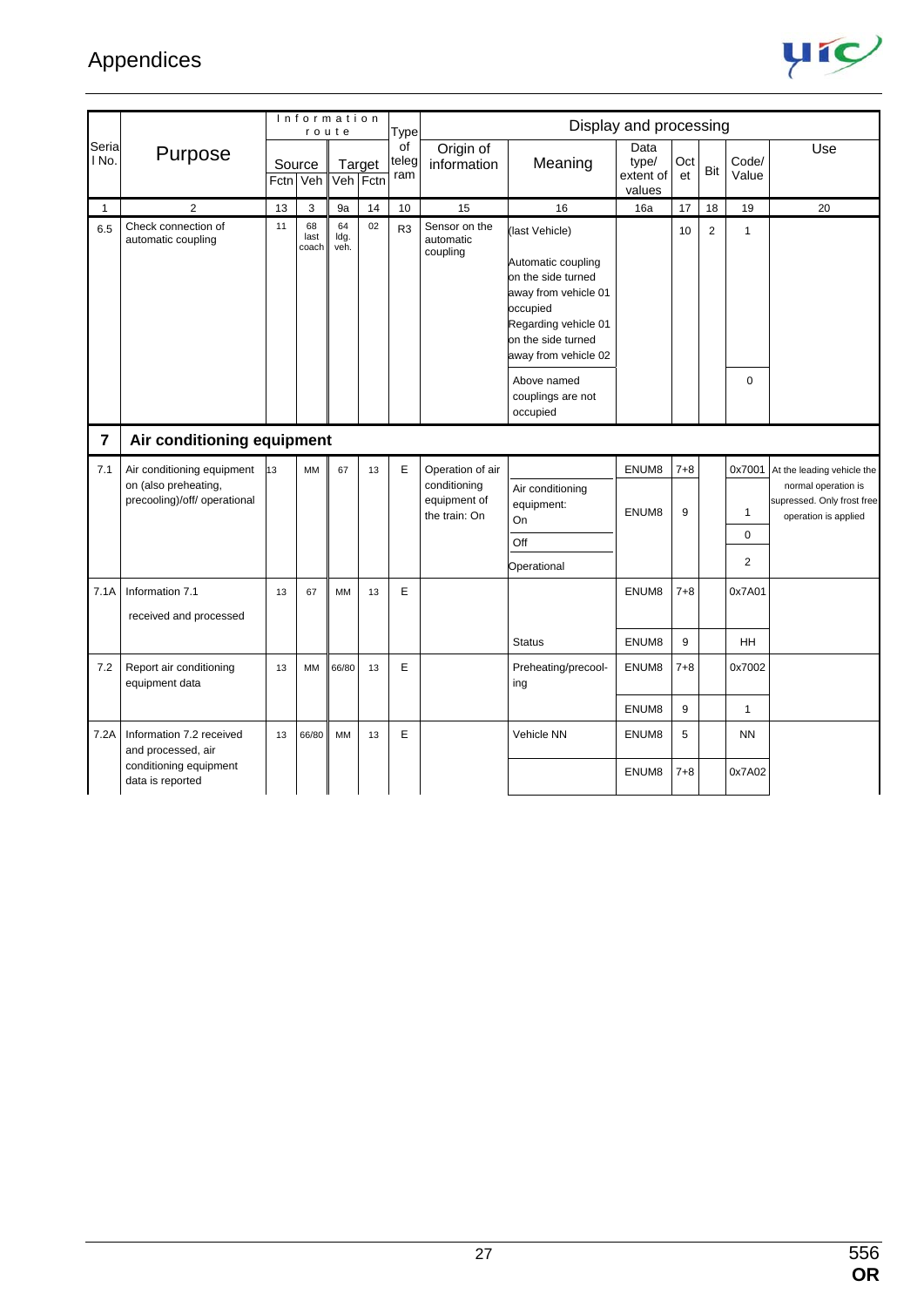

|                |                                                          | Information<br>route |                    |                    |                    |                            |                                                            |                                                             | Display and processing               |                  |              |                |                                           |
|----------------|----------------------------------------------------------|----------------------|--------------------|--------------------|--------------------|----------------------------|------------------------------------------------------------|-------------------------------------------------------------|--------------------------------------|------------------|--------------|----------------|-------------------------------------------|
| Seria<br>I No. | Purpose                                                  |                      | Source<br>Fctn Veh |                    | Target<br>Veh Fctn | Type<br>of<br>teleg<br>ram | Origin of<br>information                                   | Meaning                                                     | Data<br>type/<br>extent of<br>values | Oct<br>et        | Bit          | Code/<br>Value | Use                                       |
| $\mathbf{1}$   | $\overline{2}$                                           | 13                   | $\mathsf 3$        | 9a                 | 14                 | $10$                       | 15                                                         | $16\,$                                                      | 16a                                  | 17               | $18\,$       | $19$           | 20                                        |
|                |                                                          |                      |                    |                    |                    |                            |                                                            | Climatic data<br>heating                                    | ENUM8                                | $\boldsymbol{9}$ |              |                |                                           |
|                |                                                          |                      |                    |                    |                    |                            |                                                            | Category H1                                                 |                                      |                  |              | $\mathbf{1}$   |                                           |
|                |                                                          |                      |                    |                    |                    |                            |                                                            | Category H2                                                 |                                      |                  |              | $\overline{c}$ |                                           |
|                |                                                          |                      |                    |                    |                    |                            |                                                            | Category H3                                                 |                                      |                  |              | 3              |                                           |
|                |                                                          |                      |                    |                    |                    |                            |                                                            | Category H4                                                 |                                      |                  |              | 4              |                                           |
|                |                                                          |                      |                    |                    |                    |                            |                                                            | Category H5                                                 |                                      |                  |              | 5              |                                           |
|                |                                                          |                      |                    |                    |                    |                            |                                                            | Category H6                                                 |                                      |                  |              | 6              |                                           |
|                |                                                          |                      |                    |                    |                    |                            |                                                            | Category H7                                                 |                                      |                  |              | $\overline{7}$ |                                           |
|                |                                                          |                      |                    |                    |                    |                            |                                                            | Category H8                                                 |                                      |                  |              | 8              |                                           |
|                |                                                          |                      |                    |                    |                    |                            |                                                            | Category H9                                                 |                                      |                  |              | 9              |                                           |
|                |                                                          |                      |                    |                    |                    |                            |                                                            | Category H10                                                |                                      |                  |              | 10             |                                           |
|                |                                                          |                      |                    |                    |                    |                            |                                                            | Climatic data<br>cooling                                    |                                      |                  |              |                |                                           |
|                |                                                          |                      |                    |                    |                    |                            |                                                            | Category K1                                                 |                                      |                  |              | 21             |                                           |
|                |                                                          |                      |                    |                    |                    |                            |                                                            | Category K2                                                 |                                      |                  |              | 22             |                                           |
|                |                                                          |                      |                    |                    |                    |                            |                                                            | Category K3                                                 |                                      |                  |              | 23             |                                           |
|                |                                                          |                      |                    |                    |                    |                            |                                                            | Category K4                                                 |                                      |                  |              | 24             |                                           |
|                |                                                          |                      |                    |                    |                    |                            |                                                            | Category K5                                                 |                                      |                  |              | 25             |                                           |
|                |                                                          |                      |                    |                    |                    |                            |                                                            | Category K6                                                 |                                      |                  |              | 26             |                                           |
|                |                                                          |                      |                    |                    |                    |                            |                                                            | Category K7                                                 |                                      |                  |              | 27             |                                           |
|                |                                                          |                      |                    |                    |                    |                            |                                                            | Category K8                                                 |                                      |                  |              | 28             |                                           |
|                |                                                          |                      |                    |                    |                    |                            |                                                            | Category K9                                                 |                                      |                  |              | 29             |                                           |
|                |                                                          |                      |                    |                    |                    |                            |                                                            | Category K10                                                |                                      |                  |              | 30             |                                           |
| 8              | <b>Diagnosis</b>                                         |                      |                    |                    |                    |                            |                                                            |                                                             |                                      |                  |              |                |                                           |
| 8.1            | Flashing of the fault light<br>indicator in all vehicles | 09                   | MM                 | 67<br>all<br>vehs. | 09                 | R <sub>3</sub>             | Diagnostic<br>computer<br>reports the<br>priority A faults | (Vehicle MM)                                                |                                      |                  |              | (MM)           |                                           |
|                |                                                          |                      |                    |                    |                    |                            |                                                            | $\geq$ 1 local<br>unacknowledged<br>A-fault present         | BITSET8                              | 25               | $\mathbf 0$  | $\mathbf{1}$   |                                           |
|                |                                                          |                      |                    |                    |                    |                            |                                                            | ≥1 current A fault<br>present                               |                                      |                  | $\mathbf{1}$ | $\mathbf{1}$   |                                           |
|                |                                                          |                      |                    |                    |                    |                            |                                                            | ≥1 A-fault present                                          |                                      |                  | 2            | $\mathbf{1}$   |                                           |
|                |                                                          |                      |                    |                    |                    |                            |                                                            | $\geq$ 1 cry for help                                       | BITSET8                              | 29               | 6            | $\mathbf{1}$   |                                           |
| 8.2            | Remote acknowledgment of<br>unacknowledged A defects     | 09                   | <b>NN</b>          | MM                 | 09                 | Е                          | Operation of the<br>I-button                               | i-button operated<br>indicator for<br>diagnostic results in | ENUM8                                | $7 + 8$          |              | 0x8002         |                                           |
|                |                                                          |                      |                    |                    |                    |                            |                                                            | order                                                       | ENUM8                                | 9                |              | $\mathbf{1}$   |                                           |
| 8.2A           | Information 8.2 received<br>and processed                | 09                   | MM                 | <b>NN</b>          | 09                 | E                          |                                                            | Code                                                        | ENUM8                                | $7 + 8$          |              | 0x8A02         |                                           |
|                |                                                          |                      |                    |                    |                    |                            |                                                            | <b>Status</b>                                               | ENUM8                                | 9                |              | $\mathbf{1}$   | Acknowledge of<br>unacknowledged A-faults |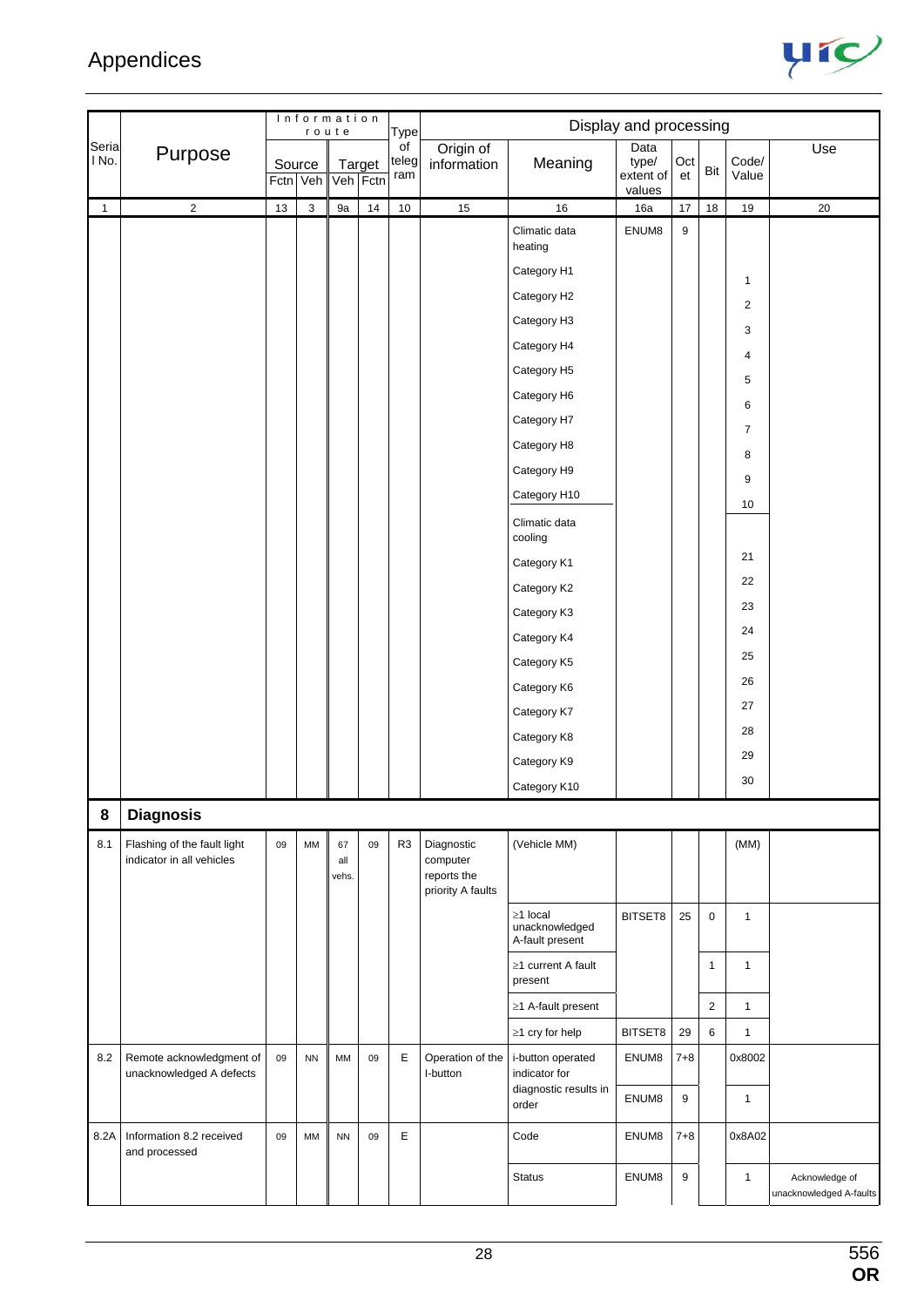

|                |                                                          |    | Information        | route      |                    | Type                            |                                                            |                                               | Display and processing               |                  |                  |                          |        |
|----------------|----------------------------------------------------------|----|--------------------|------------|--------------------|---------------------------------|------------------------------------------------------------|-----------------------------------------------|--------------------------------------|------------------|------------------|--------------------------|--------|
| Seria<br>I No. | Purpose                                                  |    | Source<br>Fctn Veh |            | Target<br>Veh Fctn | $\overline{of}$<br>teleg<br>ram | Origin of<br>information                                   | Meaning                                       | Data<br>type/<br>extent of<br>values | Oct<br>et        | Bit              | Code/<br>Value           | Use    |
| $\mathbf{1}$   | $\overline{2}$                                           | 13 | $\mathbf{3}$       | 9a         | $14$               | 10                              | 15                                                         | $16\,$                                        | 16a                                  | 17               | 18               | $19$                     | $20\,$ |
| $8.3\,$        | Request for the<br>transmission of diagnostic<br>results | 09 | MM                 | ${\sf NN}$ | 09                 | $\mathsf E$                     | Use of the<br>diagnostics in<br>any vehicle<br>(veh MM) as | vehicle MM                                    | ENUM8                                | $\sqrt{5}$       |                  | $\mathsf{MM}$            |        |
|                |                                                          |    |                    |            |                    |                                 | specified in UIC<br>557 Appendix 7                         | Send diagnostic<br>results to vehicle<br>МM   | ENUM8                                | $7 + 8$          |                  | 0x8003                   |        |
|                |                                                          |    |                    |            |                    |                                 |                                                            | Status                                        | ENUM8                                | $\boldsymbol{9}$ |                  | $\mathbf{1}$             |        |
|                |                                                          |    |                    |            |                    |                                 |                                                            | Choose the<br>priorities to be<br>transmitted | BITSET <sub>16</sub>                 | 11               | $\mathsf 0$      |                          |        |
|                |                                                          |    |                    |            |                    |                                 |                                                            | A comes<br>no<br>yes                          |                                      |                  |                  | $\ldots 0$<br>$\cdot$ .1 |        |
|                |                                                          |    |                    |            |                    |                                 |                                                            | A goes                                        |                                      |                  | $\mathbf{1}$     |                          |        |
|                |                                                          |    |                    |            |                    |                                 |                                                            | no                                            |                                      |                  |                  | $\ldots 0$               |        |
|                |                                                          |    |                    |            |                    |                                 |                                                            | yes                                           |                                      |                  |                  | $\cdot$ .1               |        |
|                |                                                          |    |                    |            |                    |                                 |                                                            | <b>B</b> comes                                |                                      |                  | $\mathbf 2$      |                          |        |
|                |                                                          |    |                    |            |                    |                                 |                                                            | no<br>yes                                     |                                      |                  |                  | $\ldots 0$<br>$\cdot$ .1 |        |
|                |                                                          |    |                    |            |                    |                                 |                                                            | B goes                                        |                                      |                  | $\mathbf{3}$     |                          |        |
|                |                                                          |    |                    |            |                    |                                 |                                                            | no                                            |                                      |                  |                  | $\ldots 0$               |        |
|                |                                                          |    |                    |            |                    |                                 |                                                            | yes                                           |                                      |                  |                  | $\cdot$ .1               |        |
|                |                                                          |    |                    |            |                    |                                 |                                                            | C comes                                       |                                      |                  | $\overline{4}$   |                          |        |
|                |                                                          |    |                    |            |                    |                                 |                                                            | no                                            |                                      |                  |                  | $\ldots 0$               |        |
|                |                                                          |    |                    |            |                    |                                 |                                                            | yes                                           |                                      |                  |                  | $\cdot$ .1               |        |
|                |                                                          |    |                    |            |                    |                                 |                                                            | C goes                                        |                                      |                  | $\,$ 5 $\,$      |                          |        |
|                |                                                          |    |                    |            |                    |                                 |                                                            | no                                            |                                      |                  |                  | $\ldots 0$               |        |
|                |                                                          |    |                    |            |                    |                                 |                                                            | yes                                           |                                      |                  |                  | $\cdot$ .1               |        |
|                |                                                          |    |                    |            |                    |                                 |                                                            | A1 comes                                      |                                      |                  | 6                |                          |        |
|                |                                                          |    |                    |            |                    |                                 |                                                            | no<br>yes                                     |                                      |                  |                  | 0.0                      |        |
|                |                                                          |    |                    |            |                    |                                 |                                                            |                                               |                                      |                  |                  | $\cdot$ .1               |        |
|                |                                                          |    |                    |            |                    |                                 |                                                            | A1 goes                                       |                                      |                  | $\boldsymbol{7}$ |                          |        |
|                |                                                          |    |                    |            |                    |                                 |                                                            | no<br>yes                                     |                                      |                  |                  | .0<br>$\cdot$ .1         |        |
|                |                                                          |    |                    |            |                    |                                 |                                                            | B1 comes                                      |                                      |                  |                  |                          |        |
|                |                                                          |    |                    |            |                    |                                 |                                                            | no                                            |                                      | 12               | $\mathbf 0$      | 0.0                      |        |
|                |                                                          |    |                    |            |                    |                                 |                                                            | yes                                           |                                      |                  |                  | $\cdot$ .1               |        |
|                |                                                          |    |                    |            |                    |                                 |                                                            | B1 goes                                       |                                      |                  | $\mathbf{1}$     |                          |        |
|                |                                                          |    |                    |            |                    |                                 |                                                            | no                                            |                                      |                  |                  | 0.0                      |        |
|                |                                                          |    |                    |            |                    |                                 |                                                            | yes                                           |                                      |                  |                  | $\cdot$ .1               |        |
|                |                                                          |    |                    |            |                    |                                 |                                                            | Reserve                                       |                                      |                  | $2 - 7$          |                          |        |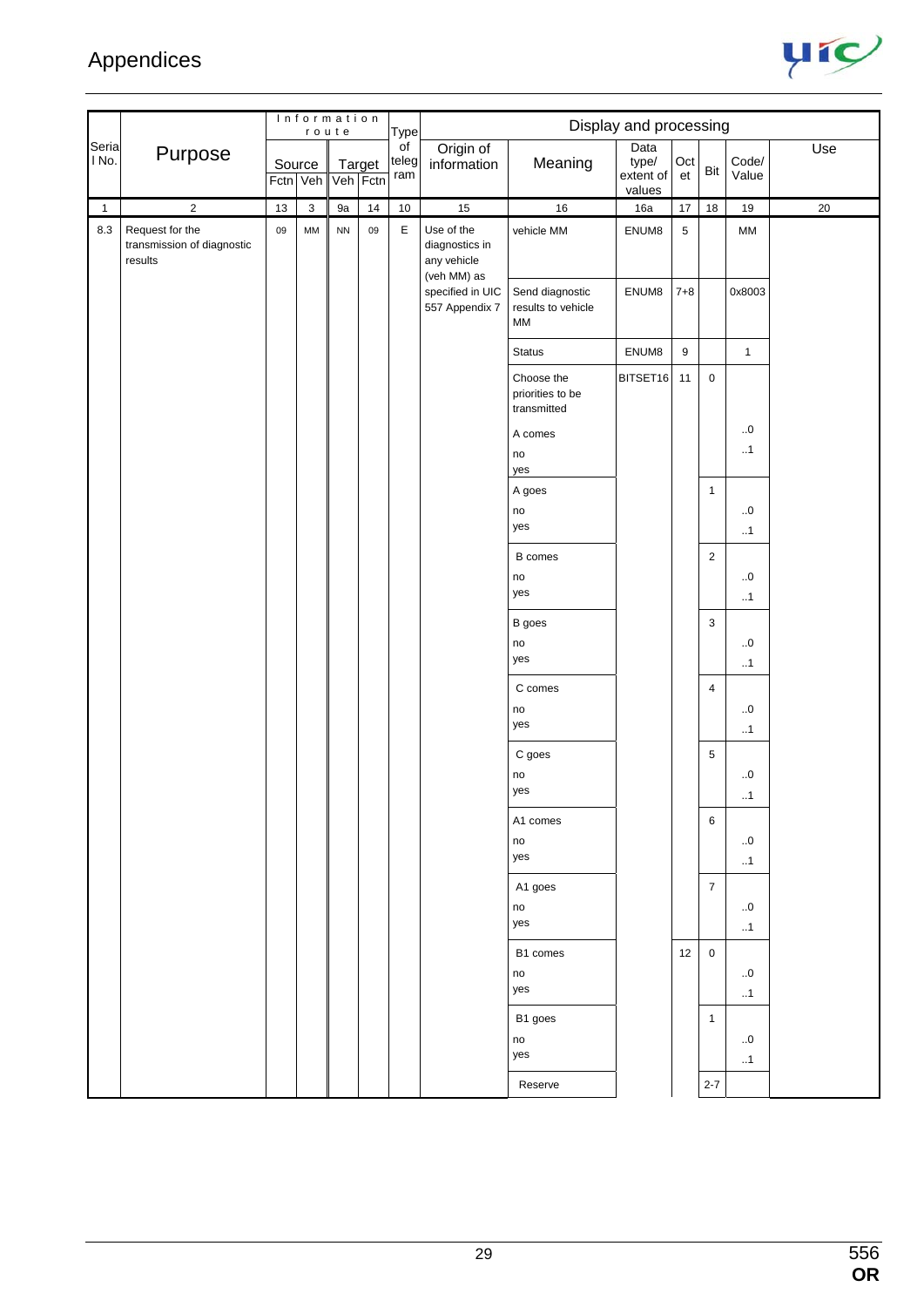

|                |                | Information<br>route<br><b>Type</b> |   |    |                    |                    |                          |                                                                                                                  | Display and processing               |           |     |                          |     |
|----------------|----------------|-------------------------------------|---|----|--------------------|--------------------|--------------------------|------------------------------------------------------------------------------------------------------------------|--------------------------------------|-----------|-----|--------------------------|-----|
| Seria<br>I No. | Purpose        | Source<br>Fctn Veh                  |   |    | Target<br>Veh Fctn | of<br>teleg<br>ram | Origin of<br>information | Meaning                                                                                                          | Data<br>type/<br>extent of<br>values | Oct<br>et | Bit | Code/<br>Value           | Use |
| $\mathbf{1}$   | $\overline{c}$ | 13                                  | 3 | 9a | 14                 | $10\,$             | 15                       | $16\,$                                                                                                           | 16a                                  | 17        | 18  | 19                       | 20  |
|                |                |                                     |   |    |                    |                    |                          | Select the history to<br>be transmitted:<br>Only last entry<br>last 2 entries<br>last n entries                  | ENUM8                                | 13        |     | 1<br>$\overline{c}$<br>n |     |
|                |                |                                     |   |    |                    |                    |                          | all                                                                                                              |                                      |           |     | 255                      |     |
|                |                |                                     |   |    |                    |                    |                          | Select the faults to<br>be transmitted<br>according to the<br>read out status:<br>only non local<br>acknowledged | ENUM8                                | 14        |     | $\mathbf{1}$             |     |
|                |                |                                     |   |    |                    |                    |                          | faults<br>only faults not yet<br>read out from the<br>leading vehicle                                            |                                      |           |     | $\overline{c}$           |     |
|                |                |                                     |   |    |                    |                    |                          | only non<br>acknowledged                                                                                         |                                      |           |     | 129                      |     |
|                |                |                                     |   |    |                    |                    |                          | faults                                                                                                           |                                      |           |     | 130                      |     |
|                |                |                                     |   |    |                    |                    |                          | only faults not yet<br>read out                                                                                  |                                      |           |     | 255                      |     |
|                |                |                                     |   |    |                    |                    |                          | all faults                                                                                                       |                                      |           |     |                          |     |
|                |                |                                     |   |    |                    |                    |                          | Reserve                                                                                                          |                                      | 15        |     |                          |     |
|                |                |                                     |   |    |                    |                    |                          | Number of the<br>maximum<br>diagnostic events in<br>an 8.3A telegram to<br>be transmitted                        | Unsigned8                            | 16        |     | HH                       |     |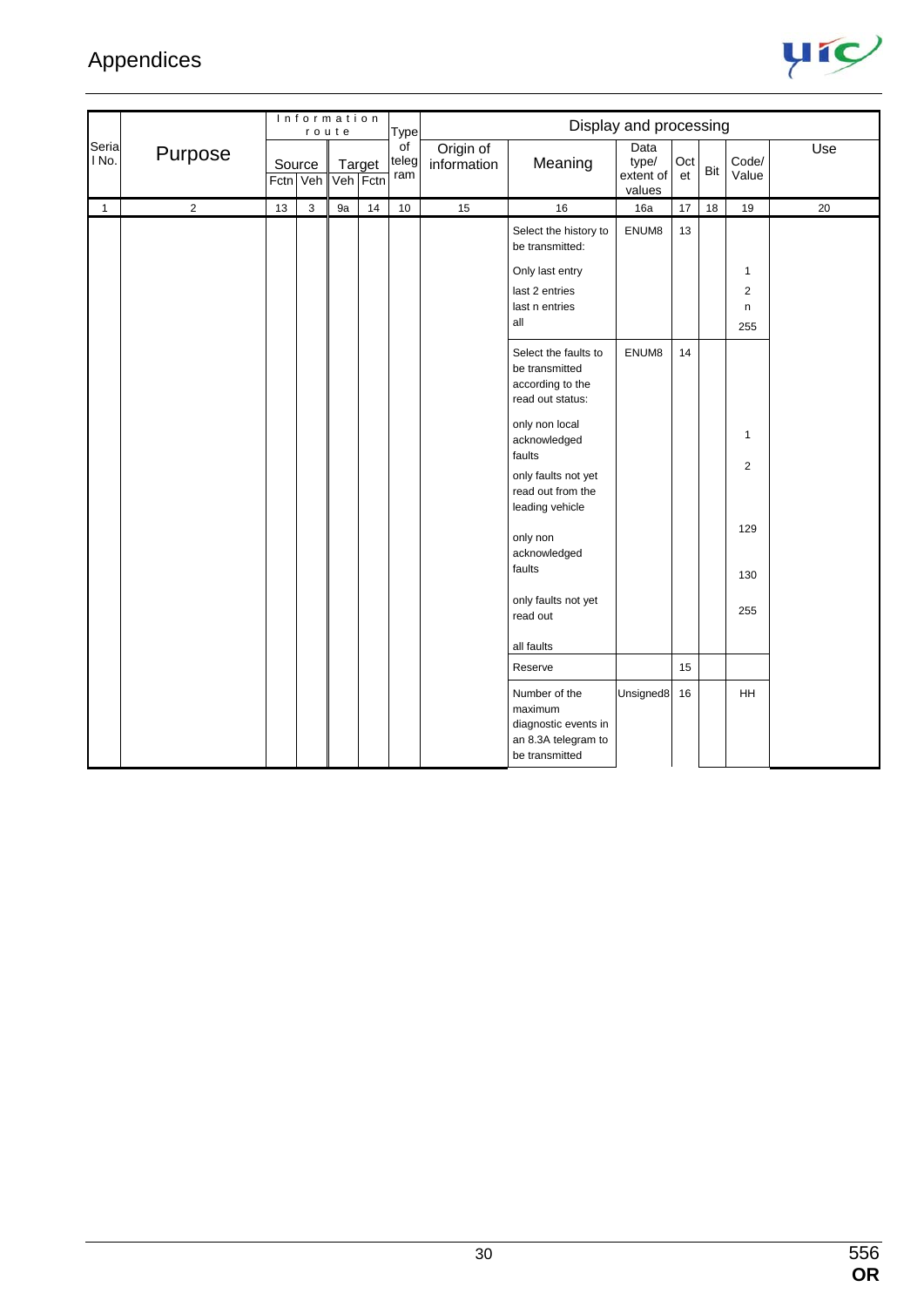

|                |            |    |                    | Information<br>route |                    | <b>Type</b>        |                          |                                                                                                                                                 | Display and processing               |             |     |                           |     |
|----------------|------------|----|--------------------|----------------------|--------------------|--------------------|--------------------------|-------------------------------------------------------------------------------------------------------------------------------------------------|--------------------------------------|-------------|-----|---------------------------|-----|
| Seria<br>I No. | Purpose    |    | Source<br>Fctn Veh |                      | Target<br>Veh Fctn | of<br>teleg<br>ram | Origin of<br>information | Meaning                                                                                                                                         | Data<br>type/<br>extent of<br>values | Oct<br>et   | Bit | Code/<br>Value            | Use |
| $\mathbf{1}$   | $\sqrt{2}$ | 13 | 3                  | 9a                   | 14                 | 10                 | 15                       | $16\,$                                                                                                                                          | 16a                                  | 17          | 18  | 19                        | 20  |
|                |            |    |                    |                      |                    |                    |                          | Select text type<br>No text<br>Conductor-text                                                                                                   | ENUM8                                | 17          |     | $\pmb{0}$<br>$\mathbf{1}$ |     |
|                |            |    |                    |                      |                    |                    |                          | Examiner-text                                                                                                                                   |                                      |             |     | $\overline{c}$            |     |
|                |            |    |                    |                      |                    |                    |                          | Driver-text                                                                                                                                     |                                      |             |     | 3                         |     |
|                |            |    |                    |                      |                    |                    |                          | Short text                                                                                                                                      |                                      |             |     | $\overline{4}$            |     |
|                |            |    |                    |                      |                    |                    |                          | Reserve                                                                                                                                         |                                      |             |     | $5-9$                     |     |
|                |            |    |                    |                      |                    |                    |                          | Driver remedy text<br>when stationary<br>$(v=0)$ for<br>unoccupied tractive<br>vehicle                                                          |                                      |             |     | 10                        |     |
|                |            |    |                    |                      |                    |                    |                          | Driver remedy text<br>when moving (v>0)<br>for unoccupied<br>tractive vehicle                                                                   |                                      |             |     | 11                        |     |
|                |            |    |                    |                      |                    |                    |                          | Driver remedy text<br>when stationary<br>(v=0) for occupied                                                                                     |                                      |             |     | 12                        |     |
|                |            |    |                    |                      |                    |                    |                          | Driver remedy text<br>when running (v>0)<br>for unoccupied<br>tractive vehicle<br>Free for national<br>use                                      |                                      |             |     | 13<br>128-255             |     |
|                |            |    |                    |                      |                    |                    |                          | Railway<br>administration of<br>the stopping place<br><b>UIC</b><br>e.g. DB AG                                                                  | Unsigned8                            | 18          |     | 0<br>80                   |     |
|                |            |    |                    |                      |                    |                    |                          | e.g. SBB<br>$\cdots$<br>Desired language                                                                                                        | CHAR[2] 19+2                         |             |     | 85                        |     |
|                |            |    |                    |                      |                    |                    |                          | Basic installation of<br>the language on the<br>responding vehicle<br>otherwise two<br>ASCII-signs as<br>specified in ISO-2<br>letter-language- |                                      | $\mathbf 0$ |     | ,,\0\0,,                  |     |
|                |            |    |                    |                      |                    |                    |                          | code e.g<br>for German<br>for French<br>for Italian                                                                                             |                                      |             |     | "de"<br>"fr"<br>"it"      |     |
|                |            |    |                    |                      |                    |                    |                          | Ambient data with<br>transmission?<br>No                                                                                                        |                                      | 21          |     | $\pmb{0}$                 |     |
|                |            |    |                    |                      |                    |                    |                          | Yes                                                                                                                                             |                                      |             |     | $\mathbf{1}$              |     |
|                |            |    |                    |                      |                    |                    |                          | Reserve                                                                                                                                         |                                      | $22\,$      |     |                           |     |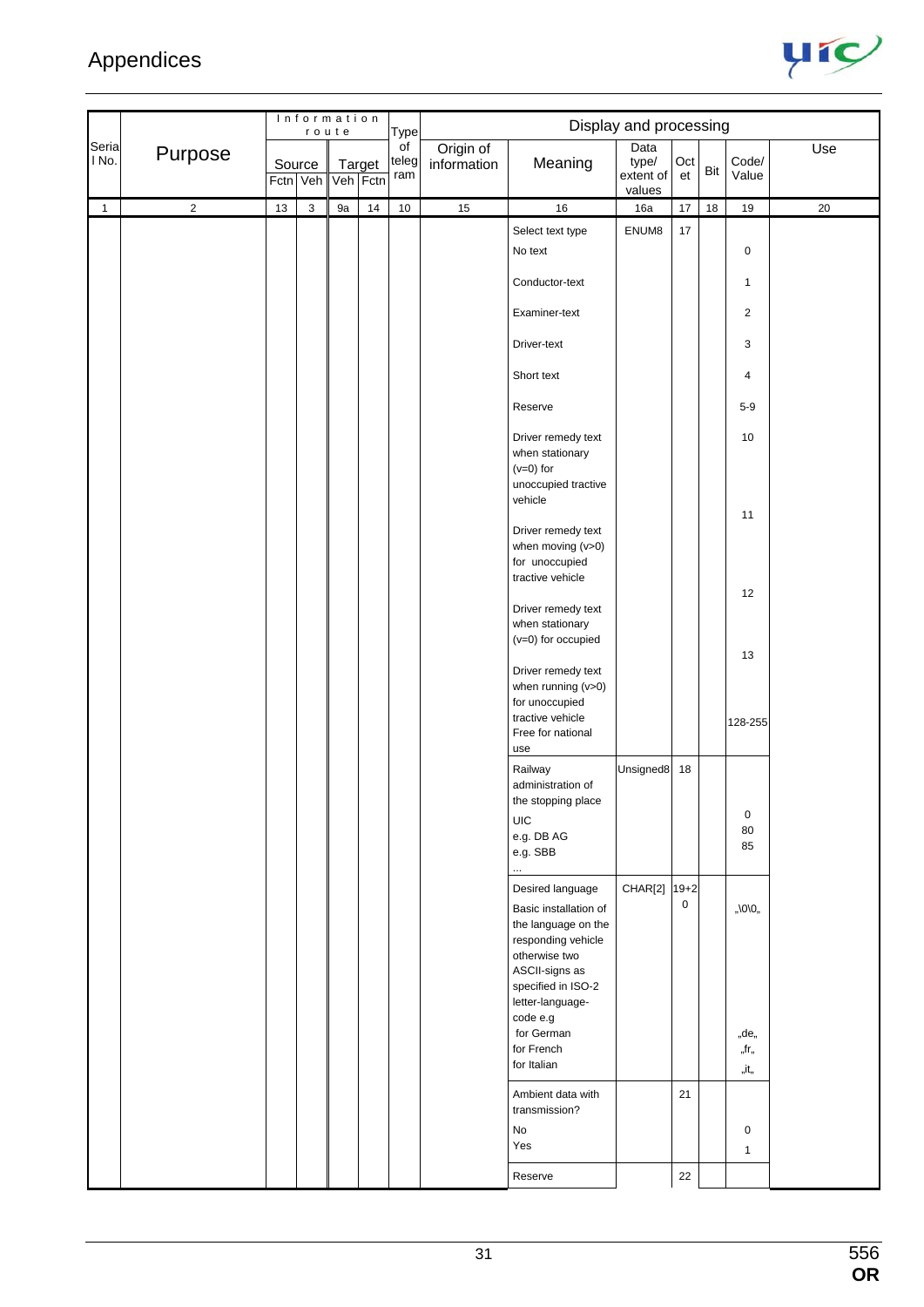

|                |                                       |        | Information | route     |        | <b>Type</b>        |                                |                                                                       | Display and processing               |              |              |                                                    |     |
|----------------|---------------------------------------|--------|-------------|-----------|--------|--------------------|--------------------------------|-----------------------------------------------------------------------|--------------------------------------|--------------|--------------|----------------------------------------------------|-----|
| Seria<br>I No. | Purpose                               | Source | Fctn Veh    | Veh Fctn  | Target | of<br>teleg<br>ram | Origin of<br>information       | Meaning                                                               | Data<br>type/<br>extent of<br>values | Oct<br>et    | Bit          | Code/<br>Value                                     | Use |
| $\mathbf{1}$   | $\overline{2}$                        | $13$   | 3           | 9a        | 14     | $10$               | 15                             | 16                                                                    | 16a                                  | 17           | 18           | 19                                                 | 20  |
|                |                                       |        |             |           |        |                    |                                | Start fault code                                                      | Unsigned1 23+2<br>6                  | 4            |              | HHHH                                               |     |
|                |                                       |        |             |           |        |                    |                                | Time stamp of the<br>start fault code                                 | Timedate4<br>8                       | $25 -$<br>30 |              |                                                    |     |
|                |                                       |        |             |           |        |                    |                                | Offset to start fault-<br>code                                        | Integer8                             | 31           |              |                                                    |     |
|                |                                       |        |             |           |        |                    |                                | from start code n<br>faults backwards                                 |                                      |              |              | n -(1≤n<br>$\leq$ 127)                             |     |
|                |                                       |        |             |           |        |                    |                                | with start fault code<br>beginning forewards                          |                                      |              |              | $\pmb{0}$                                          |     |
|                |                                       |        |             |           |        |                    |                                | with from start fault<br>code next entry<br>forewards                 |                                      |              |              | $\mathbf{1}$                                       |     |
|                |                                       |        |             |           |        |                    |                                | not allowed                                                           |                                      |              |              | - n -(2 ≤                                          |     |
|                |                                       |        |             |           |        |                    |                                |                                                                       |                                      |              |              | n<br>$\leq$ 127)                                   |     |
|                |                                       |        |             |           |        |                    |                                | Reserve                                                               |                                      | $32-$<br>36  |              |                                                    |     |
| 8.3A           | Transmission of diagnostic<br>results | 09     | <b>NN</b>   | <b>MM</b> | 09     | E                  | Arrival of the<br>telegram 8.3 | Vehicle NN                                                            | ENUM8                                | 5            |              | <b>NN</b>                                          |     |
|                |                                       |        |             |           |        |                    |                                | (Owning railway)                                                      | ENUM8                                | $\mathbf{1}$ |              | (NN)                                               |     |
|                |                                       |        |             |           |        |                    | Kopfinformation                | Code                                                                  | ENUM8                                | $7 + 8$      |              | 0x8A03                                             |     |
|                |                                       |        |             |           |        |                    |                                | <b>Status</b>                                                         | ENUM8                                | 9            |              | HH                                                 |     |
|                |                                       |        |             |           |        |                    |                                | Number of the<br>diagnostic events<br>transmitted in this<br>telegram | Unsigned8                            | 11           |              |                                                    |     |
|                |                                       |        |             |           |        |                    |                                | no                                                                    |                                      |              |              | 0                                                  |     |
|                |                                       |        |             |           |        |                    |                                | n diagnostic events                                                   |                                      |              |              | n<br>$(1 \leq n)$<br>$\leq$ 255)                   |     |
|                |                                       |        |             |           |        |                    |                                | Number of<br>diagnostic events<br>still to be<br>transmitted          | Unsigned8                            | 12           |              |                                                    |     |
|                |                                       |        |             |           |        |                    |                                | no more<br>still n diagnostic<br>events                               |                                      |              |              | $\pmb{0}$<br>$\sf n$<br>$(1 \leq n$<br>$\leq$ 254) |     |
|                |                                       |        |             |           |        |                    |                                | still 255 or more<br>diagnostic events                                |                                      |              |              | 255                                                |     |
|                |                                       |        |             |           |        |                    |                                | Status of the<br>supported priorities                                 | BITSET8                              | 13           | $\mathbf 0$  |                                                    |     |
|                |                                       |        |             |           |        |                    |                                | A is supported<br>No<br>yes                                           |                                      |              |              | $\ldots 0$<br>$\cdot$ .1                           |     |
|                |                                       |        |             |           |        |                    |                                | B is supported                                                        |                                      |              | $\mathbf{1}$ |                                                    |     |
|                |                                       |        |             |           |        |                    |                                | no<br>yes                                                             |                                      |              |              | .0<br>$\cdot$ .1                                   |     |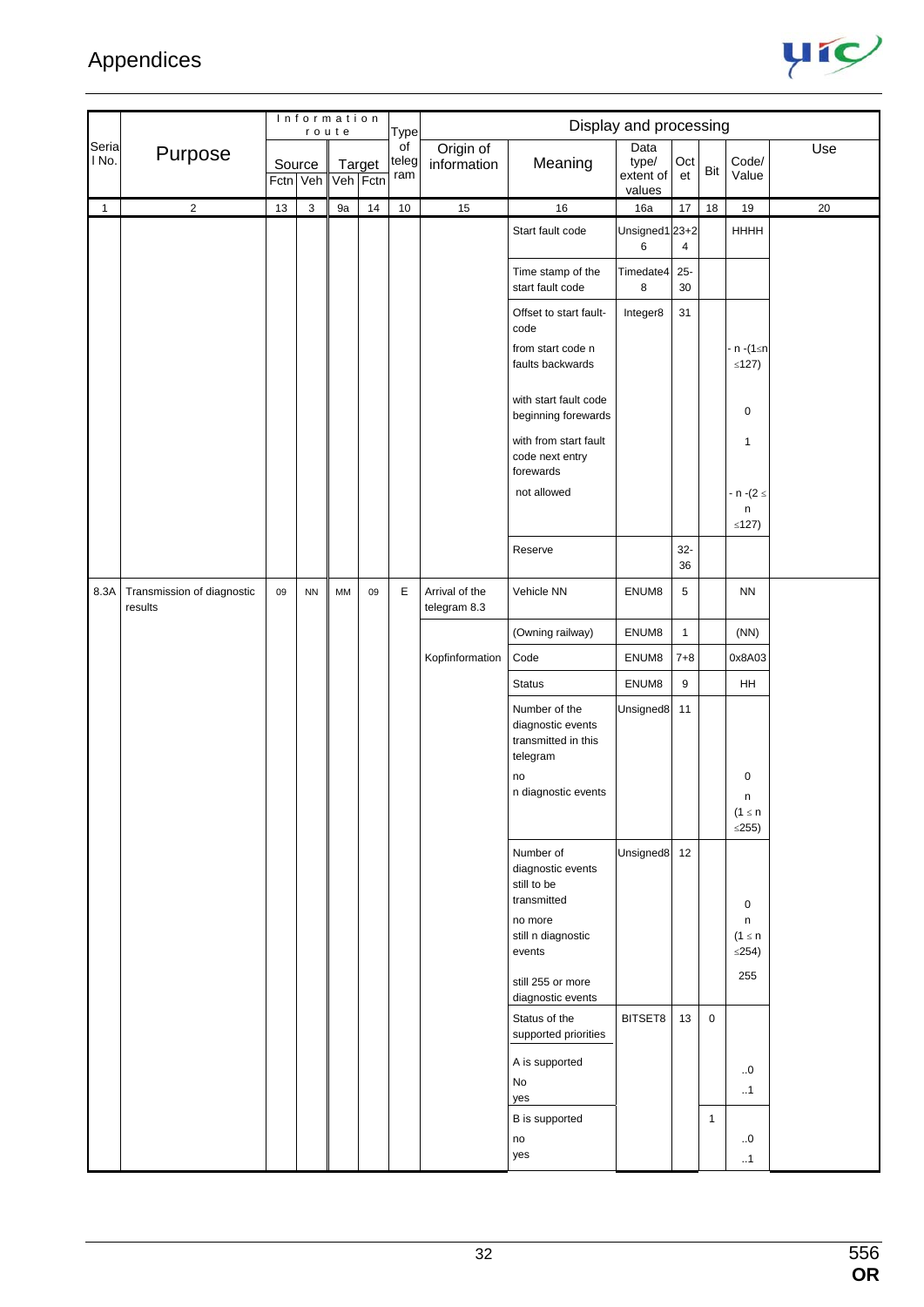

|                |                         |    | Information        | route |                    | Type               |                          |                                                                                                                                                             | Display and processing               |               |                         |                           |     |
|----------------|-------------------------|----|--------------------|-------|--------------------|--------------------|--------------------------|-------------------------------------------------------------------------------------------------------------------------------------------------------------|--------------------------------------|---------------|-------------------------|---------------------------|-----|
| Seria<br>I No. | Purpose                 |    | Source<br>Fctn Veh |       | Target<br>Veh Fctn | of<br>teleg<br>ram | Origin of<br>information | Meaning                                                                                                                                                     | Data<br>type/<br>extent of<br>values | Oct<br>et     | Bit                     | Code/<br>Value            | Use |
| $\mathbf{1}$   | $\overline{\mathbf{c}}$ | 13 | $\mathsf 3$        | 9a    | 14                 | $10\,$             | 15                       | 16                                                                                                                                                          | 16a                                  | $17$          | 18                      | 19                        | 20  |
|                |                         |    |                    |       |                    |                    |                          | C is supported<br>no<br>yes                                                                                                                                 |                                      |               | $\sqrt{2}$              | $\ldots 0$<br>$\cdot$ .1  |     |
|                |                         |    |                    |       |                    |                    |                          | A1 is supported<br>no<br>yes                                                                                                                                |                                      |               | 3                       | $\ldots 0$<br>$\cdot$ .1  |     |
|                |                         |    |                    |       |                    |                    |                          | B1 is supported<br>no<br>yes                                                                                                                                |                                      |               | $\overline{\mathbf{4}}$ | $\ldots 0$<br>$\cdot$ .1  |     |
|                |                         |    |                    |       |                    |                    |                          | Reserve                                                                                                                                                     |                                      |               | $5 - 7$                 |                           |     |
|                |                         |    |                    |       |                    |                    |                          | Reserve                                                                                                                                                     |                                      | $14 -$<br>16  |                         |                           |     |
|                |                         |    |                    |       |                    |                    |                          | Status text-type<br>requested text type<br>could not be<br>supplied<br>required text type<br>was supplied                                                   | ENUM8                                | $17$          |                         | $\pmb{0}$<br>$\mathbf{1}$ |     |
|                |                         |    |                    |       |                    |                    |                          | Status railway of the<br>stopping place                                                                                                                     | ENUM8                                | 18            |                         |                           |     |
|                |                         |    |                    |       |                    |                    |                          | is not supported<br>may deliver only<br>UIC<br>Railway is not                                                                                               |                                      |               |                         | $\pmb{0}$<br>$\mathbf{1}$ |     |
|                |                         |    |                    |       |                    |                    |                          | supported<br>Language supplied:<br>Two ASCII-signs as<br>specified in ISO-2<br>Letter-Language-<br>Code e.g. for<br>German<br>French<br>Italian             | CHAR[2]                              | $19 + 2$<br>0 |                         | "de"<br>"tr"<br>"it"      |     |
|                |                         |    |                    |       |                    |                    |                          | Language status<br>does not know<br>requested<br>language, may<br>supply text in<br>language of the<br>basic installation<br>required text was<br>delivered | ENUM8                                | 21            |                         | $\ldots 0$<br>$\cdot$ .1  |     |
|                |                         |    |                    |       |                    |                    |                          | Reserve                                                                                                                                                     |                                      | 22            |                         |                           |     |
|                |                         |    |                    |       |                    |                    | 1. Detail-data<br>block  | Long diagnostic<br>results                                                                                                                                  | Unsigned1 23+<br>6                   | 24            |                         |                           |     |
|                |                         |    |                    |       |                    |                    |                          | Fault status and<br>priority                                                                                                                                | BITSET8                              | 25            | $\mathbf 0$             |                           |     |
|                |                         |    |                    |       |                    |                    |                          | A-fault<br>no<br>yes                                                                                                                                        |                                      |               |                         | $\ldots 0$<br>$\cdot$ .1  |     |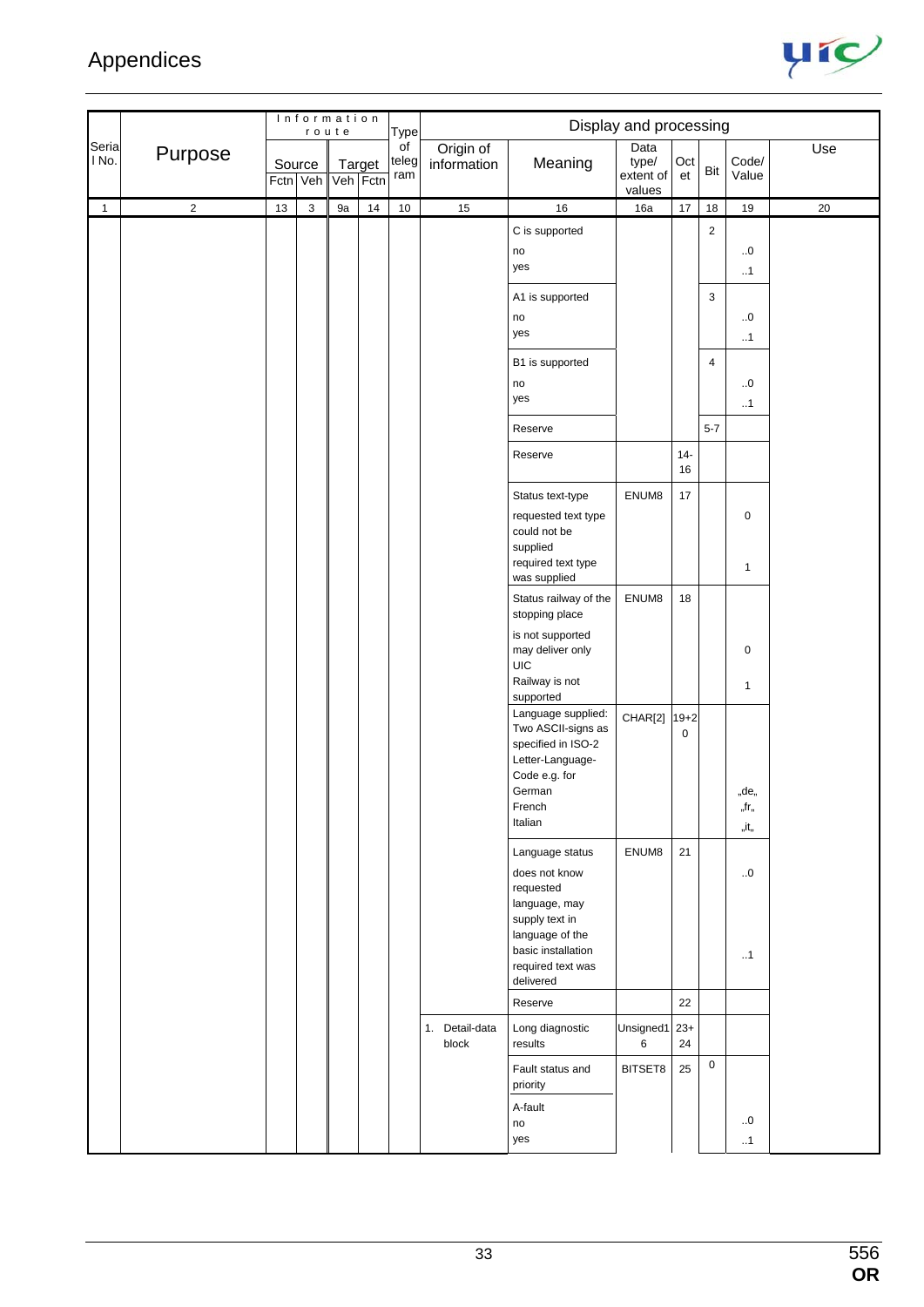

|                |            | Information<br>route<br><b>Type</b> |                    |    |                    |                                 |                          |                                                           | Display and processing               |                 |                |                                                      |                                                                               |
|----------------|------------|-------------------------------------|--------------------|----|--------------------|---------------------------------|--------------------------|-----------------------------------------------------------|--------------------------------------|-----------------|----------------|------------------------------------------------------|-------------------------------------------------------------------------------|
| Seria<br>I No. | Purpose    |                                     | Source<br>Fctn Veh |    | Target<br>Veh Fctn | $\overline{of}$<br>teleg<br>ram | Origin of<br>information | Meaning                                                   | Data<br>type/<br>extent of<br>values | Oct<br>et       | Bit            | Code/<br>Value                                       | Use                                                                           |
| $\mathbf{1}$   | $\sqrt{2}$ | 13                                  | 3                  | 9a | 14                 | 10                              | 15                       | 16                                                        | 16a                                  | 17              | $18$           | 19                                                   | 20                                                                            |
|                |            |                                     |                    |    |                    |                                 |                          | <b>B-fault</b><br>no<br>yes                               |                                      |                 | $\mathbf{1}$   | $\cdot .0$<br>$\cdot$ .1                             |                                                                               |
|                |            |                                     |                    |    |                    |                                 |                          | C-fault<br>no<br>yes                                      |                                      |                 | $\overline{c}$ | $0$<br>$\cdot$ .1                                    |                                                                               |
|                |            |                                     |                    |    |                    |                                 |                          | A1-fault<br>no<br>yes                                     |                                      |                 | 3              | $\ldots 0$<br>$\cdot$ .1                             |                                                                               |
|                |            |                                     |                    |    |                    |                                 |                          | B1-fault<br>no<br>yes                                     |                                      |                 | 4              | $\ldots 0$<br>$\cdot$ .1                             |                                                                               |
|                |            |                                     |                    |    |                    |                                 |                          | Fault status<br>goes<br>comes                             |                                      |                 | 5              | $\cdot .0$<br>$\cdot$ .1                             |                                                                               |
|                |            |                                     |                    |    |                    |                                 |                          | remedy<br>inexistent<br>existent                          |                                      |                 | 6              | $\cdot .0$<br>.1                                     | Signalisation, if<br>there are remedies<br>existent<br>(if yes: order by 8.8) |
|                |            |                                     |                    |    |                    |                                 |                          | Reserve                                                   |                                      |                 | $\overline{7}$ |                                                      |                                                                               |
|                |            |                                     |                    |    |                    |                                 |                          | Frequency since<br>last memory<br>clearing                | Unsigned <sub>8</sub>                | 26              |                | ${\sf NN}$                                           |                                                                               |
|                |            |                                     |                    |    |                    |                                 |                          | Conductor-Code                                            | <b>UNSIGNE</b><br>D16                | $27+$<br>28     |                | HHHH                                                 |                                                                               |
|                |            |                                     |                    |    |                    |                                 |                          | Examiner-Code                                             | UNSIGNE<br>D16                       | $29+$<br>$30\,$ |                | HHHH                                                 |                                                                               |
|                |            |                                     |                    |    |                    |                                 |                          | Driver code                                               | UNSIGNE 31+<br>D16                   | 32              |                | HHHH                                                 |                                                                               |
|                |            |                                     |                    |    |                    |                                 |                          | Fault code                                                | <b>UNSIGNE</b><br>D16                | $33+$<br>34     |                | <b>HHHH</b>                                          |                                                                               |
|                |            |                                     |                    |    |                    |                                 |                          | Come-time stamp                                           | <b>TIMEDATE</b><br>48                | $35-$<br>40     |                |                                                      |                                                                               |
|                |            |                                     |                    |    |                    |                                 |                          | Go-time stamp                                             | TIMEDATE 41-<br>48                   | 46              |                |                                                      |                                                                               |
|                |            |                                     |                    |    |                    |                                 |                          | Reserve                                                   |                                      | $47+$<br>48     |                |                                                      |                                                                               |
|                |            |                                     |                    |    |                    |                                 |                          | Length of the text<br>no text<br>length:<br>(even number) | <b>UNSIGNE</b><br>D<br>16            | $49+$<br>50     |                | $\mathbf 0$<br>n<br>$(2 \leq n)$<br>$\leq$<br>65334) |                                                                               |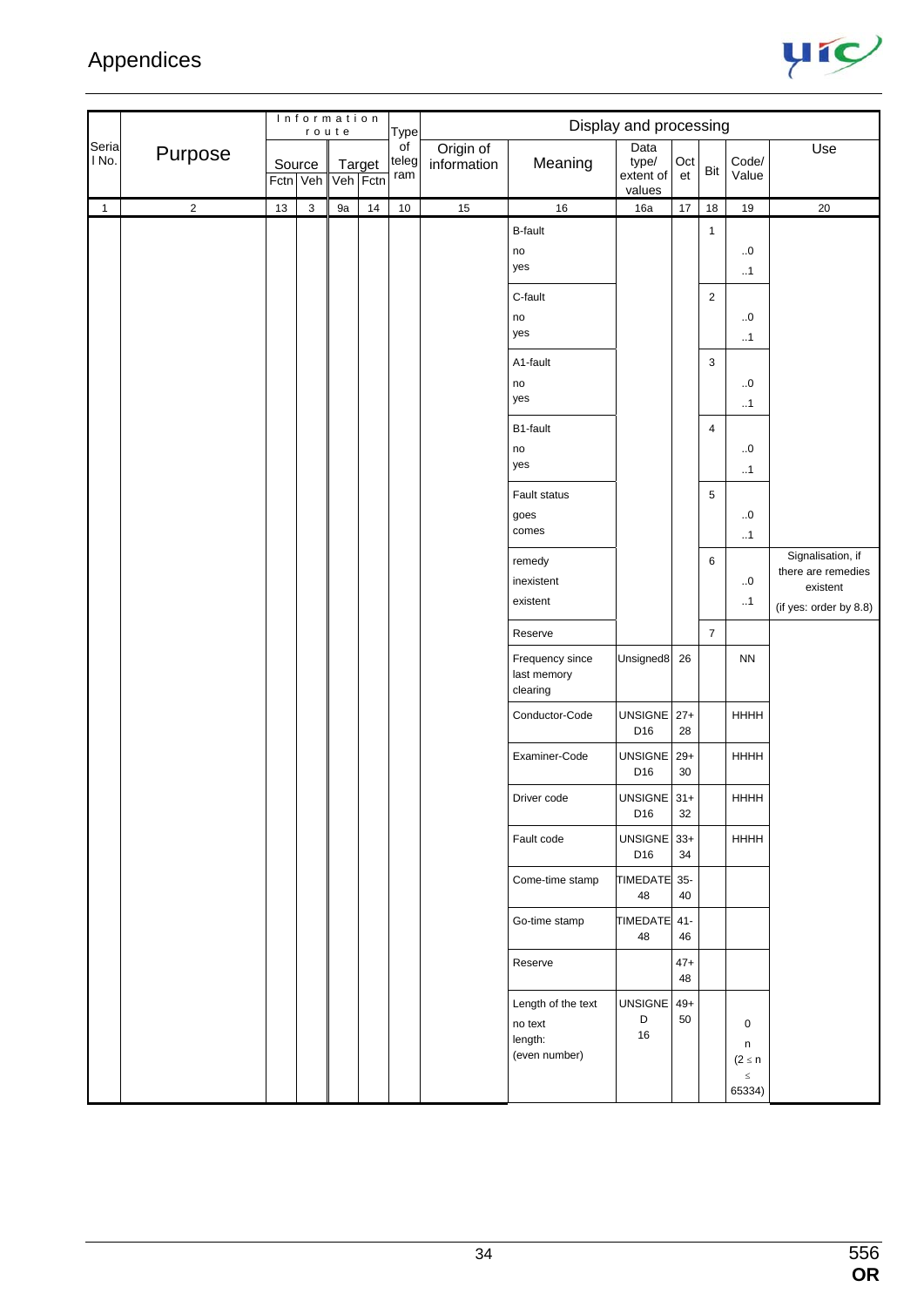

|                |                         |    | Information        | route |                           | Type                            |                          |                                                                                                    | Display and processing                        |                                                                                                                                            |     |                                                        |     |
|----------------|-------------------------|----|--------------------|-------|---------------------------|---------------------------------|--------------------------|----------------------------------------------------------------------------------------------------|-----------------------------------------------|--------------------------------------------------------------------------------------------------------------------------------------------|-----|--------------------------------------------------------|-----|
| Seria<br>I No. | Purpose                 |    | Source<br>Fctn Veh |       | <b>Target</b><br>Veh Fctn | $\overline{of}$<br>teleg<br>ram | Origin of<br>information | Meaning                                                                                            | Data<br>type/<br>extent of<br>values          | Oct<br>et                                                                                                                                  | Bit | Code/<br>Value                                         | Use |
| $\mathbf{1}$   | $\overline{\mathbf{c}}$ | 13 | $\mathsf 3$        | 9a    | $14$                      | $10\,$                          | 15                       | 16                                                                                                 | 16a                                           | 17                                                                                                                                         | 18  | 19                                                     | 20  |
|                |                         |    |                    |       |                           |                                 |                          | Text                                                                                               | <b>UNICODE</b><br>16<br>[lenght of<br>text]   | 51<br>to<br>$(51 +$<br>text<br>leng<br>ht<br>$-1)$                                                                                         |     |                                                        |     |
|                |                         |    |                    |       |                           |                                 |                          | Length of<br>surrounding field<br>data<br>No surrounding field<br>data<br>Length:<br>(even number) | UNSIGNE $(51+)$<br>D<br>16                    | text<br>leng<br>$ht) +$<br>$(51 +$<br>text<br>leng<br>ht<br>$+1)$                                                                          |     | $\pmb{0}$<br>$\sf n$<br>$(2 \le n$<br>$\leq$<br>65334) |     |
|                |                         |    |                    |       |                           |                                 |                          | Surrounding field<br>data                                                                          | CHAR<br>[Length of<br>surround-<br>ing field] | $(51 +$<br>text<br>leng<br>ht<br>$+2)$<br>to<br>$(51 +$<br>text<br>leng<br>$ht +2$<br>+surr<br>ound<br>ing<br>field<br>lengt<br>h<br>$-1)$ |     |                                                        |     |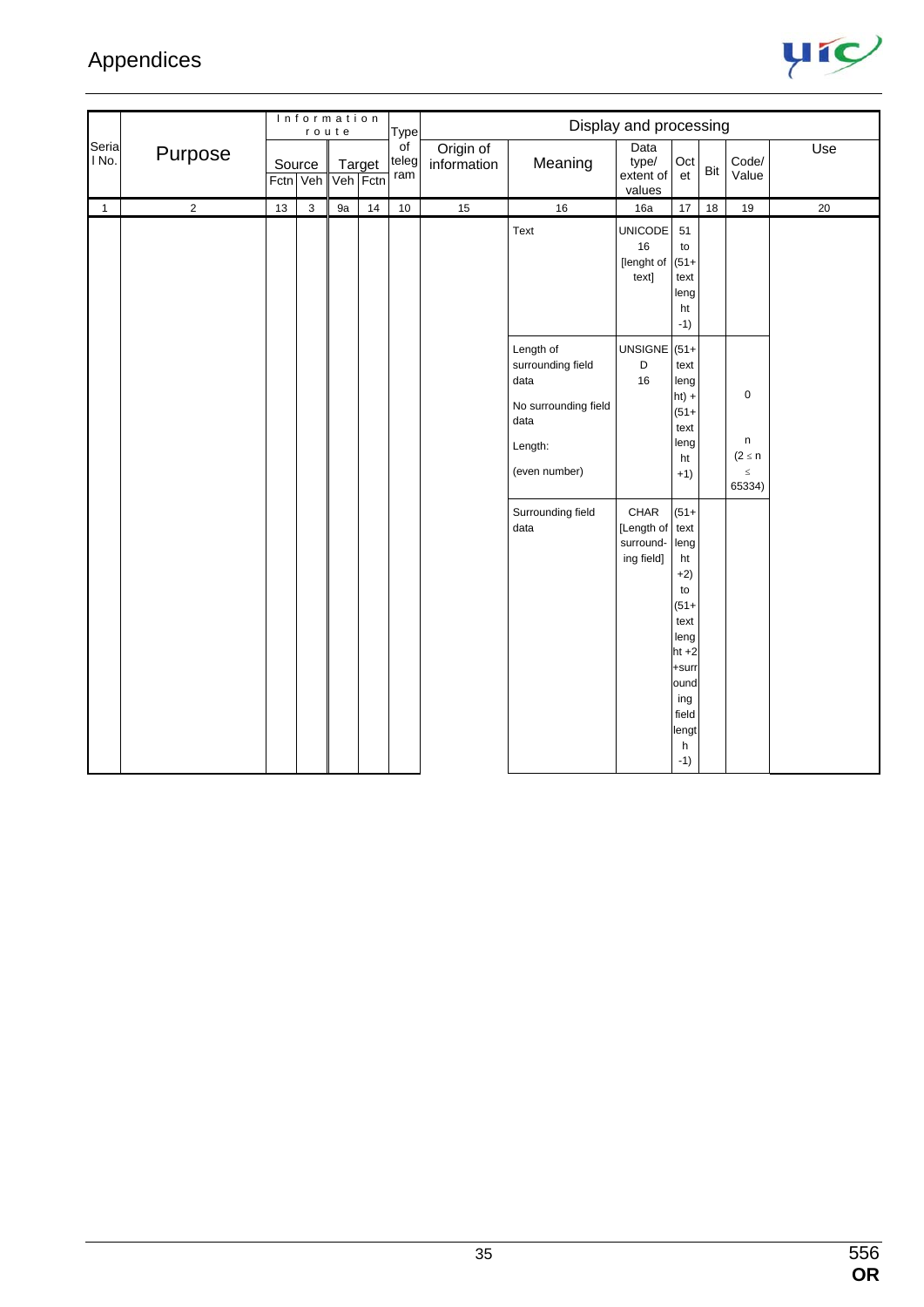

|                |                                                                                               | Information<br>Display and processing<br>route<br>Type |                    |                  |                    |                    |                                                                             |                                                             |                            |                                                                                                                                                                                 |                |                |                                                                                                 |
|----------------|-----------------------------------------------------------------------------------------------|--------------------------------------------------------|--------------------|------------------|--------------------|--------------------|-----------------------------------------------------------------------------|-------------------------------------------------------------|----------------------------|---------------------------------------------------------------------------------------------------------------------------------------------------------------------------------|----------------|----------------|-------------------------------------------------------------------------------------------------|
| Seria<br>l No. | Purpose                                                                                       |                                                        | Source<br>Fctn Veh |                  | Target<br>Veh Fctn | of<br>teleg<br>ram | Origin of<br>information                                                    | Meaning                                                     | Data<br>type/<br>extent of | Oct<br>et                                                                                                                                                                       | Bit            | Code/<br>Value | Use                                                                                             |
| $\mathbf{1}$   | $\sqrt{2}$                                                                                    | 13                                                     | $\mathsf 3$        | 9a               | 14                 | 10                 | 15                                                                          | 16                                                          | values<br>16a              | 17                                                                                                                                                                              | 18             | 19             | 20                                                                                              |
|                |                                                                                               |                                                        |                    |                  |                    |                    | 2. Detail-data<br>block                                                     | next diagnostic<br>result                                   |                            | from<br>$(23 +$<br>lengt<br>h of<br>1.<br>diag<br>nosti<br>$\mathbf c$<br>resul<br>t                                                                                            |                |                |                                                                                                 |
|                |                                                                                               |                                                        |                    |                  |                    |                    | Detail-data<br>3.<br>block<br>$\ldots$                                      | Next but one<br>diagnostic result<br>                       |                            | $\lambda$<br>from<br>$(23 +$<br>lengt<br>h of<br>1.<br>diag<br>nosti<br>$\mathbf c$<br>resul<br>t<br>$)+$<br>leng<br>ht of<br>2.<br>Diag<br>nosti<br>$\mathbf c$<br>resul<br>t) |                |                |                                                                                                 |
| 8.4R           | Status of the error report to<br>the leading vehicle<br>(A1-fault)<br>as specified by UIC 557 | 09                                                     | 66<br>all veh      | 64<br>Idg<br>veh | 09<br>02<br>19     | R3                 | Diagnostic<br>computer<br>reports<br>presence of<br>fault of priority<br>A1 | (Vehicle MM)                                                |                            |                                                                                                                                                                                 |                | (MM)           | On the leadinge vehicle<br>the display shows the<br>distortion report: "defect<br>running gear" |
|                |                                                                                               |                                                        |                    |                  |                    |                    |                                                                             | $\geq$ 1 not interogated<br>A1-fault present                | BITSET8                    | 25                                                                                                                                                                              | 4              | $\mathbf{1}$   |                                                                                                 |
|                |                                                                                               |                                                        |                    |                  |                    |                    |                                                                             | ≥1 A1-fault present                                         |                            |                                                                                                                                                                                 | 5              | $\mathbf{1}$   |                                                                                                 |
|                |                                                                                               |                                                        |                    |                  |                    |                    |                                                                             | ≥1 A-fault gone                                             |                            |                                                                                                                                                                                 | 6              | $\mathbf{1}$   |                                                                                                 |
|                |                                                                                               |                                                        |                    |                  |                    |                    |                                                                             | blocked                                                     |                            |                                                                                                                                                                                 | $\overline{7}$ |                |                                                                                                 |
|                |                                                                                               |                                                        |                    |                  |                    |                    | Individual fault<br>reports as<br>specified                                 | door defective                                              | BITSET8                    | 26                                                                                                                                                                              | $\mathbf 0$    | $\mathbf{1}$   |                                                                                                 |
|                |                                                                                               |                                                        |                    |                  |                    |                    | in UIC 557                                                                  | Slide-/slip protection<br>defective                         |                            |                                                                                                                                                                                 | $\mathbf{1}$   | $\mathbf{1}$   |                                                                                                 |
|                |                                                                                               |                                                        |                    |                  |                    |                    |                                                                             | Air brake or friction                                       |                            |                                                                                                                                                                                 | $\overline{2}$ | $\mathbf{1}$   |                                                                                                 |
|                |                                                                                               |                                                        |                    |                  |                    |                    |                                                                             | brake do not apply<br>Air brake or friction<br>brake seized |                            |                                                                                                                                                                                 | 3              | $\mathbf{1}$   |                                                                                                 |
|                |                                                                                               |                                                        |                    |                  |                    |                    |                                                                             | Mg-brake defective                                          |                            |                                                                                                                                                                                 | 4              | $\mathbf{1}$   |                                                                                                 |
|                |                                                                                               |                                                        |                    |                  |                    |                    |                                                                             | Eddy current brake<br>defective                             |                            |                                                                                                                                                                                 | 5              | $\mathbf{1}$   |                                                                                                 |
|                |                                                                                               |                                                        |                    |                  |                    |                    |                                                                             | Emergency brake<br>shorted                                  |                            |                                                                                                                                                                                 | 6              | $\mathbf{1}$   |                                                                                                 |
|                |                                                                                               |                                                        |                    |                  |                    |                    |                                                                             | Brake diagnostics<br>defective                              |                            |                                                                                                                                                                                 | $\overline{7}$ | $\mathbf{1}$   |                                                                                                 |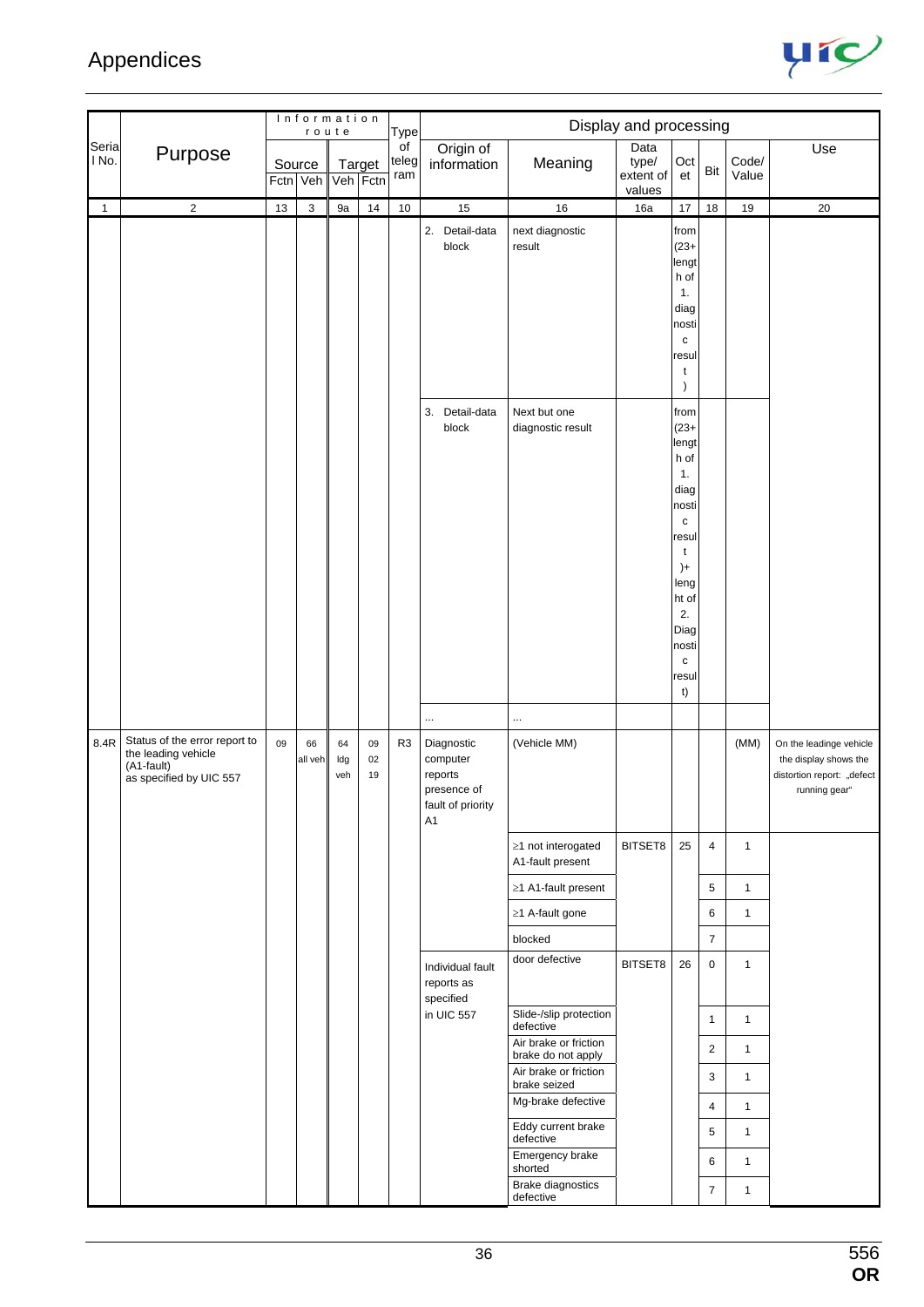

|                |                            |        |           | Information<br>route |        | <b>Type</b>        |                               |                                                    | Display and processing               |           |                         |                |                                                                                                                                                      |
|----------------|----------------------------|--------|-----------|----------------------|--------|--------------------|-------------------------------|----------------------------------------------------|--------------------------------------|-----------|-------------------------|----------------|------------------------------------------------------------------------------------------------------------------------------------------------------|
| Seria<br>l No. | Purpose                    | Source | Fctn Veh  | Veh Fctn             | Target | of<br>teleg<br>ram | Origin of<br>information      | Meaning                                            | Data<br>type/<br>extent of<br>values | Oct<br>et | Bit                     | Code/<br>Value | Use                                                                                                                                                  |
| $\mathbf{1}$   | $\overline{2}$             | $13$   | 3         | 9a                   | $14$   | 10                 | 15                            | 16                                                 | 16a                                  | 17        | 18                      | 19             | 20                                                                                                                                                   |
|                |                            |        |           |                      |        |                    |                               | EP-brake defective                                 | Bitset16                             | 27        | 0                       | $\mathbf{1}$   |                                                                                                                                                      |
|                |                            |        |           |                      |        |                    |                               | EP-brake switched<br>out                           |                                      |           | 1                       | $\mathbf{1}$   |                                                                                                                                                      |
|                |                            |        |           |                      |        |                    |                               | Fire alarm                                         |                                      |           | $\overline{\mathbf{c}}$ | 1              | On the leading vehicle the<br>defect report "fire" is<br>shown                                                                                       |
|                |                            |        |           |                      |        |                    |                               | Hot box stage 1                                    |                                      |           | 3                       | 1              |                                                                                                                                                      |
|                |                            |        |           |                      |        |                    |                               | Roll monitoring of all<br>wheelsets                |                                      |           | 4                       | $\mathbf{1}$   |                                                                                                                                                      |
|                |                            |        |           |                      |        |                    |                               | Running gear defect                                |                                      |           | 5                       | 1              |                                                                                                                                                      |
|                |                            |        |           |                      |        |                    |                               | $\geq$ 1 drive train<br>defective                  |                                      |           | 6                       | $\mathbf{1}$   |                                                                                                                                                      |
|                |                            |        |           |                      |        |                    |                               | $\geq$ 1 drive train<br>switched off               |                                      |           | $\overline{7}$          | 1              |                                                                                                                                                      |
|                |                            |        |           |                      |        |                    |                               | ≥1 motor brake<br>defective                        |                                      | 28        | 0                       | 1              |                                                                                                                                                      |
|                |                            |        |           |                      |        |                    |                               | ≥1 motor brake<br>switched off                     |                                      |           | 1                       | $\mathbf{1}$   |                                                                                                                                                      |
|                |                            |        |           |                      |        |                    |                               | Tilting equipment<br>defective                     |                                      |           | $\overline{\mathbf{c}}$ | 1              |                                                                                                                                                      |
|                |                            |        |           |                      |        |                    |                               | Train power supply<br>defective                    |                                      |           | 3                       | $\mathbf{1}$   |                                                                                                                                                      |
|                |                            |        |           |                      |        |                    |                               | Battery charger<br>defective                       |                                      |           | 4                       | $\mathbf{1}$   |                                                                                                                                                      |
|                |                            |        |           |                      |        |                    |                               | blocked                                            |                                      |           | $5 - 7$                 |                |                                                                                                                                                      |
|                |                            |        |           |                      |        |                    |                               | Traction value over<br>limit                       | Bitset8                              | 29        | 0                       | $\mathbf{1}$   |                                                                                                                                                      |
|                |                            |        |           |                      |        |                    |                               | Diesel traction fails                              |                                      |           | $\mathbf{1}$            | 1              |                                                                                                                                                      |
|                |                            |        |           |                      |        |                    |                               | E-traction fails                                   |                                      |           | $\overline{\mathbf{c}}$ | $\mathbf{1}$   |                                                                                                                                                      |
|                |                            |        |           |                      |        |                    |                               | Bord energy system<br>defective                    |                                      |           | 3                       | $\mathbf{1}$   |                                                                                                                                                      |
|                |                            |        |           |                      |        |                    |                               | Warning critical<br>operation status               |                                      |           | 4                       | $\mathbf{1}$   |                                                                                                                                                      |
|                |                            |        |           |                      |        |                    |                               | Waiting to be ready<br>to operate                  |                                      |           | 5                       | $\mathbf{1}$   |                                                                                                                                                      |
|                |                            |        |           |                      |        |                    |                               | blocked                                            |                                      |           | $6 - 7$                 |                |                                                                                                                                                      |
| 8.7            | Request for sum of defects | 09     | MM        | <b>NN</b>            | 09     | E                  | Operation of the              | Vehicle MM                                         | ENUM8                                | 5         |                         | MM             | All vehicles are                                                                                                                                     |
|                | report                     |        |           |                      |        |                    | collective<br>interogation in |                                                    | ENUM8                                | $7 + 8$   |                         | 0x8007         | requested to give the<br>sum of defects report.                                                                                                      |
|                |                            |        |           |                      |        |                    | any vehicle<br>(veh MM)       | Send sum of<br>defects report to the<br>vehicle MM | ENUM8                                | 9         |                         | $\mathbf{1}$   | (The sequence, in<br>which the vehicles are<br>requested has to be<br>optimised with the<br>target of the shortest<br>situation production<br>times) |
| 8.7A           | Sum of defects reporting   | 09     | <b>NN</b> | MM                   | 09     | E                  |                               | Code                                               | ENUM8                                | $7 + 8$   |                         | 0x8A07         |                                                                                                                                                      |
|                |                            |        |           |                      |        |                    |                               | <b>Status</b>                                      | ENUM8                                | 9         |                         | HH             |                                                                                                                                                      |
|                |                            |        |           |                      |        |                    |                               | Number of faults:                                  |                                      |           |                         |                |                                                                                                                                                      |
|                |                            |        |           |                      |        |                    |                               | (Value = $255$ means<br>number $\geq$ 255)         |                                      |           |                         |                |                                                                                                                                                      |
|                |                            |        |           |                      |        |                    |                               | Pri A<br>comes                                     | Unsigned8 11                         |           |                         | HH             |                                                                                                                                                      |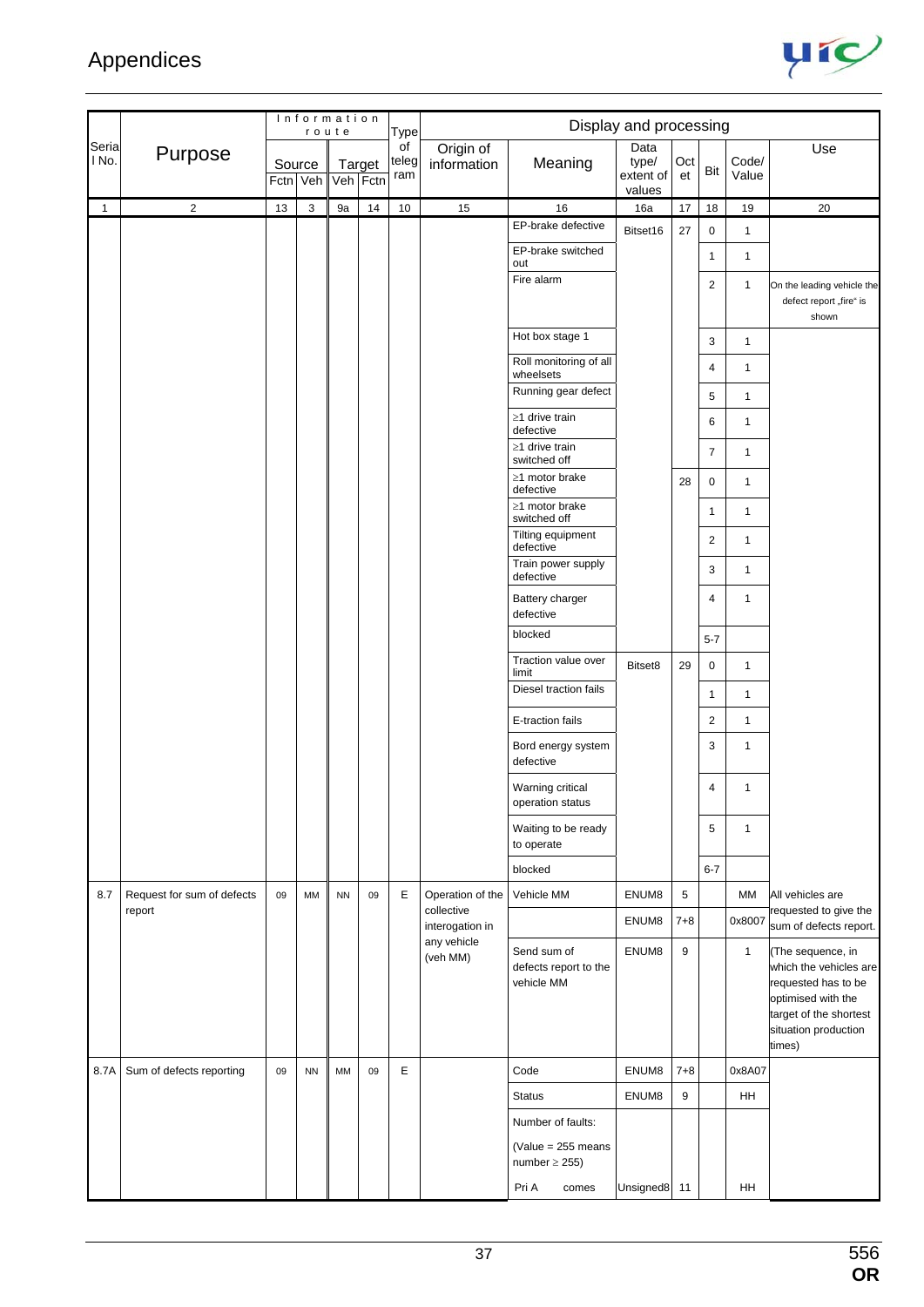

|                |                                                                                       |    |                    | Information |                    |                    |                                                                                       |                                                                                                            |                                      |                  |     |                |                      |
|----------------|---------------------------------------------------------------------------------------|----|--------------------|-------------|--------------------|--------------------|---------------------------------------------------------------------------------------|------------------------------------------------------------------------------------------------------------|--------------------------------------|------------------|-----|----------------|----------------------|
|                |                                                                                       |    |                    | route       |                    | Type               |                                                                                       |                                                                                                            | Display and processing               |                  |     |                |                      |
| Seria<br>I No. | Purpose                                                                               |    | Source<br>Fctn Veh |             | Target<br>Veh Fctn | of<br>teleg<br>ram | Origin of<br>information                                                              | Meaning                                                                                                    | Data<br>type/<br>extent of<br>values | Oct<br>et        | Bit | Code/<br>Value | Use                  |
| $\mathbf{1}$   | $\mathbf 2$                                                                           | 13 | $\sqrt{3}$         | 9a          | 14                 | $10\,$             | 15                                                                                    | 16                                                                                                         | 16a                                  | 17               | 18  | 19             | $20\,$               |
|                |                                                                                       |    |                    |             |                    |                    |                                                                                       | goes                                                                                                       | Unsigned8                            | 12               |     | HH             |                      |
|                |                                                                                       |    |                    |             |                    |                    |                                                                                       | Pri B<br>comes                                                                                             | Unsigned8                            | 13               |     | HH             |                      |
|                |                                                                                       |    |                    |             |                    |                    |                                                                                       | goes                                                                                                       | Unsigned8                            | 14               |     | HH             |                      |
|                |                                                                                       |    |                    |             |                    |                    |                                                                                       | Pri C<br>comes                                                                                             | Unsigned8                            | 15               |     | HH             |                      |
|                |                                                                                       |    |                    |             |                    |                    |                                                                                       | goes                                                                                                       | Unsigned8                            | 16               |     | HH             |                      |
|                |                                                                                       |    |                    |             |                    |                    |                                                                                       | Pri A1<br>comes                                                                                            | Unsigned8                            | 17               |     | HH             |                      |
|                |                                                                                       |    |                    |             |                    |                    |                                                                                       | goes                                                                                                       | Unsigned8                            | 18               |     | HH             |                      |
|                |                                                                                       |    |                    |             |                    |                    |                                                                                       | Pri B1<br>comes                                                                                            | Unsigned8                            | 19               |     | HH             |                      |
|                |                                                                                       |    |                    |             |                    |                    |                                                                                       | goes                                                                                                       | Unsigned8                            | 20               |     | HH             |                      |
|                |                                                                                       |    |                    |             |                    |                    |                                                                                       | Reserve                                                                                                    |                                      | $21 -$<br>$26\,$ |     |                |                      |
| 8.8            | Request for the<br>transmission of remedies<br>for a diagnostic result or of<br>tests | 09 | MM                 | ${\sf NN}$  | 09                 | Е                  | Use of the<br>diagnostics in<br>any vehicle<br>(veh MM) as<br>specified in UIC<br>647 | Vehicle MM                                                                                                 | ENUM8                                | $\sqrt{5}$       |     | MM             |                      |
|                |                                                                                       |    |                    |             |                    |                    |                                                                                       | Order to send<br>remedies of a<br>diagnostic result or<br>order to send tests<br>to vehicle MM             | ENUM8                                | $7 + 8$          |     | 0x8008         |                      |
|                |                                                                                       |    |                    |             |                    |                    |                                                                                       | <b>Status</b>                                                                                              | ENUM8                                | 9                |     | $\mathbf{1}$   |                      |
|                |                                                                                       |    |                    |             |                    |                    |                                                                                       | Choice of the kind<br>of remedy or tests                                                                   | ENUM8                                | 11               |     |                |                      |
|                |                                                                                       |    |                    |             |                    |                    |                                                                                       | undefined                                                                                                  |                                      |                  |     | 0              |                      |
|                |                                                                                       |    |                    |             |                    |                    |                                                                                       | Remedy for train<br>conductor                                                                              |                                      |                  |     | 1              |                      |
|                |                                                                                       |    |                    |             |                    |                    |                                                                                       | Remedy for<br>examiner                                                                                     |                                      |                  |     | $\overline{c}$ |                      |
|                |                                                                                       |    |                    |             |                    |                    |                                                                                       | Reserve for other<br>remedies                                                                              |                                      |                  |     | $3-9$          |                      |
|                |                                                                                       |    |                    |             |                    |                    |                                                                                       | Remedy text for the<br>driver if the train<br>stand still (v=0) and<br>the tractive unit is<br>unallocated |                                      |                  |     | 10             | Relevant for UIC 647 |
|                |                                                                                       |    |                    |             |                    |                    |                                                                                       | Remedy text for the<br>driver if the train<br>move (v>0) and the<br>tractive unit is<br>unallocated        |                                      |                  |     | 11             |                      |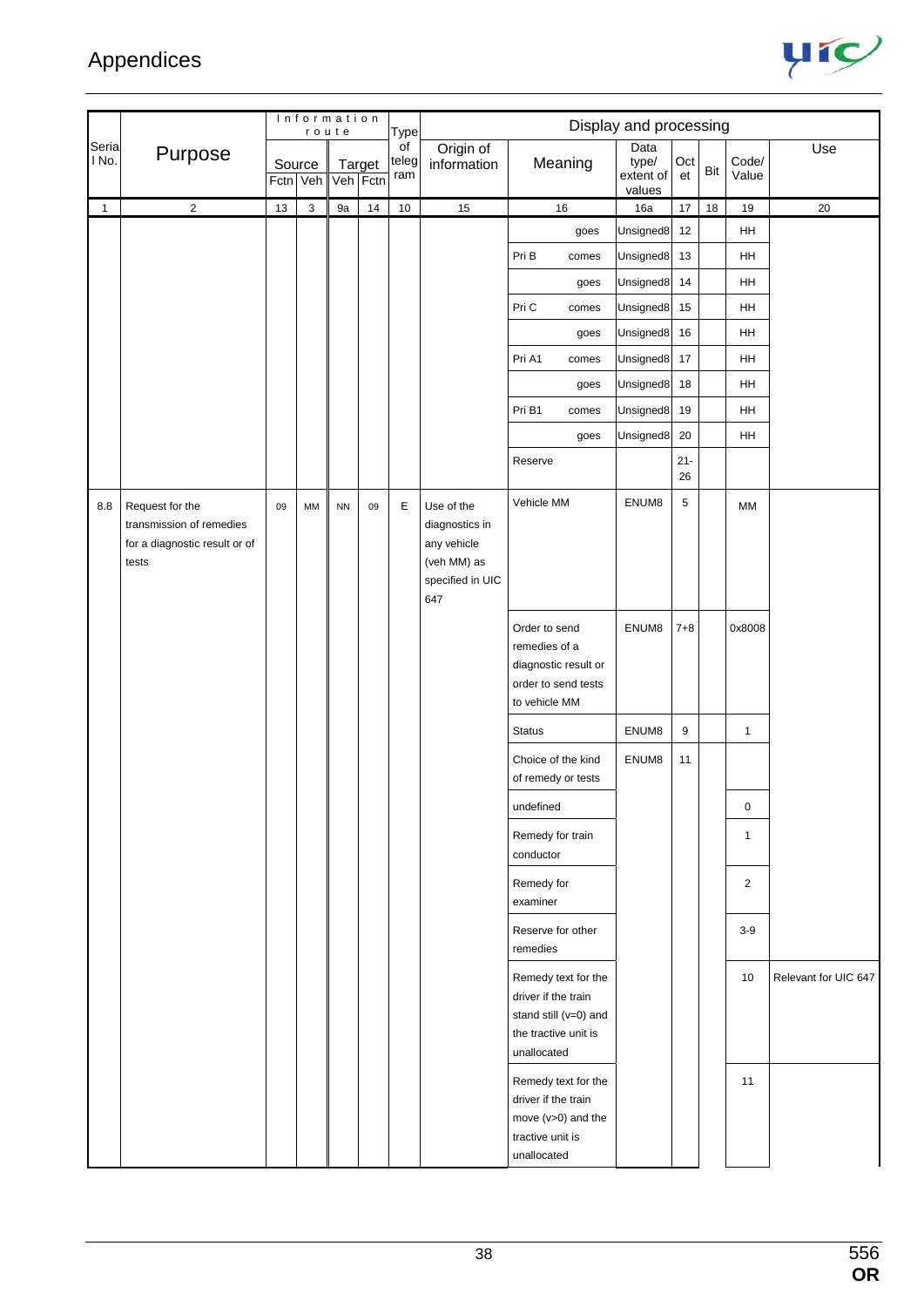

|                |                                                                |      |                    | Information<br>route |                    | Type               |                                |                                                                                                                                                                  | Display and processing               |              |     |                         |                                                                                           |
|----------------|----------------------------------------------------------------|------|--------------------|----------------------|--------------------|--------------------|--------------------------------|------------------------------------------------------------------------------------------------------------------------------------------------------------------|--------------------------------------|--------------|-----|-------------------------|-------------------------------------------------------------------------------------------|
| Seria<br>l No. | Purpose                                                        |      | Source<br>Fctn Veh |                      | Target<br>Veh Fctn | of<br>teleg<br>ram | Origin of<br>information       | Meaning                                                                                                                                                          | Data<br>type/<br>extent of<br>values | Oct<br>et    | Bit | Code/<br>Value          | Use                                                                                       |
| $\mathbf{1}$   | $\overline{2}$                                                 | $13$ | $\mathsf 3$        | 9a                   | $14\,$             | 10                 | 15                             | 16                                                                                                                                                               | 16a                                  | 17           | 18  | 19                      | $20\,$                                                                                    |
|                |                                                                |      |                    |                      |                    |                    |                                | Remedy text for the<br>driver if the train<br>stand still (v=0) and<br>the tractive unit is<br>allocated                                                         |                                      |              |     | 12                      |                                                                                           |
|                |                                                                |      |                    |                      |                    |                    |                                | Remedy text for the<br>driver if the train<br>move (v>0) and the<br>tractive unit is<br>allocated                                                                |                                      |              |     | 13                      |                                                                                           |
|                |                                                                |      |                    |                      |                    |                    |                                | <b>Tests</b>                                                                                                                                                     |                                      |              |     | 14                      |                                                                                           |
|                |                                                                |      |                    |                      |                    |                    |                                | Free for<br>international use                                                                                                                                    |                                      |              |     | 15-128                  |                                                                                           |
|                |                                                                |      |                    |                      |                    |                    |                                | Free for national<br>use                                                                                                                                         |                                      |              |     | 128-255                 |                                                                                           |
|                |                                                                |      |                    |                      |                    |                    |                                | railway of the<br>habitation<br>UIC<br>z.B. DB AG<br>z.B. SBB<br>$\cdots$                                                                                        | Unsigned8                            | 12           |     | $\mathbf 0$<br>80<br>85 | To choose different<br>remedies or tests<br>dependent of the railway<br>of the habitation |
|                |                                                                |      |                    |                      |                    |                    |                                | Desired language<br>basic setting of the<br>language on the<br>answering vehicle<br>else two ASCII<br>letters according to<br>ISO-2 letter<br>language code e.g. | CHAR[2]                              | $13+$<br>14  |     | ,,\0\0,,                |                                                                                           |
|                |                                                                |      |                    |                      |                    |                    |                                | german<br>french                                                                                                                                                 |                                      |              |     | "de"<br>,,fr,,          |                                                                                           |
|                |                                                                |      |                    |                      |                    |                    |                                | italian<br>Error code                                                                                                                                            | Unsigned1 15+<br>6                   | 16           |     | "it"                    | HHHH Error code and time code                                                             |
|                |                                                                |      |                    |                      |                    |                    |                                | Zeitstempel des<br>Fehlercodes                                                                                                                                   | Timedate4<br>8                       | $17 -$<br>22 |     |                         | are together the choice of<br>the event                                                   |
|                |                                                                |      |                    |                      |                    |                    |                                | Reserve                                                                                                                                                          |                                      | $23 -$<br>36 |     |                         |                                                                                           |
| 8.8A           | Transmission of tests or<br>remedies of a diagnostic<br>result | 09   | <b>NN</b>          | MM                   | 09                 | E                  | Arrival of the<br>telegram 8.8 | Vehicle NN                                                                                                                                                       | ENUM8                                | 5            |     | <b>NN</b>               |                                                                                           |
|                |                                                                |      |                    |                      |                    |                    |                                | (Owning railway)                                                                                                                                                 | ENUM8                                | $\mathbf{1}$ |     | (NN)                    |                                                                                           |
|                |                                                                |      |                    |                      |                    |                    | Head<br>information            | Code                                                                                                                                                             | ENUM8                                | $7 + 8$      |     | 0x8A08                  |                                                                                           |
|                |                                                                |      |                    |                      |                    |                    |                                | <b>Status</b>                                                                                                                                                    | ENUM8                                | 9            |     | HH                      |                                                                                           |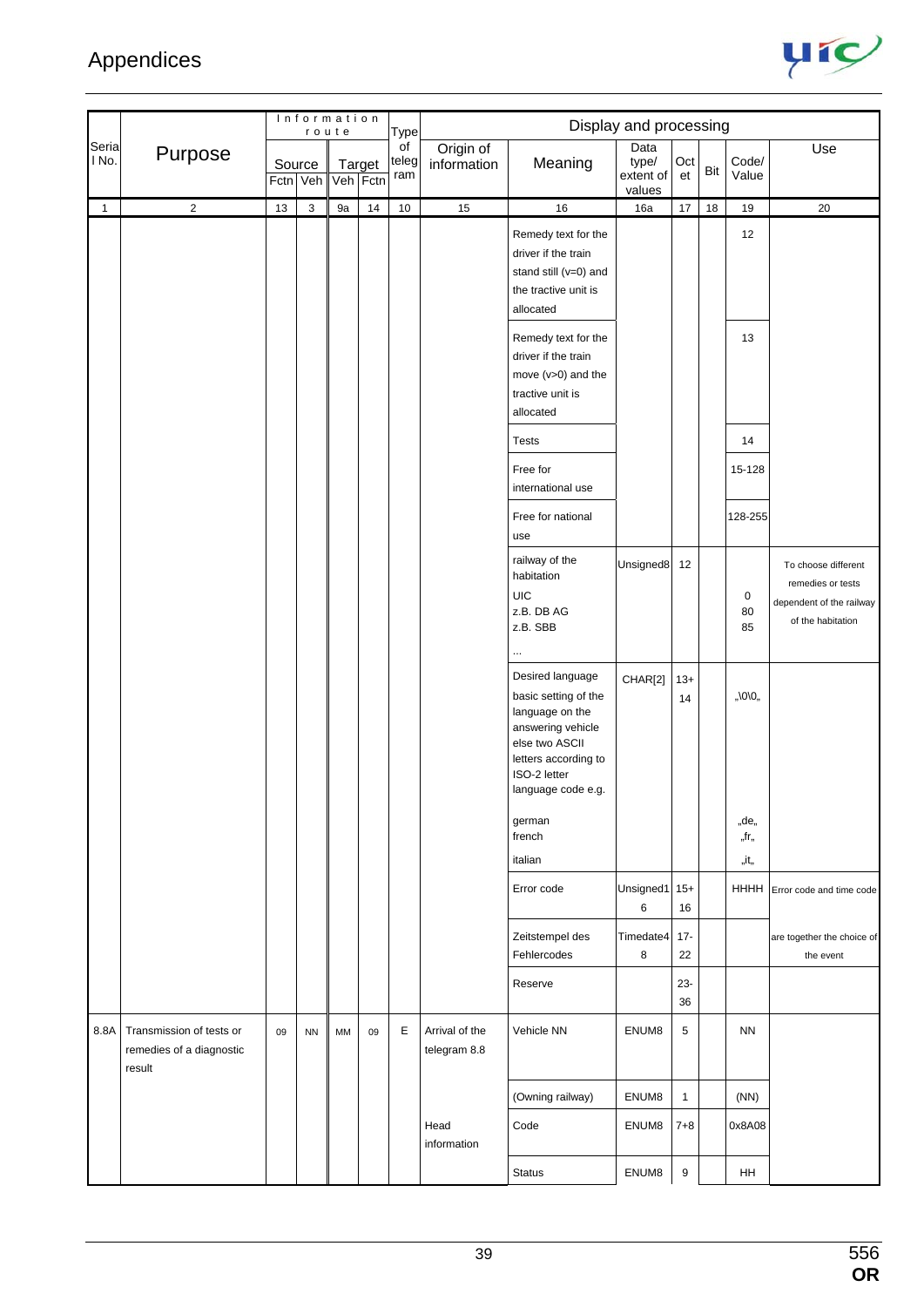

|                |                |    |                    | Information<br>route |                    | Type               |                          |                                                                                                                    | Display and processing               |              |     |                        |                                         |
|----------------|----------------|----|--------------------|----------------------|--------------------|--------------------|--------------------------|--------------------------------------------------------------------------------------------------------------------|--------------------------------------|--------------|-----|------------------------|-----------------------------------------|
| Seria<br>l No. | Purpose        |    | Source<br>Fctn Veh |                      | Target<br>Veh Fctn | of<br>teleg<br>ram | Origin of<br>information | Meaning                                                                                                            | Data<br>type/<br>extent of<br>values | Oct<br>et    | Bit | Code/<br>Value         | Use                                     |
| $\mathbf{1}$   | $\overline{2}$ | 13 | 3                  | 9a                   | 14                 | 10                 | 15                       | 16                                                                                                                 | 16a                                  | 17           | 18  | 19                     | $20\,$                                  |
|                |                |    |                    |                      |                    |                    |                          | Error code                                                                                                         | UNSIGNE 11+<br>D <sub>16</sub>       | 12           |     | HHHH                   |                                         |
|                |                |    |                    |                      |                    |                    |                          | Time code                                                                                                          | <b>TIMEDATE</b><br>48                | $13 -$<br>18 |     |                        |                                         |
|                |                |    |                    |                      |                    |                    |                          | Status Test or kind<br>of remedy                                                                                   | ENUM8                                | 19           |     |                        | Values same as telegram<br>8.8 octed 11 |
|                |                |    |                    |                      |                    |                    |                          | Unable to deliver<br>ordered tests or<br>kind of remedy                                                            |                                      |              |     | $\pmb{0}$              |                                         |
|                |                |    |                    |                      |                    |                    |                          | ordered tests or<br>kind of remedy was<br>delivered                                                                |                                      |              |     | n > 0                  |                                         |
|                |                |    |                    |                      |                    |                    |                          | Status railway of the<br>habitation                                                                                | ENUM8                                | 20           |     |                        | Same as telegram 8.8<br>octed 12        |
|                |                |    |                    |                      |                    |                    |                          | Deliver only UIC<br>(ordered not<br>supported or UIC<br>was ordered)                                               |                                      |              |     | $\pmb{0}$              |                                         |
|                |                |    |                    |                      |                    |                    |                          | Ordered railway<br>e.g. DB AG<br>e.g. SBB                                                                          |                                      |              |     | n                      |                                         |
|                |                |    |                    |                      |                    |                    |                          | Delivered language:<br>two ASCII letters<br>according to ISO-2<br>Letter Language<br>Code e.g.<br>German<br>French | CHAR[2]                              | $21+$<br>22  |     | "de"<br>"fr"           |                                         |
|                |                |    |                    |                      |                    |                    |                          | italian<br>Status language                                                                                         | ENUM8                                | 23           |     | "it"                   |                                         |
|                |                |    |                    |                      |                    |                    |                          | Do not know<br>ordered language,<br>deliver text in<br>default language                                            |                                      |              |     | 0.0                    |                                         |
|                |                |    |                    |                      |                    |                    |                          | Ordered language<br>was delivered                                                                                  |                                      |              |     | $\cdot$ .1             |                                         |
|                |                |    |                    |                      |                    |                    |                          | Number of<br>remedies or tests<br>(autorisation keys)                                                              | Unsigned8                            | 24           |     | n<br>$(1 \le n \le 8)$ |                                         |
|                |                |    |                    |                      |                    |                    |                          | Reserve                                                                                                            |                                      | $25 -$<br>30 |     |                        |                                         |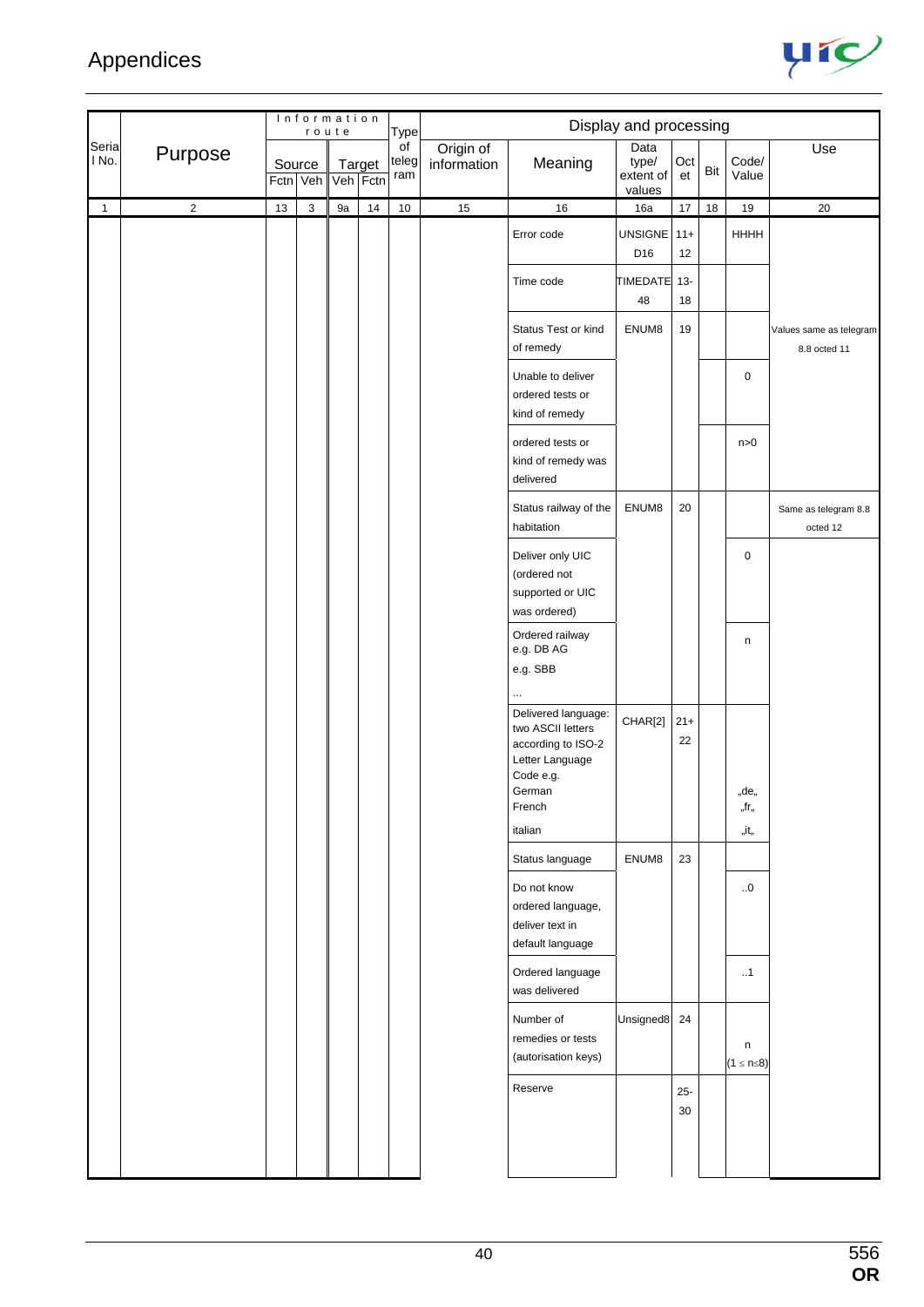

|                 |                |        | Information | route |                    | Type               |                                           |                                 | Display and processing               |               |     |                |                           |
|-----------------|----------------|--------|-------------|-------|--------------------|--------------------|-------------------------------------------|---------------------------------|--------------------------------------|---------------|-----|----------------|---------------------------|
| Serial<br>l No. | Purpose        | Source | Fctn Veh    |       | Target<br>Veh Fctn | of<br>teleg<br>ram | Origin of<br>information                  | Meaning                         | Data<br>type/<br>extent of<br>values | Oct<br>et     | Bit | Code/<br>Value | Use                       |
| $\mathbf{1}$    | $\overline{2}$ | 13     | $\mathsf 3$ | 9a    | $14$               | $10$               | 15                                        | 16                              | 16a                                  | $17$          | 18  | $19$           | $20\,$                    |
|                 |                |        |             |       |                    |                    | 1. Remedy or<br>test detail<br>data block | Length of the<br>remedy or test | UNSIGNE<br>D<br>16                   | $31 +$<br>32  |     |                |                           |
|                 |                |        |             |       |                    |                    |                                           | Allocated key                   | ENUM8                                | 33            |     |                | Labeling of the allocated |
|                 |                |        |             |       |                    |                    |                                           | "F1"                            |                                      |               |     | $\mathbf{1}$   | key                       |
|                 |                |        |             |       |                    |                    |                                           | "F2"                            |                                      |               |     | $\overline{2}$ |                           |
|                 |                |        |             |       |                    |                    |                                           | "F3"                            |                                      |               |     | 3              |                           |
|                 |                |        |             |       |                    |                    |                                           | "F4"                            |                                      |               |     | 4              |                           |
|                 |                |        |             |       |                    |                    |                                           | "F5"                            |                                      |               |     | 5              |                           |
|                 |                |        |             |       |                    |                    |                                           | "F6"                            |                                      |               |     | 6              |                           |
|                 |                |        |             |       |                    |                    |                                           | "F7"                            |                                      |               |     | $\overline{7}$ |                           |
|                 |                |        |             |       |                    |                    |                                           | $\mathrm{``F8''}$               |                                      |               |     | 8              |                           |
|                 |                |        |             |       |                    |                    |                                           | Reserve                         |                                      | 34            |     |                |                           |
|                 |                |        |             |       |                    |                    |                                           | Text length                     | UNSIGNE                              | $35+$         |     |                |                           |
|                 |                |        |             |       |                    |                    |                                           | No text                         | $\mathsf D$                          | 36            |     | $\pmb{0}$      |                           |
|                 |                |        |             |       |                    |                    |                                           | length:                         | $16\,$                               |               |     | $\sf n$        |                           |
|                 |                |        |             |       |                    |                    |                                           | (even number)                   |                                      |               |     | $(2 \leq n)$   |                           |
|                 |                |        |             |       |                    |                    |                                           |                                 |                                      |               |     | $\leq$<br>255) |                           |
|                 |                |        |             |       |                    |                    |                                           | Text of the remedy              | <b>UNICODE</b>                       | 37            |     |                |                           |
|                 |                |        |             |       |                    |                    |                                           | or test                         | 16                                   | to            |     |                |                           |
|                 |                |        |             |       |                    |                    |                                           |                                 | [length of<br>the text]              | $(37 +$       |     |                |                           |
|                 |                |        |             |       |                    |                    |                                           |                                 |                                      | text<br>lengt |     |                |                           |
|                 |                |        |             |       |                    |                    |                                           |                                 |                                      | h             |     |                |                           |
|                 |                |        |             |       |                    |                    |                                           |                                 |                                      | $-1)$         |     |                |                           |
|                 |                |        |             |       |                    |                    | 2.<br>Remedy or                           | Next remedy or test             |                                      | From          |     |                |                           |
|                 |                |        |             |       |                    |                    | test detail                               |                                 |                                      | $(31 +$       |     |                |                           |
|                 |                |        |             |       |                    |                    | data block                                |                                 |                                      | lengt<br>h of |     |                |                           |
|                 |                |        |             |       |                    |                    |                                           |                                 |                                      | detai         |     |                |                           |
|                 |                |        |             |       |                    |                    |                                           |                                 |                                      | $\mathbf{I}$  |     |                |                           |
|                 |                |        |             |       |                    |                    |                                           |                                 |                                      | data<br>block |     |                |                           |
|                 |                |        |             |       |                    |                    |                                           |                                 |                                      | $-1)$         |     |                |                           |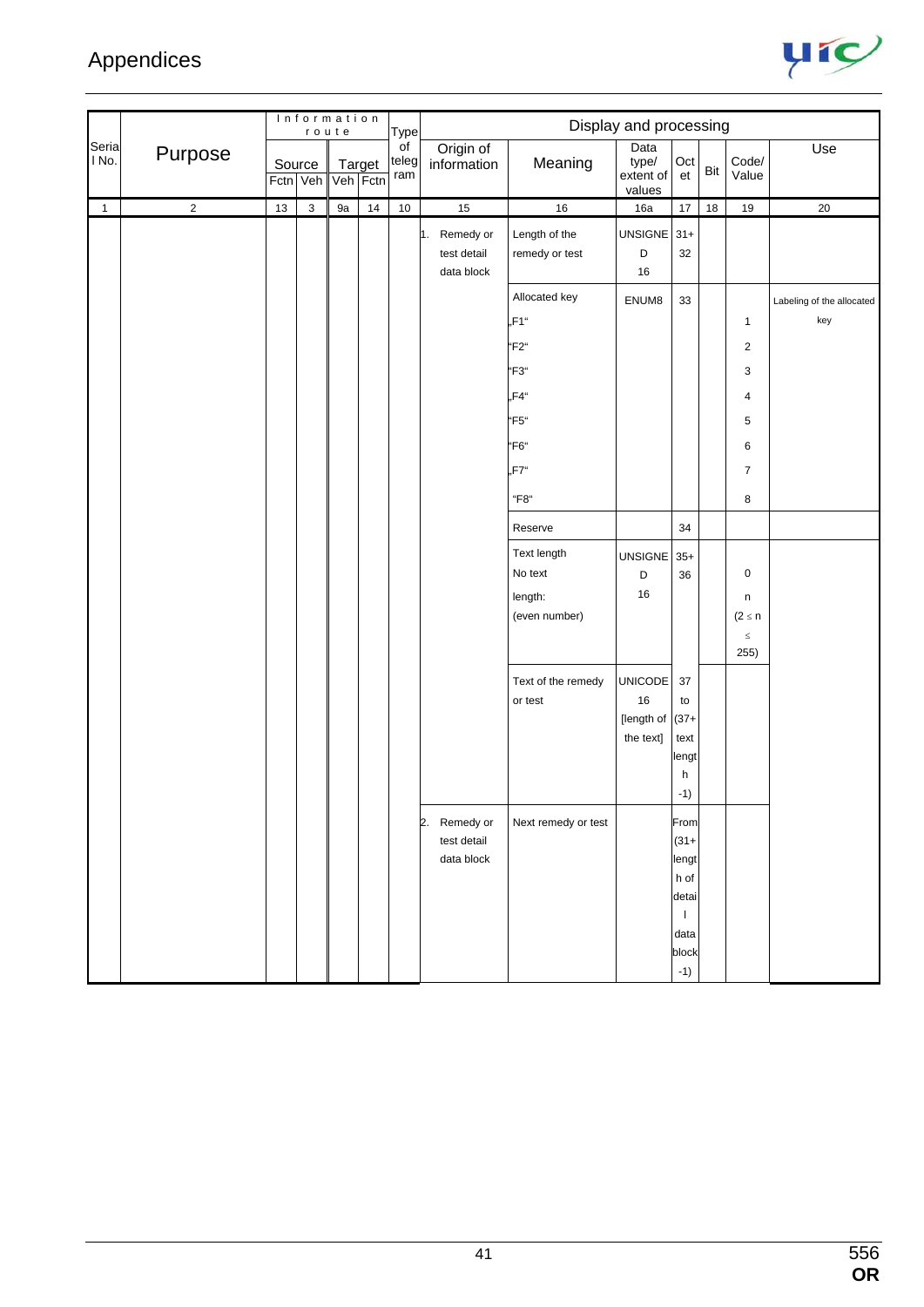

|                |                                                  |          |                                    | Information<br>route         |        | <b>Type</b>        |                                                                                                                              |                                          | Display and processing               |                                                                                                                                               |                |                |                                                                                                           |
|----------------|--------------------------------------------------|----------|------------------------------------|------------------------------|--------|--------------------|------------------------------------------------------------------------------------------------------------------------------|------------------------------------------|--------------------------------------|-----------------------------------------------------------------------------------------------------------------------------------------------|----------------|----------------|-----------------------------------------------------------------------------------------------------------|
| Seria<br>I No. | Purpose                                          | Fctn Veh | Source                             | Veh Fctn                     | Target | of<br>teleg<br>ram | Origin of<br>information                                                                                                     | Meaning                                  | Data<br>type/<br>extent of<br>values | Oct<br>et                                                                                                                                     | Bit            | Code/<br>Value | Use                                                                                                       |
| 1              | $\overline{c}$                                   | 13       | 3                                  | 9a                           | 14     | $10$               | 15                                                                                                                           | 16                                       | 16a                                  | 17                                                                                                                                            | 18             | 19             | 20                                                                                                        |
|                |                                                  |          |                                    |                              |        |                    | 3.<br>Remedy or<br>test detail<br>data block                                                                                 | Next but one<br>remedy or test           |                                      | From<br>$(31 +$<br>lengt<br>h of<br>1.det<br>ail<br>data<br>block<br>$\ddot{}$<br>lengt<br>h of<br>2.det<br>ail<br>data<br>block<br>$\lambda$ |                |                |                                                                                                           |
|                |                                                  |          |                                    |                              |        |                    | $\cdots$                                                                                                                     |                                          |                                      |                                                                                                                                               |                |                |                                                                                                           |
| 8.9            | Demand of a detailed fault                       | 09       | 64                                 | 65                           | 09     | Ε                  | Operation of the                                                                                                             | Send detailed fault                      | ENUM8                                | $7 + 8$                                                                                                                                       |                | 0x8009         |                                                                                                           |
|                | report of driven tractive<br>units               |          | Idg<br>veh                         | driven<br>tractiv<br>e units |        |                    | enquiry on the<br>leading vehicle<br>(where required<br>automatic cyclic<br>call with an<br>interval of $\geq 5$<br>seconds) | reports to the<br>vehicle MM             | ENUM8                                | 9                                                                                                                                             |                | 1              |                                                                                                           |
| 8.9A           | Detailed fault reports to the<br>leading vehicle | 09       | 65<br>driven<br>tractiv<br>e units | 64<br>Idg<br>veh             | 09     | E                  | Report detailed<br>faults to the<br>leading vehicle                                                                          | Code                                     | ENUM8                                | $7 + 8$                                                                                                                                       |                | 0x8A09         | If there are actual faults,<br>then the fault bits of the<br>column "use" in telegram<br>8.4 must are set |
|                |                                                  |          |                                    |                              |        |                    |                                                                                                                              | <b>Status</b>                            | ENUM8                                | 9                                                                                                                                             |                | HH             |                                                                                                           |
|                |                                                  |          |                                    |                              |        |                    | Detailed fault                                                                                                               | Open door 1 (1L)                         | BITSET8                              | 11                                                                                                                                            | 0              | $\mathbf{1}$   | Door defect                                                                                               |
|                |                                                  |          |                                    |                              |        |                    |                                                                                                                              | Open door 2 (1R)                         |                                      |                                                                                                                                               | $\mathbf{1}$   | $\mathbf{1}$   |                                                                                                           |
|                |                                                  |          |                                    |                              |        |                    |                                                                                                                              | Open door 3 (2L)                         |                                      |                                                                                                                                               | 2              | $\mathbf{1}$   |                                                                                                           |
|                |                                                  |          |                                    |                              |        |                    |                                                                                                                              | Open door 4 (2R)                         |                                      |                                                                                                                                               | 3              | $\mathbf{1}$   |                                                                                                           |
|                |                                                  |          |                                    |                              |        |                    |                                                                                                                              | Open door 5 (3L)                         |                                      |                                                                                                                                               | $\overline{4}$ | $\mathbf{1}$   |                                                                                                           |
|                |                                                  |          |                                    |                              |        |                    |                                                                                                                              | Open door 6 (3R)                         |                                      |                                                                                                                                               | 5              | $\mathbf{1}$   |                                                                                                           |
|                |                                                  |          |                                    |                              |        |                    |                                                                                                                              | Defect of the door<br>control            |                                      |                                                                                                                                               | 6              | $\mathbf{1}$   |                                                                                                           |
|                |                                                  |          |                                    |                              |        |                    |                                                                                                                              | slip/slide protection<br>defective       |                                      |                                                                                                                                               | $\overline{7}$ | $\mathbf{1}$   | slip/slide protection<br>defective                                                                        |
|                |                                                  |          |                                    |                              |        |                    |                                                                                                                              | automatic train<br>stopping valve locked | BITSET8                              | 12                                                                                                                                            | $\mathbf 0$    | $\mathbf{1}$   | Air brake or friction<br>brake is not applied                                                             |
|                |                                                  |          |                                    |                              |        |                    |                                                                                                                              | Brake not applied<br>(released)          |                                      |                                                                                                                                               | $\mathbf{1}$   | $\mathbf{1}$   |                                                                                                           |
|                |                                                  |          |                                    |                              |        |                    |                                                                                                                              | Direct brake not<br>operative            |                                      |                                                                                                                                               | 2              | 1              |                                                                                                           |
|                |                                                  |          |                                    |                              |        |                    |                                                                                                                              | Brake bogie 1 locked                     |                                      |                                                                                                                                               | 3              | $\mathbf{1}$   |                                                                                                           |
|                |                                                  |          |                                    |                              |        |                    |                                                                                                                              | Brake bogie 2 locked                     |                                      |                                                                                                                                               | 4              | $\mathbf{1}$   |                                                                                                           |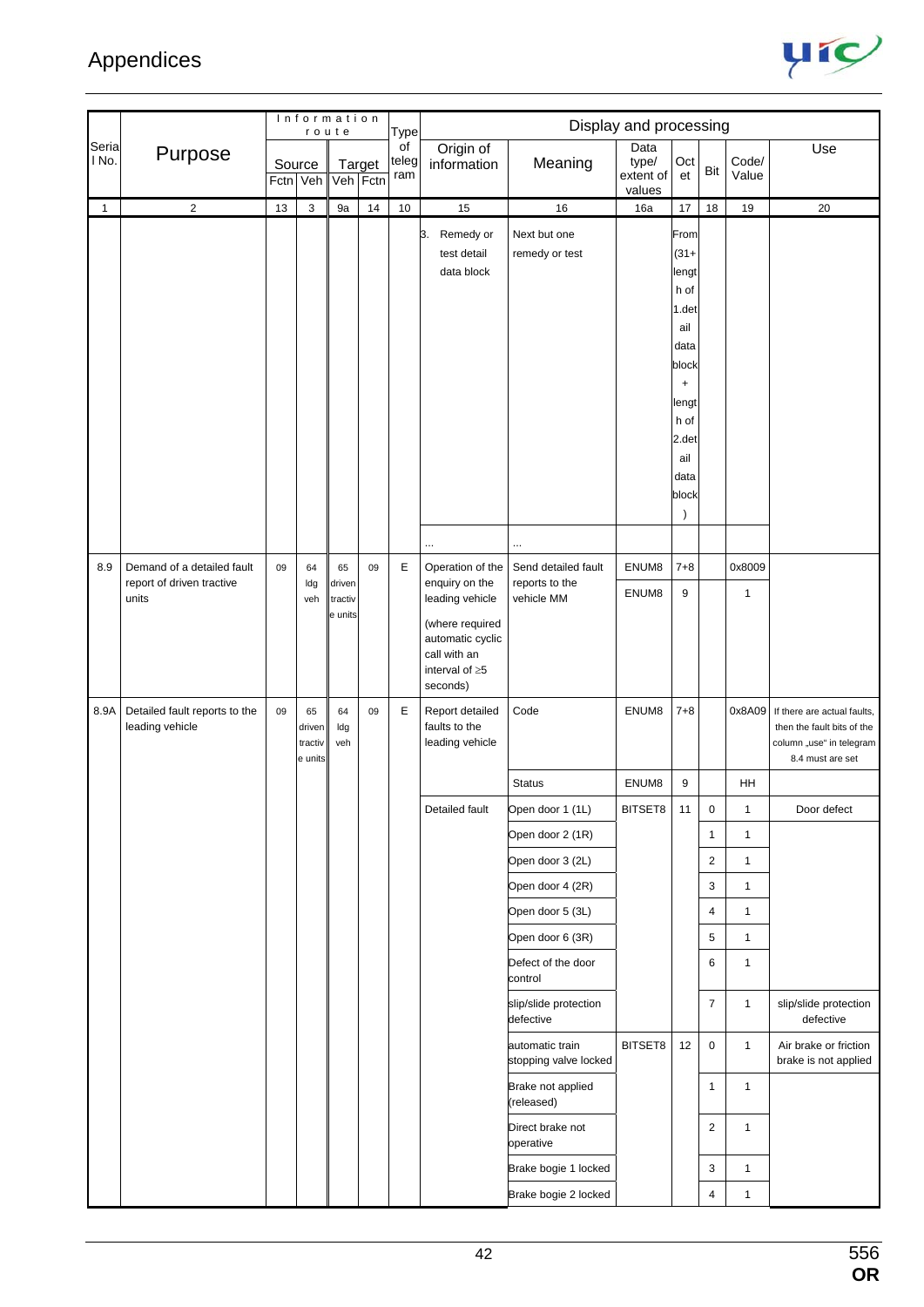

|                |            |    |                    | Information<br>route |        | <b>Type</b>        |                          |                                                                    | Display and processing               |           |                |                |                                       |
|----------------|------------|----|--------------------|----------------------|--------|--------------------|--------------------------|--------------------------------------------------------------------|--------------------------------------|-----------|----------------|----------------|---------------------------------------|
| Seria<br>l No. | Purpose    |    | Source<br>Fctn Veh | Veh Fctn             | Target | of<br>teleg<br>ram | Origin of<br>information | Meaning                                                            | Data<br>type/<br>extent of<br>values | Oct<br>et | Bit            | Code/<br>Value | Use                                   |
| $\mathbf{1}$   | $\sqrt{2}$ | 13 | 3                  | 9a                   | 14     | $10$               | 15                       | 16                                                                 | 16a                                  | 17        | 18             | 19             | 20                                    |
|                |            |    |                    |                      |        |                    |                          | Brake bogie 1+2<br>locked                                          |                                      |           | 5              | $\mathbf{1}$   |                                       |
|                |            |    |                    |                      |        |                    |                          | Drivers valve<br>switched off                                      |                                      |           | 6              | $\mathbf{1}$   |                                       |
|                |            |    |                    |                      |        |                    |                          | Pneumatic brake not<br>released                                    |                                      |           | 7              | $\mathbf{1}$   | Air brake or friction<br>brake seized |
|                |            |    |                    |                      |        |                    |                          | Direct brake driven<br>tractive vehicle/driving<br>trailer applied | BITSET8                              | 13        | 0              | $\mathbf{1}$   |                                       |
|                |            |    |                    |                      |        |                    |                          | High braking<br>operative?                                         |                                      |           | 1              | $\mathbf{1}$   |                                       |
|                |            |    |                    |                      |        |                    |                          | Mg-brake defective                                                 |                                      |           | 2              | $\mathbf{1}$   | Mg-brake defective                    |
|                |            |    |                    |                      |        |                    |                          | <b>WB-brake defective</b>                                          |                                      |           | 3              | $\mathbf{1}$   | WB-brake defective                    |
|                |            |    |                    |                      |        |                    |                          | Emergency brake<br>shorted                                         |                                      |           | 4              | $\mathbf{1}$   | Emergency brake<br>shorted            |
|                |            |    |                    |                      |        |                    |                          | <b>Brake diagnosis</b><br>defective                                |                                      |           | 5              | $\mathbf{1}$   | Brake diagnosis<br>defective          |
|                |            |    |                    |                      |        |                    |                          | EP-brake defective                                                 |                                      |           | 6              | $\mathbf{1}$   | EP-brake defective                    |
|                |            |    |                    |                      |        |                    |                          | EP-brake switched off                                              |                                      |           | 7              | $\mathbf{1}$   | EP-brake switched off                 |
|                |            |    |                    |                      |        |                    |                          | Not all axles roll                                                 | BITSET8                              | 14        | 0              | $\mathbf{1}$   | Roll monitoring of all<br>axles       |
|                |            |    |                    |                      |        |                    |                          | axle 1 does not roll                                               |                                      |           | 1              | $\mathbf{1}$   |                                       |
|                |            |    |                    |                      |        |                    |                          | axle 2 does not roll                                               |                                      |           | 2              | $\mathbf{1}$   |                                       |
|                |            |    |                    |                      |        |                    |                          | axle 3 does not roll                                               |                                      |           | 3              | $\mathbf{1}$   |                                       |
|                |            |    |                    |                      |        |                    |                          | axle 4 does not roll                                               |                                      |           | 4              | $\mathbf{1}$   |                                       |
|                |            |    |                    |                      |        |                    |                          | axle 5 does not roll                                               |                                      |           | 5              | $\mathbf{1}$   |                                       |
|                |            |    |                    |                      |        |                    |                          | axle 6 does not roll                                               |                                      |           | 6              | 1              |                                       |
|                |            |    |                    |                      |        |                    |                          | Spring energy brake<br>locked                                      |                                      |           | 7              | $\mathbf{1}$   |                                       |
|                |            |    |                    |                      |        |                    |                          | Release spring<br>energy brake /stop<br>brake                      | BITSET8                              | 15        | 0              | $\mathbf{1}$   |                                       |
|                |            |    |                    |                      |        |                    |                          | Smoke in the<br>machine room                                       |                                      |           | 1              | $\mathbf{1}$   | Fire detector                         |
|                |            |    |                    |                      |        |                    |                          | Axle box overheating<br>axle 1                                     |                                      |           | $\overline{c}$ | $\mathbf{1}$   | Hot box step 1                        |
|                |            |    |                    |                      |        |                    |                          | Axle box overheating<br>axle 2                                     |                                      |           | 3              | $\mathbf{1}$   |                                       |
|                |            |    |                    |                      |        |                    |                          | Axle box overheating<br>axle 3                                     |                                      |           | 4              | $\mathbf{1}$   |                                       |
|                |            |    |                    |                      |        |                    |                          | Axle box overheating<br>axle 4                                     |                                      |           | 5              | $\mathbf{1}$   |                                       |
|                |            |    |                    |                      |        |                    |                          | Axle box overheating<br>axle 5                                     |                                      |           | 6              | $\mathbf{1}$   |                                       |
|                |            |    |                    |                      |        |                    |                          | Axle box overheating<br>axle 6                                     |                                      |           | 7              | $\mathbf{1}$   |                                       |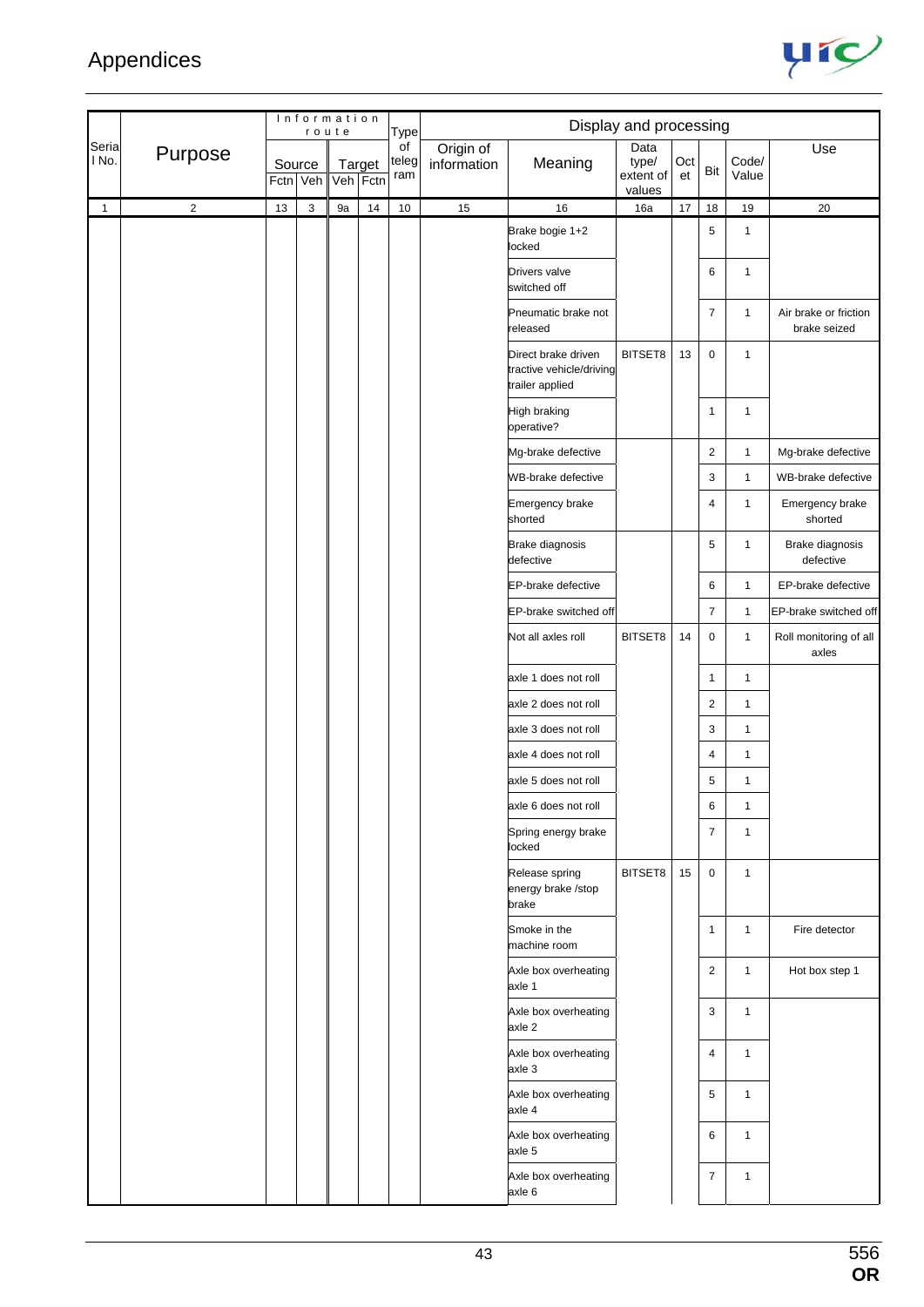

|                |                |          |        | Information<br>route |                    | <b>Type</b>        |                          |                                                                                                              | Display and processing               |           |                |                |                                      |
|----------------|----------------|----------|--------|----------------------|--------------------|--------------------|--------------------------|--------------------------------------------------------------------------------------------------------------|--------------------------------------|-----------|----------------|----------------|--------------------------------------|
| Seria<br>I No. | Purpose        | Fctn Veh | Source |                      | Target<br>Veh Fctn | of<br>teleg<br>ram | Origin of<br>information | Meaning                                                                                                      | Data<br>type/<br>extent of<br>values | Oct<br>et | Bit            | Code/<br>Value | Use                                  |
| $\mathbf{1}$   | $\overline{c}$ | 13       | 3      | 9a                   | 14                 | 10                 | 15                       | 16                                                                                                           | 16a                                  | 17        | 18             | 19             | 20                                   |
|                |                |          |        |                      |                    |                    |                          | Respond of the<br>running gear<br>monitoring bogie 1                                                         | BITSET8                              | 16        | 0              | $\mathbf{1}$   | Fault of the running<br>gear         |
|                |                |          |        |                      |                    |                    |                          | Respond of the<br>running gear<br>monitoring bogie 12                                                        |                                      |           | $\mathbf{1}$   | $\mathbf{1}$   |                                      |
|                |                |          |        |                      |                    |                    |                          | Air spring bogie 1 is<br>defective                                                                           |                                      |           | $\overline{2}$ | $\mathbf{1}$   |                                      |
|                |                |          |        |                      |                    |                    |                          | Air spring bogie 2 is<br>defective                                                                           |                                      |           | 3              | $\mathbf{1}$   |                                      |
|                |                |          |        |                      |                    |                    |                          | Traction motor 1<br>(manual) switched off                                                                    |                                      |           | 4              | $\mathbf{1}$   | $\geq$ 1 drive chain<br>switched off |
|                |                |          |        |                      |                    |                    |                          | Traction motor 2<br>(manual) switched off                                                                    |                                      |           | 5              | $\mathbf{1}$   |                                      |
|                |                |          |        |                      |                    |                    |                          | Traction motor 3<br>(manual) switched off                                                                    |                                      |           | 6              | $\mathbf{1}$   |                                      |
|                |                |          |        |                      |                    |                    |                          | Traction motor 4<br>(manual) switched off                                                                    |                                      |           | 7              | $\mathbf{1}$   |                                      |
|                |                |          |        |                      |                    |                    |                          | Traction motor 5<br>(manual) switched off                                                                    | BITSET8                              | 17        | 0              | $\mathbf{1}$   |                                      |
|                |                |          |        |                      |                    |                    |                          | Traction motor 6<br>(manual) switched off                                                                    |                                      |           | 1              | $\mathbf{1}$   |                                      |
|                |                |          |        |                      |                    |                    |                          | CCU 1 switched off                                                                                           |                                      |           | 2              | $\mathbf{1}$   |                                      |
|                |                |          |        |                      |                    |                    |                          | CCU 2 switched off                                                                                           |                                      |           | 3              | $\mathbf{1}$   |                                      |
|                |                |          |        |                      |                    |                    |                          | CCU 1+2 switched off                                                                                         |                                      |           | 4              | $\mathbf{1}$   |                                      |
|                |                |          |        |                      |                    |                    |                          | Traction motor 1<br>defective                                                                                |                                      |           | 5              | $\mathbf{1}$   | ≥1 drive chain<br>defective          |
|                |                |          |        |                      |                    |                    |                          | Traction motor 2<br>defective                                                                                |                                      |           | 6              | $\mathbf{1}$   |                                      |
|                |                |          |        |                      |                    |                    |                          | Traction motor 3<br>defective                                                                                |                                      |           | $\overline{7}$ | $\mathbf{1}$   |                                      |
|                |                |          |        |                      |                    |                    |                          | Traction motor 4<br>defective                                                                                | BITSET8                              | 18        | 0              | $\mathbf{1}$   |                                      |
|                |                |          |        |                      |                    |                    |                          | Traction motor 5<br>defective                                                                                |                                      |           | 1              | $\mathbf{1}$   |                                      |
|                |                |          |        |                      |                    |                    |                          | Traction motor 6<br>defective                                                                                |                                      |           | $\overline{2}$ | $\mathbf{1}$   |                                      |
|                |                |          |        |                      |                    |                    |                          | CCU 1 defective                                                                                              |                                      |           | 3              | $\mathbf{1}$   |                                      |
|                |                |          |        |                      |                    |                    |                          | CCU 2 defective                                                                                              |                                      |           | 4              | $\mathbf{1}$   |                                      |
|                |                |          |        |                      |                    |                    |                          | CCU 1+2 defective                                                                                            |                                      |           | 5              | $\mathbf{1}$   |                                      |
|                |                |          |        |                      |                    |                    |                          | Traction system not<br>ready                                                                                 |                                      |           | 6              | $\mathbf{1}$   |                                      |
|                |                |          |        |                      |                    |                    |                          | Too high<br>temperature,<br>temperature of the<br>traction unit higher<br>than the switch off<br>temperature |                                      |           | 7              | $\mathbf{1}$   |                                      |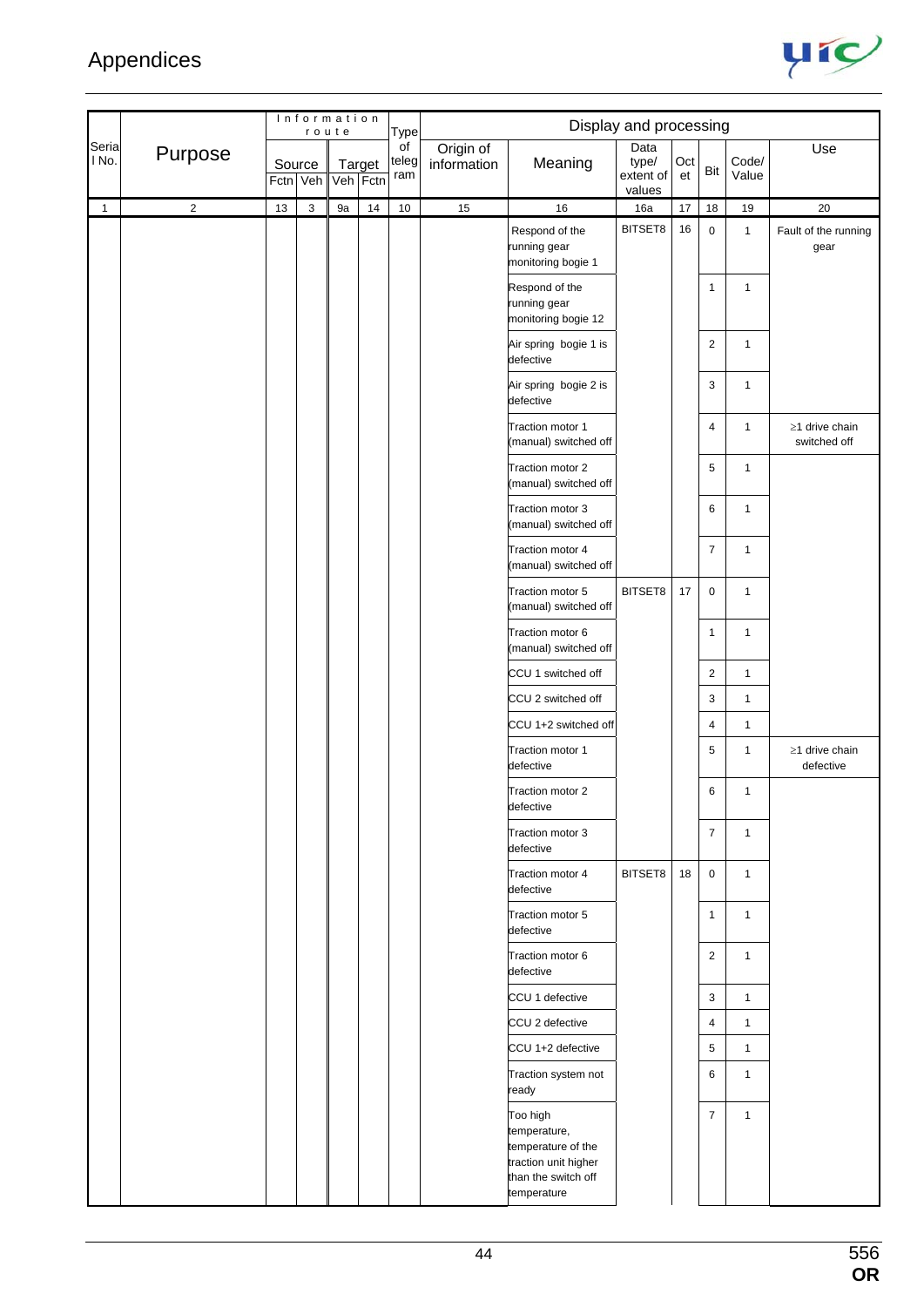

|                |                |    |                    | Information<br>route |                    | <b>Type</b>        |                          |                                                                                                  | Display and processing               |           |                         |                |                                      |
|----------------|----------------|----|--------------------|----------------------|--------------------|--------------------|--------------------------|--------------------------------------------------------------------------------------------------|--------------------------------------|-----------|-------------------------|----------------|--------------------------------------|
| Seria<br>I No. | Purpose        |    | Source<br>Fctn Veh |                      | Target<br>Veh Fctn | of<br>teleg<br>ram | Origin of<br>information | Meaning                                                                                          | Data<br>type/<br>extent of<br>values | Oct<br>et | Bit                     | Code/<br>Value | Use                                  |
| $\mathbf{1}$   | $\overline{2}$ | 13 | 3                  | 9a                   | 14                 | $10$               | 15                       | 16                                                                                               | 16a                                  | 17        | 18                      | 19             | 20                                   |
|                |                |    |                    |                      |                    |                    |                          | Cooling unit defective                                                                           | BITSET8                              | 19        | 0                       | $\mathbf{1}$   |                                      |
|                |                |    |                    |                      |                    |                    |                          | Hydraulic<br>transmission<br>defective                                                           |                                      |           | $\mathbf{1}$            | $\mathbf{1}$   |                                      |
|                |                |    |                    |                      |                    |                    |                          | One bogie fails                                                                                  |                                      |           | $\overline{c}$          | $\mathbf{1}$   |                                      |
|                |                |    |                    |                      |                    |                    |                          | All bogies fail                                                                                  |                                      |           | 3                       | $\mathbf{1}$   |                                      |
|                |                |    |                    |                      |                    |                    |                          | <b>Traction locked</b>                                                                           |                                      |           | 4                       | $\mathbf{1}$   |                                      |
|                |                |    |                    |                      |                    |                    |                          | E-brake defective                                                                                |                                      |           | 5                       | $\mathbf{1}$   | $\geq$ 1 motor brake<br>defective    |
|                |                |    |                    |                      |                    |                    |                          | E-brake switched off                                                                             |                                      |           | 6                       | $\mathbf{1}$   | $\geq$ 1 motor brake<br>switched off |
|                |                |    |                    |                      |                    |                    |                          | Tilt equipment<br>defective                                                                      |                                      |           | $\overline{7}$          | $\mathbf{1}$   | Tilt equipment<br>defective          |
|                |                |    |                    |                      |                    |                    |                          | Train power supply<br>defective                                                                  | BITSET8                              | 20        | 0                       | $\mathbf{1}$   | Train power supply<br>defective      |
|                |                |    |                    |                      |                    |                    |                          | Vmax exceeded                                                                                    |                                      |           | 1                       | $\mathbf{1}$   | Traction value exceed<br>the limit   |
|                |                |    |                    |                      |                    |                    |                          | Coupling hook load<br>value exceed the limit<br>or longitudinal<br>compressive force<br>exceeded |                                      |           | $\overline{c}$          | 1              |                                      |
|                |                |    |                    |                      |                    |                    |                          | Oil pump stands still                                                                            |                                      |           | 3                       | $\mathbf{1}$   | Break down of diesel<br>traction     |
|                |                |    |                    |                      |                    |                    |                          | Diesel engine<br>defective                                                                       |                                      |           | 4                       | $\mathbf{1}$   |                                      |
|                |                |    |                    |                      |                    |                    |                          | reserve                                                                                          |                                      |           | 5                       | $\mathbf{1}$   |                                      |
|                |                |    |                    |                      |                    |                    |                          | Overvoltage<br>protection responds                                                               |                                      |           | 6                       | $\mathbf{1}$   | Break down of E-<br>traction         |
|                |                |    |                    |                      |                    |                    |                          | Frontier-guard of the<br>primary current has<br>respond                                          |                                      |           | $\overline{7}$          | $\mathbf{1}$   |                                      |
|                |                |    |                    |                      |                    |                    |                          | 100 Hz - monitoring<br>has respond                                                               | BITSET8                              | 21        | 0                       | $\mathbf{1}$   |                                      |
|                |                |    |                    |                      |                    |                    |                          | Pantograph locked                                                                                |                                      |           | $\mathbf{1}$            | $\mathbf{1}$   |                                      |
|                |                |    |                    |                      |                    |                    |                          | Pantograph not<br>raised                                                                         |                                      |           | $\overline{\mathbf{c}}$ | $\mathbf{1}$   |                                      |
|                |                |    |                    |                      |                    |                    |                          | Compressed air too<br>low for the main<br>switch                                                 |                                      |           | 3                       | $\mathbf{1}$   |                                      |
|                |                |    |                    |                      |                    |                    |                          | Main switch locked                                                                               |                                      |           | 4                       | $\mathbf{1}$   |                                      |
|                |                |    |                    |                      |                    |                    |                          | train power system<br>defective                                                                  |                                      |           | 5                       | $\mathbf{1}$   | train power system<br>defective      |
|                |                |    |                    |                      |                    |                    |                          | Fuel absence (<20%<br>of max. fuel capacity)                                                     |                                      |           | 6                       | $\mathbf{1}$   | Warning critical<br>operation status |
|                |                |    |                    |                      |                    |                    |                          | Cable external power<br>supply                                                                   |                                      |           | 7                       | $\mathbf{1}$   |                                      |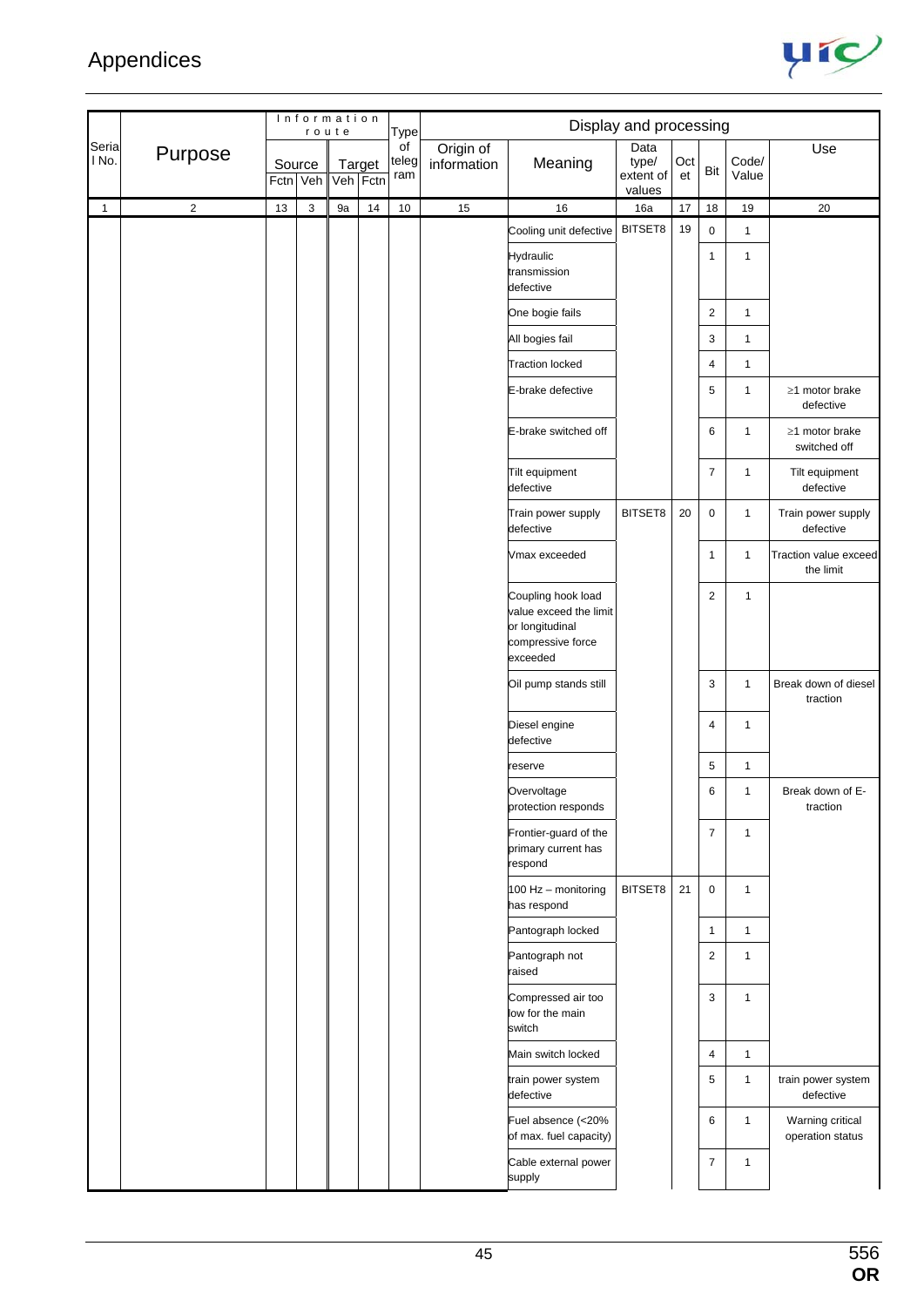

|                |                                                                       |          |        | Information<br>route |                    | <b>Type</b>        |                                                                                       |                                                                         | Display and processing               |                 |                |                |                                                 |
|----------------|-----------------------------------------------------------------------|----------|--------|----------------------|--------------------|--------------------|---------------------------------------------------------------------------------------|-------------------------------------------------------------------------|--------------------------------------|-----------------|----------------|----------------|-------------------------------------------------|
| Seria<br>I No. | Purpose                                                               | Fctn Veh | Source |                      | Target<br>Veh Fctn | of<br>teleg<br>ram | Origin of<br>information                                                              | Meaning                                                                 | Data<br>type/<br>extent of<br>values | Oct<br>et       | Bit            | Code/<br>Value | Use                                             |
| 1              | $\overline{2}$                                                        | 13       | 3      | 9a                   | 14                 | $10$               | 15                                                                                    | $16\,$                                                                  | 16a                                  | 17              | 18             | 19             | 20                                              |
|                |                                                                       |          |        |                      |                    |                    |                                                                                       | Coolant too low,<br>warm up required                                    | BITSET8                              | 22              | $\pmb{0}$      | $\mathbf{1}$   |                                                 |
|                |                                                                       |          |        |                      |                    |                    |                                                                                       | Reserve                                                                 |                                      |                 | 1              | $\mathbf{1}$   |                                                 |
|                |                                                                       |          |        |                      |                    |                    |                                                                                       | Reserve                                                                 |                                      |                 | 2              | $\mathbf{1}$   |                                                 |
|                |                                                                       |          |        |                      |                    |                    |                                                                                       | Reserve                                                                 |                                      |                 | 3              | $\mathbf{1}$   |                                                 |
|                |                                                                       |          |        |                      |                    |                    |                                                                                       | Reserve                                                                 |                                      |                 | 4              | $\mathbf{1}$   |                                                 |
|                |                                                                       |          |        |                      |                    |                    |                                                                                       | Reserve                                                                 |                                      |                 | 5              | $\mathbf{1}$   |                                                 |
|                |                                                                       |          |        |                      |                    |                    |                                                                                       | Reserve                                                                 |                                      |                 | 6              | $\mathbf{1}$   |                                                 |
|                |                                                                       |          |        |                      |                    |                    |                                                                                       | Reserve                                                                 |                                      |                 | $\overline{7}$ | $\mathbf{1}$   |                                                 |
|                |                                                                       |          |        |                      |                    |                    |                                                                                       | Reserve                                                                 | BITSET8                              | $23 -$<br>31    |                |                |                                                 |
|                |                                                                       |          |        |                      |                    |                    |                                                                                       | wait: change of<br>pantograph                                           | BITSET8                              | 32              | $\mathsf 0$    | $\mathbf{1}$   | Waiting for<br>operational readiness            |
|                |                                                                       |          |        |                      |                    |                    |                                                                                       | Wait: main switch<br>closure lock                                       |                                      |                 | 1              | $\mathbf{1}$   |                                                 |
|                |                                                                       |          |        |                      |                    |                    |                                                                                       | wait: CCU-regrouping                                                    |                                      |                 | 2              | 1              |                                                 |
|                |                                                                       |          |        |                      |                    |                    |                                                                                       | wait: AXI-regrouping                                                    |                                      |                 | 3              | $\mathbf{1}$   |                                                 |
|                |                                                                       |          |        |                      |                    |                    |                                                                                       | wait: Test train line<br>contactors                                     |                                      |                 | 4              | 1              |                                                 |
|                |                                                                       |          |        |                      |                    |                    |                                                                                       | wait: warm up is<br>running                                             |                                      |                 | 5              | $\mathbf{1}$   |                                                 |
|                |                                                                       |          |        |                      |                    |                    |                                                                                       | Reserve                                                                 |                                      |                 | 6              | $\mathbf{1}$   |                                                 |
|                |                                                                       |          |        |                      |                    |                    |                                                                                       | Reserve                                                                 |                                      |                 | $\overline{7}$ | $\mathbf{1}$   |                                                 |
|                |                                                                       |          |        |                      |                    |                    |                                                                                       | Reserve                                                                 |                                      | $33-$<br>48     |                |                |                                                 |
|                | 8.10 Demand to run the tests or<br>remedies of a diagnostic<br>result | 09       | MM     | <b>NN</b>            | 09                 | E                  | Use of the<br>diagnostics in<br>any vehicle<br>(veh MM) as<br>specified in UIC<br>647 | vehicle MM                                                              | ENUM8                                | $5\phantom{.0}$ |                | MM             |                                                 |
|                |                                                                       |          |        |                      |                    |                    |                                                                                       | Demand to run the<br>tests or remedies of a<br>diagnostic result        | ENUM8                                | $7 + 8$         |                | 0x800A         |                                                 |
|                |                                                                       |          |        |                      |                    |                    |                                                                                       | <b>Status</b>                                                           | ENUM8                                | 9               |                | $\mathbf{1}$   |                                                 |
|                |                                                                       |          |        |                      |                    |                    |                                                                                       | Choice of the test or<br>kind of remedy of the<br>related telegram 8.8A | ENUM8                                | 11              |                | n              | Kind and                                        |
|                |                                                                       |          |        |                      |                    |                    |                                                                                       | Railway of the<br>habitation of the<br>related telegram 8.8A            | Unsigned8                            | 12              |                | n              | railway and                                     |
|                |                                                                       |          |        |                      |                    |                    |                                                                                       | Error code                                                              | Unsigned1<br>6                       | $15+$<br>16     |                | <b>HHHH</b>    | error code and time code<br>are                 |
|                |                                                                       |          |        |                      |                    |                    |                                                                                       | Time code                                                               | Timedate4<br>8                       | $17 -$<br>22    |                |                | together the definite<br>reference of the event |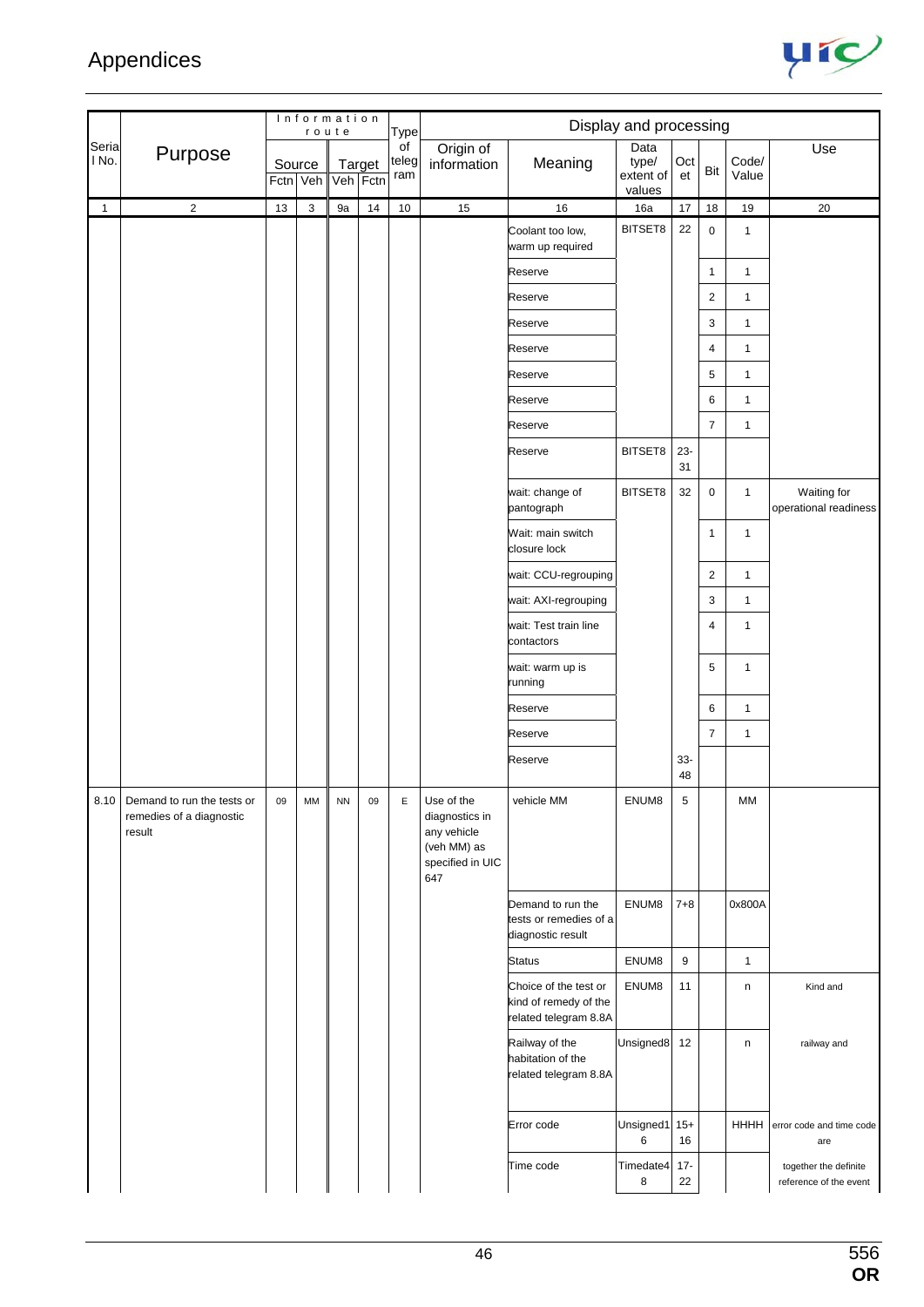

|                |                                                                                      |      | Information                                               | route                           |                           |                            |                                                        |                                                        | Display and processing                     |                  |                               |                   |                                                                                  |
|----------------|--------------------------------------------------------------------------------------|------|-----------------------------------------------------------|---------------------------------|---------------------------|----------------------------|--------------------------------------------------------|--------------------------------------------------------|--------------------------------------------|------------------|-------------------------------|-------------------|----------------------------------------------------------------------------------|
| Seria<br>I No. | Purpose                                                                              | Fctn | Source<br>Veh                                             |                                 | <b>Target</b><br>Veh Fctn | Type<br>of<br>teleg<br>ram | Origin of<br>information                               | Meaning                                                | Data<br>type/<br>extent of<br>values       | Oct<br>et        | Bit                           | Code/<br>Value    | Use                                                                              |
| $\mathbf{1}$   | 2                                                                                    | 13   | 3                                                         | 9a                              | 14                        | 10                         | 15                                                     | 16                                                     | 16a                                        | 17               | 18                            | 19                | 20                                                                               |
|                |                                                                                      |      |                                                           |                                 |                           |                            |                                                        | Choosed key<br>"F1"<br><b>F2"</b><br>"F3"<br>F4"       | ENUM8                                      | 23               | 1<br>$\overline{2}$<br>3<br>4 |                   |                                                                                  |
|                |                                                                                      |      |                                                           |                                 |                           |                            |                                                        | <b>'F5"</b><br>"F6"<br>F7"<br><b>'F8"</b>              |                                            |                  | 5<br>6<br>7<br>8              |                   |                                                                                  |
|                |                                                                                      |      |                                                           |                                 |                           |                            |                                                        | Reserve                                                |                                            | $24 -$<br>36     |                               |                   |                                                                                  |
| 8.10A          | Acknowledge of the<br>execution of the<br>remedy/tests according to<br>telegram 8.10 | 09   | <b>NN</b>                                                 | MM                              | 09                        | E                          | Arrival of the<br>telegram 8.10                        | vehicle NN                                             | ENUM8                                      | 5                |                               | МM                |                                                                                  |
|                |                                                                                      |      |                                                           |                                 |                           |                            |                                                        | (Owning railway)                                       | ENUM8                                      | $\mathbf{1}$     |                               | (NN)              |                                                                                  |
|                |                                                                                      |      |                                                           |                                 |                           |                            | Head<br>information                                    | Code                                                   | ENUM8                                      | $7 + 8$          |                               | 0x8A0A            |                                                                                  |
|                |                                                                                      |      |                                                           |                                 |                           |                            |                                                        | Status                                                 | ENUM8                                      | 9                |                               | HH                |                                                                                  |
|                |                                                                                      |      |                                                           |                                 |                           |                            |                                                        | Other remedy/test<br>Inexistent<br>existent<br>Reserve | BITSET8                                    | 10               | 0<br>$1 - 7$                  | 0.0<br>$\cdot$ .1 | Signalisation, if<br>other remedies/tests<br>available<br>(if yes: order by 8.8) |
|                |                                                                                      |      |                                                           |                                 |                           |                            |                                                        | Reserve                                                |                                            | $11 -$<br>15     |                               |                   |                                                                                  |
| 9              | <b>Passenger information</b>                                                         |      |                                                           |                                 |                           |                            |                                                        |                                                        |                                            |                  |                               |                   |                                                                                  |
| 9.1            | Visual information for<br>passengers: Route of train<br>journey                      | 14   | MM                                                        | Group<br>addres<br>$\mathsf{s}$ | 14                        | E                          | Operation of the<br>passenger<br>information<br>system | Route of train<br>journey                              | ENUM8                                      | $7 + 8$          |                               | 0x9001            |                                                                                  |
|                |                                                                                      |      |                                                           |                                 |                           |                            |                                                        | <b>Status</b>                                          | ENUM8                                      | 9                |                               | $\mathbf{1}$      |                                                                                  |
|                |                                                                                      |      |                                                           |                                 |                           |                            |                                                        | Show transmitted<br>text                               | Unicode16<br>[Length of<br>the text]       | $11 -$<br>14     |                               |                   |                                                                                  |
|                |                                                                                      |      |                                                           |                                 |                           |                            |                                                        | $(=route)$                                             | Unicode16 15 ff<br>[Length of<br>the text] |                  |                               |                   |                                                                                  |
| 9.1A           | Information 9.1 erhalten<br>und verarbeitet                                          | 14   | Grupp<br>$\mathbf{e}% _{t}\left  \mathbf{1}\right\rangle$ | MM                              | 14                        | E                          |                                                        | Information<br>verarbeitet                             | ENUM8                                      | $7 + 8$          |                               | 0x9A01            |                                                                                  |
|                |                                                                                      |      |                                                           |                                 |                           |                            |                                                        | <b>Status</b>                                          | ENUM8                                      | $\boldsymbol{9}$ |                               | HH                |                                                                                  |
| 9.2            | Visual information for<br>passengers: Seat<br>reservation                            | 14   | MM                                                        | <b>NN</b>                       | 14                        | E                          | Operation of the<br>passenger<br>information<br>system | Seat reservation                                       | ENUM8                                      | $7 + 8$          |                               | 9002              |                                                                                  |
|                |                                                                                      |      |                                                           |                                 |                           |                            |                                                        | <b>Status</b>                                          | ENUM8                                      | 9                |                               | $\mathbf{1}$      |                                                                                  |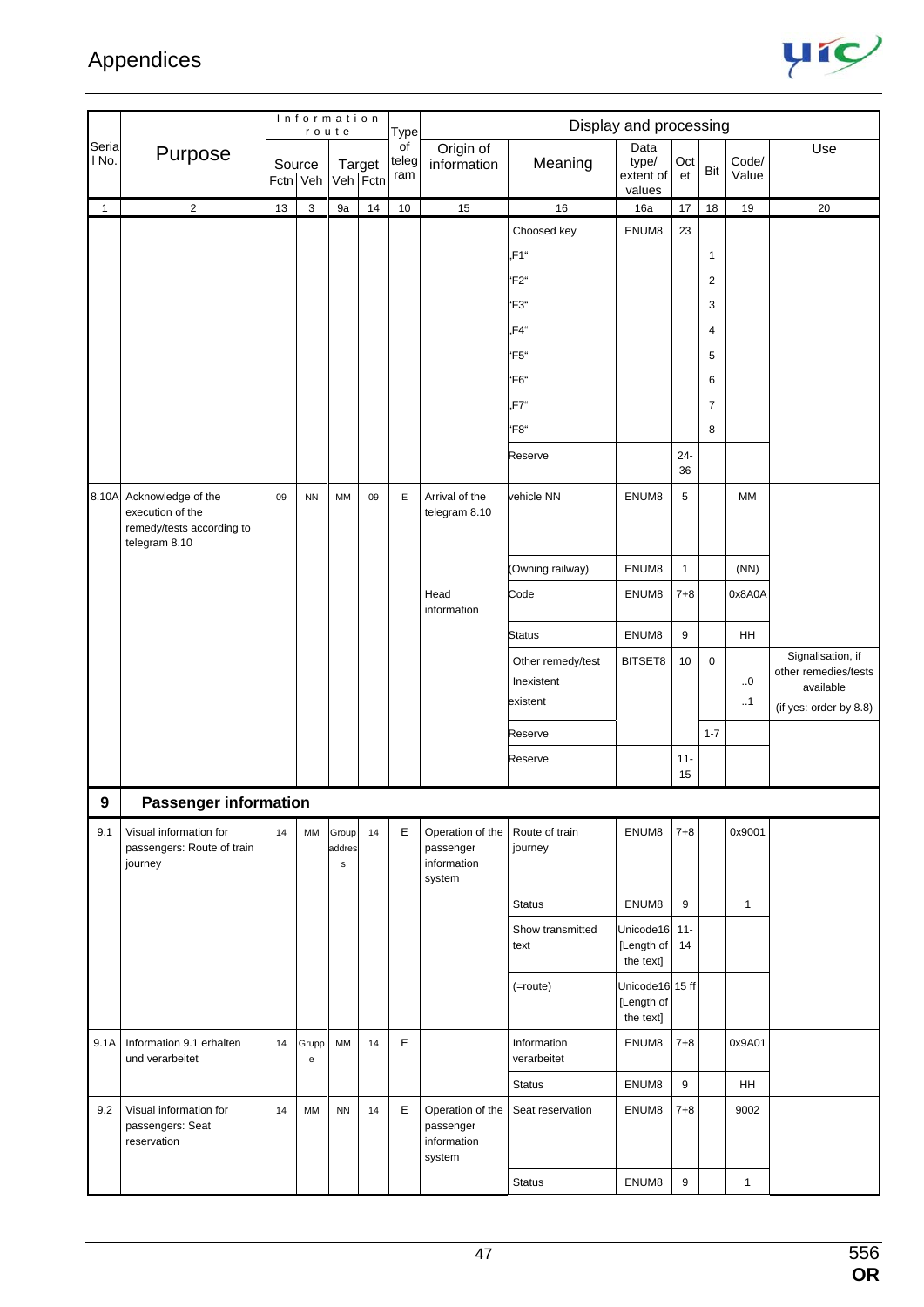

|                |                                                                                   |          | Information        | route              |    | Type               |                                                        |                                  | Display and processing                     |                            |           |                |     |
|----------------|-----------------------------------------------------------------------------------|----------|--------------------|--------------------|----|--------------------|--------------------------------------------------------|----------------------------------|--------------------------------------------|----------------------------|-----------|----------------|-----|
| Seria<br>I No. | Purpose                                                                           | Fctn Veh | Source             | Target<br>Veh Fctn |    | of<br>teleg<br>ram | Origin of<br>information                               | Meaning                          | Data<br>type/<br>extent of<br>values       | Oct<br>et                  | Bit       | Code/<br>Value | Use |
| $\mathbf{1}$   | $\sqrt{2}$                                                                        | 13       | 3                  | 9a                 | 14 | 10                 | 15                                                     | 16                               | 16a                                        | 17                         | 18        | 19             | 20  |
|                |                                                                                   |          |                    |                    |    |                    |                                                        | For each seat No.<br><b>NNN</b>  |                                            | $11 + 1$<br>$\overline{2}$ |           | <b>NNN</b>     |     |
|                |                                                                                   |          |                    |                    |    |                    |                                                        | Indicate seat<br>reservation     | Unicode16 13-x<br>[Length of<br>the text]  |                            |           |                |     |
|                |                                                                                   |          |                    |                    |    |                    |                                                        | For each seat No.<br><b>NNN</b>  |                                            | $x+1$                      |           | <b>NNN</b>     |     |
|                |                                                                                   |          |                    |                    |    |                    |                                                        | Indicate seat<br>reservation     | Unicode16<br>[Length of<br>the text]       | $\cdots$                   |           |                |     |
|                |                                                                                   |          |                    |                    |    |                    |                                                        | $\ddot{\cdot}$                   |                                            |                            | $\ddotsc$ | $\cdots$       |     |
|                |                                                                                   |          |                    |                    |    |                    |                                                        | $\ddot{\phantom{a}}$             |                                            |                            |           |                |     |
| 9.2A           | Visual information for<br>passengers: confirmation of<br>seat reservation         | 14       | <b>NN</b>          | MM                 | 14 | Е                  | Completion of<br>the information<br>9.2                | All seats reserved<br>as planned | ENUM8                                      | $7 + 8$                    |           | 0x9A02         |     |
|                |                                                                                   |          |                    |                    |    |                    |                                                        | <b>Status</b>                    | ENUM8                                      | 9                          |           | <b>HH</b>      |     |
| 9.3            | Visual information for<br>passengers: Next station<br>stop                        | 14       | MM                 | 67<br>all veh      | 14 | E                  | Operation of the<br>passenger<br>information<br>system | Next station stop                | ENUM8                                      | $7 + 8$                    |           | 0x9003         |     |
|                |                                                                                   |          |                    |                    |    |                    |                                                        | <b>Status</b>                    | ENUM8                                      | 9                          |           | $\mathbf{1}$   |     |
|                |                                                                                   |          |                    |                    |    |                    |                                                        | Indicate text<br>transmitted     | Unicode16<br>[Length of<br>the text]       | $11 -$<br>14               |           |                |     |
|                |                                                                                   |          |                    |                    |    |                    |                                                        | =next station stop               | Unicode16 15 ff<br>[Length of<br>the text] |                            |           |                |     |
| 9.3A           | Information 9.3 received<br>and processed                                         | 14       | 67<br>all veh      | MM                 | 14 | Е                  |                                                        | Information<br>processed         | ENUM8                                      | $7 + 8$                    |           | 0x9A03         |     |
|                |                                                                                   |          |                    |                    |    |                    |                                                        | <b>Status</b>                    | ENUM8                                      | 9                          |           | HH             |     |
| 9.4            | Visual information for<br>passengers: Train<br>connections in the next<br>station | 14       | MM                 | 67<br>all veh      | 14 | E                  | Operation of the<br>passenger<br>information<br>system | Train connections                | ENUM8                                      | $7 + 8$                    |           | 0x9004         |     |
|                |                                                                                   |          |                    |                    |    |                    |                                                        | <b>Status</b>                    | ENUM8                                      | 9                          |           | $\mathbf{1}$   |     |
|                | ä,                                                                                |          |                    |                    |    |                    |                                                        | Show transmitted<br>text         | Unicode16<br>[Length of<br>the text]       | $11 -$<br>14               |           |                |     |
|                |                                                                                   |          |                    |                    |    |                    |                                                        | =Connections                     | Unicode16 15 ff<br>[Length of<br>the text] |                            |           |                |     |
| 9.4A           | Information 9.4 received<br>and processed                                         | 14       | 67<br>all<br>vehs. | MM                 | 14 | E                  |                                                        | Information<br>processed         | ENUM8                                      | $7 + 8$                    |           | 0x9A04         |     |
|                |                                                                                   |          |                    |                    |    |                    |                                                        | <b>Status</b>                    | ENUM8                                      | 9                          |           | HH             |     |
| 9.5            | Visual information for<br>passengers: Advertising                                 | 14       | MM                 | 67<br>all<br>vehs. | 14 | Е                  | Operation of the<br>passenger<br>information<br>system | Advertising                      | ENUM8                                      | $7 + 8$                    |           | 0x9005         |     |
|                |                                                                                   |          |                    |                    |    |                    |                                                        | <b>Status</b>                    | ENUM8                                      | 9                          |           | $\mathbf{1}$   |     |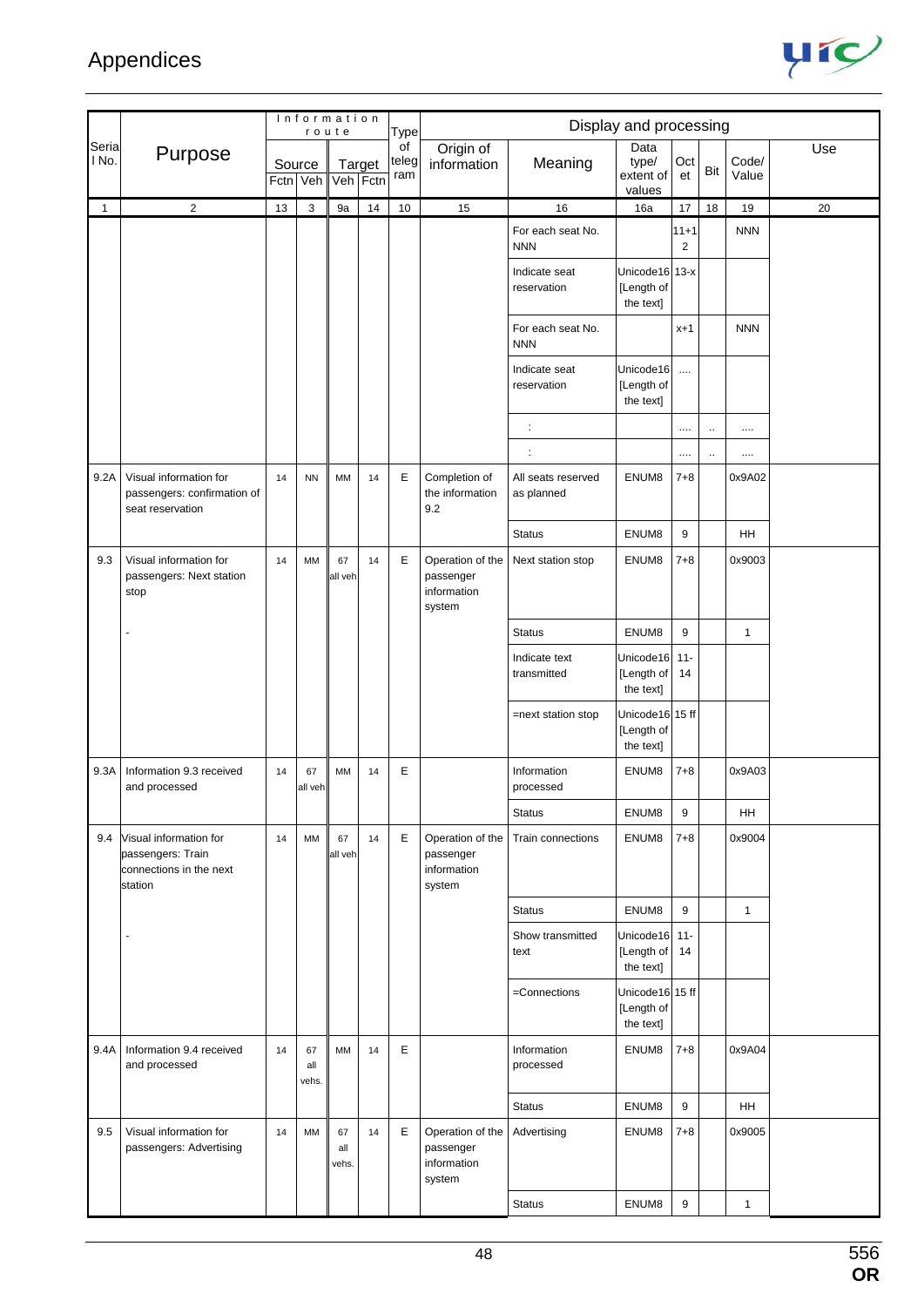

|                |                                           |          | Information        | route              |                    | Type               |                                                                           |                                                              | Display and processing                     |              |     |                |                                                                                                                                                                                           |
|----------------|-------------------------------------------|----------|--------------------|--------------------|--------------------|--------------------|---------------------------------------------------------------------------|--------------------------------------------------------------|--------------------------------------------|--------------|-----|----------------|-------------------------------------------------------------------------------------------------------------------------------------------------------------------------------------------|
| Seria<br>I No. | Purpose                                   |          | Source<br>Fctn Veh |                    | Target<br>Veh Fctn | of<br>teleg<br>ram | Origin of<br>information                                                  | Meaning                                                      | Data<br>type/<br>extent of<br>values       | Oct<br>et    | Bit | Code/<br>Value | Use                                                                                                                                                                                       |
| $\mathbf{1}$   | $\overline{c}$                            | 13       | 3                  | 9a                 | 14                 | 10                 | 15                                                                        | 16                                                           | 16a                                        | 17           | 18  | 19             | 20                                                                                                                                                                                        |
|                |                                           |          |                    |                    |                    |                    |                                                                           | Advertising system                                           |                                            | $11 -$<br>14 |     | CODE           |                                                                                                                                                                                           |
|                |                                           |          |                    |                    |                    |                    |                                                                           | Show transmitted<br>text (=transmitted<br>text and graphics) | Unicode16 15 ff<br>[Length of<br>the text] |              |     |                |                                                                                                                                                                                           |
| 9.5A           | Information 9.5 received<br>and processed | 14       | 67<br>all<br>vehs. | <b>MM</b>          | 14                 | E                  |                                                                           | Information<br>processed                                     | ENUM8                                      | $7 + 8$      |     | 0x9A05         |                                                                                                                                                                                           |
|                |                                           |          |                    |                    |                    |                    |                                                                           | <b>Status</b>                                                | ENUM8                                      | 9            |     | HH             |                                                                                                                                                                                           |
| 9.6            | Call conductor                            | 14       | MM                 | 67<br>all<br>vehs. | 14                 | E                  | Operation of the<br>conductor's call<br>button                            | Conductor should<br>come to calling<br>vehicle (MM)          | ENUM8                                      | 7+8          |     | (MM)<br>0x9006 |                                                                                                                                                                                           |
|                |                                           |          |                    |                    |                    |                    |                                                                           | <b>Status</b>                                                | ENUM8                                      | 9            |     | $\mathbf{1}$   |                                                                                                                                                                                           |
| 9.6A           | Information 9.6 received<br>and processed | 14       | 67<br>all<br>vehs. | <b>MM</b>          | 14                 | E                  |                                                                           | Information<br>processed                                     | ENUM8                                      | $7 + 8$      |     | 0x9A06         |                                                                                                                                                                                           |
|                |                                           |          |                    |                    |                    |                    |                                                                           | <b>Status</b>                                                | ENUM8                                      | 9            |     | HH             |                                                                                                                                                                                           |
| 9.7            | Request stop                              | 14       | MМ                 | 64<br>ldg.<br>veh. | 14                 | E                  | Operation of the<br>stop button by<br>passengers                          | Indicator: Stop at<br>next station                           | ENUM8                                      | $7 + 8$      |     | 0x9007         | on the leading vehicle<br>stop request table shine<br>"train stops".                                                                                                                      |
|                |                                           |          |                    |                    |                    |                    |                                                                           | <b>Status</b>                                                | ENUM8                                      | 9            |     | $\mathbf{1}$   |                                                                                                                                                                                           |
| 9.7A           | Request stop requested                    | 14       | 64<br>ldg.<br>veh. | <b>MM</b>          | 14                 | E                  | Operation by<br>driver                                                    | Train stops at next<br>station                               | ENUM8                                      | $7 + 8$      |     | 0x9A07         |                                                                                                                                                                                           |
|                |                                           |          |                    |                    |                    |                    |                                                                           | <b>Status</b>                                                | ENUM8                                      | 9            |     | $\mathbf{1}$   |                                                                                                                                                                                           |
| 9.8            | Put current data into ticket<br>cancellor | 14       | MM                 | 67<br>all<br>vehs. | 14                 | Е                  | Operation by<br>Conductor or<br>data output of<br>computer,<br>clock, etc | Cancellation data                                            | ENUM8                                      | $7 + 8$      |     | 0x9008         |                                                                                                                                                                                           |
|                |                                           |          |                    |                    |                    |                    |                                                                           | <b>Status</b>                                                |                                            | 9            |     | $\mathbf{1}$   |                                                                                                                                                                                           |
|                |                                           |          |                    |                    |                    |                    |                                                                           |                                                              |                                            |              |     |                |                                                                                                                                                                                           |
|                |                                           |          |                    |                    |                    |                    |                                                                           | Transmitted data                                             |                                            | $11 -$<br>14 |     | <b>ASCII</b>   |                                                                                                                                                                                           |
|                |                                           |          |                    |                    |                    |                    |                                                                           | Read into ticket<br>cancellor                                |                                            | 15 ff        |     | <b>ASCII</b>   |                                                                                                                                                                                           |
| 9.8A           | Information 9.8 received<br>and processed | 14       | 67<br>all<br>vehs. | MM                 | 14                 | E                  |                                                                           | Information<br>processed                                     | ENUM8                                      | $7 + 8$      |     | 0x9A08         |                                                                                                                                                                                           |
|                |                                           |          |                    |                    |                    |                    |                                                                           | <b>Status</b>                                                | ENUM8                                      | 9            |     | HH             |                                                                                                                                                                                           |
| 9.9            | Report: Next station stop                 | 14<br>02 | <b>NN</b>          | 66<br>all<br>vehs. | 14<br>02           | R <sub>3</sub>     | Passenger<br>information<br>system                                        | Train stops at next<br>station                               | BITSET8                                    | 21           | 6   | $\mathbf{1}$   | At the leading vehicle the<br>report "stop request" is<br>shown (storage till door<br>release). The leading<br>vehicle sends in the R1-<br>telegram the signal "stop<br>request applied". |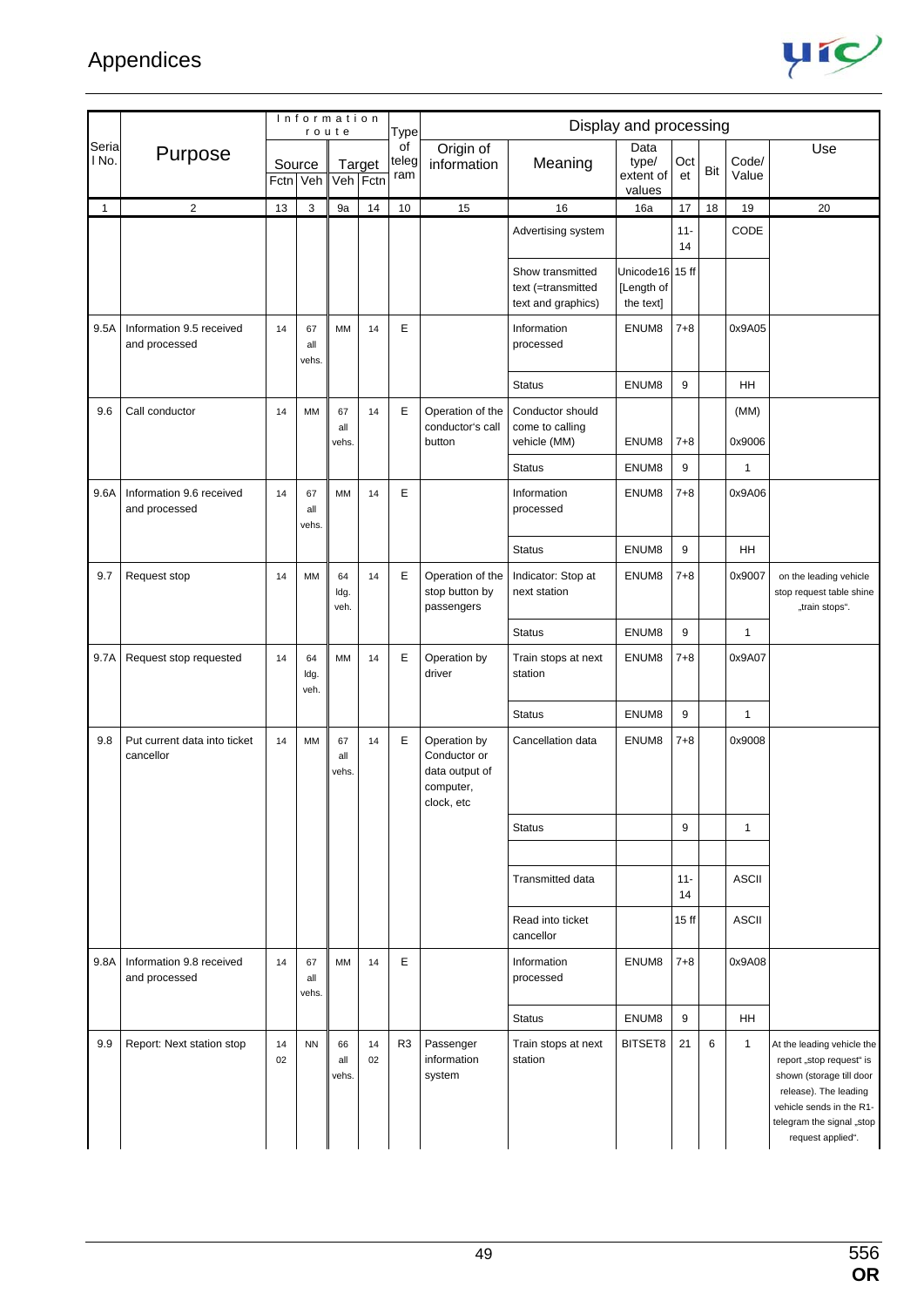

|              |                                                               |          |                    | Information<br>route |           | Type               |                                     |                                      | Display and processing               |                                   |     |                                          |     |
|--------------|---------------------------------------------------------------|----------|--------------------|----------------------|-----------|--------------------|-------------------------------------|--------------------------------------|--------------------------------------|-----------------------------------|-----|------------------------------------------|-----|
| Seria<br>No. | Purpose                                                       | Fctn Veh | Source             | Target<br>Veh Fctn   |           | of<br>teleg<br>ram | Origin of<br>information            | Meaning                              | Data<br>type/<br>extent of<br>values | Oct<br>et                         | Bit | Code/<br>Value                           | Use |
| $\mathbf{1}$ | $\sqrt{2}$                                                    | 13       | 3                  | 9a                   | 14        | 10                 | 15                                  | 16                                   | 16a                                  | 17                                | 18  | 19                                       | 20  |
| 10           | <b>Power supply</b>                                           |          |                    |                      |           |                    |                                     |                                      |                                      |                                   |     |                                          |     |
| 10.1R        | Saving of electrical energy<br>on                             | 07       | 64<br>ldg.<br>veh. | 67<br>all<br>vehs.   | 07        | R <sub>1</sub>     | Driver operation<br>or radio signal | Carry out load<br>shedding as agreed | BITSET8                              | 62                                | 6   | $\mathbf{1}$                             |     |
|              | 10.1E Saving of electrical energy<br>on/off (coach selective) | 07       | 64<br>ldg.         | 67<br>all            | 07        | E                  | Driver operation<br>or radio signal |                                      | ENUM8                                | $7 + 8$                           |     | 0xA001                                   |     |
|              |                                                               |          | veh.               | vehs.                |           |                    |                                     | Carry out load<br>shedding as agreed | ENUM8                                | 9                                 |     | $\mathbf{1}$                             |     |
| 10.1A        | Information 10.1E received<br>and processed                   | 07       | 67<br>all veh      | 64<br>Idg.<br>veh.   | 07        | E                  |                                     | Process information                  | ENUM8                                | $7 + 8$                           |     | 0xAA01                                   |     |
|              |                                                               |          |                    |                      |           |                    |                                     | <b>Status</b>                        | ENUM8                                | 9                                 |     | <b>HH</b>                                |     |
| 10.2         | Report of the battery<br>charger                              | 07       | <b>NN</b>          | 66<br>all<br>vehs.   | 02<br>07  | R <sub>3</sub>     | Energy process<br>control           | Battery is being<br>charged          | BITSET8                              | 19                                | 3   | $\mathbf{1}$                             |     |
|              |                                                               |          |                    |                      |           |                    |                                     | Battery is not being<br>charged      |                                      |                                   |     | $\mathbf 0$                              |     |
| 11           | <b>Group addressing</b>                                       |          |                    |                      |           |                    |                                     |                                      |                                      |                                   |     |                                          |     |
| 11.01        | Request to read a group                                       | NN       | 163                | 1.63                 | 15        | E                  | Any vehicle                         | Code                                 | ENUM8                                | $7 + 8$                           |     | 0xB001                                   |     |
|              |                                                               |          |                    |                      |           |                    |                                     | <b>Status</b>                        | ENUM8                                | 9                                 |     | $\mathbf{1}$                             |     |
|              |                                                               |          |                    |                      |           |                    |                                     | Group number                         | <b>UNSIGNE</b><br>D <sub>8</sub>     | 11                                |     | 201254                                   |     |
| 11.01<br>Α   | Gruppenmitglieder                                             | 15       | 1.63               | 1.63                 | <b>NN</b> | E                  |                                     | Code                                 | ENUM8                                | $7 + 8$                           |     | 0xBA01                                   |     |
|              |                                                               |          |                    |                      |           |                    |                                     | <b>Status</b>                        | ENUM8                                | 9                                 |     | 0:<br>accepte<br>d<br>$>200$ :<br>faults |     |
|              |                                                               |          |                    |                      |           |                    |                                     | Gruppennummer                        | Unsigned8                            | 11                                |     | 201254                                   |     |
|              |                                                               |          |                    |                      |           |                    |                                     | Number of vehicles<br>$(= n)$        | Unsigned8                            | 12                                |     | 122                                      |     |
|              |                                                               |          |                    |                      |           |                    |                                     | Group description                    | <b>UNICODE</b><br>16                 | 13<br>$\blacksquare$              |     |                                          |     |
|              |                                                               |          |                    |                      |           |                    |                                     |                                      | $[32]$                               | 76                                |     |                                          |     |
|              |                                                               |          |                    |                      |           |                    | Description of<br>vehicle 1         | UIC Id                               | ARRAY<br>Unsigned8                   | $77\,$                            |     | $0.(2^{40}$<br>1)                        |     |
|              |                                                               |          |                    |                      |           |                    |                                     |                                      |                                      | 81                                |     |                                          |     |
|              |                                                               |          |                    |                      |           |                    |                                     | <b>TCN address</b><br>UIC address    | Unsigned8                            | 82<br>83                          |     | 0.63                                     |     |
|              |                                                               |          |                    |                      |           |                    |                                     | Reserve                              | Unsigned8                            | 84                                |     | 1.63                                     |     |
|              |                                                               |          |                    |                      |           |                    | Description of<br>vehicle n         | As first vehicle                     |                                      | $77 + 8$<br>$(n-1)$<br>÷<br>$76+$ |     | As first<br>vehicle                      |     |
|              | 11.02 Request to read a list of all<br>groups                 | NN       | 163                | 163                  | 15        | Е                  | Any vehicle                         | Code                                 | ENUM8                                | 8n<br>$7 + 8$                     |     | 0xB002                                   |     |
|              |                                                               |          |                    |                      |           |                    |                                     | <b>Status</b>                        | ENUM8                                | 9                                 |     | $\mathbf{1}$                             |     |
| Α            | 11.02 List of all groups                                      | 15       | 163                | 163                  | <b>NN</b> | E                  |                                     | Code                                 | ENUM8                                | $7 + 8$                           |     | 0xBA02                                   |     |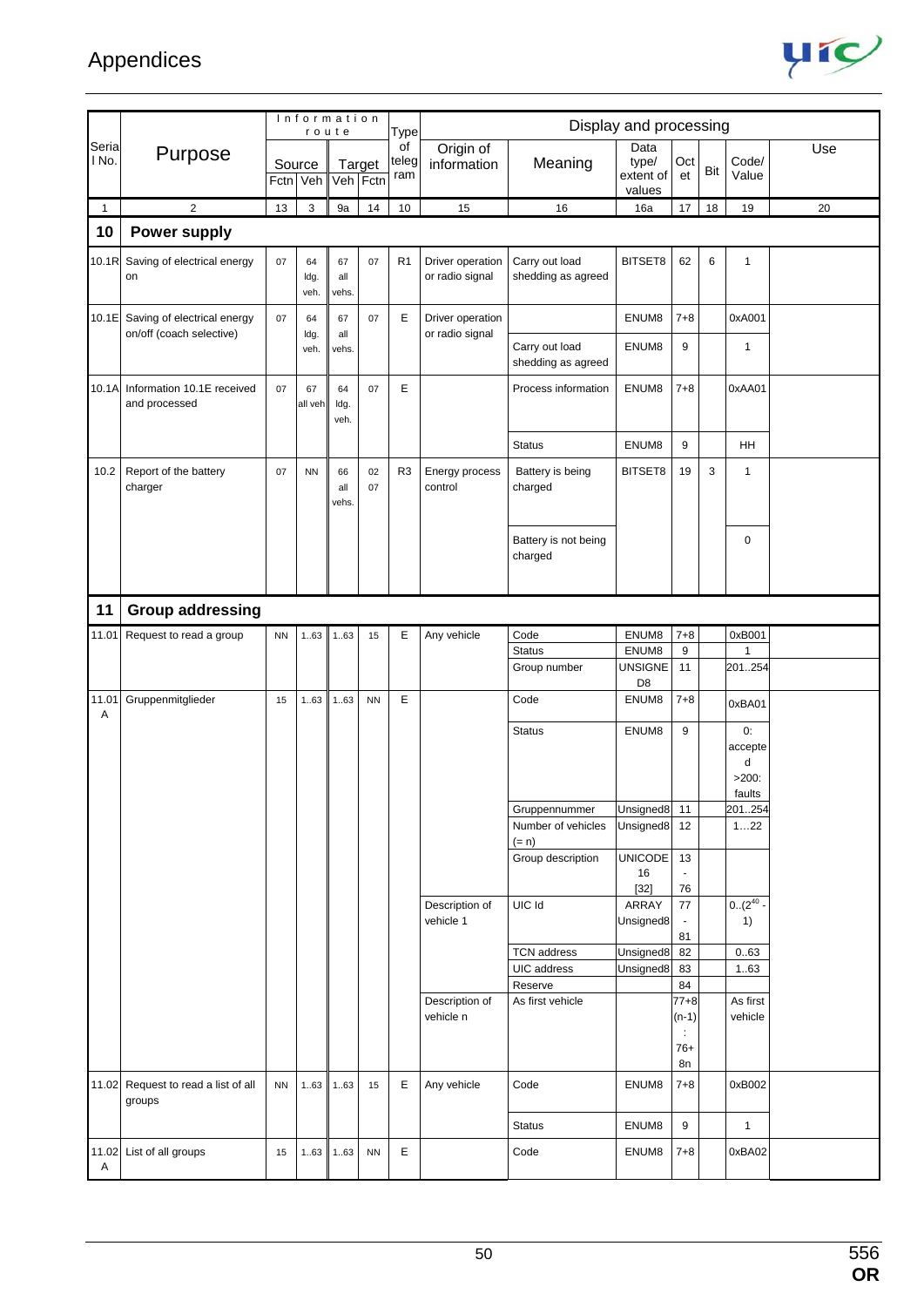$\overline{a}$ 



|                |                                |           |                    | Information<br>route |                    | Type               |                          |                                               | Display and processing                                                                                                                                                                             |                                                                       |     |                                          |     |
|----------------|--------------------------------|-----------|--------------------|----------------------|--------------------|--------------------|--------------------------|-----------------------------------------------|----------------------------------------------------------------------------------------------------------------------------------------------------------------------------------------------------|-----------------------------------------------------------------------|-----|------------------------------------------|-----|
| Seria<br>I No. | Purpose                        |           | Source<br>Fctn Veh |                      | Target<br>Veh Fctn | of<br>teleg<br>ram | Origin of<br>information | Meaning                                       | Data<br>type/<br>extent of<br>values                                                                                                                                                               | Oct<br>et                                                             | Bit | Code/<br>Value                           | Use |
| $\overline{1}$ | $\overline{2}$                 | 13        | $\mathsf 3$        | 9a                   | $14\,$             | $10$               | 15                       | 16                                            | 16a                                                                                                                                                                                                | $17$                                                                  | 18  | 19                                       | 20  |
|                |                                |           |                    |                      |                    |                    |                          | <b>Status</b>                                 | ENUM8                                                                                                                                                                                              | $\boldsymbol{9}$                                                      |     | 0:<br>accepte<br>d<br>$>200$ :<br>faults |     |
|                |                                |           |                    |                      |                    |                    |                          | Number of groups<br>$(= k)$                   | Unsigned8                                                                                                                                                                                          | 11                                                                    |     | $0.\dots .54$                            |     |
|                |                                |           |                    |                      |                    |                    |                          | Reserve                                       | Unsigned8                                                                                                                                                                                          | 12                                                                    |     | 0                                        |     |
|                |                                |           |                    |                      |                    |                    | Description<br>group 1   | Group number                                  | Unsigned8                                                                                                                                                                                          | 13                                                                    |     | <b>NN</b>                                |     |
|                |                                |           |                    |                      |                    |                    |                          | Number of vehicles<br>in this group $(= n_1)$ | Unsigned8                                                                                                                                                                                          | 14                                                                    |     | $122$                                    |     |
|                |                                |           |                    |                      |                    |                    |                          | Group description                             | <b>UNICODE</b><br>16                                                                                                                                                                               | 15<br>$\bullet$<br>$\epsilon$<br>78                                   |     | 32 sign<br>user<br>defined               |     |
|                |                                |           |                    |                      |                    |                    | Description<br>vehicle 1 | UIC identification<br>number (vehicle 1)      | Unsigned8<br>$[5] % \begin{center} \includegraphics[width=\linewidth]{imagesSupplemental/Imit} \caption{The image shows the image shows a single number of times.} \label{fig:limal} \end{center}$ | 79<br>$\epsilon$<br>$\bullet$<br>83                                   |     | $0.(2^{40} -$<br>1)                      |     |
|                |                                |           |                    |                      |                    |                    |                          | Reserve                                       | Unsigned8                                                                                                                                                                                          | 84                                                                    |     | 0                                        |     |
|                |                                |           |                    |                      |                    |                    |                          |                                               | $\cdot$                                                                                                                                                                                            | $\epsilon$                                                            |     |                                          |     |
|                |                                |           |                    |                      |                    |                    | Description<br>vehicle n | As vehicle 1                                  |                                                                                                                                                                                                    | $79 + 6$<br>$(n_1 -$<br>1)<br>$\ddot{\phantom{a}}$<br>$78+$<br>$6n_1$ |     |                                          |     |
|                |                                |           |                    |                      |                    |                    |                          |                                               |                                                                                                                                                                                                    |                                                                       |     |                                          |     |
|                |                                |           |                    |                      |                    |                    | Description<br>group k   | As first group                                |                                                                                                                                                                                                    | $s^1$                                                                 |     |                                          |     |
|                | 11.03 Request to write a group | <b>NN</b> | 1.63               | 163                  | 15                 | Е                  | Group server             | Code                                          | ENUM8                                                                                                                                                                                              | $7 + 8$                                                               |     | 0xB003                                   |     |
|                |                                |           |                    |                      |                    |                    |                          | Status                                        | ENUM8                                                                                                                                                                                              | $\boldsymbol{9}$                                                      |     | $\mathbf{1}$                             |     |
|                |                                |           |                    |                      |                    |                    |                          | Group number                                  | UN-<br>SIGNED8                                                                                                                                                                                     | 11                                                                    |     | 201254                                   |     |
|                |                                |           |                    |                      |                    |                    |                          | Number of vehicles<br>$(= n)$                 | UN-<br>SIGNED8                                                                                                                                                                                     | $12\,$                                                                |     | 122                                      |     |
|                |                                |           |                    |                      |                    |                    |                          | Group description                             | UNICODE<br>16                                                                                                                                                                                      | 13<br>$\epsilon$<br>$\sim$<br>76                                      |     | 32 Sign<br>user<br>defined               |     |
|                |                                |           |                    |                      |                    |                    | Description<br>vehicle 1 | UIC identification<br>number                  | Unsigned8                                                                                                                                                                                          | 77<br>$\epsilon$<br>$\epsilon$<br>81                                  |     | $0.(2^{40} \cdot$<br>1)                  |     |
|                |                                |           |                    |                      |                    |                    |                          | Reserved                                      | Unsigned8                                                                                                                                                                                          | 82                                                                    |     | 0                                        |     |

 $^{1}$  Octets, which are allocated for the description of the group k are:  $13+66(k-1)+6\sum_{i=1}^{k-1}n_i\ldots12+66k+6\sum_{i=1}^{k-1}n_i$ =  $+66(k-1)+6\sum n_i...12+66k+$ k  $i = 1$ i  $k-1$  $i = 1$  $13 + 66(k - 1) + 6\sum n_i \ldots 12 + 66k + 6\sum n_i$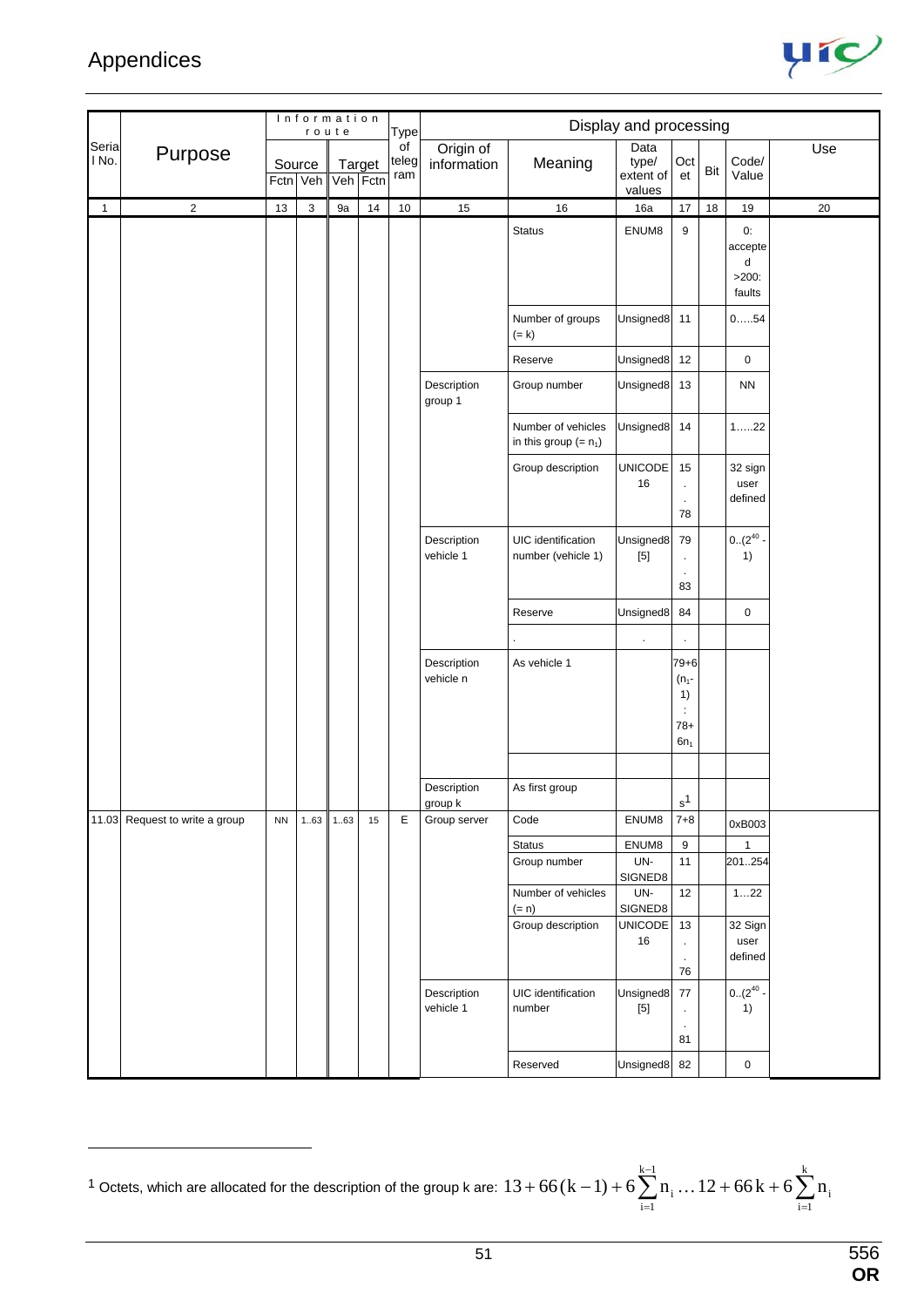$\overline{a}$ 



|                |                                 |           | Information        | route |                    | Type               |                          |                                        | Display and processing               |                                                                     |     |                                                  |     |
|----------------|---------------------------------|-----------|--------------------|-------|--------------------|--------------------|--------------------------|----------------------------------------|--------------------------------------|---------------------------------------------------------------------|-----|--------------------------------------------------|-----|
| Seria<br>I No. | Purpose                         |           | Source<br>Fctn Veh |       | Target<br>Veh Fctn | of<br>teleg<br>ram | Origin of<br>information | Meaning                                | Data<br>type/<br>extent of<br>values | Oct<br>et                                                           | Bit | Code/<br>Value                                   | Use |
| $\mathbf{1}$   | $\overline{2}$                  | 13        | 3                  | 9a    | 14                 | 10                 | 15                       | 16                                     | 16a                                  | 17                                                                  | 18  | 19                                               | 20  |
|                |                                 |           |                    |       |                    |                    | Description<br>vehicle n | As first vehicle                       |                                      | $77 + 6$<br>$(n-1)$<br>÷<br>$76+$<br>6n                             |     |                                                  |     |
| 11.03<br>Α     | Confirmation                    | 15        | 163                | 1.63  | <b>NN</b>          | E                  |                          | Code                                   | ENUM8                                | $7 + 8$                                                             |     | 0xBA03                                           |     |
|                |                                 |           |                    |       |                    |                    |                          | <b>Status</b>                          | ENUM8                                | 9                                                                   |     | 0:<br>accepte<br>d<br>$>200$ :<br>faults         |     |
| 11.04          | Request to write all groups     | <b>NN</b> | 163                | 163   | 15                 | E                  | Group-server             | Code                                   | ENUM8                                | $7 + 8$                                                             |     | 0xB004                                           |     |
|                |                                 |           |                    |       |                    |                    |                          | <b>Status</b>                          | ENUM8                                | $\boldsymbol{9}$                                                    |     | $\mathbf{1}$                                     |     |
|                |                                 |           |                    |       |                    |                    |                          | Number of groups<br>$(= k)$            | Unsigned8                            | 11                                                                  |     | 0.54                                             |     |
|                |                                 |           |                    |       |                    |                    |                          | Reserve                                | Unsigned8                            | 12                                                                  |     | $\mathsf 0$                                      |     |
|                |                                 |           |                    |       |                    |                    | Description<br>group 1   | Group number                           | Unsigned8                            | 13                                                                  |     | 201.254                                          |     |
|                |                                 |           |                    |       |                    |                    |                          | Number of vehicles<br>$(= n_1)$        | Unsigned8                            | 14                                                                  |     | 1.22                                             |     |
|                |                                 |           |                    |       |                    |                    |                          | Group description                      | <b>UNICODE</b><br>16                 | 15<br>$\cdot$<br>78                                                 |     | 32 Sign<br>user<br>defined                       |     |
|                |                                 |           |                    |       |                    |                    | Description<br>vehicle 1 | UIC identification<br>number vehicle 1 | Unsigned8<br>$[5]$                   | 79<br>$\cdot$<br>83                                                 |     | $0.(2^{40} \cdot$<br>1)                          |     |
|                |                                 |           |                    |       |                    |                    |                          | Reserve                                | Unsigned8                            | 84                                                                  |     | $\mathbf 0$                                      |     |
|                |                                 |           |                    |       |                    |                    | Description<br>vehicle n | as vehicle 1                           |                                      | $79 + 6$<br>$(n_1 -$<br>1)<br>$\ddot{\phantom{a}}$<br>78+<br>$6n_1$ |     |                                                  |     |
|                |                                 |           |                    |       |                    |                    | Description<br>group k   | as first group                         |                                      | $\rm s^2$                                                           |     |                                                  |     |
| 11.04<br>Α     | Confirmation                    | 15        | 163                | 163   | <b>NN</b>          | $\mathsf E$        |                          | Code                                   | ENUM8                                | $7 + 8$                                                             |     | 0xBA04                                           |     |
|                |                                 |           |                    |       |                    |                    |                          | <b>Status</b>                          | ENUM8                                | 9                                                                   |     | 0:<br>accepte<br>${\sf d}$<br>$>200$ :<br>faults |     |
|                | 11.05 Request to delete a group | <b>NN</b> | 163                | 163   | 15                 | Е                  | Group-server             | Code                                   | ENUM8                                | $7 + 8$                                                             |     | 0xB005                                           |     |
|                |                                 |           |                    |       |                    |                    |                          | <b>Status</b>                          | ENUM8                                | 9                                                                   |     | $\mathbf{1}$                                     |     |

 $^{2}$  Octets, which are allocated for the description of the group k are:  $13+66(k-1)+6\sum_{i=1}^{k-1}n_i\ldots12+66k+6\sum_{i=1}^{k-1}n_i$ =  $+66(k-1)+6\sum n_i...12+66k+$ k  $i = 1$ i  $k-1$  $i = 1$  $13 + 66(k - 1) + 6\sum n_i \ldots 12 + 66k + 6\sum n_i$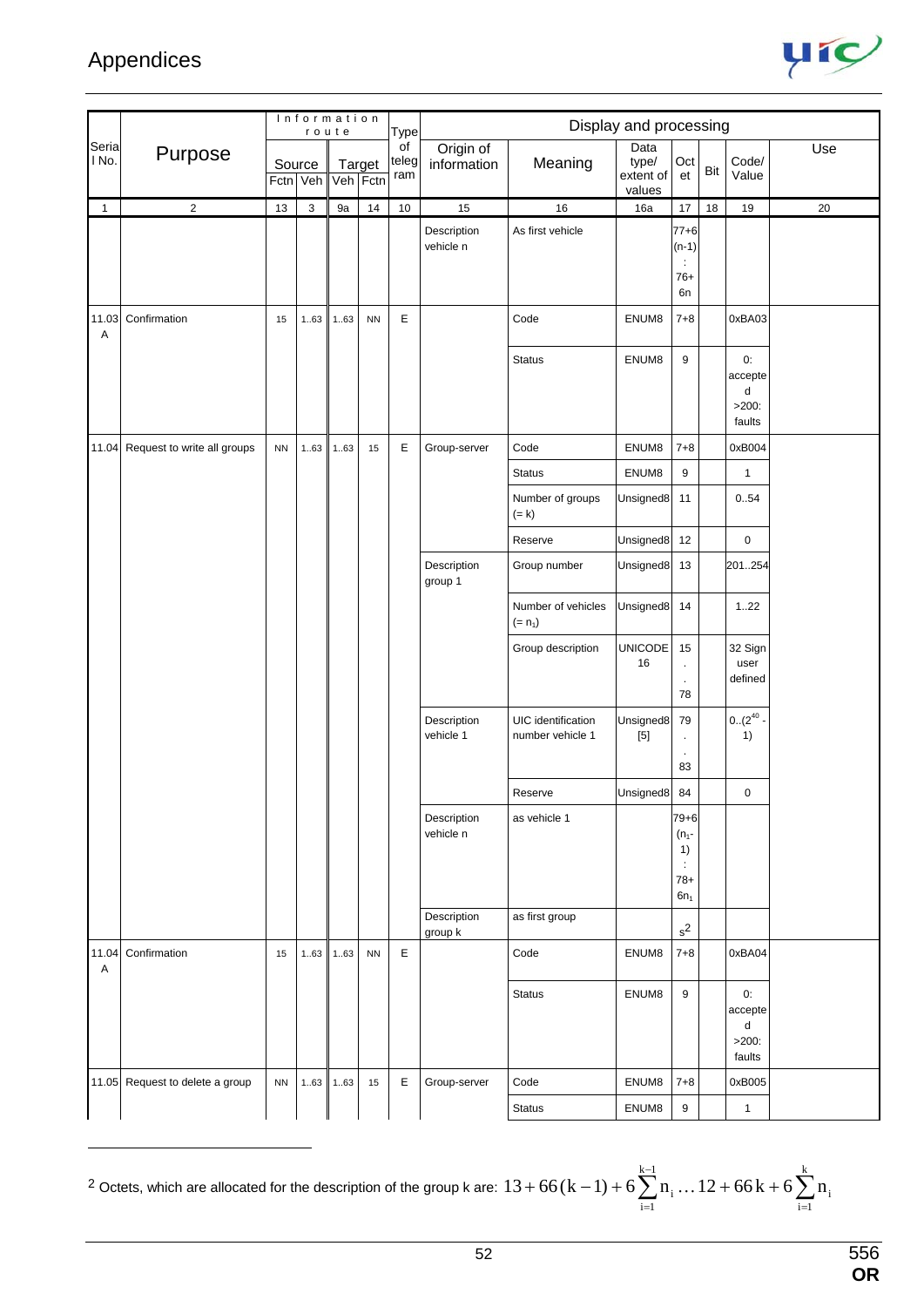

|                |                                                   | Information<br>route<br>Source<br>Target |      | <b>Type</b> |            |                    | Display and processing   |                                            |                                      |                  |     |                                                                                                                                                   |        |
|----------------|---------------------------------------------------|------------------------------------------|------|-------------|------------|--------------------|--------------------------|--------------------------------------------|--------------------------------------|------------------|-----|---------------------------------------------------------------------------------------------------------------------------------------------------|--------|
| Seria<br>l No. | Purpose                                           | Fctn Veh                                 |      | Veh Fctn    |            | of<br>teleg<br>ram | Origin of<br>information | Meaning                                    | Data<br>type/<br>extent of<br>values | Oct<br>et        | Bit | Code/<br>Value                                                                                                                                    | Use    |
| $\mathbf{1}$   | $\sqrt{2}$                                        | $13$                                     | 3    | 9a          | 14         | $10\,$             | 15                       | 16                                         | 16a                                  | $17$             | 18  | 19                                                                                                                                                | $20\,$ |
|                |                                                   |                                          |      |             |            |                    |                          | Group number                               | ENUM8                                | 11               |     | 201.<br>254                                                                                                                                       |        |
| 11.05<br>Α     | Confirmation                                      | 15                                       | 163  | 163         | <b>NN</b>  | $\mathsf E$        |                          | Code                                       | ENUM8                                | $7 + 8$          |     | 0xBA05                                                                                                                                            |        |
|                |                                                   |                                          |      |             |            |                    |                          | <b>Status</b>                              | ENUM8                                | 9                |     | 0:<br>deleted                                                                                                                                     |        |
|                |                                                   |                                          |      |             |            |                    |                          |                                            |                                      |                  |     | $>200$ :<br>faults                                                                                                                                |        |
| 11.06          | Request to delete all<br>groups                   | ${\sf NN}$                               | 163  | 163         | 15         | Е                  | Group-server             | Code                                       | ENUM8                                | $7 + 8$          |     | 0xB006                                                                                                                                            |        |
|                |                                                   |                                          |      |             |            |                    |                          | <b>Status</b>                              | ENUM8                                | 9                |     | $\mathbf{1}$                                                                                                                                      |        |
| 11.06<br>Α     | Confirmation                                      | 15                                       | 163  | 1.63        | ${\sf NN}$ | E                  |                          | Code                                       | ENUM8                                | $7 + 8$          |     | <b>BA06</b>                                                                                                                                       |        |
|                |                                                   |                                          |      |             |            |                    |                          | <b>Status</b>                              | ENUM8                                | 9                |     | 0:<br>deleted                                                                                                                                     |        |
|                |                                                   |                                          |      |             |            |                    |                          |                                            |                                      |                  |     | $>200$ :<br>faults                                                                                                                                |        |
| 15             | <b>UIC Mapping Server</b>                         |                                          |      |             |            |                    |                          |                                            |                                      |                  |     |                                                                                                                                                   |        |
| 15.01          | Delete<br>confirmed configuration                 | ${\sf NN}$                               | 163  | 163         | 15         | E                  | Display                  | Code                                       | ENUM8                                | $7 + 8$          |     | 0xF001                                                                                                                                            |        |
|                |                                                   |                                          |      |             |            |                    |                          | <b>Status</b>                              | ENUM8                                | $\boldsymbol{9}$ |     | $\mathbf{1}$                                                                                                                                      |        |
| 15.01<br>Α     | Confirmation                                      | 15                                       | 163  | 163         | <b>NN</b>  | $\mathsf E$        |                          | Code                                       | ENUM8                                | 7+8              |     | 0xFA01                                                                                                                                            |        |
|                |                                                   |                                          |      |             |            |                    |                          | <b>Status</b>                              | ENUM8                                | 9                |     | 0:<br>accepte<br>d<br>$>200$ :                                                                                                                    |        |
|                |                                                   |                                          |      |             |            |                    |                          |                                            |                                      |                  |     | faults                                                                                                                                            |        |
|                | 15.02 Request to write, correction<br>information | ${\sf NN}$                               | 1.63 | 163         | 15         | E                  | <b>TCN Master</b>        | Code                                       | ENUM8                                | $7 + 8$          |     | 0xF002                                                                                                                                            |        |
|                |                                                   |                                          |      |             |            |                    |                          | <b>Status</b>                              | ENUM8                                | $\boldsymbol{9}$ |     | 0:<br>Inaugura<br>tion<br>result<br>must be<br>correcte<br>d<br>1:<br>Inaugura<br>tion<br>result is<br>confirme<br>d<br>without<br>correctio<br>n |        |
|                |                                                   |                                          |      |             |            |                    |                          | Number of vehicles<br>$(= n)$ <sup>3</sup> | Unsigned8                            | 11               |     | 1.63                                                                                                                                              |        |

 $3$  If the inauguration result is only confirmed the telegram is only 10 octets long.

 $\overline{a}$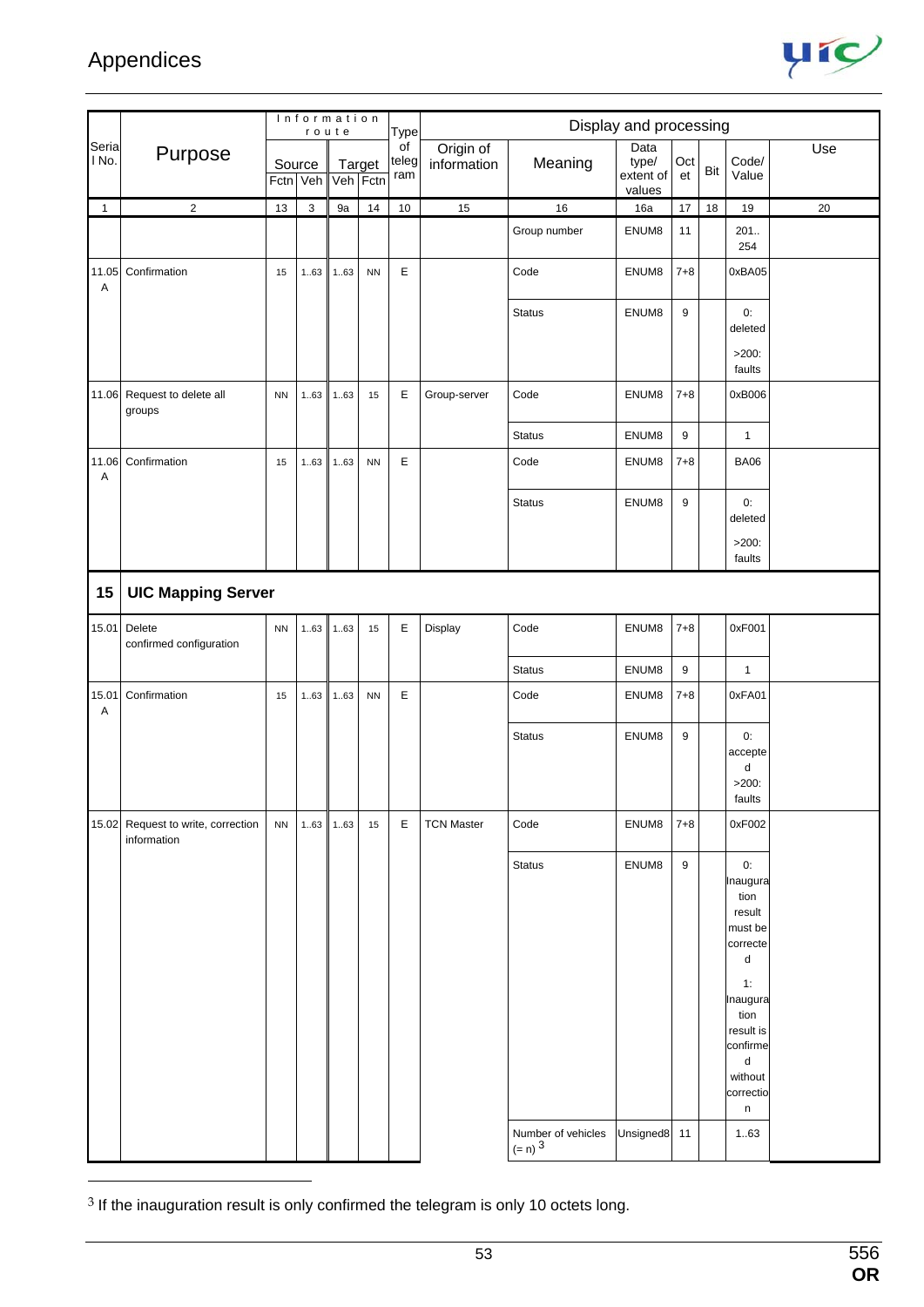

|                |                                                             |           | Information | route    |           | Type               |                          |                                      | Display and processing               |                                          |              |                                       |     |
|----------------|-------------------------------------------------------------|-----------|-------------|----------|-----------|--------------------|--------------------------|--------------------------------------|--------------------------------------|------------------------------------------|--------------|---------------------------------------|-----|
| Seria<br>I No. | Purpose                                                     | Source    | Fctn Veh    | Veh Fctn | Target    | of<br>teleg<br>ram | Origin of<br>information | Meaning                              | Data<br>type/<br>extent of<br>values | Oct<br>et                                | Bit          | Code/<br>Value                        | Use |
| $\mathbf{1}$   | $\sqrt{2}$                                                  | 13        | 3           | 9a       | 14        | $10$               | 15                       | 16                                   | 16a                                  | 17                                       | 18           | $19$                                  | 20  |
|                |                                                             |           |             |          |           |                    |                          | Reserve                              | Unsigned8                            | 12                                       |              | 0                                     |     |
|                |                                                             |           |             |          |           |                    | Description<br>vehicle 1 | UIC Id                               |                                      | 13<br>$\cdot$<br>$\blacksquare$          |              | $0.(2^{40} \cdot$<br>1)               |     |
|                |                                                             |           |             |          |           |                    |                          |                                      |                                      | 17                                       |              |                                       |     |
|                |                                                             |           |             |          |           |                    |                          | Reserve                              | <b>BOOLEAN</b>                       | 18                                       | 0.2          | $\mathbf 0$                           |     |
|                |                                                             |           |             |          |           |                    |                          | Vehicle already<br>available         | <b>BOOLEAN</b>                       | 18                                       | $\mathbf{3}$ | 1:<br>Vehicle<br>already<br>available |     |
|                |                                                             |           |             |          |           |                    |                          |                                      |                                      |                                          |              | $0:$ or                               |     |
|                |                                                             |           |             |          |           |                    |                          | Reserve                              | <b>BOOLEAN</b>                       | 18                                       | 4.7          | $\mathbf 0$                           |     |
|                |                                                             |           |             |          |           |                    |                          | Coach number for<br>seat reservation | Unsigned1 19+2<br>6                  | 0                                        |              | 0.65535                               |     |
|                |                                                             |           |             |          |           |                    | Description<br>vehicle n | as first vehicle                     |                                      | $13+$<br>$(n-1)$<br>*8                   |              | as first<br>vehicle                   |     |
|                |                                                             |           |             |          |           |                    |                          |                                      |                                      | $13+$<br>$(n*8)$<br>$-1$                 |              |                                       |     |
| 15.02<br>Α     | Confirmation                                                | 15        | 163         | 163      | <b>NN</b> | E                  |                          | Code                                 | ENUM8                                | $7 + 8$                                  |              | 0xFA02                                |     |
|                |                                                             |           |             |          |           |                    |                          | <b>Status</b>                        | ENUM8                                | $\boldsymbol{9}$                         |              | 0:<br>accepte<br>d                    |     |
|                |                                                             |           |             |          |           |                    |                          |                                      |                                      |                                          |              | $>200$ :<br>faults                    |     |
|                | 15.03 Request to write coach<br>number for seat reservation | <b>NN</b> | 163         | 163      | 15        | E                  | <b>FIS</b>               | Code                                 | ENUM8                                | $7 + 8$                                  |              | 0xF003                                |     |
|                |                                                             |           |             |          |           |                    |                          | <b>Status</b>                        | ENUM8                                | 9                                        |              | $\mathbf{1}$                          |     |
|                |                                                             |           |             |          |           |                    |                          | Number of vehicles<br>$(= n)$        | Unsigned8                            | 11                                       |              | 122                                   |     |
|                |                                                             |           |             |          |           |                    |                          | Reserve                              | Unsigned8                            | 12                                       |              | $\pmb{0}$                             |     |
|                |                                                             |           |             |          |           |                    | Description<br>vehicle 1 | UIC-Id                               |                                      | 13<br>$\cdot$                            |              | $0.(2^{40} \cdot$<br>1)               |     |
|                |                                                             |           |             |          |           |                    |                          |                                      |                                      | $\cdot$<br>17                            |              |                                       |     |
|                |                                                             |           |             |          |           |                    |                          | Reserve                              | Unsigned8                            | 18                                       |              | $\mathbf 0$                           |     |
|                |                                                             |           |             |          |           |                    |                          | Coach number for<br>seat reservation | Unsigned1 19+2<br>6                  | 0                                        |              | 0.65535                               |     |
|                |                                                             |           |             |          |           |                    | Description<br>vehicle N | As first vehicle                     |                                      | $13+$<br>$(n-1)$<br>*8<br>$\blacksquare$ |              | as first<br>vehicle                   |     |
|                |                                                             |           |             |          |           |                    |                          |                                      |                                      | $13+$<br>$(n*8)$<br>$-1$                 |              |                                       |     |
| 15.03<br>Α     | Confirmation                                                | 15        | 1.63        | 163      | <b>NN</b> | E                  |                          | Code                                 | ENUM8                                | $7 + 8$                                  |              | 0xFA03                                |     |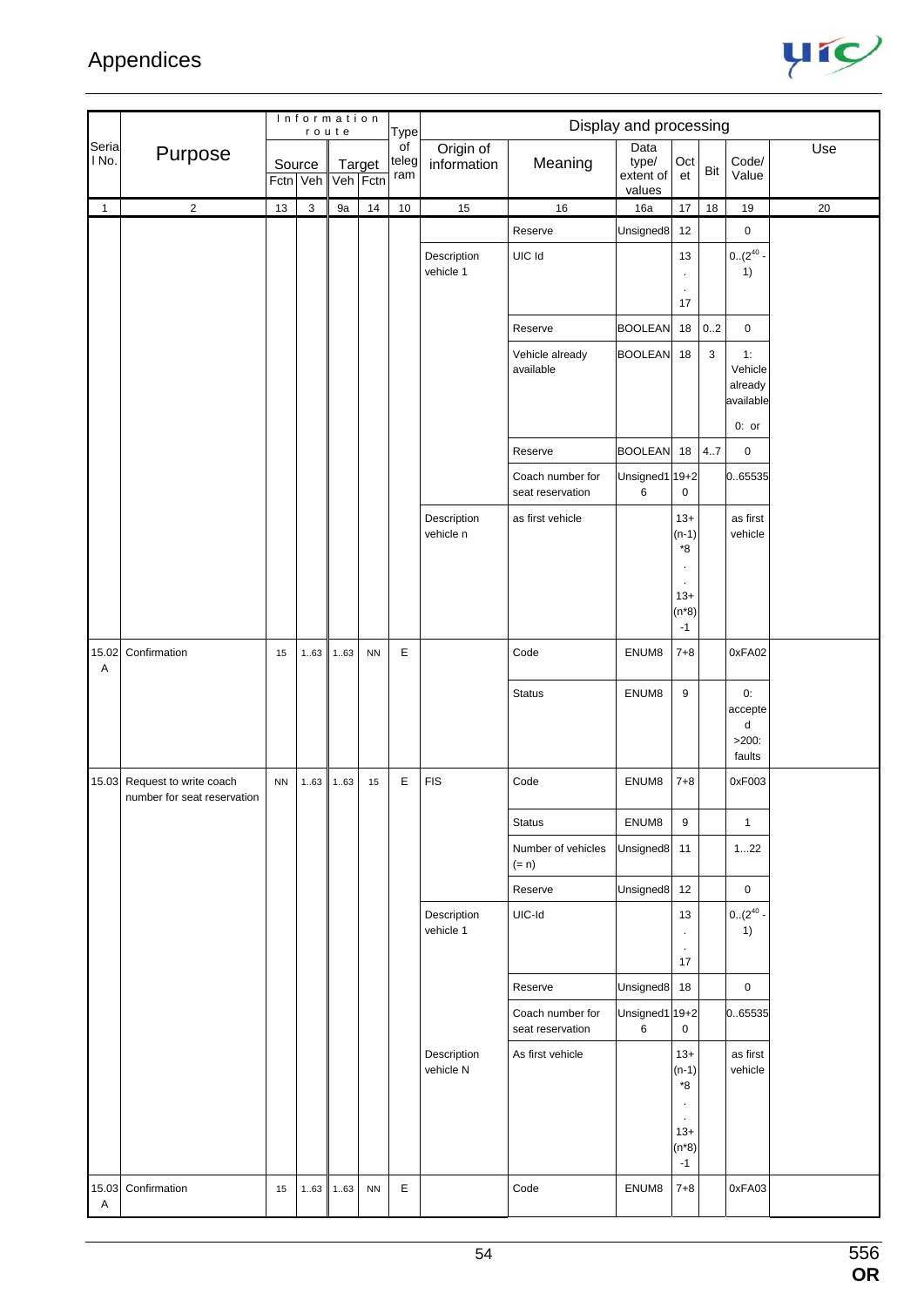$\overline{a}$ 



|                |                                                                |           |                    | Information<br>route |                    | <b>Type</b>        |                          |               | Display and processing               |                  |     |                                                                     |     |
|----------------|----------------------------------------------------------------|-----------|--------------------|----------------------|--------------------|--------------------|--------------------------|---------------|--------------------------------------|------------------|-----|---------------------------------------------------------------------|-----|
| Seria<br>I No. | Purpose                                                        |           | Source<br>Fctn Veh |                      | Target<br>Veh Fctn | of<br>teleg<br>ram | Origin of<br>information | Meaning       | Data<br>type/<br>extent of<br>values | Oct<br>et        | Bit | Code/<br>Value                                                      | Use |
| $\mathbf{1}$   | $\overline{2}$                                                 | 13        | 3                  | 9a                   | $14$               | $10$               | 15                       | 16            | 16a                                  | 17               | 18  | 19                                                                  | 20  |
|                |                                                                |           |                    |                      |                    |                    |                          | <b>Status</b> | ENUM8                                | 9                |     | 0:<br>accepte<br>d<br>$>200$ :<br>faults                            |     |
|                | 15.04 Request to change to silent<br>service/request to delete | NN        | 163                | 163                  | 15                 | E                  | User                     | Code          | ENUM8                                | $7 + 8$          |     | 0xF004                                                              |     |
|                |                                                                |           |                    |                      |                    |                    |                          | <b>Status</b> | ENUM8                                | 9                |     | 1:<br>Request<br>silent<br>operatio<br>n<br>0:<br>Cancel<br>request |     |
| 15.04<br>Α     | Confirmation                                                   | 15        | 163                | 163                  | <b>NN</b>          | E                  |                          | Code          | ENUM8                                | $7 + 8$          |     | 0xFA04                                                              |     |
|                |                                                                |           |                    |                      |                    |                    |                          | <b>Status</b> | ENUM8                                | 9                |     | 0:<br>accepte<br>d<br>$>200$ :<br>Faults                            |     |
| 15.05          | Request to forbid/allow train<br>initiation                    | NN        | 163                | 163                  | 15                 | E                  | User                     | Code          | ENUM8                                | $7 + 8$          |     | 0xF005                                                              |     |
|                |                                                                |           |                    |                      |                    |                    |                          | <b>Status</b> | ENUM8                                | 9                |     | 0: allow<br>1: forbid                                               |     |
| 15.05<br>Α     | Confirmation                                                   | 15        | 1.63               | 163                  | <b>NN</b>          | E                  |                          | Code          | ENUM8                                | $7 + 8$          |     | 0xFA05                                                              |     |
|                |                                                                |           |                    |                      |                    |                    |                          | <b>Status</b> | ENUM8                                | 9                |     | 0:<br>accepte<br>d<br>$>200$ :<br>faults                            |     |
|                | 15.06 Request to carry out a UIC<br>inauguration               | <b>NN</b> | 163                | 163                  | 15                 | E                  | User                     | Code          | ENUM8                                | $7 + 8$          |     | 0xF006                                                              |     |
|                |                                                                |           |                    |                      |                    |                    |                          | <b>Status</b> | ENUM8                                | 9                |     | $\mathbf{1}$                                                        |     |
| Α              | 15.06 Confirmation                                             | 15        | 1.63               | 1.63                 | <b>NN</b>          | E                  |                          | Code          | Unsigned1 7+8<br>6                   |                  |     | 0xFA06                                                              |     |
|                |                                                                |           |                    |                      |                    |                    |                          | <b>Status</b> | Unsigned8                            | 9                |     | 0:<br>accepte<br>d<br>$>200$ :<br>faults                            |     |
| 15.07          | Request to send a multicast<br>telegram $4$                    | <b>NN</b> | 163                | 1.63                 | 15                 | E                  | <b>TCN Master</b>        | Code          | ENUM8                                | $7 + 8$          |     | 0xF007                                                              |     |
|                |                                                                |           |                    |                      |                    |                    |                          | <b>Status</b> | ENUM8                                | $\boldsymbol{9}$ |     | $\mathbf{1}$                                                        |     |

<sup>4</sup> Implicitly triggers a UIC inauguratation with the sent telegrams 15.02 and 15.03.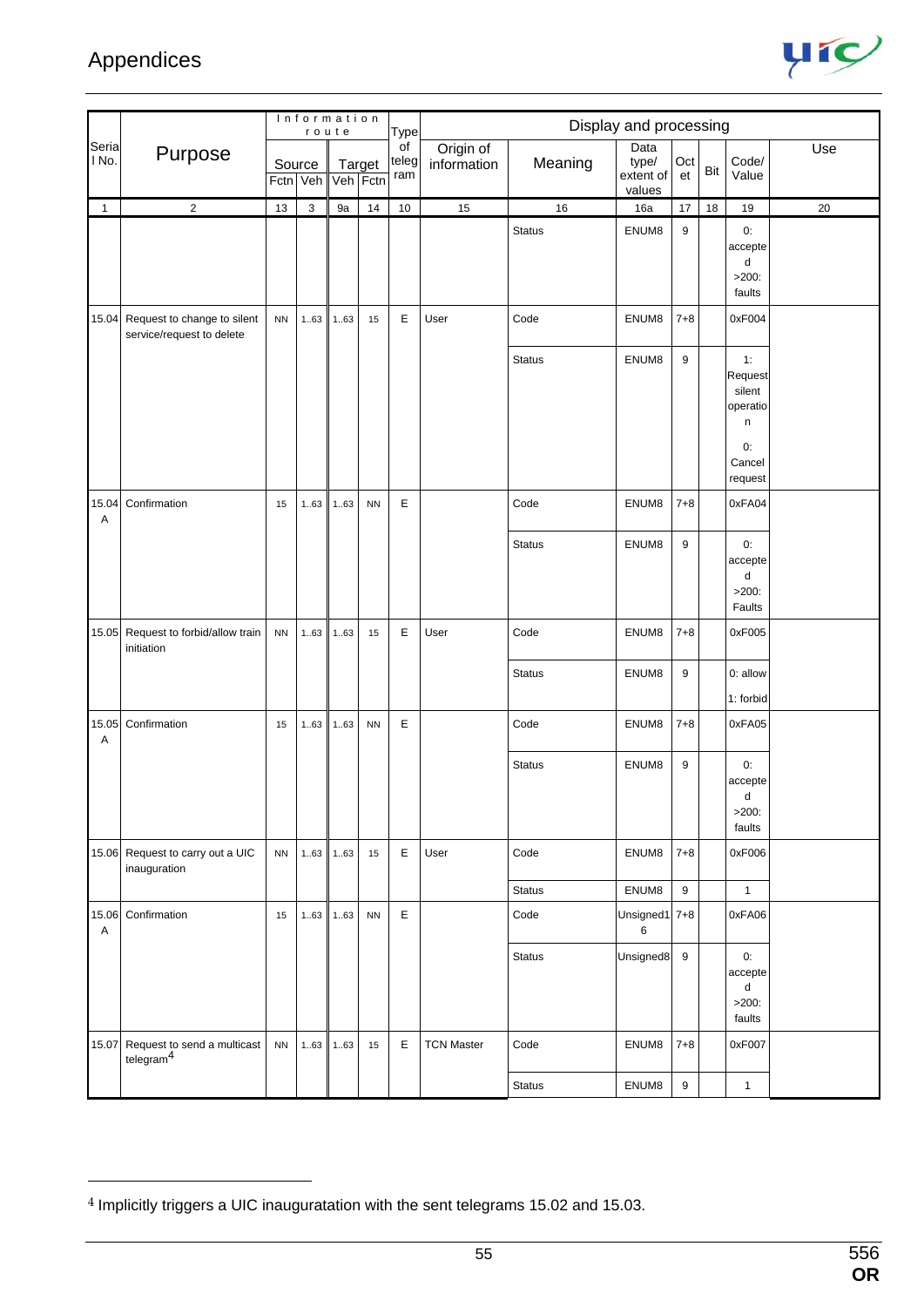

|                |              |        |             | Information<br>route |                    | Type               |                          |                              | Display and processing               |                         |     |                                                                                             |        |
|----------------|--------------|--------|-------------|----------------------|--------------------|--------------------|--------------------------|------------------------------|--------------------------------------|-------------------------|-----|---------------------------------------------------------------------------------------------|--------|
| Seria<br>I No. | Purpose      | Source | Fctn Veh    |                      | Target<br>Veh Fctn | of<br>teleg<br>ram | Origin of<br>information | Meaning                      | Data<br>type/<br>extent of<br>values | Oct<br>et               | Bit | Code/<br>Value                                                                              | Use    |
| $\mathbf{1}$   | $\sqrt{2}$   | $13$   | $\mathsf 3$ | 9a                   | 14                 | $10$               | 15                       | 16                           | 16a                                  | 17                      | 18  | 19                                                                                          | $20\,$ |
|                |              |        |             |                      |                    |                    |                          | MC target address            | Unsigned8                            | 11                      |     | $0:$ this<br>vehicle<br>66: all                                                             |        |
|                |              |        |             |                      |                    |                    |                          |                              |                                      |                         |     | vehicles                                                                                    |        |
|                |              |        |             |                      |                    |                    |                          | MC target function           | Unsigned8                            | 12                      |     | <b>NN</b>                                                                                   |        |
|                |              |        |             |                      |                    |                    |                          | MC Service                   | ENUM8                                | 13                      |     | 1:<br>MCP_SI<br><b>MPLE</b>                                                                 |        |
|                |              |        |             |                      |                    |                    |                          | MC retry number              | Unsigned8                            | 14                      |     | 0.15                                                                                        |        |
|                |              |        |             |                      |                    |                    |                          | MC Code                      | Unsigned1 15+1<br>6                  | 6                       |     | Code of<br>the MC<br>telegram                                                               |        |
|                |              |        |             |                      |                    |                    |                          | MC Status                    | Unsigned8                            | 17                      |     | Status of<br>the MC<br>telegram                                                             |        |
|                |              |        |             |                      |                    |                    |                          | <b>MC Priority</b>           | Unsigned8                            | 18                      |     | 0: First<br>come<br>First<br>served                                                         |        |
|                |              |        |             |                      |                    |                    |                          | MC telegram with<br>length n | Unsigned8                            | 19<br>$\cdot$<br>$19+n$ |     | Telegra<br>m to be<br>sent in<br>multicast<br>e.g.<br>telegram<br>types<br>15.2 and<br>15.3 |        |
| 15.07<br>Α     | Confirmation | 15     | 163         | 1.63                 | ${\sf NN}$         | E                  |                          | Code                         | ENUM8                                | $7 + 8$                 |     | 0xFA07                                                                                      |        |
|                |              |        |             |                      |                    |                    |                          | <b>Status</b>                | ENUM8                                | 9                       |     | 0:<br>request<br>from<br><b>UMS</b><br>accepte<br>d<br>$>200$ :<br>faults                   |        |
|                |              |        |             |                      |                    |                    |                          | call_id<br>(Call identifier) | Unsigned1 11+1<br>6                  | $\overline{2}$          |     | 065<br>535                                                                                  |        |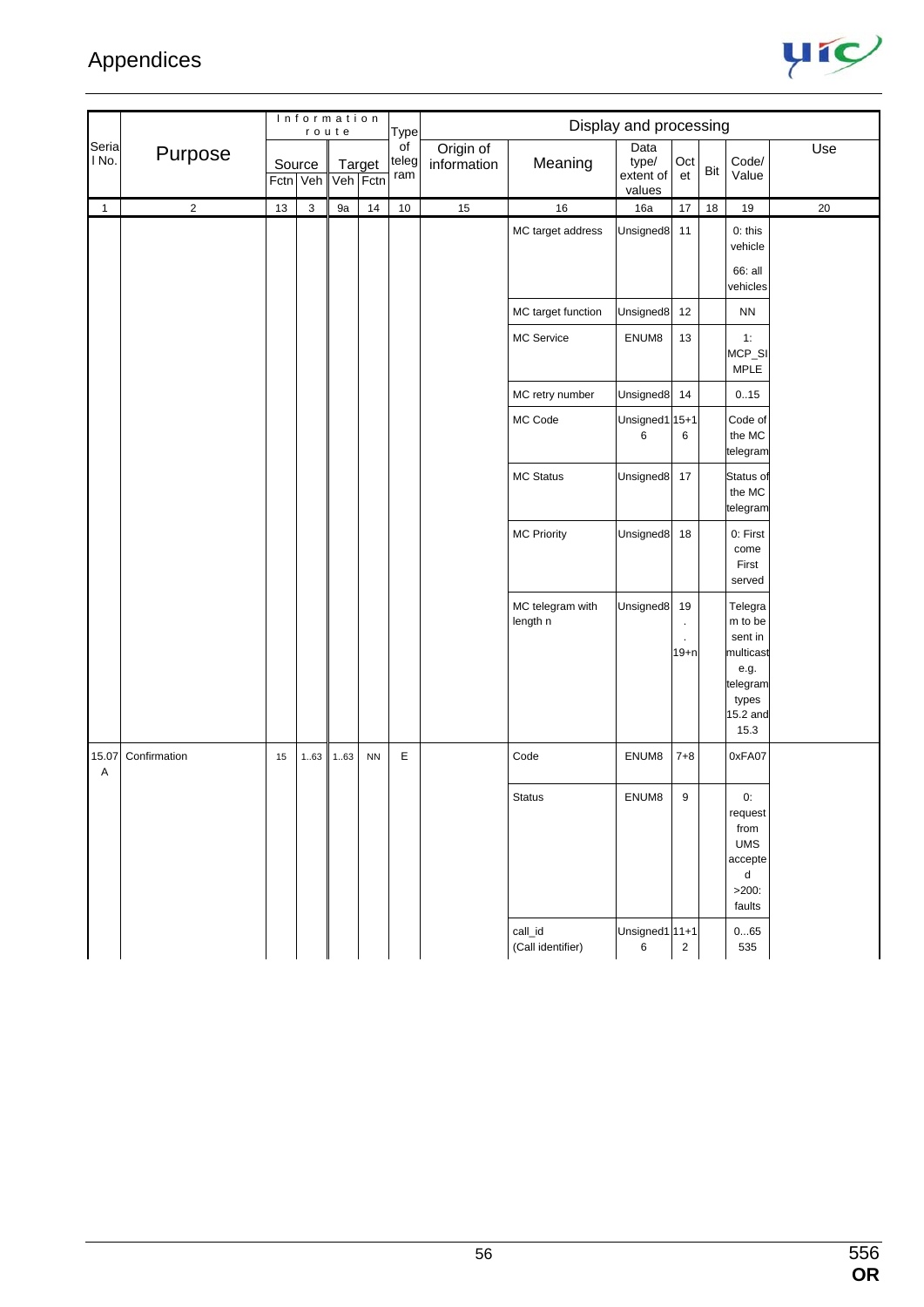

|                |                                            |           |              | Information<br>route |            | Type                            |                                   |                                                                         | Display and processing               |                  |             |                                                                   |        |
|----------------|--------------------------------------------|-----------|--------------|----------------------|------------|---------------------------------|-----------------------------------|-------------------------------------------------------------------------|--------------------------------------|------------------|-------------|-------------------------------------------------------------------|--------|
| Seria<br>I No. | Purpose                                    |           | Source       | Fctn Veh Veh Fctn    | Target     | $\overline{of}$<br>teleg<br>ram | Origin of<br>information          | Meaning                                                                 | Data<br>type/<br>extent of<br>values | Oct<br>et        | Bit         | Code/<br>Value                                                    | Use    |
| $\mathbf{1}$   | $\overline{\mathbf{c}}$                    | 13        | $\mathbf{3}$ | 9a                   | 14         | $10\,$                          | 15                                | $16\,$                                                                  | 16a                                  | 17               | 18          | 19                                                                | $20\,$ |
| $\pmb{0}$      | <b>Test telegrams</b>                      |           |              |                      |            |                                 |                                   |                                                                         |                                      |                  |             |                                                                   |        |
| 0.01           | Request to read the current<br><b>NADI</b> | <b>NN</b> |              | $163$ 163            | 15         | $\mathsf E$                     | User                              | Code                                                                    | ENUM8                                | $7 + 8$          |             | 0x0001                                                            |        |
|                |                                            |           |              |                      |            |                                 |                                   | <b>Status</b>                                                           | ENUM8                                | $\boldsymbol{9}$ |             | $\mathbf{1}$                                                      |        |
| 0.01A          | <b>Current NADI</b>                        | 15        | 163          | 163                  | ${\sf NN}$ | $\mathsf E$                     |                                   | Code                                                                    | ENUM8                                | $7 + 8$          |             | 0x0A01                                                            |        |
|                |                                            |           |              |                      |            |                                 |                                   | <b>Status</b>                                                           | ENUM8                                | 9                |             | 0:<br>accepte<br>d                                                |        |
|                |                                            |           |              |                      |            |                                 |                                   |                                                                         |                                      |                  |             | $>200$ :<br>faults                                                |        |
|                |                                            |           |              |                      |            |                                 | Description of<br>the global part | Inauguration frame-<br>version                                          | ENUM8                                | 11               |             | 0.255<br>$0:$ for<br>non<br>UIC-<br>vehicles.                     |        |
|                |                                            |           |              |                      |            |                                 |                                   | R-data version                                                          | ENUM8                                | 12               |             | 0.255                                                             |        |
|                |                                            |           |              |                      |            |                                 |                                   | <b>NADI Status</b>                                                      | ENUM8                                | 13               |             | 0: actual<br>configur<br>ation                                    |        |
|                |                                            |           |              |                      |            |                                 |                                   |                                                                         |                                      |                  |             | 1:<br>confirme<br>${\sf d}$                                       |        |
|                |                                            |           |              |                      |            |                                 |                                   |                                                                         |                                      |                  |             | configur<br>ation                                                 |        |
|                |                                            |           |              |                      |            |                                 |                                   |                                                                         |                                      |                  |             | 2:<br>Invalid<br>configur<br>ation                                |        |
|                |                                            |           |              |                      |            |                                 |                                   | $topo\_count$                                                           | Unsigned8                            | 14               |             | 1.63                                                              |        |
|                |                                            |           |              |                      |            |                                 |                                   | Number of NADI<br>entries<br>$(= n)$                                    | Unsigned8 15                         |                  |             | 0.255                                                             |        |
|                |                                            |           |              |                      |            |                                 |                                   | Confirmed position<br>of the vehicles that<br>cannot be reached         | BITSET8                              | 16<br>$\cdot$    |             | Example<br>$:$ Bit 0<br>placed                                    |        |
|                |                                            |           |              |                      |            |                                 |                                   | through the train<br>bus                                                |                                      | $\cdot$<br>23    |             | in octet<br>$(=1) a$<br>non                                       |        |
|                |                                            |           |              |                      |            |                                 |                                   | (only valid in the<br>confirmed<br>condition)                           |                                      |                  |             | address<br>able<br>vehicle<br>with UIC<br>address<br>$\mathbf{1}$ |        |
|                |                                            |           |              |                      |            |                                 |                                   | UIC information<br>reference direction<br>relative to the TCN<br>master | BOOLEAN 24                           |                  | $\mathbf 0$ | 0:<br>opposite<br>1: same                                         |        |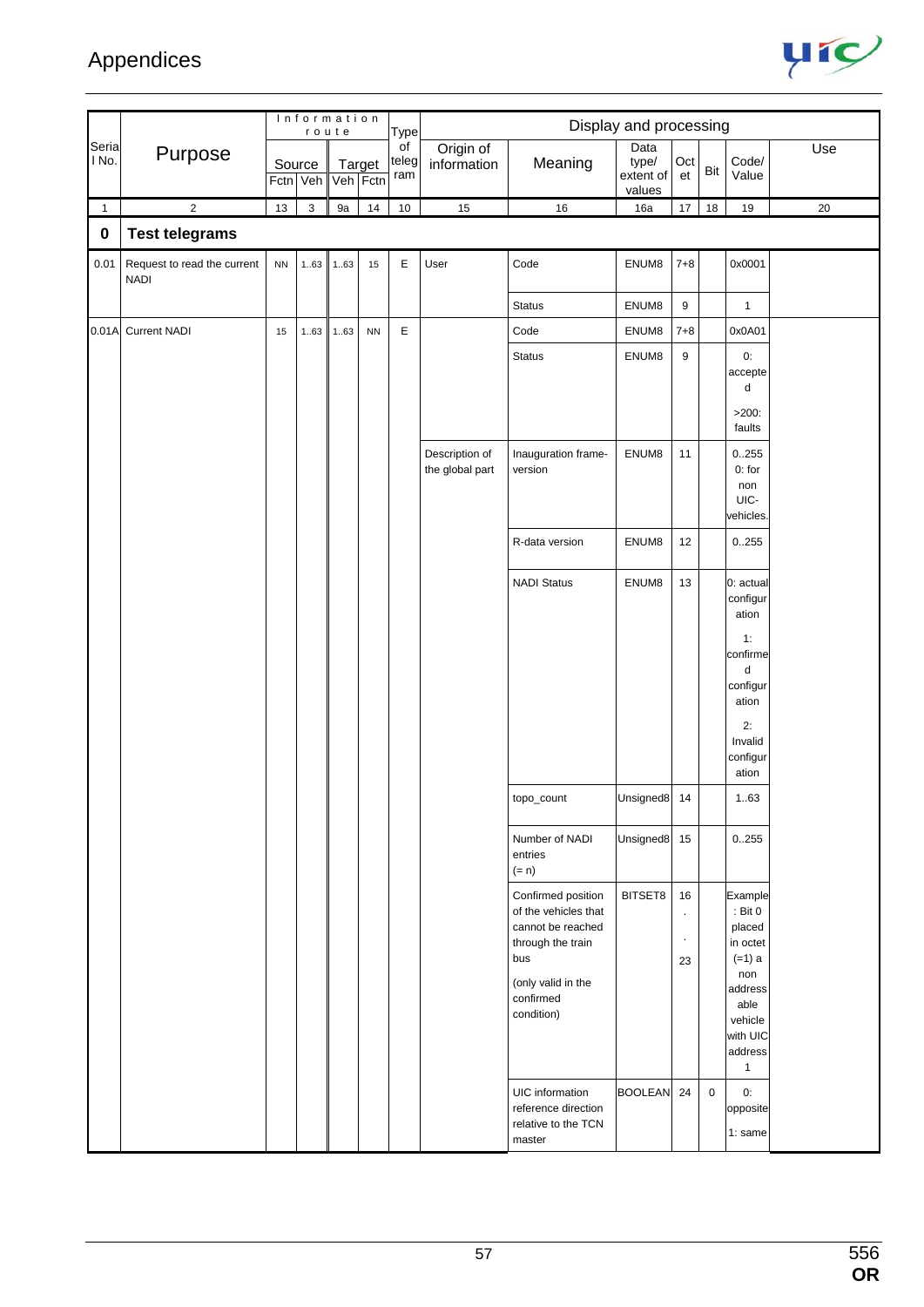

|                |            |        | Information | route    |        | Type               |                                                    |                                                                            | Display and processing               |           |                |                                                                                                                                                              |        |
|----------------|------------|--------|-------------|----------|--------|--------------------|----------------------------------------------------|----------------------------------------------------------------------------|--------------------------------------|-----------|----------------|--------------------------------------------------------------------------------------------------------------------------------------------------------------|--------|
| Seria<br>I No. | Purpose    | Source | Fctn Veh    | Veh Fctn | Target | of<br>teleg<br>ram | Origin of<br>information                           | Meaning                                                                    | Data<br>type/<br>extent of<br>values | Oct<br>et | Bit            | Code/<br>Value                                                                                                                                               | Use    |
| 1              | $\sqrt{2}$ | 13     | 3           | 9a       | 14     | 10                 | 15                                                 | 16                                                                         | 16a                                  | $17$      | $18$           | 19                                                                                                                                                           | $20\,$ |
|                |            |        |             |          |        |                    |                                                    | At least 1 train bus<br>node available<br>without confirmed<br>UIC address |                                      |           | $\mathbf{1}$   | 0:<br>feature<br>not<br>available<br>1:<br>feature<br>available                                                                                              |        |
|                |            |        |             |          |        |                    |                                                    | At least 1 train bus<br>node with confirmed<br>UIC address<br>cancelled    |                                      |           | $\overline{2}$ | 0:<br>feature<br>not<br>available<br>1:<br>feature<br>available                                                                                              |        |
|                |            |        |             |          |        |                    |                                                    | Reserve                                                                    |                                      |           | 3              | $\pmb{0}$                                                                                                                                                    |        |
|                |            |        |             |          |        |                    |                                                    | Reserve                                                                    |                                      |           | 4              | $\pmb{0}$                                                                                                                                                    |        |
|                |            |        |             |          |        |                    |                                                    | Reserve                                                                    |                                      |           | 5              | $\pmb{0}$                                                                                                                                                    |        |
|                |            |        |             |          |        |                    |                                                    | Reserve                                                                    |                                      |           | 6              | $\pmb{0}$                                                                                                                                                    |        |
|                |            |        |             |          |        |                    |                                                    | Reserve                                                                    |                                      |           | $\overline{7}$ | $\pmb{0}$                                                                                                                                                    |        |
|                |            |        |             |          |        |                    |                                                    | Reserve                                                                    | Unsigned8                            | 25        |                | 0                                                                                                                                                            |        |
|                |            |        |             |          |        |                    | Description of<br>vehicle 1                        | <b>TCN-address</b>                                                         | Unsigned8                            | 26        |                | 1.63,12<br>$\overline{7}$                                                                                                                                    |        |
|                |            |        |             |          |        |                    | (first vehicle in<br>reference<br>direction front) | Number of checked<br>vehicles                                              | Unsigned8                            | 27        |                | $-128$<br>2,<br>$0+127$<br>(negativ<br>e value<br>means<br>vehicle<br>with<br>several<br>gateway<br>s e.g. -<br>$2$ is<br>vehicle<br>with 2<br>gateway<br>s) |        |
|                |            |        |             |          |        |                    |                                                    | UIC address<br>(serial number)                                             | Unsigned8                            | 28        |                | 1.63                                                                                                                                                         |        |
|                |            |        |             |          |        |                    |                                                    | Operating railway                                                          | ENUM8                                | 29        |                | z.B. DB                                                                                                                                                      |        |
|                |            |        |             |          |        |                    |                                                    | Owning railway                                                             | ENUM8                                | 30        |                | z.B. UIC                                                                                                                                                     |        |
|                |            |        |             |          |        |                    |                                                    | National application<br>answer back code                                   | ENUM8                                | 31        |                | 0.255                                                                                                                                                        |        |
|                |            |        |             |          |        |                    |                                                    | National telegram<br>version                                               | ENUM8                                | 32        |                | 0.255                                                                                                                                                        |        |
|                |            |        |             |          |        |                    | Description<br>trainset<br>properties              | Vehicle has sealed<br>toilets                                              | <b>BOOLEAN</b>                       | 33        | $\mathbf 0$    |                                                                                                                                                              |        |
|                |            |        |             |          |        |                    |                                                    | Vehicle is pressure<br>tight                                               |                                      |           | $\mathbf{1}$   |                                                                                                                                                              |        |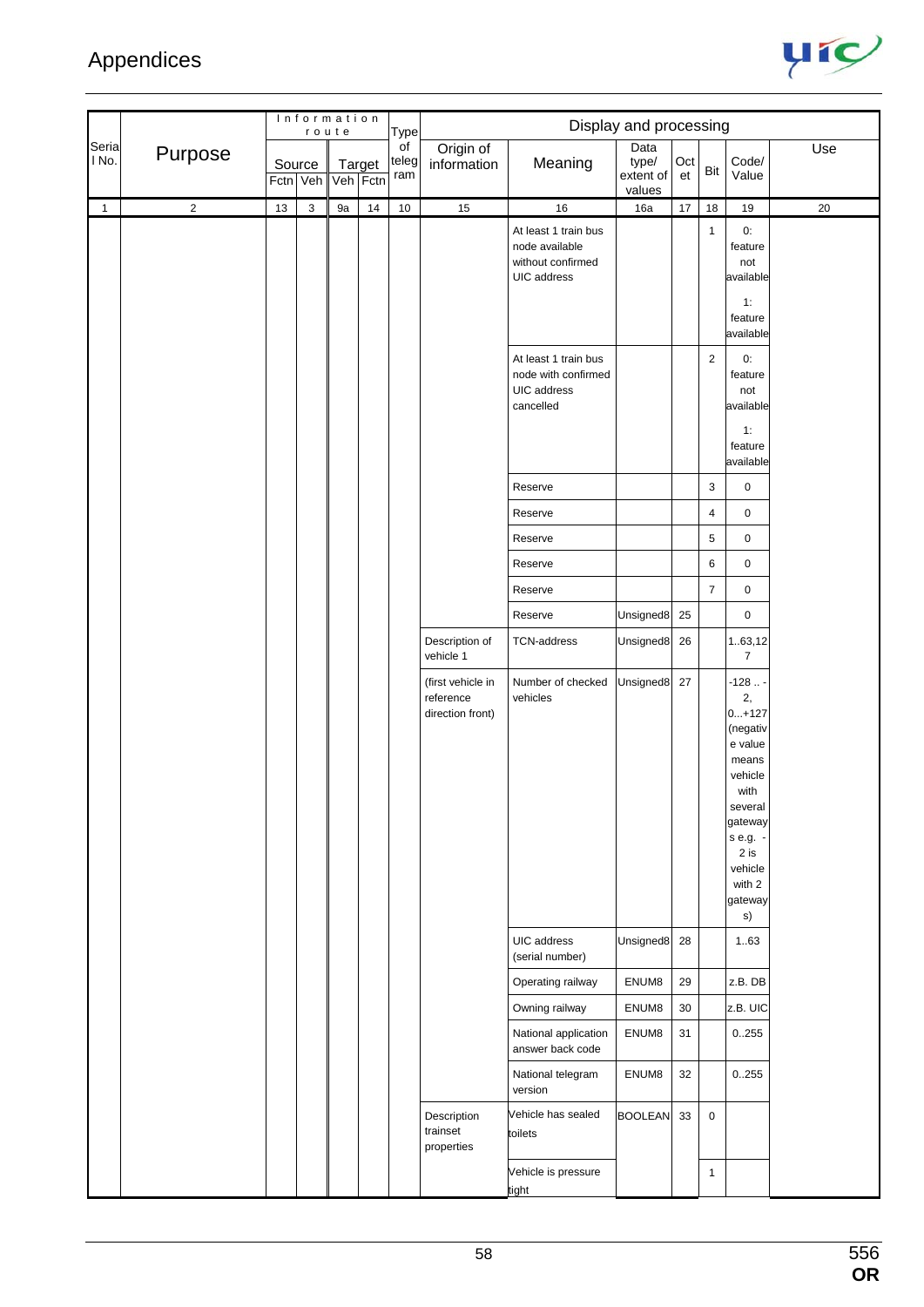

|                |             |        |          | Information<br>route |        | Type               |                          |                                                                  | Display and processing               |           |                               |                |     |
|----------------|-------------|--------|----------|----------------------|--------|--------------------|--------------------------|------------------------------------------------------------------|--------------------------------------|-----------|-------------------------------|----------------|-----|
| Seria<br>I No. | Purpose     | Source | Fctn Veh | Veh Fctn             | Target | of<br>teleg<br>ram | Origin of<br>information | Meaning                                                          | Data<br>type/<br>extent of<br>values | Oct<br>et | Bit                           | Code/<br>Value | Use |
| $\mathbf{1}$   | $\mathbf 2$ | 13     | 3        | 9a                   | 14     | 10                 | 15                       | 16                                                               | 16a                                  | 17        | 18                            | $19$           | 20  |
|                |             |        |          |                      |        |                    |                          | Vehicle has side<br>selective door locking<br>over train bus     |                                      |           | $\overline{2}$                |                |     |
|                |             |        |          |                      |        |                    |                          | Vehicle has side<br>selective door locking<br>not over train bus |                                      |           | 3                             |                |     |
|                |             |        |          |                      |        |                    |                          | Vehicle supports<br>"close doors"                                |                                      |           | $\overline{4}$                |                |     |
|                |             |        |          |                      |        |                    |                          | Vehicle supports door<br>closed check                            |                                      |           | 5                             |                |     |
|                |             |        |          |                      |        |                    |                          | Vehicle supports WC<br>use stop/release                          |                                      |           | 6                             |                |     |
|                |             |        |          |                      |        |                    |                          | Vehicle supports<br>lighting control over<br>train bus           |                                      |           | $\overline{7}$                |                |     |
|                |             |        |          |                      |        |                    |                          | Vehicle supports<br>internal loudspeaker<br>(choice of receipt)  |                                      | 34        | $\pmb{0}$                     |                |     |
|                |             |        |          |                      |        |                    |                          | Vehicle supports<br>internal loudspeaker<br>(obligatory receipt) |                                      |           | $\mathbf{1}$                  |                |     |
|                |             |        |          |                      |        |                    |                          | Vehicle supports<br>speech connection to<br>leading vehicle      |                                      |           | $\sqrt{2}$                    |                |     |
|                |             |        |          |                      |        |                    |                          | Vehicle supports<br>speech connection<br>between leading         |                                      |           | 3                             |                |     |
|                |             |        |          |                      |        |                    |                          | vehicle and driven<br>tractive vehicle                           |                                      |           |                               |                |     |
|                |             |        |          |                      |        |                    |                          | Vehicle has external<br>loudspeaker                              |                                      |           | 4                             |                |     |
|                |             |        |          |                      |        |                    |                          | Vehicle supports<br>external loudspeaker<br>control              |                                      |           | 5                             |                |     |
|                |             |        |          |                      |        |                    |                          | Vehicle supports<br>public address of                            |                                      |           | 6                             |                |     |
|                |             |        |          |                      |        |                    |                          | individual coaches or<br>groups of coaches                       |                                      |           |                               |                |     |
|                |             |        |          |                      |        |                    |                          | Reserve<br>Tractive vehicle with                                 |                                      | 35        | $\overline{7}$<br>$\mathbf 0$ |                |     |
|                |             |        |          |                      |        |                    |                          | electric drive<br>Tractive vehicle with                          |                                      |           | $\mathbf{1}$                  |                |     |
|                |             |        |          |                      |        |                    |                          | diesel engine drive<br>Vehicle has $= 2$<br>pantographs          |                                      |           | $\overline{2}$                |                |     |
|                |             |        |          |                      |        |                    |                          | Vehicle has > 2<br>pantographs                                   |                                      |           | 3                             |                |     |
|                |             |        |          |                      |        |                    |                          | independent of one<br>another                                    |                                      |           |                               |                |     |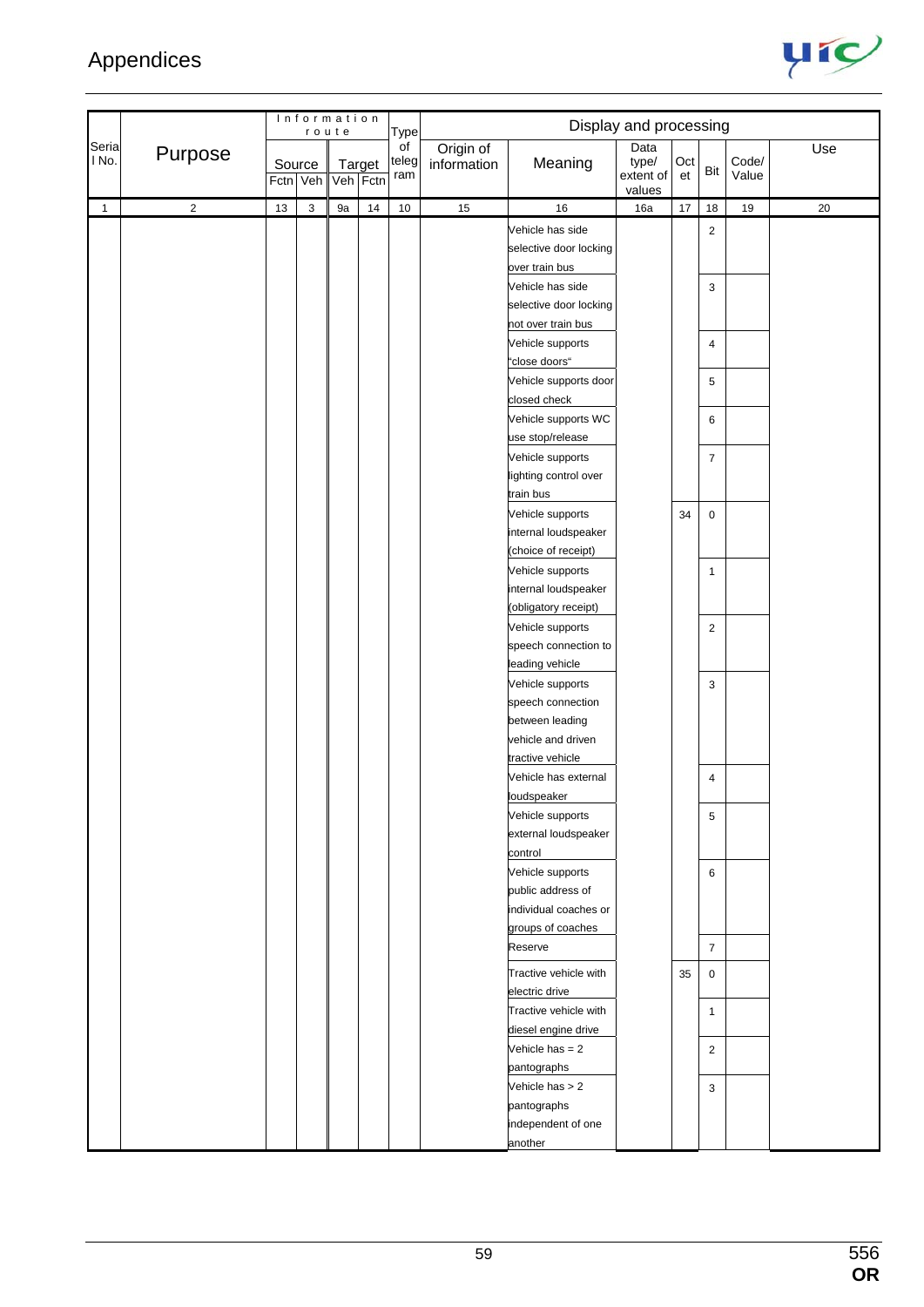

|                |                |        | Information | route |                    | Type               |                          |                                                                                                                                                              | Display and processing               |           |                     |                |        |
|----------------|----------------|--------|-------------|-------|--------------------|--------------------|--------------------------|--------------------------------------------------------------------------------------------------------------------------------------------------------------|--------------------------------------|-----------|---------------------|----------------|--------|
| Seria<br>l No. | Purpose        | Source | Fctn Veh    |       | Target<br>Veh Fctn | of<br>teleg<br>ram | Origin of<br>information | Meaning                                                                                                                                                      | Data<br>type/<br>extent of<br>values | Oct<br>et | Bit                 | Code/<br>Value | Use    |
| $\mathbf{1}$   | $\overline{2}$ | 13     | 3           | 9a    | 14                 | $10\,$             | 15                       | 16                                                                                                                                                           | 16a                                  | $17$      | 18                  | $19$           | $20\,$ |
|                |                |        |             |       |                    |                    |                          | Vehicle can remotely<br>control the drive of<br>other (electric)<br>tractive vehicles with<br>control equipment of<br>type 1e by the train                   |                                      |           | 4                   |                |        |
|                |                |        |             |       |                    |                    |                          | bus                                                                                                                                                          |                                      |           |                     |                |        |
|                |                |        |             |       |                    |                    |                          | Vehicle can remotely<br>control the drive of<br>other (diesel) tractive<br>vehicles with control<br>equipment of type 1d<br>by the train bus                 |                                      |           | 5                   |                |        |
|                |                |        |             |       |                    |                    |                          | Vehicle can remotely<br>control the drive of<br>other (electric)<br>tractive vehicles with<br>control equipment of<br>type 2e by the train                   |                                      |           | 6                   |                |        |
|                |                |        |             |       |                    |                    |                          | bus<br>Vehicle can remotely<br>control the drive of<br>other (diesel) tractive<br>vehicles with control<br>equipment of type 2d<br>by the train bus          |                                      |           | $\overline{7}$      |                |        |
|                |                |        |             |       |                    |                    |                          | Vehicle can remotely<br>control the drive of<br>other tractive vehicles<br>with control<br>equipment of type 3<br>by the train bus                           |                                      | 36        | $\pmb{0}$           |                |        |
|                |                |        |             |       |                    |                    |                          | The drive of the<br>electric tractive<br>vehicle with control<br>equipment of type 1e<br>can be remotely<br>controlled by the train<br>bus                   |                                      |           | $\mathbf{1}$        |                |        |
|                |                |        |             |       |                    |                    |                          | The drive of the<br>diesel tractive vehicle<br>with control<br>equipment of type 1d<br>can be remotely<br>controlled by the train<br>bus<br>The drive of the |                                      |           | $\overline{2}$<br>3 |                |        |
|                |                |        |             |       |                    |                    |                          | electric tractive unit<br>with control<br>equipment of type 2e<br>can be remotely<br>controlled by the train<br>bus                                          |                                      |           |                     |                |        |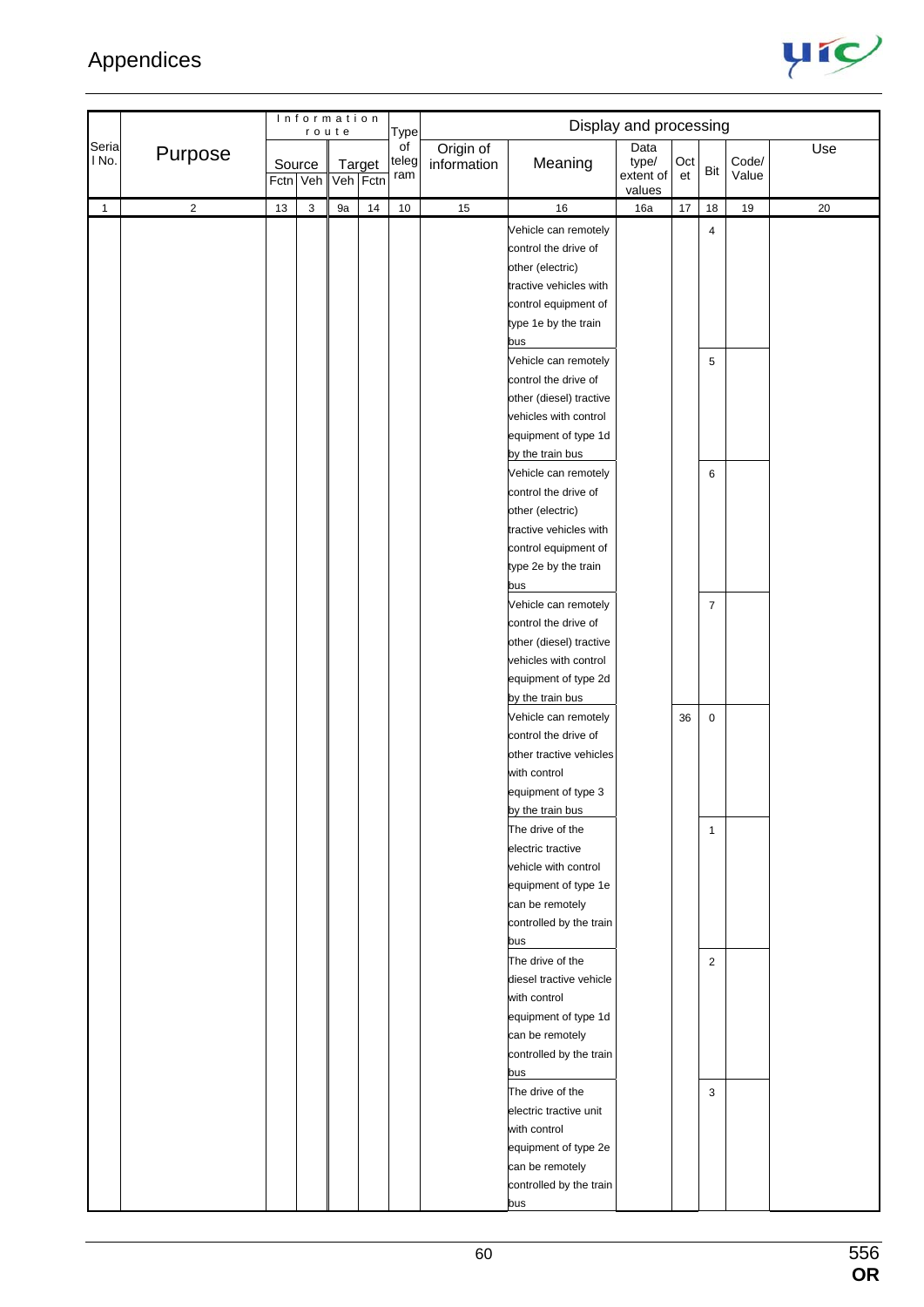

|                |                |    | Information        | route    |        | Type               |                          |                                                | Display and processing     |           |                  |                |        |
|----------------|----------------|----|--------------------|----------|--------|--------------------|--------------------------|------------------------------------------------|----------------------------|-----------|------------------|----------------|--------|
| Seria<br>l No. | Purpose        |    | Source<br>Fctn Veh | Veh Fctn | Target | of<br>teleg<br>ram | Origin of<br>information | Meaning                                        | Data<br>type/<br>extent of | Oct<br>et | Bit              | Code/<br>Value | Use    |
| $\mathbf{1}$   | $\overline{2}$ | 13 | 3                  | 9a       | $14$   | $10\,$             | 15                       | 16                                             | values<br>16a              | $17\,$    | 18               | 19             | $20\,$ |
|                |                |    |                    |          |        |                    |                          | The drive of diesel                            |                            |           | $\overline{4}$   |                |        |
|                |                |    |                    |          |        |                    |                          | tractive vehicle with                          |                            |           |                  |                |        |
|                |                |    |                    |          |        |                    |                          | control equipment of                           |                            |           |                  |                |        |
|                |                |    |                    |          |        |                    |                          | type 2d can be                                 |                            |           |                  |                |        |
|                |                |    |                    |          |        |                    |                          | remotely controlled by                         |                            |           |                  |                |        |
|                |                |    |                    |          |        |                    |                          | the train bus                                  |                            |           |                  |                |        |
|                |                |    |                    |          |        |                    |                          | The drive of the                               |                            |           | 5                |                |        |
|                |                |    |                    |          |        |                    |                          | tractive vehicle with                          |                            |           |                  |                |        |
|                |                |    |                    |          |        |                    |                          | control equipment of                           |                            |           |                  |                |        |
|                |                |    |                    |          |        |                    |                          | type 3 can be                                  |                            |           |                  |                |        |
|                |                |    |                    |          |        |                    |                          | remotely controlled by                         |                            |           |                  |                |        |
|                |                |    |                    |          |        |                    |                          | the train bus                                  |                            |           |                  |                |        |
|                |                |    |                    |          |        |                    |                          | Vehicle can remotely                           |                            |           | 6                |                |        |
|                |                |    |                    |          |        |                    |                          | control the drive of                           |                            |           |                  |                |        |
|                |                |    |                    |          |        |                    |                          | other (tractive)                               |                            |           |                  |                |        |
|                |                |    |                    |          |        |                    |                          | vehicles but not by                            |                            |           |                  |                |        |
|                |                |    |                    |          |        |                    |                          | the train bus                                  |                            |           |                  |                |        |
|                |                |    |                    |          |        |                    |                          | The drive of the                               |                            |           | $\overline{7}$   |                |        |
|                |                |    |                    |          |        |                    |                          | (tractive) vehicle can                         |                            |           |                  |                |        |
|                |                |    |                    |          |        |                    |                          | be remotely                                    |                            |           |                  |                |        |
|                |                |    |                    |          |        |                    |                          | controlled but not by                          |                            |           |                  |                |        |
|                |                |    |                    |          |        |                    |                          | the train bus                                  |                            |           |                  |                |        |
|                |                |    |                    |          |        |                    |                          | Vehicle has speed                              |                            | 37        | $\pmb{0}$        |                |        |
|                |                |    |                    |          |        |                    |                          | controller for traction<br>Vehicle has a train |                            |           |                  |                |        |
|                |                |    |                    |          |        |                    |                          | line                                           |                            |           | $\mathbf{1}$     |                |        |
|                |                |    |                    |          |        |                    |                          | Vehicle can remotely                           |                            |           | $\overline{c}$   |                |        |
|                |                |    |                    |          |        |                    |                          | control the train line                         |                            |           |                  |                |        |
|                |                |    |                    |          |        |                    |                          | globally over the train                        |                            |           |                  |                |        |
|                |                |    |                    |          |        |                    |                          | bus                                            |                            |           |                  |                |        |
|                |                |    |                    |          |        |                    |                          | Vehicle can                                    |                            |           | 3                |                |        |
|                |                |    |                    |          |        |                    |                          | selectively control the                        |                            |           |                  |                |        |
|                |                |    |                    |          |        |                    |                          | train line by the train                        |                            |           |                  |                |        |
|                |                |    |                    |          |        |                    |                          | bus                                            |                            |           |                  |                |        |
|                |                |    |                    |          |        |                    |                          | Train line can be                              |                            |           | 4                |                |        |
|                |                |    |                    |          |        |                    |                          | selectively remotely                           |                            |           |                  |                |        |
|                |                |    |                    |          |        |                    |                          | controlled by the train                        |                            |           |                  |                |        |
|                |                |    |                    |          |        |                    |                          | bus                                            |                            |           |                  |                |        |
|                |                |    |                    |          |        |                    |                          | Vehicle supports                               |                            |           | 5                |                |        |
|                |                |    |                    |          |        |                    |                          | report "trainline on"                          |                            |           |                  |                |        |
|                |                |    |                    |          |        |                    |                          | Vehicle supports                               |                            |           | 6                |                |        |
|                |                |    |                    |          |        |                    |                          | report "trainline                              |                            |           |                  |                |        |
|                |                |    |                    |          |        |                    |                          | earthed"                                       |                            |           |                  |                |        |
|                |                |    |                    |          |        |                    |                          | Vehicle supports                               |                            |           | $\boldsymbol{7}$ |                |        |
|                |                |    |                    |          |        |                    |                          | report "trainline                              |                            |           |                  |                |        |
|                |                |    |                    |          |        |                    |                          | externally supplied"                           |                            |           |                  |                |        |
|                |                |    |                    |          |        |                    |                          | Vehicle supports fan                           |                            | 38        | $\mathbf 0$      |                |        |
|                |                |    |                    |          |        |                    |                          | remote control by                              |                            |           |                  |                |        |
|                |                |    |                    |          |        |                    |                          | train bus                                      |                            |           |                  |                |        |
|                |                |    |                    |          |        |                    |                          | Vehicle supports                               |                            |           | $\mathbf{1}$     |                |        |
|                |                |    |                    |          |        |                    |                          | compressor remote<br>control by train bus      |                            |           |                  |                |        |
|                |                |    |                    |          |        |                    |                          |                                                |                            |           |                  |                |        |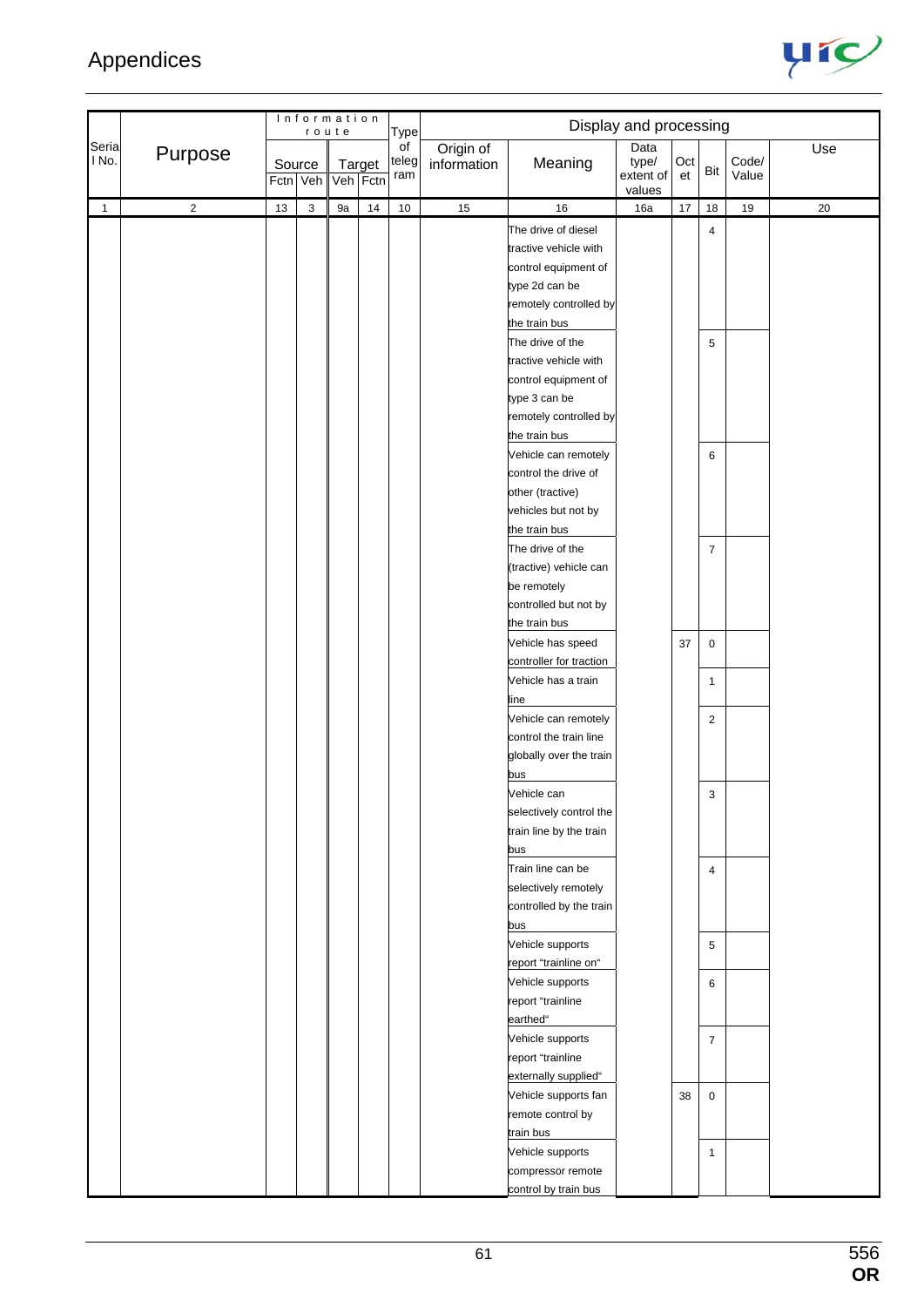

|                |                |        | Information<br>route |          |        | Type               |                          |                                                          | Display and processing               |           |                |                |     |
|----------------|----------------|--------|----------------------|----------|--------|--------------------|--------------------------|----------------------------------------------------------|--------------------------------------|-----------|----------------|----------------|-----|
| Seria<br>I No. | Purpose        | Source | Fctn Veh             | Veh Fctn | Target | of<br>teleg<br>ram | Origin of<br>information | Meaning                                                  | Data<br>type/<br>extent of<br>values | Oct<br>et | Bit            | Code/<br>Value | Use |
| $\mathbf{1}$   | $\overline{2}$ | 13     | 3                    | 9a       | 14     | $10$               | 15                       | 16                                                       | 16a                                  | 17        | $18$           | 19             | 20  |
|                |                |        |                      |          |        |                    |                          | Vehicle supports<br>preset speed control<br>target value |                                      |           | $\overline{2}$ |                |     |
|                |                |        |                      |          |        |                    |                          | Vehicle supports fault<br>reset                          |                                      |           | 3              |                |     |
|                |                |        |                      |          |        |                    |                          | Vehicle supports<br>"produce traction                    |                                      |           | 4              |                |     |
|                |                |        |                      |          |        |                    |                          | readiness"                                               |                                      |           |                |                |     |
|                |                |        |                      |          |        |                    |                          | Vehicle supports                                         |                                      |           | 5              |                |     |
|                |                |        |                      |          |        |                    |                          | "Sand"<br>Vehicle supports                               |                                      |           | 6              |                |     |
|                |                |        |                      |          |        |                    |                          | "travel or prepare to                                    |                                      |           |                |                |     |
|                |                |        |                      |          |        |                    |                          | travel"<br>Vehicle supports                              |                                      |           | $\overline{7}$ |                |     |
|                |                |        |                      |          |        |                    |                          | "travel through tunnel"                                  |                                      |           |                |                |     |
|                |                |        |                      |          |        |                    |                          | Vehicle supports high                                    |                                      | 39        | $\mathbf 0$    |                |     |
|                |                |        |                      |          |        |                    |                          | current limitation                                       |                                      |           |                |                |     |
|                |                |        |                      |          |        |                    |                          | Vehicle supports "run                                    |                                      |           | $\mathbf{1}$   |                |     |
|                |                |        |                      |          |        |                    |                          | through a neutral                                        |                                      |           |                |                |     |
|                |                |        |                      |          |        |                    |                          | overhead line zone"                                      |                                      |           |                |                |     |
|                |                |        |                      |          |        |                    |                          | Vehicle supports start<br>train power supply or          |                                      |           | $\overline{2}$ |                |     |
|                |                |        |                      |          |        |                    |                          | switch on/shut down                                      |                                      |           |                |                |     |
|                |                |        |                      |          |        |                    |                          | or switch off                                            |                                      |           |                |                |     |
|                |                |        |                      |          |        |                    |                          | Vehicle supports                                         |                                      |           | 3              |                |     |
|                |                |        |                      |          |        |                    |                          | cooling water                                            |                                      |           |                |                |     |
|                |                |        |                      |          |        |                    |                          | preheating                                               |                                      |           |                |                |     |
|                |                |        |                      |          |        |                    |                          | Vehicle supports                                         |                                      |           | 4              |                |     |
|                |                |        |                      |          |        |                    |                          | transmission fast gear                                   |                                      |           |                |                |     |
|                |                |        |                      |          |        |                    |                          | Vehicle supports fast                                    |                                      |           | 5              |                |     |
|                |                |        |                      |          |        |                    |                          | brake command                                            |                                      |           |                |                |     |
|                |                |        |                      |          |        |                    |                          | Vehicle supports<br>control of the Mg                    |                                      |           | 6              |                |     |
|                |                |        |                      |          |        |                    |                          | brake                                                    |                                      |           |                |                |     |
|                |                |        |                      |          |        |                    |                          | Vehicle supports                                         |                                      |           | $\overline{7}$ |                |     |
|                |                |        |                      |          |        |                    |                          | release of the eddy                                      |                                      |           |                |                |     |
|                |                |        |                      |          |        |                    |                          | current brake                                            |                                      |           |                |                |     |
|                |                |        |                      |          |        |                    |                          | Vehicle supports                                         |                                      | 40        | $\mathsf 0$    |                |     |
|                |                |        |                      |          |        |                    |                          | control of the eddy                                      |                                      |           |                |                |     |
|                |                |        |                      |          |        |                    |                          | current brake                                            |                                      |           |                |                |     |
|                |                |        |                      |          |        |                    |                          | Vehicle supports                                         |                                      |           | $\mathbf{1}$   |                |     |
|                |                |        |                      |          |        |                    |                          | tilting technology                                       |                                      |           |                |                |     |
|                |                |        |                      |          |        |                    |                          | Vehicle supports<br>report of high current               |                                      |           | $\overline{2}$ |                |     |
|                |                |        |                      |          |        |                    |                          | Vehicle supports                                         |                                      |           | 3              |                |     |
|                |                |        |                      |          |        |                    |                          | report of overhead                                       |                                      |           |                |                |     |
|                |                |        |                      |          |        |                    |                          | line voltage                                             |                                      |           |                |                |     |
|                |                |        |                      |          |        |                    |                          | Vehicle supports                                         |                                      |           | 4              |                |     |
|                |                |        |                      |          |        |                    |                          | report of train power                                    |                                      |           |                |                |     |
|                |                |        |                      |          |        |                    |                          | supply                                                   |                                      |           |                |                |     |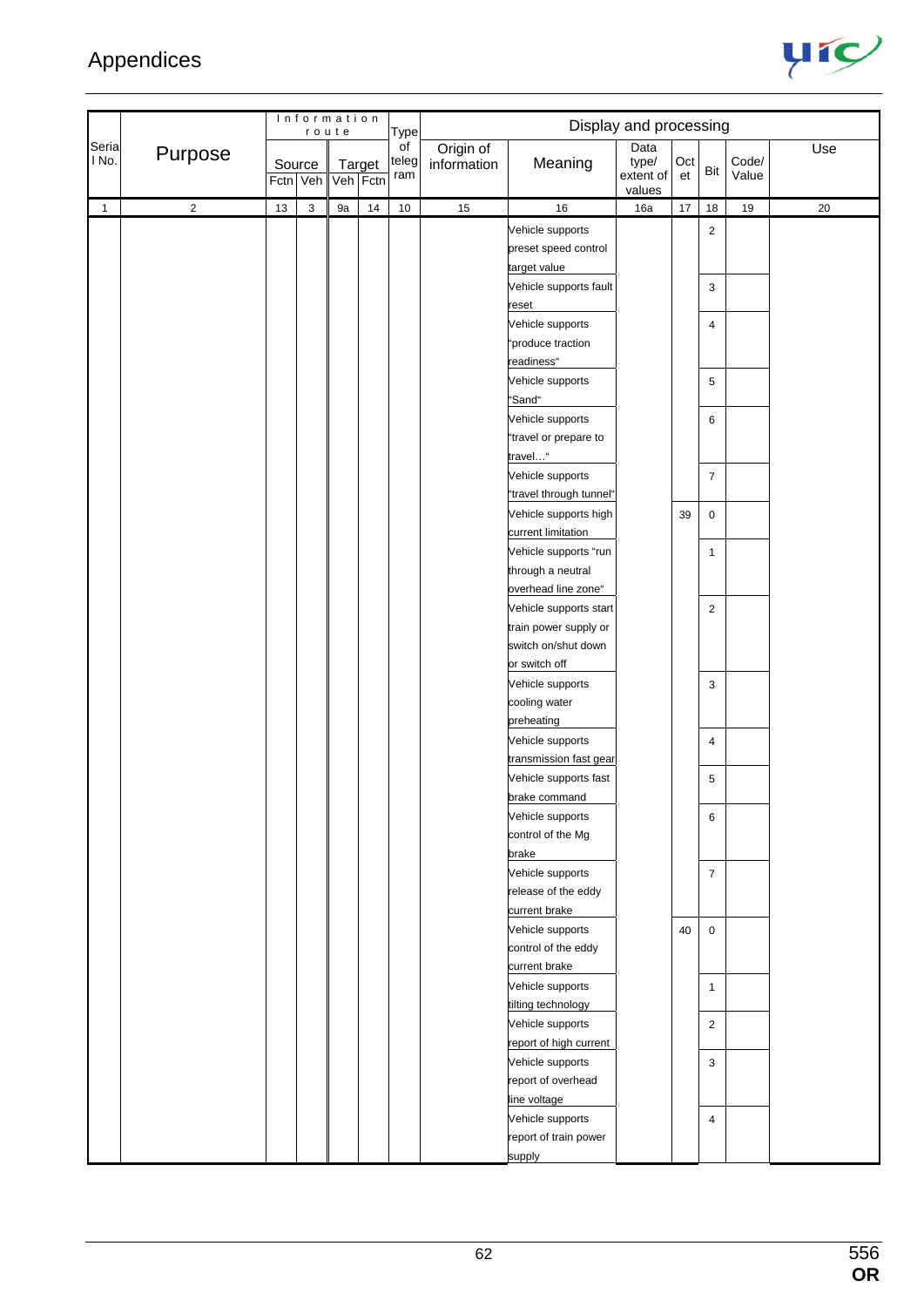

|                |                |                    | Information | route    |        | Type               |                          |                                                                               | Display and processing               |           |                |                |        |
|----------------|----------------|--------------------|-------------|----------|--------|--------------------|--------------------------|-------------------------------------------------------------------------------|--------------------------------------|-----------|----------------|----------------|--------|
| Seria<br>I No. | Purpose        | Source<br>Fctn Veh |             | Veh Fctn | Target | of<br>teleg<br>ram | Origin of<br>information | Meaning                                                                       | Data<br>type/<br>extent of<br>values | Oct<br>et | Bit            | Code/<br>Value | Use    |
| 1              | $\overline{2}$ | $13$               | 3           | 9a       | 14     | $10\,$             | 15                       | 16                                                                            | 16a                                  | 17        | $18$           | 19             | $20\,$ |
|                |                |                    |             |          |        |                    |                          | Vehicle supports<br>report of preheating<br>operation                         |                                      |           | 5              |                |        |
|                |                |                    |             |          |        |                    |                          | Vehicle supports<br>report of transmission<br>fast gear                       |                                      |           | 6              |                |        |
|                |                |                    |             |          |        |                    |                          | Vehicle supports<br>report of diesel<br>engine speed                          |                                      |           | $\overline{7}$ |                |        |
|                |                |                    |             |          |        |                    |                          | Vehicle supports<br>auxiliary control of the                                  |                                      | 41        | 0              |                |        |
|                |                |                    |             |          |        |                    |                          | compressors<br>Vehicle supports<br>report of max.<br>possible tractive effort |                                      |           | $\mathbf{1}$   |                |        |
|                |                |                    |             |          |        |                    |                          | value<br>Vehicle supports<br>report of max.                                   |                                      |           | $\overline{c}$ |                |        |
|                |                |                    |             |          |        |                    |                          | possible brake force<br>value                                                 |                                      |           |                |                |        |
|                |                |                    |             |          |        |                    |                          | Vehicle supports<br>report of actual<br>traction value                        |                                      |           | 3              |                |        |
|                |                |                    |             |          |        |                    |                          | Vehicle supports e.p.<br>brake by train bus<br>with control type 1            |                                      |           | 4              |                |        |
|                |                |                    |             |          |        |                    |                          | Vehicle supports e.p.<br>brake by train bus<br>with control type 2            |                                      |           | 5              |                |        |
|                |                |                    |             |          |        |                    |                          | Vehicle has e.p.<br>brake but not by train<br>bus                             |                                      |           | 6              |                |        |
|                |                |                    |             |          |        |                    |                          | Vehicle supports<br>emergency brake<br>shorting by train bus                  |                                      |           | $\overline{7}$ |                |        |
|                |                |                    |             |          |        |                    |                          | Vehicle has<br>emergency brake<br>shorting not by train<br>bus                |                                      | 42        | 0              |                |        |
|                |                |                    |             |          |        |                    |                          | Vehicle has magnetic<br>rail brakes                                           |                                      |           | $\mathbf{1}$   |                |        |
|                |                |                    |             |          |        |                    |                          | Vehicle supports<br>magnetic rail brakes<br>by train bus                      |                                      |           | $\overline{c}$ |                |        |
|                |                |                    |             |          |        |                    |                          | Vehicle has motor<br>brakes                                                   |                                      |           | 3              |                |        |
|                |                |                    |             |          |        |                    |                          | Vehicle supports<br>motor brakes by train<br>bus                              |                                      |           | 4              |                |        |
|                |                |                    |             |          |        |                    |                          | Vehicle has eddy<br>current brakes                                            |                                      |           | 5              |                |        |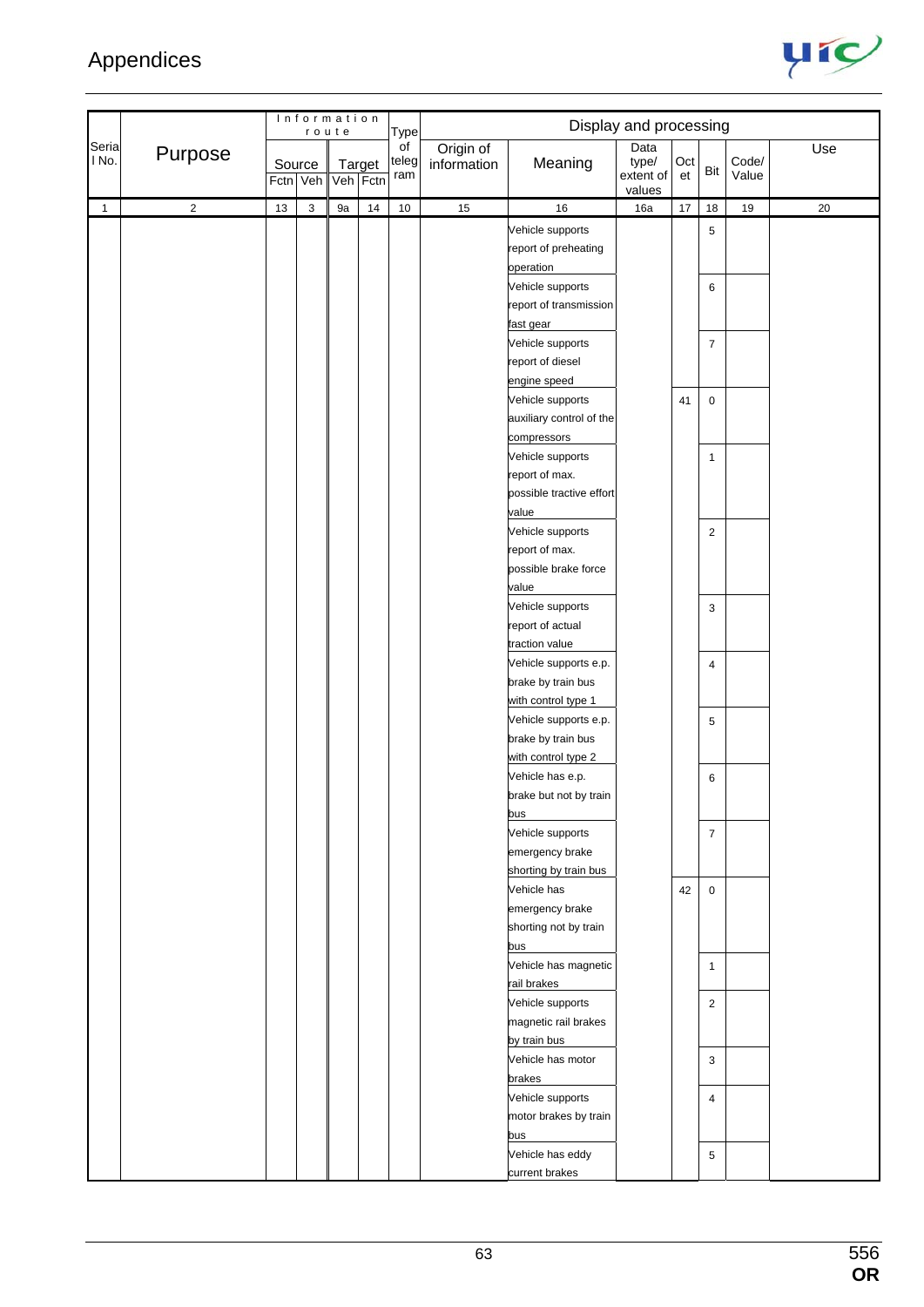

|                |                         |                    | Information | route              |    | Type               |                          |                                                                                       | Display and processing               |           |                     |                |        |
|----------------|-------------------------|--------------------|-------------|--------------------|----|--------------------|--------------------------|---------------------------------------------------------------------------------------|--------------------------------------|-----------|---------------------|----------------|--------|
| Seria<br>I No. | Purpose                 | Source<br>Fctn Veh |             | Target<br>Veh Fctn |    | of<br>teleg<br>ram | Origin of<br>information | Meaning                                                                               | Data<br>type/<br>extent of<br>values | Oct<br>et | Bit                 | Code/<br>Value | Use    |
| $\mathbf{1}$   | $\overline{\mathbf{c}}$ | 13                 | $\mathsf 3$ | 9a                 | 14 | $10$               | 15                       | 16                                                                                    | 16a                                  | 17        | 18                  | $19$           | $20\,$ |
|                |                         |                    |             |                    |    |                    |                          | Vehicle supports<br>eddy current brakes<br>by train bus<br>Vehicle supports           |                                      |           | 6<br>$\overline{7}$ |                |        |
|                |                         |                    |             |                    |    |                    |                          | automated brake test<br>Vehicle reports motor                                         |                                      |           |                     |                |        |
|                |                         |                    |             |                    |    |                    |                          | brake is operational                                                                  |                                      | 43        | 0                   |                |        |
|                |                         |                    |             |                    |    |                    |                          | Vehicle supports train<br>tail light operation                                        |                                      |           | 1                   |                |        |
|                |                         |                    |             |                    |    |                    |                          | Vehicle supports train<br>tail light check                                            |                                      |           | $\overline{2}$      |                |        |
|                |                         |                    |             |                    |    |                    |                          | Vehicle supports<br>automatic coupler                                                 |                                      |           | 3                   |                |        |
|                |                         |                    |             |                    |    |                    |                          | engagement check<br>Vehicle supports                                                  |                                      |           | 4                   |                |        |
|                |                         |                    |             |                    |    |                    |                          | control of the air<br>conditioning<br>equipment                                       |                                      |           |                     |                |        |
|                |                         |                    |             |                    |    |                    |                          | Vehicle supports<br>diagnostics: flashing                                             |                                      |           | 5                   |                |        |
|                |                         |                    |             |                    |    |                    |                          | fault indicator light<br>and<br>acknowledgement                                       |                                      |           |                     |                |        |
|                |                         |                    |             |                    |    |                    |                          | Vehicle supports<br>diagnostics:                                                      |                                      |           | 6                   |                |        |
|                |                         |                    |             |                    |    |                    |                          | transmission of<br>diagnostics results                                                |                                      |           |                     |                |        |
|                |                         |                    |             |                    |    |                    |                          | Vehicle supports<br>diagnostics: collected                                            |                                      |           | $\overline{7}$      |                |        |
|                |                         |                    |             |                    |    |                    |                          | fault report to the<br>leading vehicle                                                |                                      |           |                     |                |        |
|                |                         |                    |             |                    |    |                    |                          | Vehicle supports<br>diagnostics: individual<br>fault report to the<br>leading vehicle |                                      | 44        | $\mathbf 0$         |                |        |
|                |                         |                    |             |                    |    |                    |                          | Vehicle supports<br>diagnostics: sum of<br>fault reports                              |                                      |           | $\mathbf{1}$        |                |        |
|                |                         |                    |             |                    |    |                    |                          | Vehicle supports<br>electronic train route                                            |                                      |           | $\overline{2}$      |                |        |
|                |                         |                    |             |                    |    |                    |                          | indicator<br>Vehicle supports<br>"next station stop"                                  |                                      |           | 3                   |                |        |
|                |                         |                    |             |                    |    |                    |                          | Vehicle supports<br>"train connections in<br>the next station stop"                   |                                      |           | 4                   |                |        |
|                |                         |                    |             |                    |    |                    |                          | Vehicle supports<br>transmission of                                                   |                                      |           | 5                   |                |        |
|                |                         |                    |             |                    |    |                    |                          | advertising<br>Vehicle supports<br>"stop requested"                                   |                                      |           | 6                   |                |        |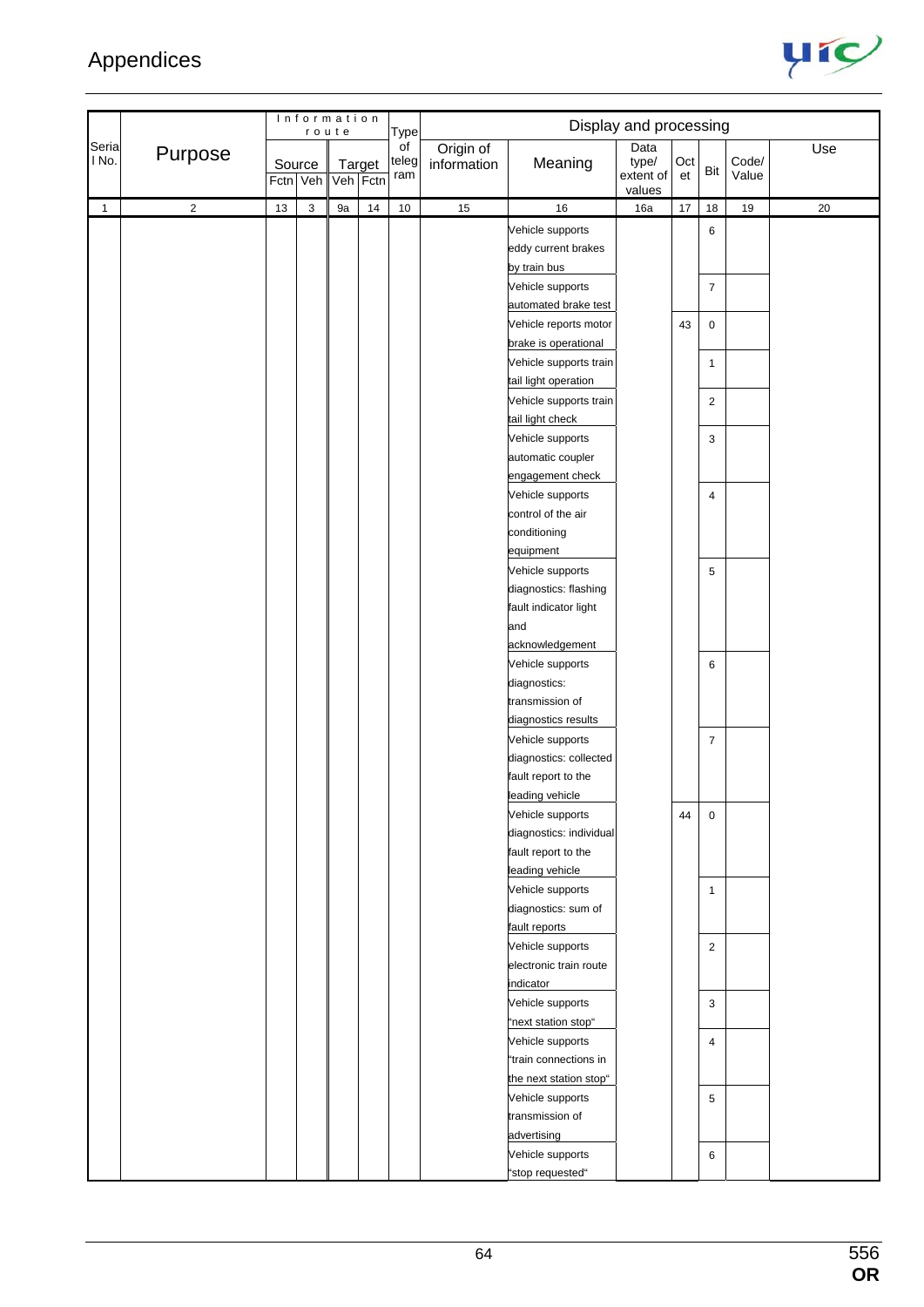

|                |             |          |             | Information<br>route |        | Type               |                          |                                                                                                          | Display and processing               |                 |                             |                            |        |
|----------------|-------------|----------|-------------|----------------------|--------|--------------------|--------------------------|----------------------------------------------------------------------------------------------------------|--------------------------------------|-----------------|-----------------------------|----------------------------|--------|
| Seria<br>I No. | Purpose     | Fctn Veh | Source      | Veh Fctn             | Target | of<br>teleg<br>ram | Origin of<br>information | Meaning                                                                                                  | Data<br>type/<br>extent of<br>values | Oct<br>et       | Bit                         | Code/<br>Value             | Use    |
| $\mathbf{1}$   | $\mathbf 2$ | 13       | $\mathsf 3$ | 9a                   | 14     | $10$               | 15                       | 16                                                                                                       | 16a                                  | $17$            | 18                          | 19                         | $20\,$ |
|                |             |          |             |                      |        |                    |                          | Vehicle supports data<br>updating in ticket<br>cancelling machine<br>Vehicle supports                    |                                      | 45              | $\overline{7}$<br>$\pmb{0}$ |                            |        |
|                |             |          |             |                      |        |                    |                          | "energy saving"<br>(collective command)                                                                  |                                      |                 |                             |                            |        |
|                |             |          |             |                      |        |                    |                          | Vehicle supports<br>"data channel"                                                                       |                                      |                 | $\mathbf{1}$                |                            |        |
|                |             |          |             |                      |        |                    |                          | Vehicle supports<br>report of date and<br>time                                                           |                                      |                 | $\overline{c}$              |                            |        |
|                |             |          |             |                      |        |                    |                          | Vehicle has radio<br>clock<br>Vehicle supports                                                           |                                      |                 | 3                           |                            |        |
|                |             |          |             |                      |        |                    |                          | "run through<br>washer"<br>Vehicle can                                                                   |                                      |                 | 4<br>5                      |                            |        |
|                |             |          |             |                      |        |                    |                          | remotely control the<br>drive of other<br>tractive units with<br>control system 4<br>over the train bus. |                                      |                 |                             |                            |        |
|                |             |          |             |                      |        |                    |                          | Drive of the tractive<br>vehicle with control<br>system type 4 can<br>be remotely                        |                                      |                 | 6                           |                            |        |
|                |             |          |             |                      |        |                    |                          | controlled over the<br>train bus<br>Vehicle supports                                                     |                                      |                 | $\overline{7}$              |                            |        |
|                |             |          |             |                      |        |                    |                          | report of traction<br>resources<br>Vehicle supports                                                      |                                      | 46              | $\pmb{0}$                   |                            |        |
|                |             |          |             |                      |        |                    |                          | report of additional<br>informations<br>Vehicle supports                                                 |                                      |                 | 1                           |                            |        |
|                |             |          |             |                      |        |                    |                          | parking mode<br>Vehicle supports<br>diagnostics: report                                                  |                                      |                 | $\overline{2}$              |                            |        |
|                |             |          |             |                      |        |                    |                          | of detailed faults to<br>the leading vehicle<br>Vehicle supports                                         |                                      |                 |                             |                            |        |
|                |             |          |             |                      |        |                    |                          | diagnostics: fault<br>correction<br>procedure                                                            |                                      |                 | 3                           |                            |        |
|                |             |          |             |                      |        |                    |                          | Vehicle supports<br>diagnostics: tests                                                                   |                                      |                 | $\overline{4}$              |                            |        |
|                |             |          |             |                      |        |                    |                          | Vehicle supports<br>safe data<br>transmission                                                            |                                      |                 | 5                           |                            |        |
|                |             |          |             |                      |        |                    |                          | Reserve<br>Reserve                                                                                       |                                      |                 | 6<br>$\overline{7}$         | $\mathbf 0$<br>$\mathbf 0$ |        |
|                |             |          |             |                      |        |                    |                          | Reserve                                                                                                  |                                      | 47<br>$\bullet$ | $\mathbf 0$                 | $\mathbf 0$                |        |
|                |             |          |             |                      |        |                    |                          |                                                                                                          |                                      | $\cdot$<br>54   |                             |                            |        |
|                |             |          |             |                      |        |                    |                          | Reserve                                                                                                  | Unsigned8                            | 55              |                             | $\mathbf 0$                |        |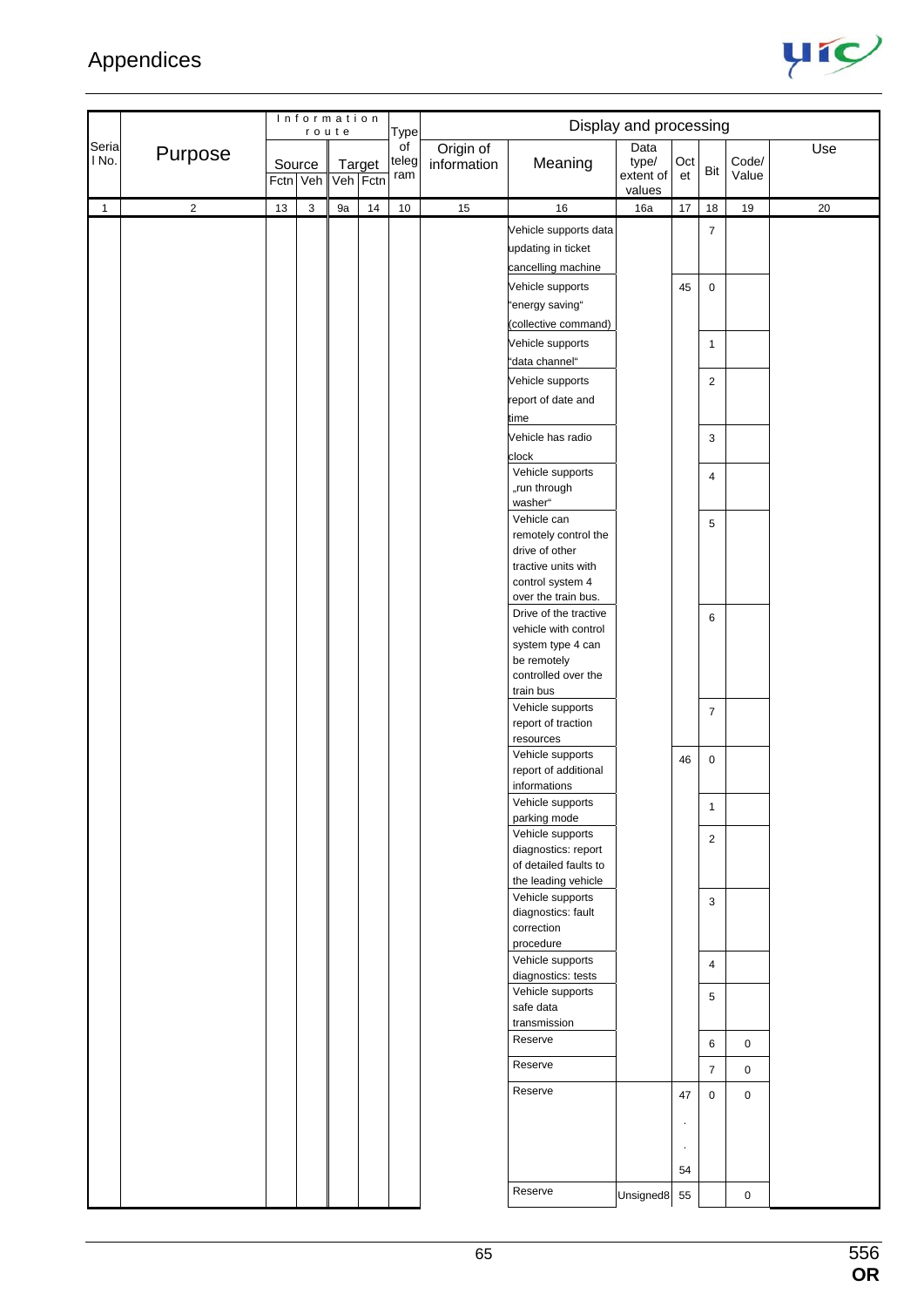

|                |                |          | Information | route    |        | Type               |                                                  |                                            | Display and processing               |                       |                |                         |     |
|----------------|----------------|----------|-------------|----------|--------|--------------------|--------------------------------------------------|--------------------------------------------|--------------------------------------|-----------------------|----------------|-------------------------|-----|
| Seria<br>l No. | Purpose        | Fctn Veh | Source      | Veh Fctn | Target | of<br>teleg<br>ram | Origin of<br>information                         | Meaning                                    | Data<br>type/<br>extent of<br>values | Oct<br>et             | Bit            | Code/<br>Value          | Use |
| $\mathbf{1}$   | $\overline{2}$ | 13       | 3           | 9a       | $14$   | $10$               | 15                                               | $16\,$                                     | 16a                                  | 17                    | 18             | 19                      | 20  |
|                |                |          |             |          |        |                    |                                                  | Reserve                                    | Unsigned <sub>8</sub>                | 56                    |                | $\mathbf 0$             |     |
|                |                |          |             |          |        |                    | Description of<br>vehicle specific<br>properties | UIC Identification-<br>number              | Unsigned8<br>$[5]$                   | 57<br>$\bullet$<br>61 |                | $0.(2^{40} \cdot$<br>1) |     |
|                |                |          |             |          |        |                    |                                                  | Vehicle has 1 <sup>st</sup> class          | <b>BOOLEAN</b>                       | 62                    | $\mathbf 0$    |                         |     |
|                |                |          |             |          |        |                    |                                                  | seats<br>Vehicle has 2 <sup>nd</sup> class |                                      |                       | $\mathbf{1}$   |                         |     |
|                |                |          |             |          |        |                    |                                                  | seats                                      |                                      |                       |                |                         |     |
|                |                |          |             |          |        |                    |                                                  | Vehicle has seats for<br>smokers           |                                      |                       | $\overline{c}$ |                         |     |
|                |                |          |             |          |        |                    |                                                  | Vehicle has seats for<br>non smokers       |                                      |                       | 3              |                         |     |
|                |                |          |             |          |        |                    |                                                  | Vehicle has                                |                                      |                       | 4              |                         |     |
|                |                |          |             |          |        |                    |                                                  | equipment for the<br>disabled              |                                      |                       |                |                         |     |
|                |                |          |             |          |        |                    |                                                  | Vehicle has                                |                                      |                       | 5              |                         |     |
|                |                |          |             |          |        |                    |                                                  | compartment for                            |                                      |                       |                |                         |     |
|                |                |          |             |          |        |                    |                                                  | mother and child                           |                                      |                       |                |                         |     |
|                |                |          |             |          |        |                    |                                                  | Vehicle has a                              |                                      |                       | 6              |                         |     |
|                |                |          |             |          |        |                    |                                                  | conference                                 |                                      |                       |                |                         |     |
|                |                |          |             |          |        |                    |                                                  | compartment                                |                                      |                       |                |                         |     |
|                |                |          |             |          |        |                    |                                                  | Vehicle has a                              |                                      |                       | $\overline{7}$ |                         |     |
|                |                |          |             |          |        |                    |                                                  | Conductor's                                |                                      |                       |                |                         |     |
|                |                |          |             |          |        |                    |                                                  | compartment<br>Vehicle is restaurant       |                                      |                       |                |                         |     |
|                |                |          |             |          |        |                    |                                                  | car or has seats for                       |                                      | 63                    | $\pmb{0}$      |                         |     |
|                |                |          |             |          |        |                    |                                                  | passengers eating                          |                                      |                       |                |                         |     |
|                |                |          |             |          |        |                    |                                                  | food                                       |                                      |                       |                |                         |     |
|                |                |          |             |          |        |                    |                                                  | Vehicle has a support                      |                                      |                       | 1              |                         |     |
|                |                |          |             |          |        |                    |                                                  | point for a minibar                        |                                      |                       |                |                         |     |
|                |                |          |             |          |        |                    |                                                  | Vehicle has a support                      |                                      |                       | $\overline{c}$ |                         |     |
|                |                |          |             |          |        |                    |                                                  | point for catering                         |                                      |                       |                |                         |     |
|                |                |          |             |          |        |                    |                                                  | Vehicle is couchette                       |                                      |                       | 3              |                         |     |
|                |                |          |             |          |        |                    |                                                  | coach or has                               |                                      |                       |                |                         |     |
|                |                |          |             |          |        |                    |                                                  | couchette places<br>Vehicle is sleeping    |                                      |                       | $\overline{4}$ |                         |     |
|                |                |          |             |          |        |                    |                                                  | car                                        |                                      |                       |                |                         |     |
|                |                |          |             |          |        |                    |                                                  | Vehicle is a special                       |                                      |                       | 5              |                         |     |
|                |                |          |             |          |        |                    |                                                  | coach (e.g. group                          |                                      |                       |                |                         |     |
|                |                |          |             |          |        |                    |                                                  | travel coach)                              |                                      |                       |                |                         |     |
|                |                |          |             |          |        |                    |                                                  | Vehicle is a luggage                       |                                      |                       | 6              |                         |     |
|                |                |          |             |          |        |                    |                                                  | van or has space for                       |                                      |                       |                |                         |     |
|                |                |          |             |          |        |                    |                                                  | carrying luggage                           |                                      |                       |                |                         |     |
|                |                |          |             |          |        |                    |                                                  | Vehicle is a post                          |                                      |                       | $\overline{7}$ |                         |     |
|                |                |          |             |          |        |                    |                                                  | vehicle or has                             |                                      |                       |                |                         |     |
|                |                |          |             |          |        |                    |                                                  | accommodation for<br>carrying mail         |                                      |                       |                |                         |     |
|                |                |          |             |          |        |                    |                                                  | Vehicle has a                              |                                      | 64                    | $\mathbf 0$    |                         |     |
|                |                |          |             |          |        |                    |                                                  | telephone for                              |                                      |                       |                |                         |     |
|                |                |          |             |          |        |                    |                                                  | passenger use                              |                                      |                       |                |                         |     |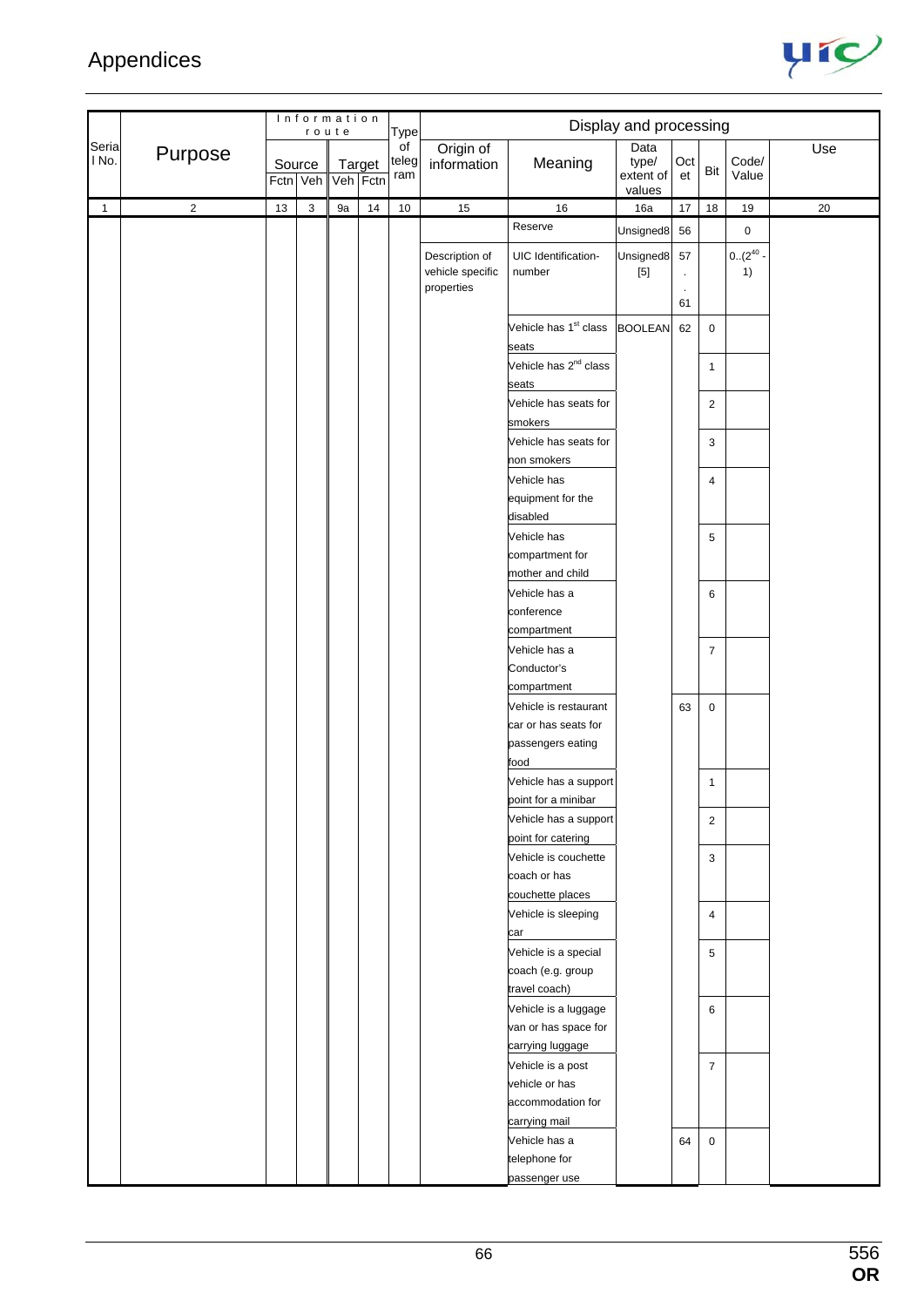

|                |                |    |                    | Information<br>route |        | Type               |                          |                                   | Display and processing     |           |                         |                |     |
|----------------|----------------|----|--------------------|----------------------|--------|--------------------|--------------------------|-----------------------------------|----------------------------|-----------|-------------------------|----------------|-----|
| Seria<br>I No. | Purpose        |    | Source<br>Fctn Veh | Veh Fctn             | Target | of<br>teleg<br>ram | Origin of<br>information | Meaning                           | Data<br>type/<br>extent of | Oct<br>et | Bit                     | Code/<br>Value | Use |
| $\mathbf{1}$   | $\overline{2}$ | 13 | $\mathsf 3$        | 9a                   | $14\,$ | $10$               | 15                       | 16                                | values<br>16a              | $17$      | 18                      | $19$           | 20  |
|                |                |    |                    |                      |        |                    |                          | Vehicle is a freight              |                            |           |                         |                |     |
|                |                |    |                    |                      |        |                    |                          | wagon                             |                            |           | $\mathbf{1}$            |                |     |
|                |                |    |                    |                      |        |                    |                          | Vehicle has                       |                            |           | $\overline{\mathbf{c}}$ |                |     |
|                |                |    |                    |                      |        |                    |                          | retractable footsteps             |                            |           |                         |                |     |
|                |                |    |                    |                      |        |                    |                          | Vehicle supports the              |                            |           | $\mathsf 3$             |                |     |
|                |                |    |                    |                      |        |                    |                          | release of the                    |                            |           |                         |                |     |
|                |                |    |                    |                      |        |                    |                          | footsteps                         |                            |           |                         |                |     |
|                |                |    |                    |                      |        |                    |                          | Vehicle supports                  |                            |           | $\overline{4}$          |                |     |
|                |                |    |                    |                      |        |                    |                          | locking of sleeping               |                            |           |                         |                |     |
|                |                |    |                    |                      |        |                    |                          | car doors                         |                            |           |                         |                |     |
|                |                |    |                    |                      |        |                    |                          | Vehicle supports                  |                            |           | 5                       |                |     |
|                |                |    |                    |                      |        |                    |                          | common operation of               |                            |           |                         |                |     |
|                |                |    |                    |                      |        |                    |                          | the connecting doors              |                            |           |                         |                |     |
|                |                |    |                    |                      |        |                    |                          | to adjacent vehicles              |                            |           |                         |                |     |
|                |                |    |                    |                      |        |                    |                          | Vehicle has a driving             |                            |           | 6                       |                |     |
|                |                |    |                    |                      |        |                    |                          | cab for one direction             |                            |           |                         |                |     |
|                |                |    |                    |                      |        |                    |                          | of travel                         |                            |           |                         |                |     |
|                |                |    |                    |                      |        |                    |                          | Vehicle has two                   |                            |           | $\overline{7}$          |                |     |
|                |                |    |                    |                      |        |                    |                          | driving cabs for both             |                            |           |                         |                |     |
|                |                |    |                    |                      |        |                    |                          | directions of travel              |                            |           |                         |                |     |
|                |                |    |                    |                      |        |                    |                          | Vehicle supports                  |                            | 65        | $\pmb{0}$               |                |     |
|                |                |    |                    |                      |        |                    |                          | completeness of the               |                            |           |                         |                |     |
|                |                |    |                    |                      |        |                    |                          | train                             |                            |           |                         |                |     |
|                |                |    |                    |                      |        |                    |                          | Vehicle has an                    |                            |           | $\mathbf{1}$            |                |     |
|                |                |    |                    |                      |        |                    |                          | automatic coupling at             |                            |           |                         |                |     |
|                |                |    |                    |                      |        |                    |                          | vehicle end 1                     |                            |           |                         |                |     |
|                |                |    |                    |                      |        |                    |                          | Vehicle has an                    |                            |           | $\overline{2}$          |                |     |
|                |                |    |                    |                      |        |                    |                          | automatic coupling at             |                            |           |                         |                |     |
|                |                |    |                    |                      |        |                    |                          | vehicle end 2<br>Vehicle supports |                            |           |                         |                |     |
|                |                |    |                    |                      |        |                    |                          | electronic seat                   |                            |           | 3                       |                |     |
|                |                |    |                    |                      |        |                    |                          | reservation                       |                            |           |                         |                |     |
|                |                |    |                    |                      |        |                    |                          | Vehicle supports call             |                            |           | 4                       |                |     |
|                |                |    |                    |                      |        |                    |                          | for Conductor                     |                            |           |                         |                |     |
|                |                |    |                    |                      |        |                    |                          | Vehicle has an FIS                |                            |           | $\overline{5}$          |                |     |
|                |                |    |                    |                      |        |                    |                          | exchange                          |                            |           |                         |                |     |
|                |                |    |                    |                      |        |                    |                          | Vehicle supports                  |                            |           | 6                       |                |     |
|                |                |    |                    |                      |        |                    |                          | "energy saving"                   |                            |           |                         |                |     |
|                |                |    |                    |                      |        |                    |                          | (vehicle selective)               |                            |           |                         |                |     |
|                |                |    |                    |                      |        |                    |                          | Vehicle supports                  |                            |           | $\overline{7}$          |                |     |
|                |                |    |                    |                      |        |                    |                          | group addressing                  |                            |           |                         |                |     |
|                |                |    |                    |                      |        |                    |                          | Vehicle supports                  |                            | 66        | $\mathbf 0$             |                |     |
|                |                |    |                    |                      |        |                    |                          | report of actual speed            |                            |           |                         |                |     |
|                |                |    |                    |                      |        |                    |                          | Vehicle is seat of the            |                            |           | $\mathbf{1}$            |                |     |
|                |                |    |                    |                      |        |                    |                          | train bus node                    |                            |           |                         |                |     |
|                |                |    |                    |                      |        |                    |                          | Reserve                           |                            |           | $\overline{2}$          |                |     |
|                |                |    |                    |                      |        |                    |                          | Reserve                           |                            |           | 3                       |                |     |
|                |                |    |                    |                      |        |                    |                          | Reserve                           |                            |           | 4                       |                |     |
|                |                |    |                    |                      |        |                    |                          | Reserve                           |                            |           | 5                       |                |     |
|                |                |    |                    |                      |        |                    |                          | Reserve                           |                            |           | 6                       |                |     |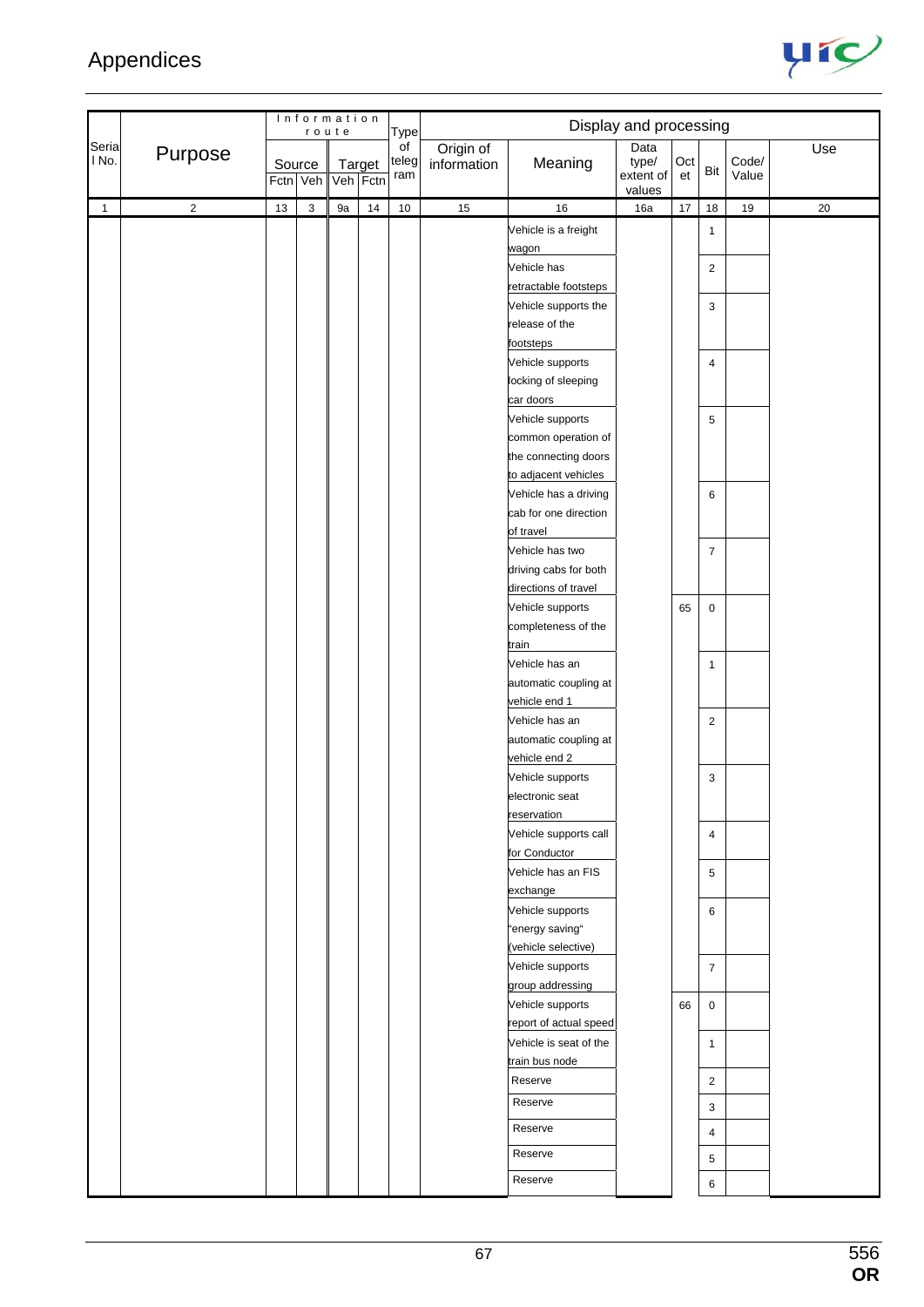

|                |                                                         |           |                    | Information<br>route |                    | Type               |                          |                                                                                            | Display and processing               |                                |                |                     |     |
|----------------|---------------------------------------------------------|-----------|--------------------|----------------------|--------------------|--------------------|--------------------------|--------------------------------------------------------------------------------------------|--------------------------------------|--------------------------------|----------------|---------------------|-----|
| Seria<br>l No. | Purpose                                                 |           | Source<br>Fctn Veh |                      | Target<br>Veh Fctn | of<br>teleg<br>ram | Origin of<br>information | Meaning                                                                                    | Data<br>type/<br>extent of<br>values | Oct<br>et                      | Bit            | Code/<br>Value      | Use |
| $\mathbf{1}$   | $\overline{2}$                                          | 13        | $\sqrt{3}$         | 9a                   | 14                 | $10$               | 15                       | 16                                                                                         | 16a                                  | $17$                           | 18             | 19                  | 20  |
|                |                                                         |           |                    |                      |                    |                    |                          | Reserve                                                                                    |                                      |                                | $\overline{7}$ |                     |     |
|                |                                                         |           |                    |                      |                    |                    |                          | Reserve                                                                                    |                                      | 67                             | $\pmb{0}$      |                     |     |
|                |                                                         |           |                    |                      |                    |                    |                          | Reserve                                                                                    |                                      |                                | $\mathbf{1}$   |                     |     |
|                |                                                         |           |                    |                      |                    |                    |                          | Reserve                                                                                    |                                      |                                | $\sqrt{2}$     |                     |     |
|                |                                                         |           |                    |                      |                    |                    |                          | Reserve                                                                                    |                                      |                                | 3              |                     |     |
|                |                                                         |           |                    |                      |                    |                    |                          | Reserve                                                                                    |                                      |                                | 4              |                     |     |
|                |                                                         |           |                    |                      |                    |                    |                          | Reserve                                                                                    |                                      |                                | 5              |                     |     |
|                |                                                         |           |                    |                      |                    |                    |                          | Reserve                                                                                    |                                      |                                | 6              |                     |     |
|                |                                                         |           |                    |                      |                    |                    |                          | Reserve                                                                                    |                                      |                                | $\overline{7}$ |                     |     |
|                |                                                         |           |                    |                      |                    |                    |                          | Reserve                                                                                    |                                      | 68                             |                | 0                   |     |
|                |                                                         |           |                    |                      |                    |                    |                          | Vehicle number for<br>seat reservation                                                     | Unsigned1<br>6                       | $69+$<br>70                    |                | 0.65535             |     |
|                |                                                         |           |                    |                      |                    |                    |                          | Reference direction<br>vehicle/trainset<br>agrees with TCN<br>reference direction          | BOOLEAN 71                           |                                | $\mathbf 0$    | 0:no<br>1: yes      |     |
|                |                                                         |           |                    |                      |                    |                    |                          | Reference direction<br>vehicle/trainset<br>agrees with the<br>train reference<br>direction | <b>BOOLEAN</b>                       |                                | $\mathbf{1}$   | 0:no<br>1: yes      |     |
|                |                                                         |           |                    |                      |                    |                    |                          | Vehicle is leading                                                                         | <b>BOOLEAN</b>                       |                                | $\overline{2}$ | $0:$ not<br>leading |     |
|                |                                                         |           |                    |                      |                    |                    |                          |                                                                                            |                                      |                                |                | 1:<br>leading       |     |
|                |                                                         |           |                    |                      |                    |                    |                          | Vehicle is<br>requesting to be<br>leading                                                  | <b>BOOLEAN</b>                       |                                | 3              | 0:no<br>1: yes      |     |
|                |                                                         |           |                    |                      |                    |                    |                          | Reserve                                                                                    | <b>BOOLEAN</b>                       |                                | $\overline{4}$ | 0                   |     |
|                |                                                         |           |                    |                      |                    |                    |                          | Reserve                                                                                    | <b>BOOLEAN</b>                       |                                | 5              | 0                   |     |
|                |                                                         |           |                    |                      |                    |                    |                          | Reserve                                                                                    | <b>BOOLEAN</b>                       |                                | 6              | $\mathbf 0$         |     |
|                |                                                         |           |                    |                      |                    |                    |                          | Reserve                                                                                    | <b>BOOLEAN</b>                       |                                | $\overline{7}$ | 0                   |     |
|                |                                                         |           |                    |                      |                    |                    | Description              | as first vehicle                                                                           |                                      | 72                             |                |                     |     |
|                |                                                         |           |                    |                      |                    |                    | Vehicle 2                |                                                                                            |                                      |                                |                |                     |     |
|                |                                                         |           |                    |                      |                    |                    |                          |                                                                                            |                                      | $\cdot$<br>117                 |                |                     |     |
|                |                                                         |           |                    |                      |                    |                    | Description<br>Vehicle n | as first vehicle                                                                           |                                      | $26+$<br>$(n-1)$               |                |                     |     |
|                |                                                         |           |                    |                      |                    |                    |                          |                                                                                            |                                      | *46                            |                |                     |     |
|                |                                                         |           |                    |                      |                    |                    |                          |                                                                                            |                                      | $26+$<br>$(n*4)$<br>6)<br>$-1$ |                |                     |     |
| 0.02           | Request to read the status<br>of the UIC mapping server | <b>NN</b> | 163                | 1.63                 | 15                 | E                  | User                     | Code                                                                                       | ENUM8                                | $7 + 8$                        |                | 0x0022              |     |
|                |                                                         |           |                    |                      |                    |                    |                          | Status                                                                                     | ENUM8                                | $\boldsymbol{9}$               |                | $\mathbf{1}$        |     |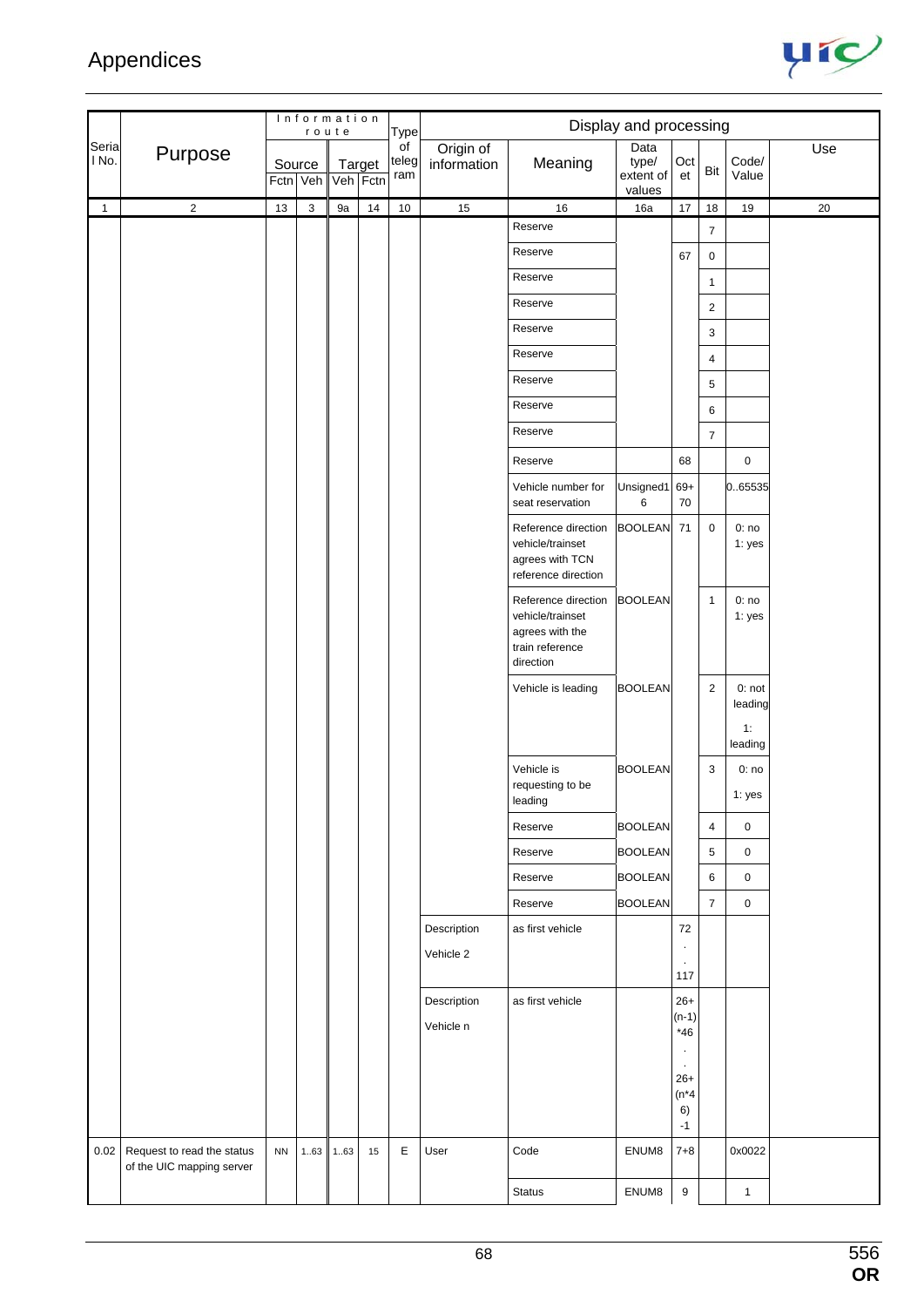

|                |                                                 |    |                           | Information<br>route |                    | Type                            |                          |                                                 | Display and processing               |           |      |                                                                                                                                  |     |
|----------------|-------------------------------------------------|----|---------------------------|----------------------|--------------------|---------------------------------|--------------------------|-------------------------------------------------|--------------------------------------|-----------|------|----------------------------------------------------------------------------------------------------------------------------------|-----|
| Seria<br>I No. | Purpose                                         |    | Source<br>Fctn Veh        |                      | Target<br>Veh Fctn | $\overline{of}$<br>teleg<br>ram | Origin of<br>information | Meaning                                         | Data<br>type/<br>extent of<br>values | Oct<br>et | Bit  | Code/<br>Value                                                                                                                   | Use |
| $\mathbf{1}$   | $\mathbf 2$                                     | 13 | $\ensuremath{\mathsf{3}}$ | 9a                   | 14                 | $10\,$                          | 15                       | 16                                              | 16a                                  | 17        | $18$ | 19                                                                                                                               | 20  |
| 0.02A          | <b>UIC Mapping Server Status</b><br>Information | 15 | 163                       | 163                  | ${\sf NN}$         | $\mathsf E$                     |                          | Code                                            | UN-<br>SIGNED16                      | $7 + 8$   |      | 0x0A22                                                                                                                           |     |
|                |                                                 |    |                           |                      |                    |                                 |                          | Status                                          | UN-<br>SIGNED8                       | 9         |      | 0:<br>accepte<br>d                                                                                                               |     |
|                |                                                 |    |                           |                      |                    |                                 |                          |                                                 |                                      |           |      | $>200$ :<br>faults                                                                                                               |     |
|                |                                                 |    |                           |                      |                    |                                 |                          | Status of the WTB<br>manager                    | UN-<br>SIGNED8                       | 11        |      | $1:$ Idle<br>2:<br>Regular<br>3:<br>Restricte<br>d<br>4:                                                                         |     |
|                |                                                 |    |                           |                      |                    |                                 |                          |                                                 |                                      |           |      | Passive<br>5:<br>Single                                                                                                          |     |
|                |                                                 |    |                           |                      |                    |                                 |                          | Strong Master conflict                          | UN-<br>SIGNED8                       | 12        |      | 0:no<br>conflict<br>1:<br>conflict                                                                                               |     |
|                |                                                 |    |                           |                      |                    |                                 |                          | Redundancy status                               | UN-<br>SIGNED8                       | 13        |      | 0:OK<br>1:<br>Partner<br>gateway<br>failed                                                                                       |     |
|                |                                                 |    |                           |                      |                    |                                 |                          | last initiation reason                          | ENUM8                                | 14        |      | 0:<br>unknow<br>n<br>1:<br>shorteni<br>ng<br>2:<br>lengthen<br>ing<br>3:<br>interrupti<br>on<br>4:<br>redunda<br>ncy<br>5: order |     |
|                |                                                 |    |                           |                      |                    |                                 |                          | Result of last UIC<br>initiation                | ENUM8                                | 15        |      | $0:$ ok<br>1: defect                                                                                                             |     |
|                |                                                 |    |                           |                      |                    |                                 |                          | Reserved                                        | <b>UNSIGNE</b><br>D <sub>8</sub>     | 16        |      | $\mathbf 0$                                                                                                                      |     |
|                |                                                 |    |                           |                      |                    |                                 |                          | relative time                                   | <b>UNSIGN</b><br>ED32                | 17        |      | $0.4,29*$<br>10 <sup>9</sup>                                                                                                     |     |
|                |                                                 |    |                           |                      |                    |                                 |                          | Counter for number of<br><b>TCN</b> initiations | <b>UNSIGN</b><br>ED32                | 21        |      | $0.4,29*$<br>10 <sup>9</sup>                                                                                                     |     |
|                |                                                 |    |                           |                      |                    |                                 |                          | Counter for number of<br><b>UIC</b> initiations | <b>UNSIGN</b><br>ED32                | 25        |      | $0.4,29*$<br>$10^9$                                                                                                              |     |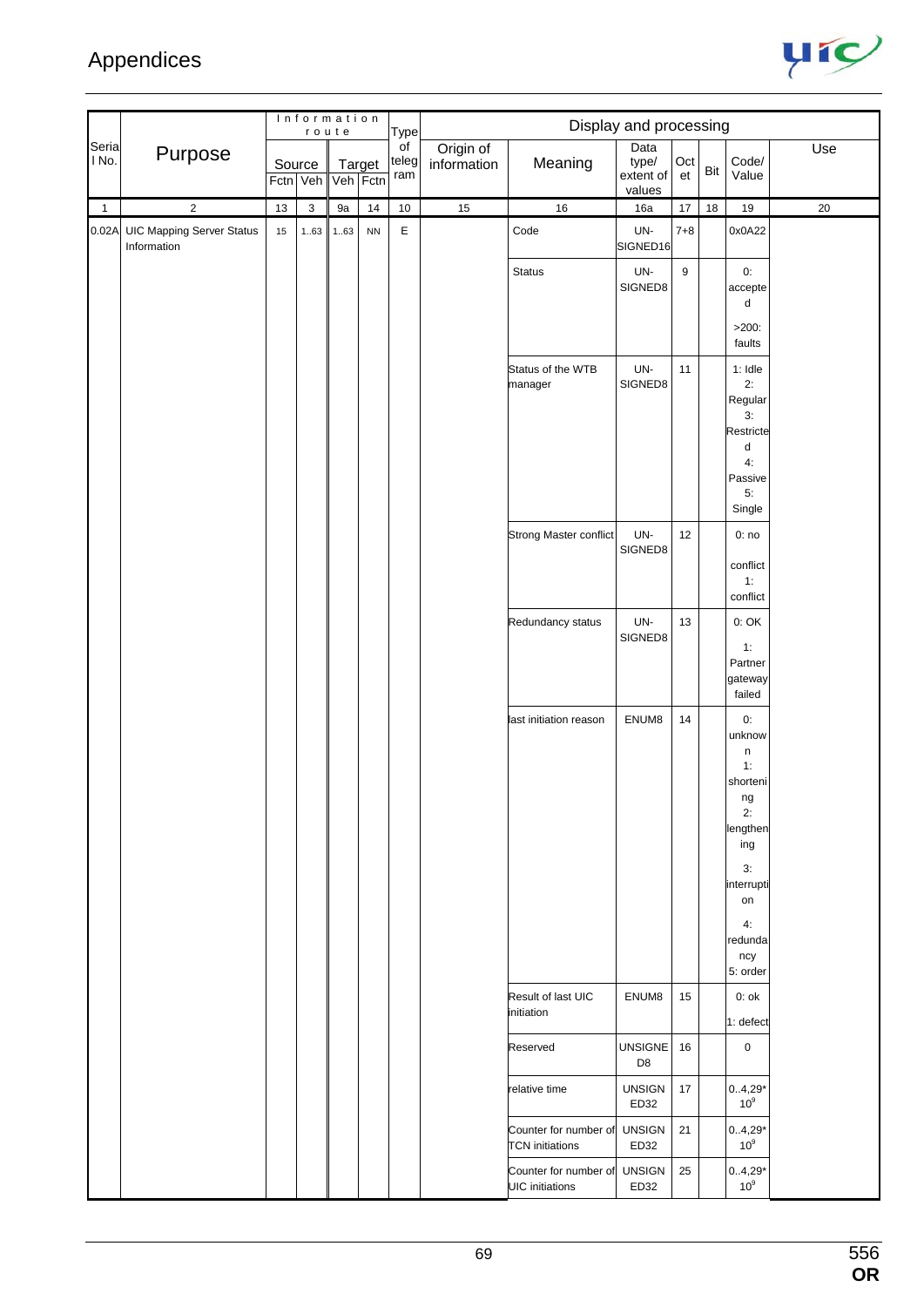

|                |                |      |                    | Information<br>route |                    | Type               |                          |                                                                                 | Display and processing               |           |     |                                             |        |
|----------------|----------------|------|--------------------|----------------------|--------------------|--------------------|--------------------------|---------------------------------------------------------------------------------|--------------------------------------|-----------|-----|---------------------------------------------|--------|
| Seria<br>I No. | Purpose        |      | Source<br>Fctn Veh |                      | Target<br>Veh Fctn | of<br>teleg<br>ram | Origin of<br>information | Meaning                                                                         | Data<br>type/<br>extent of<br>values | Oct<br>et | Bit | Code/<br>Value                              | Use    |
| $\mathbf{1}$   | $\overline{2}$ | $13$ | $\sqrt{3}$         | 9a                   | $14$               | $10\,$             | 15                       | $16\,$                                                                          | 16a                                  | 17        | 18  | $19$                                        | $20\,$ |
|                |                |      |                    |                      |                    |                    |                          | Counter for number of<br>defective UIC<br>initiations                           | <b>UNSIGN</b><br>ED32                | 29        |     | $0.4,29*$<br>10 <sup>9</sup>                |        |
|                |                |      |                    |                      |                    |                    |                          | Counter for number<br><b>TCN/UIC</b> initiations<br>caused by WTB link<br>layer | <b>UNSIGN</b><br>ED32                | 33        |     | $0.4,29*$<br>10 <sup>9</sup>                |        |
|                |                |      |                    |                      |                    |                    |                          | Counter for number<br><b>TCN/UIC</b> initiations<br>caused by order             | <b>UNSIGN</b><br>ED32                | 37        |     | $0.4,29*$<br>10 <sup>9</sup>                |        |
|                |                |      |                    |                      |                    |                    |                          | Counter for number of<br>E telegrams<br>processed                               | <b>UNSIGN</b><br>ED32                | 41        |     | $0.4,29*$<br>10 <sup>9</sup>                |        |
|                |                |      |                    |                      |                    |                    |                          | Reserved                                                                        | <b>UNSIGN</b><br>ED32                | 45        |     | 0                                           |        |
|                |                |      |                    |                      |                    |                    |                          | Gateway HW<br>Identification                                                    | <b>UNSIGNE</b><br>D <sub>8</sub>     | 49        |     | <b>TCN</b><br>Part 4<br>Section<br>4.8.4.16 |        |
|                |                |      |                    |                      |                    |                    |                          | Gateway SW<br>Identification                                                    | UN-<br>SIGNED8                       | 50        |     | <b>TCN</b><br>Part 4<br>Section<br>4.8.4.16 |        |
|                |                |      |                    |                      |                    |                    |                          | Gateway HW fault                                                                | UN-<br>SIGNED8                       | 51        |     | <b>TCN</b><br>Part 4<br>Section<br>4.8.4.16 |        |
|                |                |      |                    |                      |                    |                    |                          | <b>Status WTB Link</b><br>Layer                                                 | UN-<br>SIGNED8                       | 52        |     | <b>TCN</b><br>Part 4<br>Section<br>4.8.4.16 |        |
|                |                |      |                    |                      |                    |                    |                          | Inhibit bit                                                                     | UN-<br>SIGNED8                       | 53        |     | <b>TCN</b><br>Part 4<br>Section<br>4.8.4.16 |        |
|                |                |      |                    |                      |                    |                    |                          | <b>TCN</b> address                                                              | UN-<br>SIGNED8                       | 54        |     | <b>TCN</b><br>Part 4<br>Section<br>4.8.4.16 |        |
|                |                |      |                    |                      |                    |                    |                          | Gateway information                                                             | UN-<br>SIGNED8                       | 55        |     | <b>TCN</b><br>Part 4<br>Section<br>4.8.4.16 |        |
|                |                |      |                    |                      |                    |                    |                          | WTB method of<br>operation                                                      | UN-<br>SIGNED8                       | 56        |     | <b>TCN</b><br>Part 4<br>Section<br>4.8.4.16 |        |
|                |                |      |                    |                      |                    |                    |                          | Length of process<br>data frame                                                 | UN-<br>SIGNED8                       | 57        |     | <b>TCN</b><br>Part 4<br>Section<br>4.8.4.16 |        |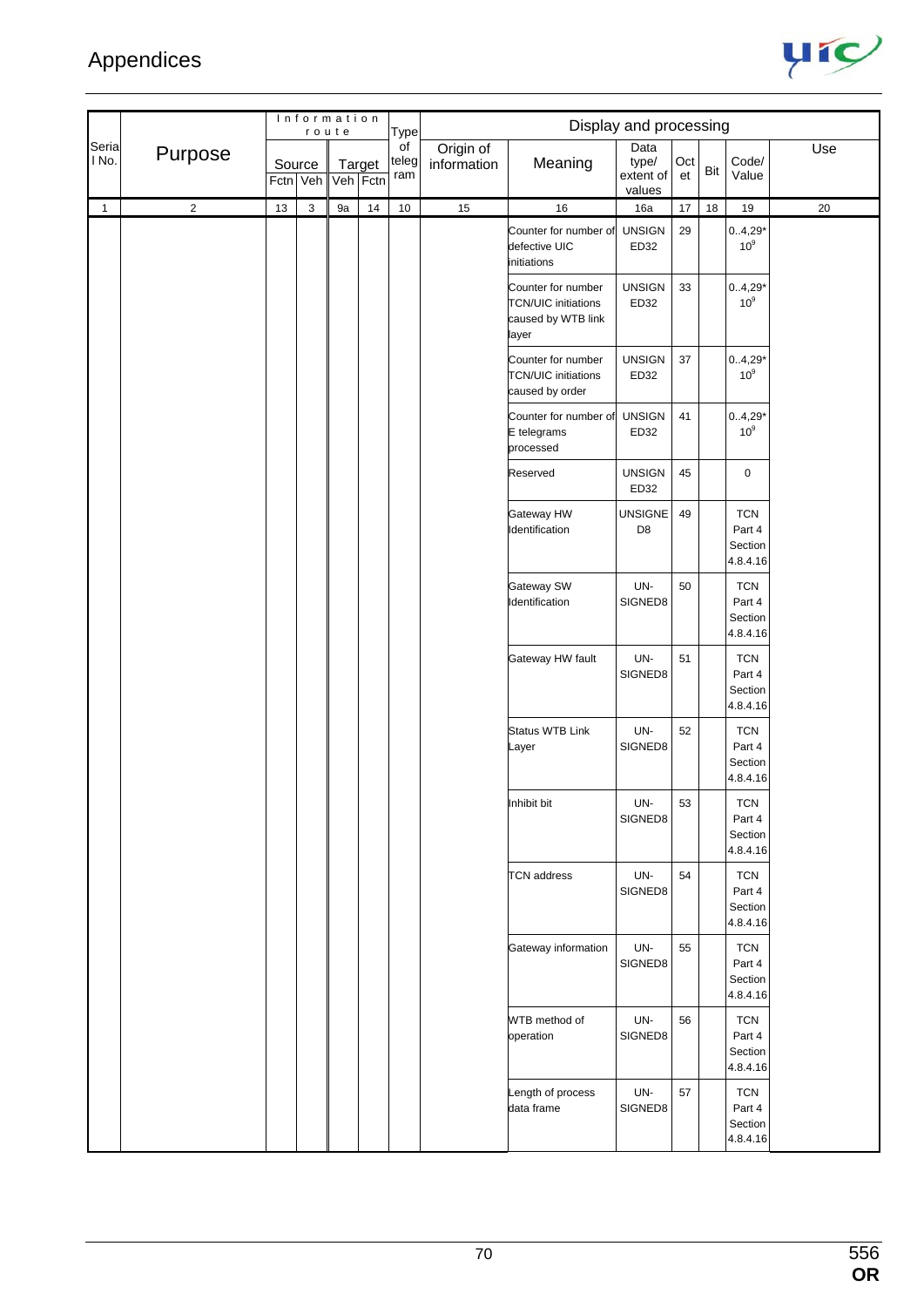

|                |                                                |           |                    | Information<br>route |                    | Type               |                          |                   | Display and processing               |           |     |                                                      |     |
|----------------|------------------------------------------------|-----------|--------------------|----------------------|--------------------|--------------------|--------------------------|-------------------|--------------------------------------|-----------|-----|------------------------------------------------------|-----|
| Seria<br>l No. | Purpose                                        |           | Source<br>Fctn Veh |                      | Target<br>Veh Fctn | of<br>teleg<br>ram | Origin of<br>information | Meaning           | Data<br>type/<br>extent of<br>values | Oct<br>et | Bit | Code/<br>Value                                       | Use |
| $\mathbf{1}$   | $\overline{2}$                                 | $13$      | $\mathbf 3$        | 9a                   | 14                 | $10\,$             | 15                       | $16\,$            | 16a                                  | 17        | 18  | $19$                                                 | 20  |
|                |                                                |           |                    |                      |                    |                    |                          | individual period | UN-<br>SIGNED8                       | 58        |     | <b>TCN</b><br>Part 4<br>Section<br>4.8.4.16          |     |
|                |                                                |           |                    |                      |                    |                    |                          | Gateway type      | UN-<br>SIGNED8                       | 59        |     | <b>TCN</b><br>Part 4<br>Section<br>4.8.4.16          |     |
|                |                                                |           |                    |                      |                    |                    |                          | Gateway version   | UN-<br>SIGNED8                       | 60        |     | <b>TCN</b><br>Part 4<br>Section<br>4.8.4.16          |     |
|                |                                                |           |                    |                      |                    |                    |                          | node_report       | UN-<br>SIGNED8                       | 61        |     | <b>TCN</b><br>Part 4<br>Section<br>4.8.4.16          |     |
|                |                                                |           |                    |                      |                    |                    |                          | user_report       | UN-<br>SIGNED8                       | 62        |     | <b>TCN</b><br>Part 4<br>Section<br>4.8.4.16          |     |
| 0.03           | Request to modify the type<br>of bus operation | <b>NN</b> | 163                | 163                  | 15                 | E                  |                          | Code              | UN-<br>SIGNED16                      | $7 + 8$   |     | 0x0003                                               |     |
|                |                                                |           |                    |                      |                    |                    |                          | <b>Status</b>     | UN-<br>SIGNED8                       | 9         |     | $0 =$<br>SLAVE<br>$1 =$                              |     |
|                |                                                |           |                    |                      |                    |                    |                          |                   |                                      |           |     | WEAK<br>MASTE<br>R.                                  |     |
|                |                                                |           |                    |                      |                    |                    |                          |                   |                                      |           |     | $2 =$<br><b>STRON</b><br>${\mathsf G}$<br>MASTE<br>R |     |
|                |                                                |           |                    |                      |                    |                    |                          |                   |                                      |           |     | $3 =$<br>PASSIV<br>Е                                 |     |
|                | 0.03A Confirmation                             | 15        | 1.63               | 163                  | <b>NN</b>          | E.                 |                          | Code              | ENUM8                                | $7 + 8$   |     | 0x0A03                                               |     |
|                |                                                |           |                    |                      |                    |                    |                          | <b>Status</b>     | ENUM8                                | 9         |     | 0:<br>accepte<br>d                                   |     |
|                |                                                |           |                    |                      |                    |                    |                          |                   |                                      |           |     | $>200$ :<br>faults                                   |     |
| 0.04           | Request to read the TCN<br>topography          | 15        | 163                | 163                  | 15                 | E                  |                          | Code              | ENUM8                                | $7 + 8$   |     | 0x0004                                               |     |
|                |                                                |           |                    |                      |                    |                    |                          | Status            | ENUM8                                | $9\,$     |     | $\mathbf{1}$                                         |     |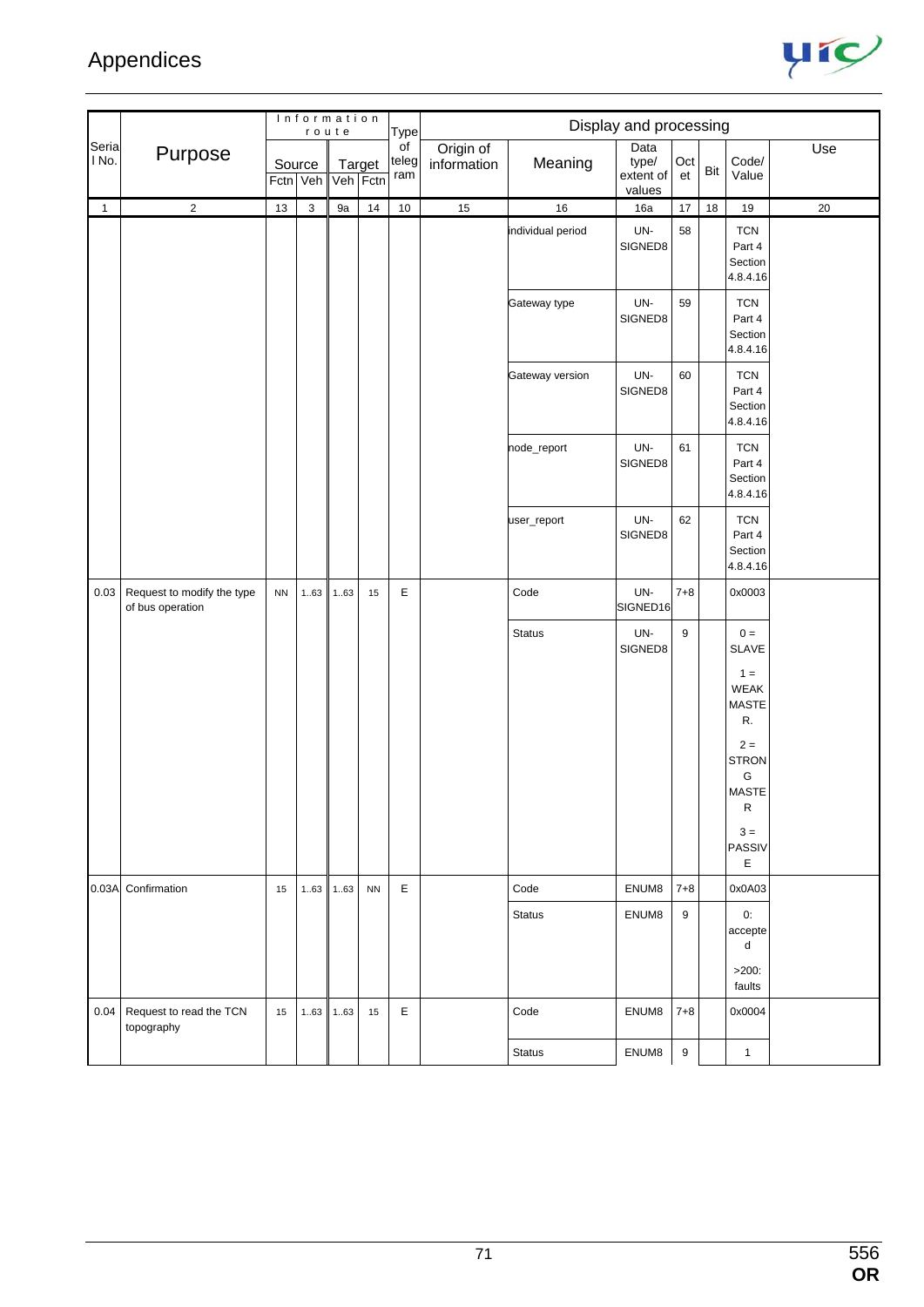

|                |                |    |                    | Information<br>route |                    | Type               |                          |                                                                                          | Display and processing               |           |     |                                           |     |
|----------------|----------------|----|--------------------|----------------------|--------------------|--------------------|--------------------------|------------------------------------------------------------------------------------------|--------------------------------------|-----------|-----|-------------------------------------------|-----|
| Seria<br>No.   | Purpose        |    | Source<br>Fctn Veh |                      | Target<br>Veh Fctn | of<br>teleg<br>ram | Origin of<br>information | Meaning                                                                                  | Data<br>type/<br>extent of<br>values | Oct<br>et | Bit | Code/<br>Value                            | Use |
| $\overline{1}$ | $\overline{2}$ | 13 | 3                  | 9a                   | 14                 | 10                 | 15                       | 16                                                                                       | 16a                                  | 17        | 18  | 19                                        | 20  |
| 0.04A          | TCN topography | 15 | 163                | 163                  | 15                 | E                  |                          | Code                                                                                     | ENUM8                                | $7 + 8$   |     | 0x0A04                                    |     |
|                |                |    |                    |                      |                    |                    |                          | <b>Status</b>                                                                            | ENUM8                                | 9         |     | 00:<br>accepte<br>d<br>$>200$ :<br>faults |     |
|                |                |    |                    |                      |                    |                    |                          | topo_count                                                                               | <b>UNSIGNE</b><br>D <sub>8</sub>     | 11        |     | 1.63                                      |     |
|                |                |    |                    |                      |                    |                    |                          | Number of the WTB<br>nodes                                                               | <b>UNSIGNE</b><br>D <sub>8</sub>     | 12        |     | 1.63                                      |     |
|                |                |    |                    |                      |                    |                    |                          | <b>TCN</b> address<br>"bottom node"                                                      | <b>UNSIGNE</b><br>D <sub>8</sub>     | 13        |     | 1.63                                      |     |
|                |                |    |                    |                      |                    |                    |                          | <b>TCN Address "top</b><br>node"                                                         | <b>UNSIGNE</b><br>D <sub>8</sub>     | 14        |     | 1.63                                      |     |
|                |                |    |                    |                      |                    |                    |                          | UIC address<br>(trainsets: UIC<br>address of the<br>vehicle with the<br>train bus nodes) | <b>UNSIGNE</b><br>D <sub>8</sub>     | 15        |     | 1.63                                      |     |
|                |                |    |                    |                      |                    |                    |                          | Reserve                                                                                  | <b>UNSIGNE</b><br>D <sub>8</sub>     | 16        |     | 0                                         |     |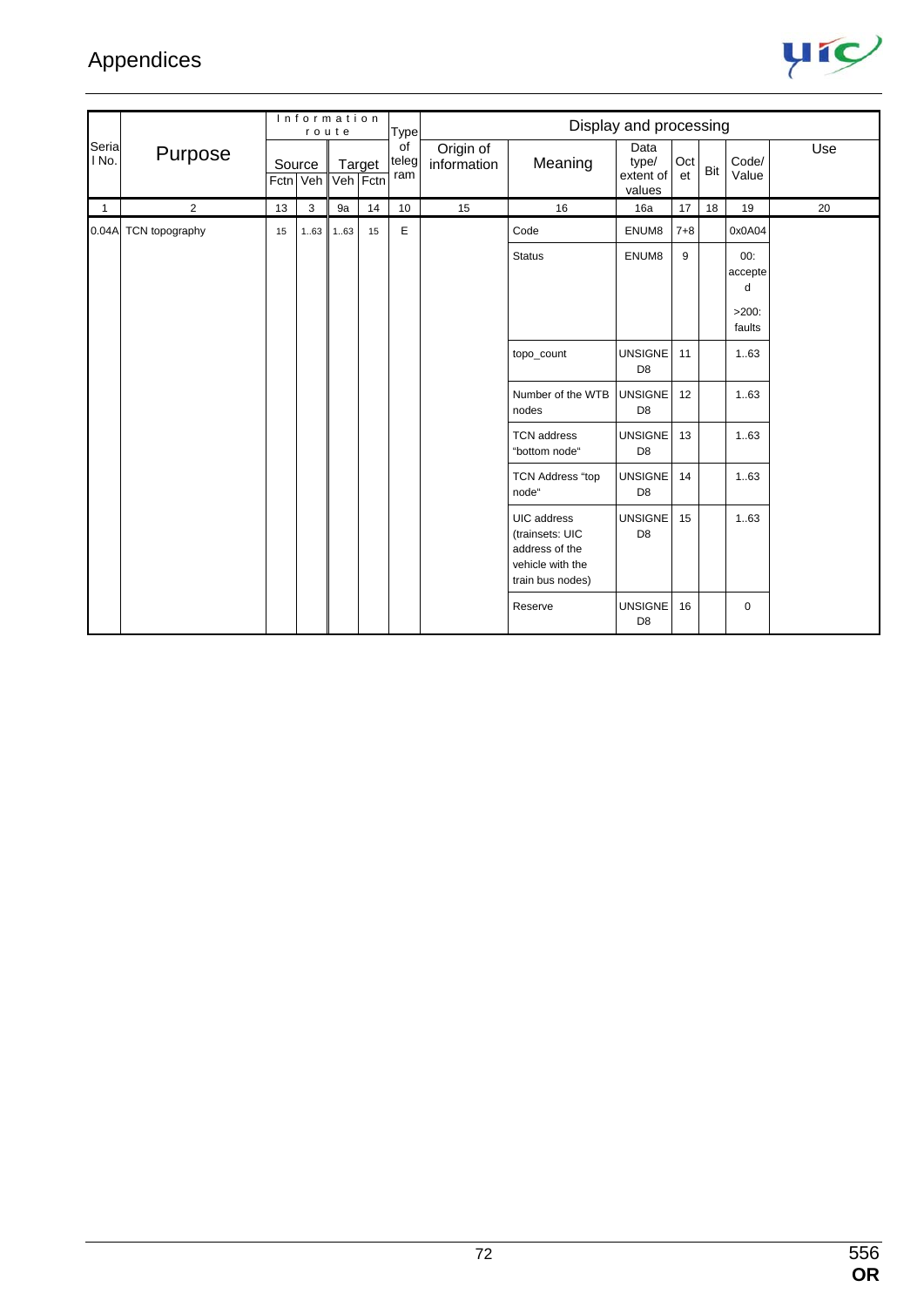

Key:

| Column structure |                                                         | The column numbers in previous versions were retained<br>for continuity reasons, thus they do not correspond to the<br>numerical sequence                                                                                     |  |
|------------------|---------------------------------------------------------|-------------------------------------------------------------------------------------------------------------------------------------------------------------------------------------------------------------------------------|--|
| Column 1         | Serial No.                                              | The serial numbers from earlier drafts were also retained<br>for continuity reasons                                                                                                                                           |  |
| Columns 13, 14   |                                                         | For function addresses see text part section 5.6                                                                                                                                                                              |  |
| Columns 3, 9a    | MM<br><b>NN</b>                                         | For vehicle addresses see text part section 5.5<br>UIC-address of a given vehicle<br>UIC-address of any vehicle                                                                                                               |  |
| Column 10        | E<br>R <sub>1</sub><br>R <sub>2</sub><br>R <sub>3</sub> | E-Telegram as text part, section 5.7.3<br>R1- telegram as text part, section 5.7.2 and Appendix B.1<br>R2- telegram as text part, section 5.7.2 and Appendix B.2<br>R3- telegram as text part, section 5.7.2 and Appendix B.3 |  |
| Column 16a       |                                                         | For types of data see Appendix F                                                                                                                                                                                              |  |
| Column 19        | 0, 1<br>0, 1.9<br>0, 19, AF<br>N<br>н<br>(NN)           | <b>Binary values</b><br>Certain decimal figures<br>Certain hexadecimal figures<br>Any natural figures<br>Any hexadecimal figures<br>UIC vehicle address, the transmission of which occurs over<br>other TCN functionalities   |  |
| Column 20        |                                                         | Use                                                                                                                                                                                                                           |  |